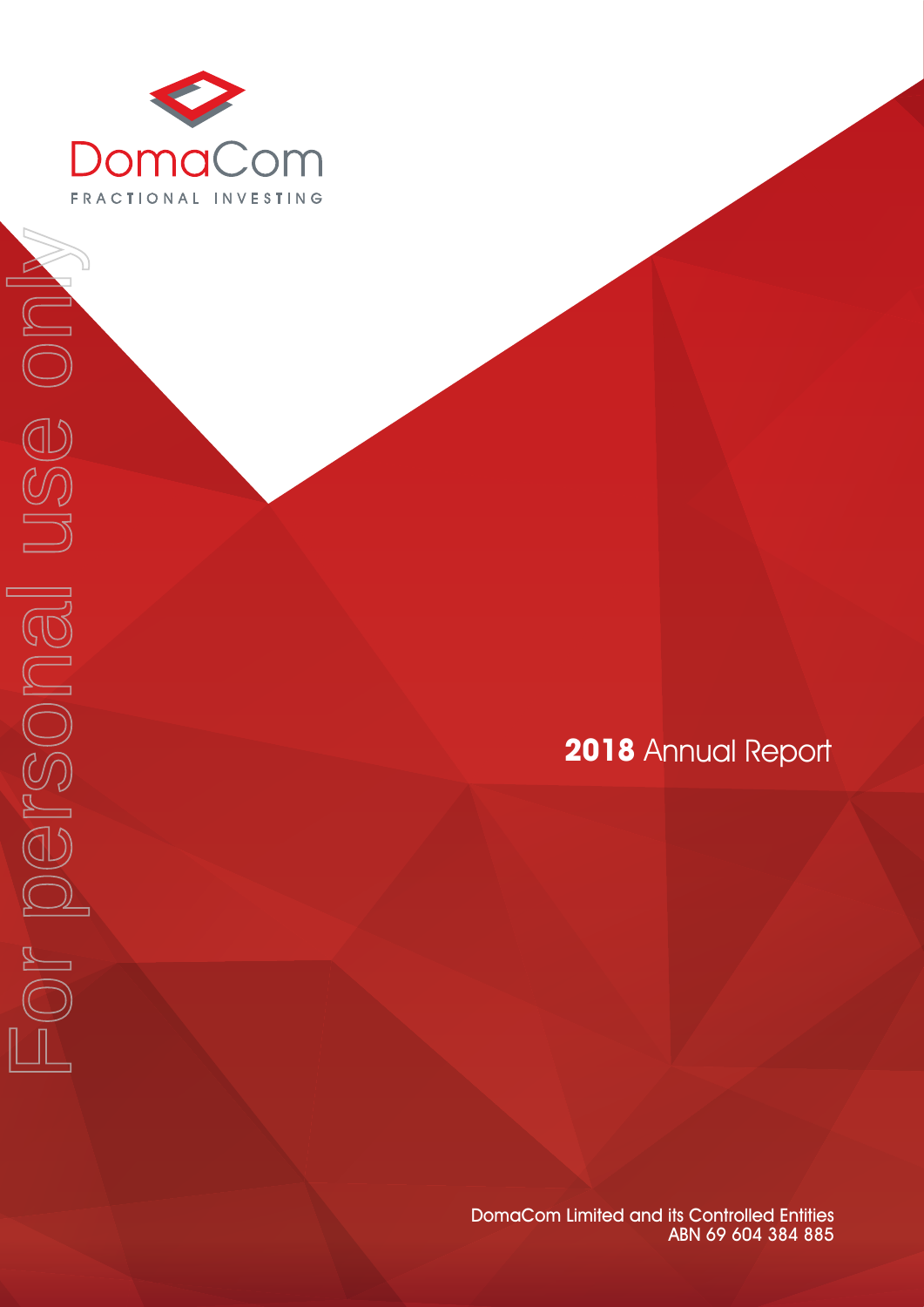# Table of Contents

| Chairman's Report                                                                                                                                                                                                                                                                                                                                                                      | $\overline{2}$                                    |
|----------------------------------------------------------------------------------------------------------------------------------------------------------------------------------------------------------------------------------------------------------------------------------------------------------------------------------------------------------------------------------------|---------------------------------------------------|
| CEO's Report                                                                                                                                                                                                                                                                                                                                                                           | 4                                                 |
| <b>Financial Report</b>                                                                                                                                                                                                                                                                                                                                                                |                                                   |
| Directors' Report<br>Auditor's Independence Declaration<br>Consolidated Statement of Profit or Loss and Other Comprehensive Income<br><b>Consolidated Statement of Financial Position</b><br>Statement of Changes in Equity<br><b>Consolidated Statement of Cash Flows</b><br>Notes to the Consolidated Financial Statements<br>Directors' Declaration<br>Independent Auditor's Report | 7<br>25<br>26<br>27<br>28<br>29<br>30<br>57<br>58 |
| Shareholder Information                                                                                                                                                                                                                                                                                                                                                                | 63                                                |
| Corporate Information                                                                                                                                                                                                                                                                                                                                                                  | 65                                                |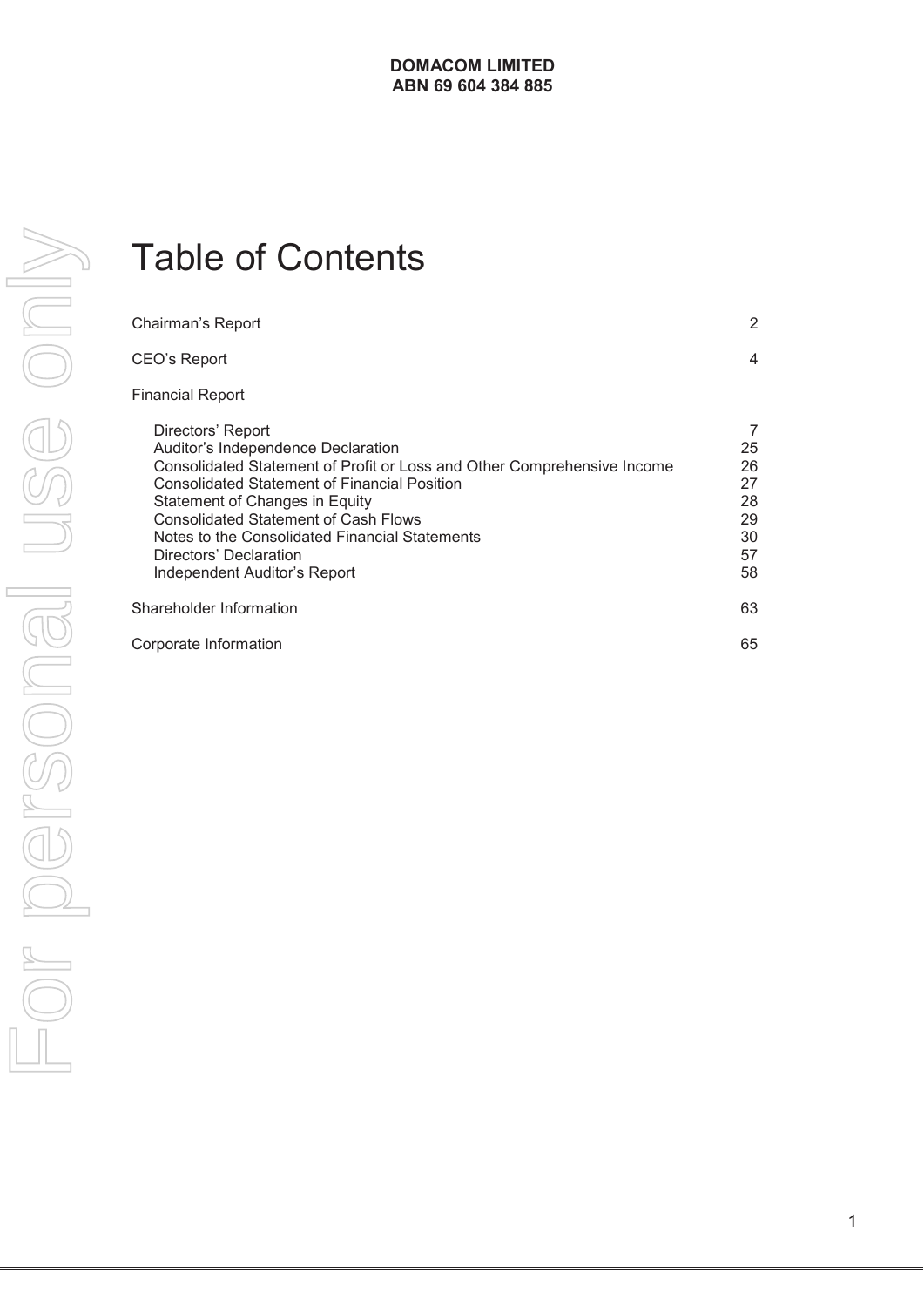#### **CHAIRMAN'S REPORT 30 JUNE 2018**

Dear Shareholder

On behalf of the Board it is with pleasure I present the Annual Report for the year ended 30 June 2018.

Firstly, I would like to thank all our shareholders, staff and my fellow board members for their continual support and efforts in our journey of bringing this game changing approach to the market.

Whilst the quote, "nothing good ever comes easy" is attributable to a number of people, we, at DomaCom, have not lost or reduced our belief in the tremendous opportunity that exists within fractional investing whether as a wealth accumulation tool or a retirement planning tool with the significant potential afforded by equity release product.

Additionally, we have seen the structure of the DomaCom platform being used and considered for environmentally important aspects such as solar and socially important aspects such as affordable housing. This excites us and makes us proud that we can play a small part in helping both the environment and the community.

I'm sure that many of you have now recognised that the DomaCom platform starts to open up opportunities, which in this technologically changing environment, were not visible only a short time ago.

During the 2017-18 year, the board had to make a number of difficult and challenging decisions including reducing staff to lower our cost base including the board taking a significant drop in their own board remuneration and the changing of our Responsible Entity to allow us to introduce leverage into our property offerings which has been a major limitation particularly with the many advisers who are accredited to use DomaCom.

We have had to deal with many roadblocks over the last year and each of which seems to have been removed. The Federal Court in recent days handed down a decision in a test case with the ATO which ruled that the DomaCom offering is not a breach of the sole purpose test. At the time of writing we do not know if the ATO will appeal the decision but, as ruled, it would allow DomaCom to expand its offering into the important and continually growing SMSF marketplace. We have also in the last few weeks seen the Government remove elements of its draft MIT legislation which would have negatively affected our business and that of many others working in the MIT space. We have been also dealing with a cautious regulator around new offerings for the retirement marketplace such as our equity release product where understandably the regulator wants to ensure the protection of consumers. Our equity release product is in the final stages of approval and which will offer a significant new business opportunity for DomaCom. This by the base of the base of the many challenge is the many charge of the base only model and the many challenges thrown at use only model and the material of the many challenges thrown at use of the continue to deliver

All these matters have at various stages in part affected market confidence in DomaCom throughout the year which has seen the share price reflecting that uncertainty. With resolution of the majority of these matters our expectations are that our funds under management will continue to grow and this should be reflected in our share price.

From the board's perspective, whilst DomaCom has now been going since 2012, we believe this coming year will demonstrate the true potential of the company.

I would like to pay a particular thanks to our CEO Arthur Naoumidis who works tirelessly to deliver the game changing and consumer important vision that the DomaCom platform promises. Additionally, our COO Ross Laidlaw and our CFO Phil Chard, have also put in significant effort through the year to keep the wheels turning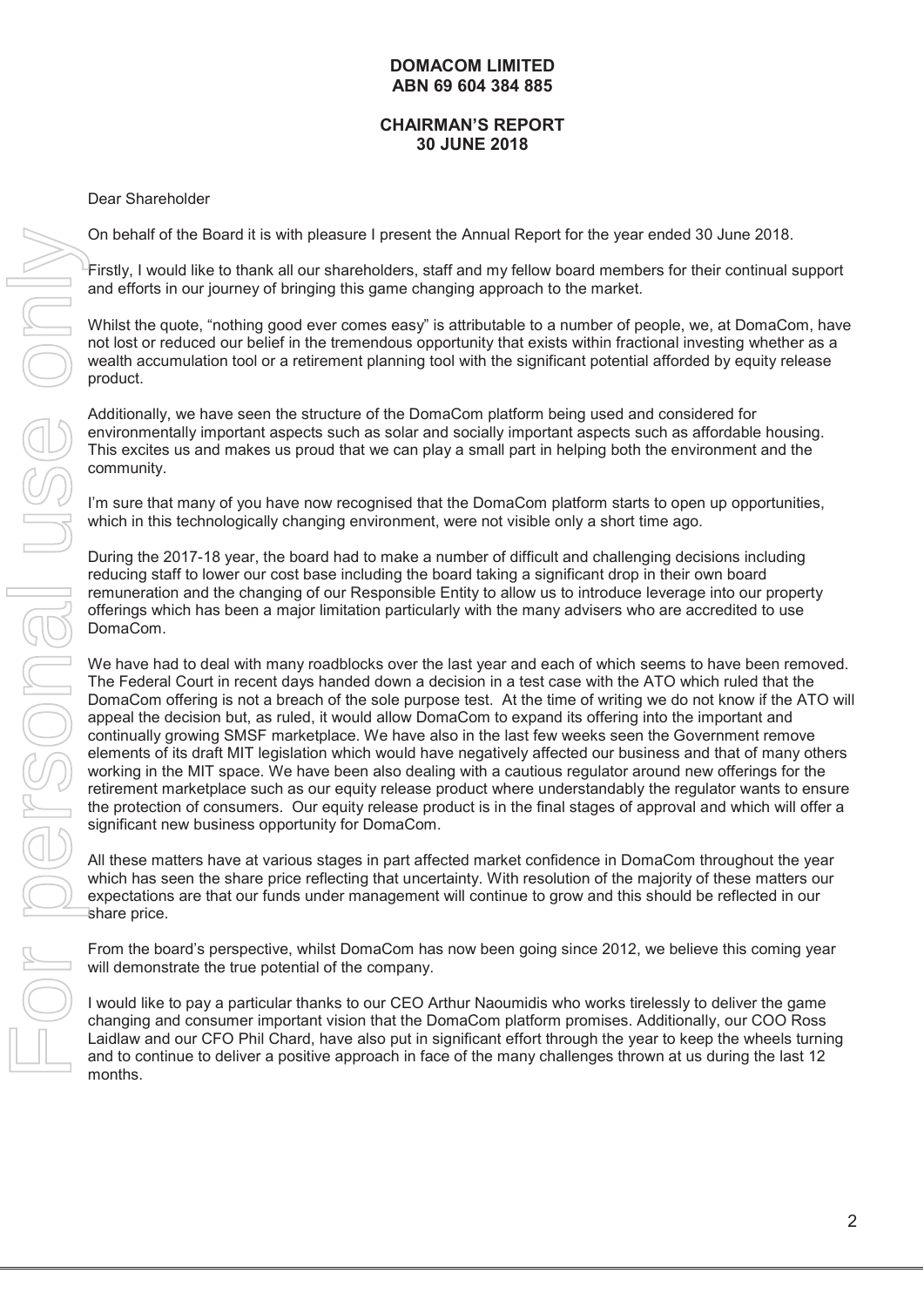# **CHAIRMAN'S REPORT 30 JUNE 2018**

Many of you, have supported us from the early stages of DomaCom's development. This loyalty and belief are what drives us, the board and staff of DomaCom, to continue to push to deliver all that DomaCom promises. For our newer shareholders who have seen the potential in DomaCom, the board, thanks you for your support and belief.

Our results for the year are outlined in this report and I commend the reading of it to you.

Grahame Evans Chairman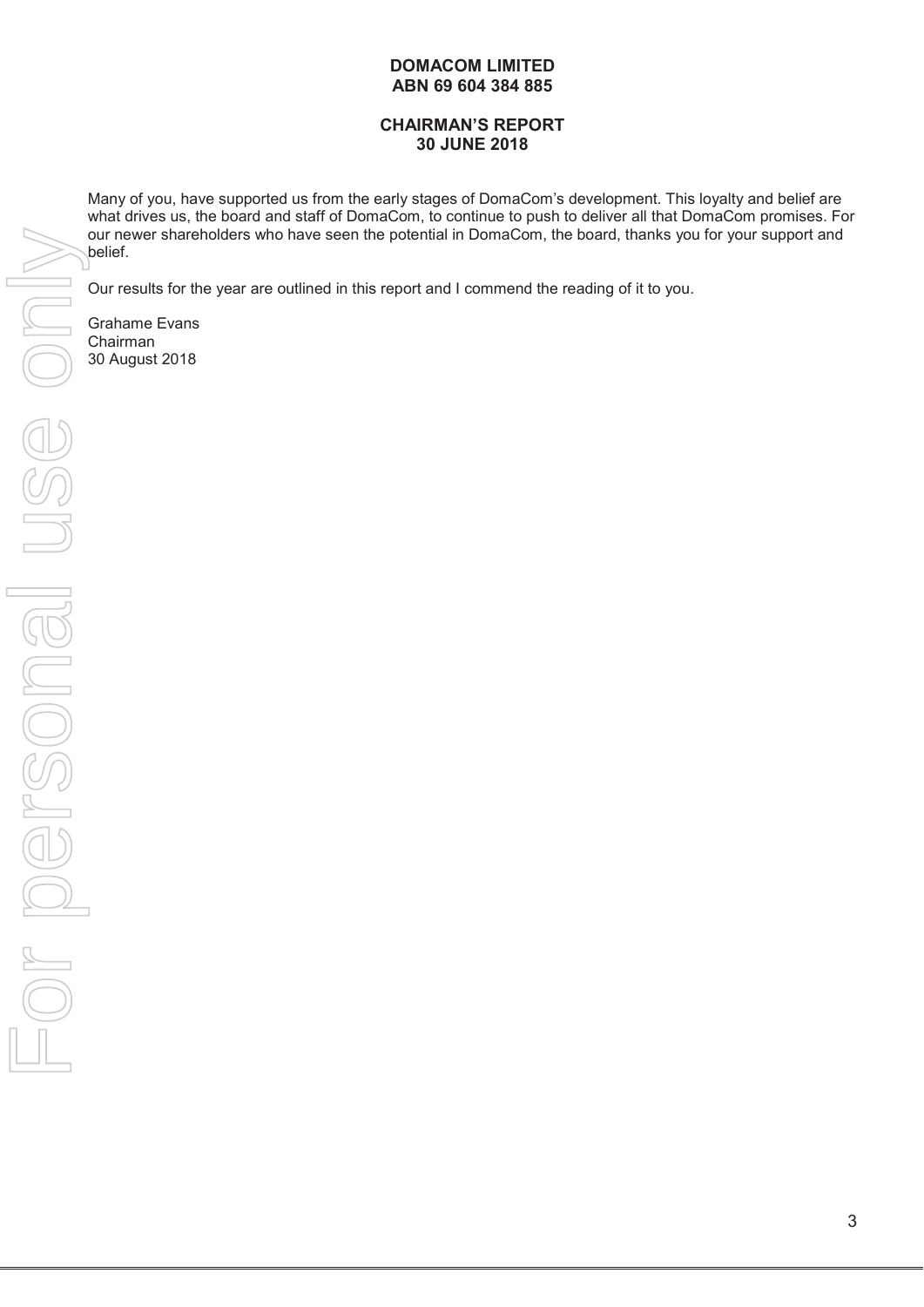# **CEO'S REPORT 30 JUNE 2018**

#### Dear Shareholder

#### **Overview**

The past 12 months have been a very important period for DomaCom as we have had to address some major structural issues that have been holding back our business. When creating a new business that is unlike any other existing business there are many times that you come up with issues that we could not have anticipated – this is the hallmark of innovation.

I believe that we will look back to FY2018 as the year that DomaCom has achieved several key milestones that address these key structural issues and that will underpin the business going forward:

Leverage in property purchases is now available

Calendar year 2017 was spent resolving the issue that has been restricting our ability to find any lenders willing to lend to our fund. The solution to this was to appoint a new Trustee to the Fund who now allows us to borrow on normal commercial terms.

Our inability to have debt has been a major road block to our growth as the vast majority of investment property purchases require internal leverage to make the investment tax efficient and to reduce the amount of capital required from the outset.

This has been a significant issue for our business as our main target market, the financial planners, have a "best interest" obligation that also includes the tax effectiveness of their investment advice. Now that we can offer debt the advisers can now deliver tax effective outcomes using our platform.

In March 2018, a new version of our Product Disclosure Statement (PDS) was issued that allows our advisers to syndicate their own mortgage backed loans using the DomaCom Platform and the first sets of transactions have been completed where the advisers have syndicated both the debt and the equity.

Additionally, DomaCom announced our first \$100 million debt facility from private lenders in June 2018 and the first transactions are currently being structured that will use this facility. This debt facility suits developments and commercial property investments and several transactions are in the process of being structured that will use this facility.

On the residential property side, DomaCom has been speaking to several Banks and we are in the final stages of agreeing a loan facility that will suit both residential property developments and investments with our first bank lender.

To date over 50 properties have been purchased with DomaCom since we started operations – all with no debt. Now that we have leverage available, every transaction that is currently in the pipeline incorporates some level of debt.

Negative MIT Legislation resolved

On the 14th September 2017 the Government issued draft legislation that proposed to ban Managed Investment Trusts (MITs) from investing in residential properties. As DomaCom is taxed as an MIT, this initially posed a significant risk to our business model and had been hanging over the company.

At the time, DomaCom and our advisers had determined that should the legislation be implemented as proposed, that the company could change the tax treatment of the fund which, whilst not ideal, would result in a workable solution.

DomaCom has participated in the consultation process in relation to the draft legislation and we are pleased to report the Government issued revised draft legislation on the  $26<sup>th</sup>$  July 2018 that removed the proposal that MIT's being banned from purchasing residential properties. It is expected this legislation will be passed into Law in the September Parliamentary sitting.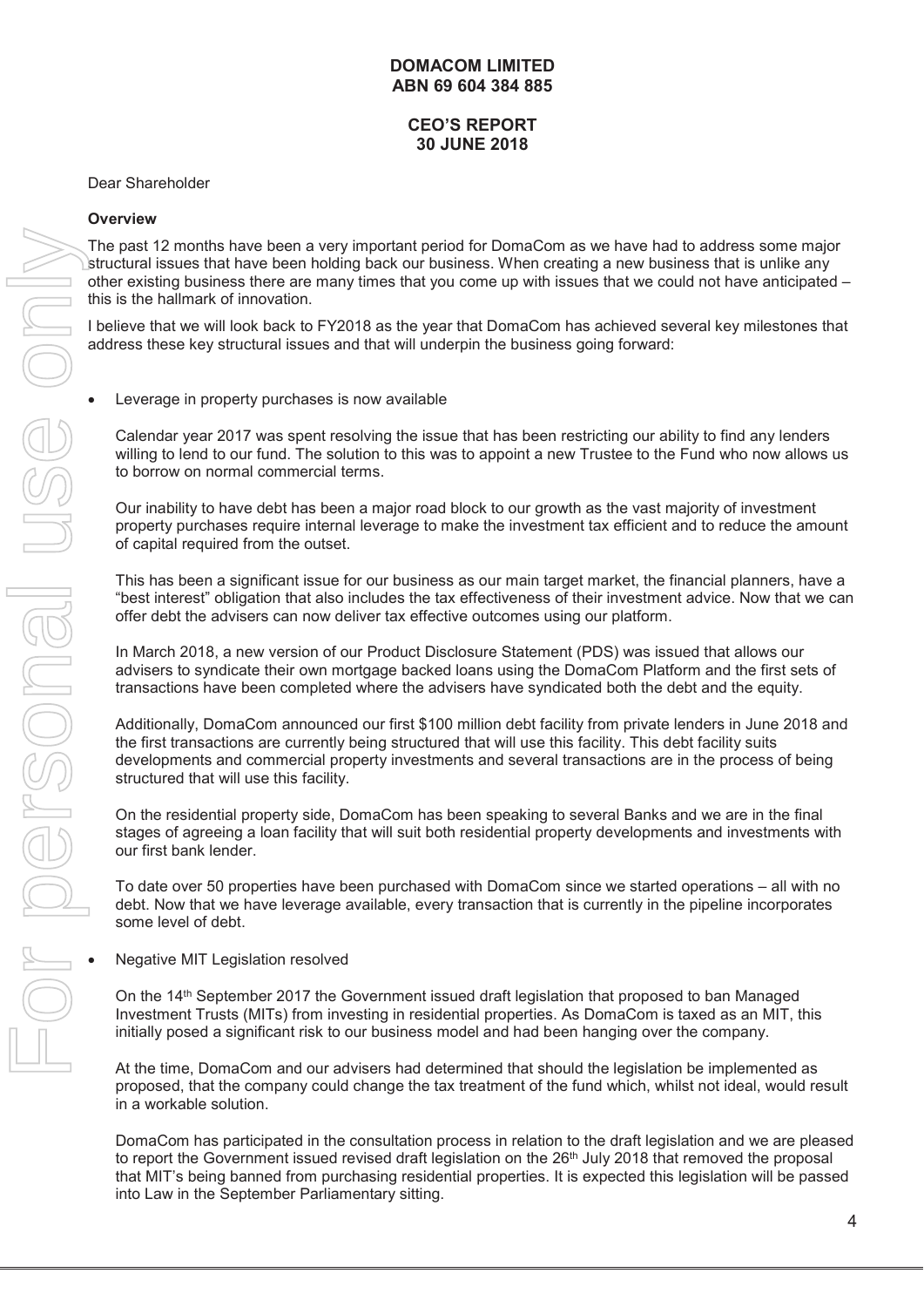# **CEO'S REPORT 30 JUNE 2018**

Federal Court Challenge

For many years DomaCom has been attempting to get a ruling from the ATO that SMSF's investing in residential properties via the DomaCom Fund would not be in breach of the inhouse asset and sole purpose test restrictions of the superannuation legislation if a related party were to rent the underlying property.

In 2017, this matter proceeded to a Federal Court hearing with the result of the trial judge ruling against DomaCom in December 2017.

DomaCom had subsequently appealed the matter to the full bench of the Federal Court and the matter was heard on 23<sup>rd</sup> May 2018. The court has subsequently delivered its judgement with a partial victory for DomaCom.

The court has ruled that the trial judge erred on the sole purpose test matter and the investment in the particular DomaCom sub-fund by an SMSF and the subsequent leasing of the underlying property to the daughter of the SMSF member did not breach the sole purpose test.

We believe that this is a major milestone for both DomaCom and Australia and we are waiting to see whether the ATO will appeal this decision in the High Court.

However, DomaCom was unsuccessful on the matter of whether the investment in the particular sub-fund was an investment in an inhouse asset or not. This ruling applied to the particular circumstances of the establishment of specific sub-fund used to test the matter with the key issues being the interplay between the constitution and disclosure documents applicable in 2015 when the sub-fund was created.

Many of the items identified in the ruling that contributed to the court's decision have already been addressed in the years since 2015 and we, along with our advisers, are now analysing the detailed judgement to see whether any further amendments may be needed.

We will then look to see what this ruling means for sub-funds created in the future and will update the market at the time.

I would like to remind investors that a successful outcome on this strategy will result in DomaCom being able to offer a mainstream solution to housing affordability for the younger Australians using their own and the parent's superannuation – a game changer for Australia.

Senior Equity Release

DomaCom's Senior Equity Release ('SER') product has significant potential in terms of attracting a large new demographic of investors; the SER product will enable retirees to help fund their retirement by releasing equity from their homes to investors. This is particularly relevant to the 'Baby Boomer' generation and will also enable IFAs to include property in multi-generational wealth planning.

We have been working with ASIC for  $5\frac{1}{2}$  years on this product and whilst we expected to be able to deploy this product earlier in 2018, we are now in the final stages of regulatory approval process and if successful it is anticipated that we will have the product available in the last quarter of 2018.

#### **Financial Results**

For the full year we reported a loss of \$5.7 million (\$6.1 million loss 2017), which is in line with expectations and reflects our position as an early stage company. DomaCom underwent a major cost reduction program during FY2018. There were significant costs savings across all areas. In particular salary and wages were 24% lower than the previous year, representing a reduction of \$0.6 million from \$2.5 million for FY2017 to \$1.9 million for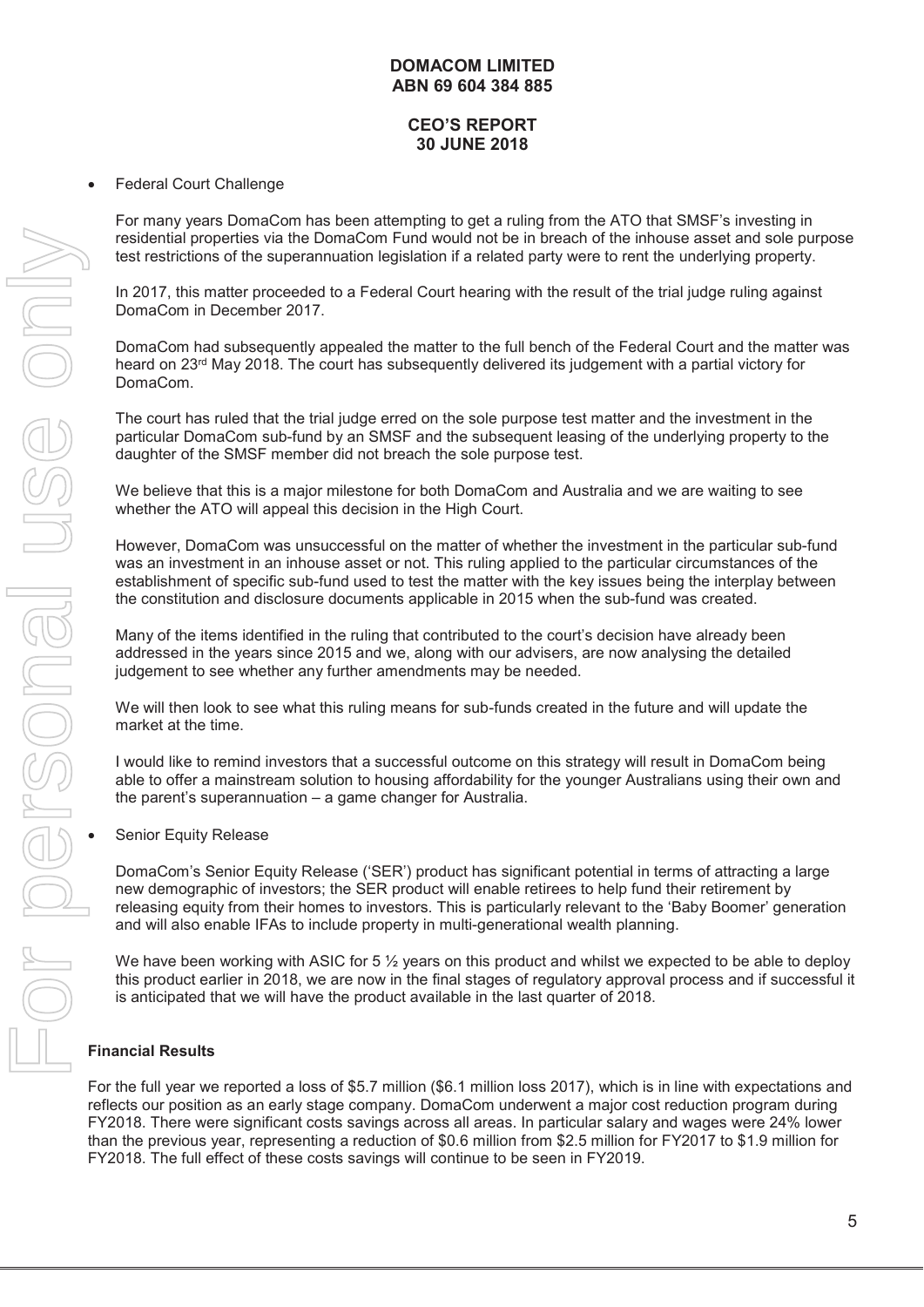# **CEO'S REPORT 30 JUNE 2018**

#### **Our Business**

The DomaCom Fund leverages its proprietary cloud-based technology platform to deliver a range of important differentiating functions for investors in our sub-funds:

- x Campaign functions *enabling* investors to pool together to acquire any property asset ("crowdfunding").
- Liquidity through the ability to buy and sell on the platform.
- Greater choice, by being able to search properties through our platform and bid on individual assets they deem attractive.
- An ability to invest alongside family and friends via an enhancement to our platform we are rolling out in the fourth quarter of this year. This will enable a group of family and friends to select a property of their choosing and co-invest together.
- DomaCom is extending its business to allow fractionalisation of other assets such as direct mortgages and other non-property investments. This will help to diversify the income stream of the business.

#### **Outlook & Conclusion**

I would like to thank the shareholders who have stayed the course and continued to hold the stock. Whilst progress has been much slower than we would all expect, DomaCom is a complex business that is finally, we believe, nearing the "home stretch". DomaCom has addressed the key road blocks to our business and we are well positioned for the future and we are starting to see the evidence.

We believe that the coming 12 months will be a time when the company starts to demonstrate traction in our business with substantial growth in our underlying FUM and with the consequent improvement in our cash flow.

The ability to have debt has already started to make to a difference to the operational success of the company as it has taken us 3 years to get to \$28 Million in FUM and then within a few months of having lending available the FUM grew to \$35 million. We now have another \$17 million of transactions due to exchange in the next little while which will take us to around \$52 Million. We also have a further \$100 Million plus of transactions in the pipeline – all of which have debt involved which shows the importance of debt on property investment.

We believe that we are positioned to benefit from a number of market themes that are clearly evident at the moment:

- Housing affordability;
- Withdrawal of banks from non-recourse lending to SMSF's:
- Tightening up of borrowing hurdles from Banks regarding serviceability;
- Ageing population and concerns over level of retirement savings; and
- Reduction in developer funding.

DomaCom is well positioned to benefit from this perfect storm of difficulties in people purchasing properties – either for investment or to live in.

Our federal court action also has the potential to place DomaCom at the center of a solution to housing affordability for millions of Australians that are struggling to get on the property ladder. We expect a final resolution to this matter in the next 12 months.

Arthur Naoumidis Chief Executive Officer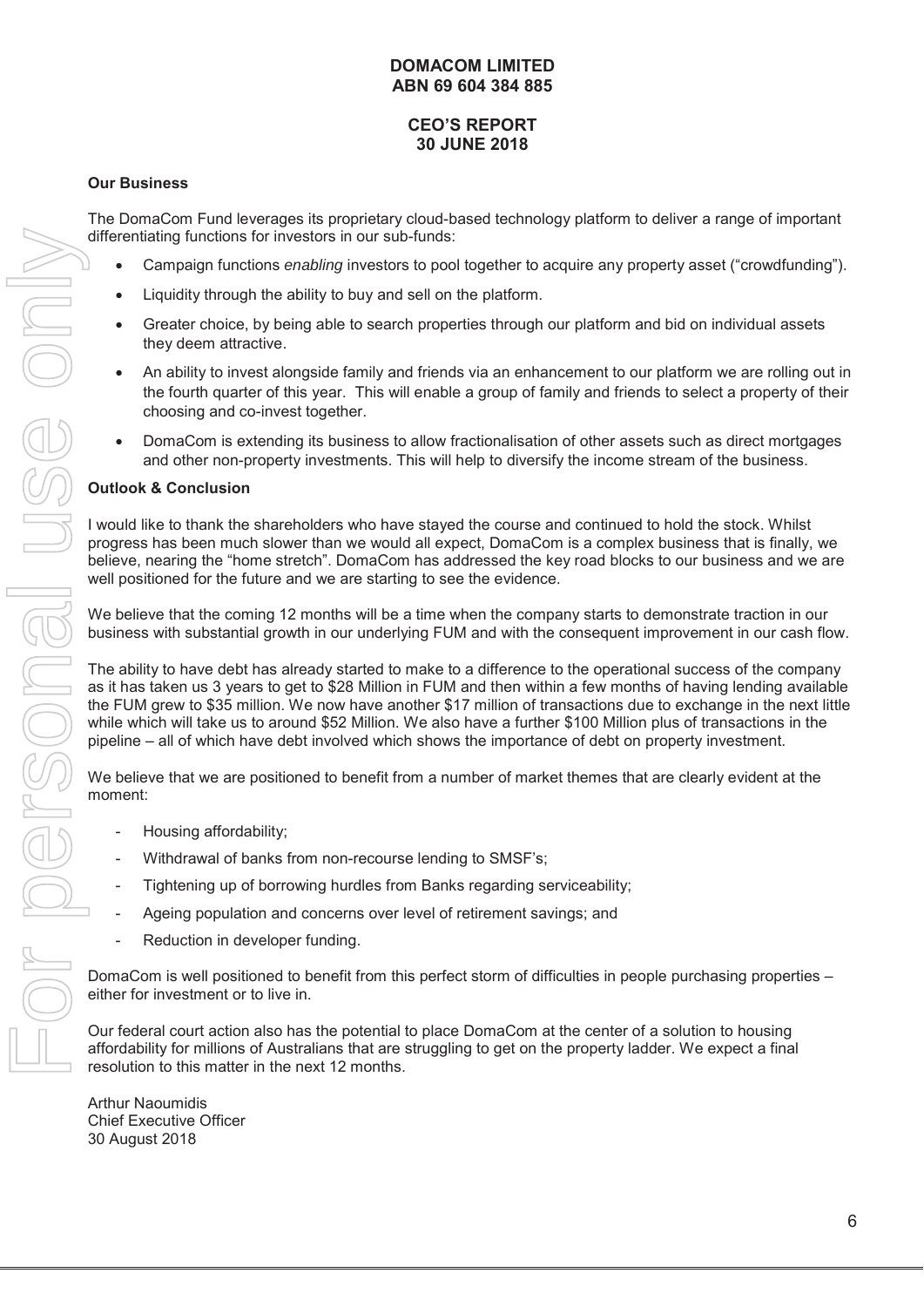#### **DIRECTORS' REPORT 30 JUNE 2018**

Your directors present their report on DomaCom Limited (the "Company") and its Controlled Entities (the "Group") for the year ended 30 June 2018.

#### **1. Directors**

The names of the directors in office throughout the year and to the date of this financial report are Mr David H Archbold, Mr Graeme A Billings, Mr Peter C Church OAM, Mr Grahame D Evans, Mr Ross A Laidlaw and Mr Arthur Naoumidis. The name of the company secretary in office throughout the year and to the date of this financial report is Mr Philip J R Chard. Details of qualifications, experience and special responsibilities of the Directors are as follows:

#### **Grahame D Evans – Chairman and Independent Non-Executive Chairman**

Grahame has been extensively involved with the financial services industry for over 30 years. He has held a variety of board positions including Chairman of Australian, Canadian, Singaporean & Chinese investment & advisory businesses and also as a director of Malaysian and New Zealand companies. He is a regular speaker at conferences both in Australia and overseas and holds an MBA from the prestigious Australian Graduate School of Management, voted in the top 10 management schools in the Asian region. Grahame's executive roles have included CEO Investments for Tower Australia, Managing Director, AMP Consulting and Group Managing Director of Centrepoint Wealth. He is currently an executive director of GPS Wealth. Grahame has been a director of DomaCom Limited since 23 February 2015. The name of the directors in office throughout the year and to the Archbub Aft Graene A Billings. Mr Pear C Church OAM, Mr Graen Allings After C Church OAM, Mr Graen After Higherita Christing The Church Control Control Con

#### **Arthur Naoumidis – Chief Executive Officer**

After 20 years as an IT consultant, Arthur spent 5 years at JB Were and BNP Paribas building and operating investment administration systems and businesses. Using the combined technology and investment administration background, Arthur founded the now ASX Listed Praemium (ASX:PPS). Arthur grew Praemium into a business with 500 client firms (accountants, financial planners, stockbrokers, SMSF administrators and institutions) in Australia administering over \$43 Billion as well as partnering with Blackrock Australia to launch Australia's first online separately managed account (SMA) platform. As a result of listing Praemium on the ASX, Arthur took the Praemium SMA concept to the UK and successfully launched the SMA platform business of Praemium UK.

Arthur is now taking some of the advanced equity concepts he pioneered in the equity markets during his Praemium days into a market that has been relatively untouched by technology and business process improvements – the property market. Arthur has been a director of DomaCom Limited since 23 February 2015.

#### **David H Archbold – Independent Non-Executive Director**

David has over 45 years' experience in the property industry in Australia. Prior to the establishment of International Property Group Pty Limited in 1991, David was Executive Director - International, for Colliers Jardine and Executive General Manager of Hooker Corporation. For 17 years prior he was Managing Director of Baillieu Knight Frank (SA) Pty Ltd, then Managing Director of Baillieu Knight Frank (NSW) and a Director/Partner of the Australian Company.

David has extensive experience in property consultancy throughout Australia and South East Asia with Corporate and large family owned businesses. David has been a director of DomaCom Limited since 23 February 2015.

#### **Graeme A Billings – Independent Non-Executive Director**

Graeme has been a chartered accountant since 1980. He retired from PricewaterhouseCoopers in 2011 after 34 years where he was a senior partner in the Assurance practice. Graeme is a former head of the Melbourne Assurance practice as well as leading the Firm's Australian and Global Industrial Products businesses. He has extensive experience in providing assurance, governance, transaction and consulting services to multi-national and national companies in the automotive, manufacturing, consumer goods and construction industries. Graeme was also a regular media commentator on the Industrial Products sector.

Graeme is now an advisor to various companies as well as acting as a non-executive director for a number of public and private companies in the financial services, manufacturing, retail and construction sectors. Graeme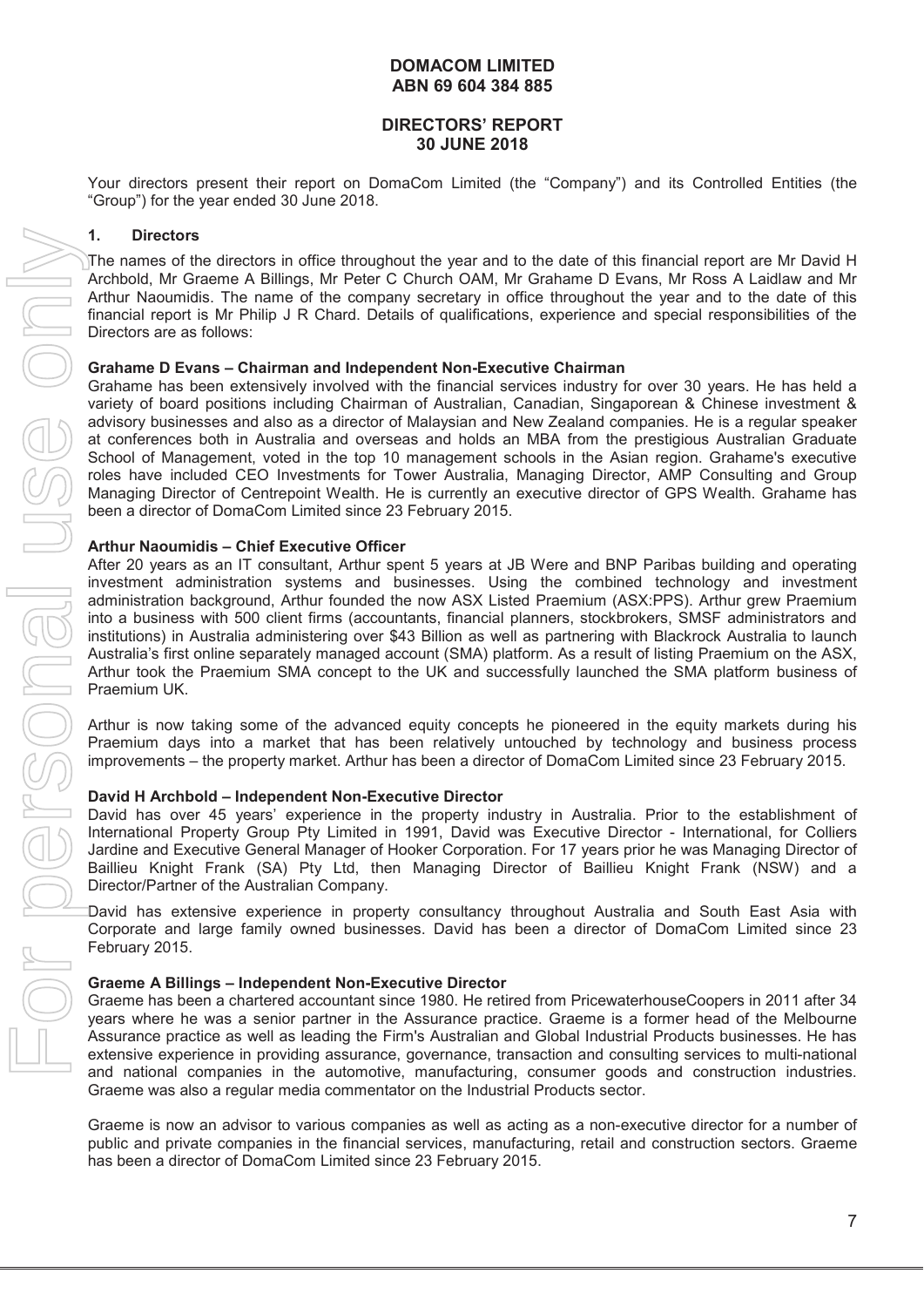# **DIRECTORS' REPORT 30 JUNE 2018**

#### **Peter C Church OAM – Independent Non-Executive Director**

Peter Church OAM FAICD is a lawyer and corporate adviser who has spent much of his career in South East Asia and India where he advises a wide range of clients. He has written a number of books on the region and is an Adjunct Professor in the Business School of Curtin University. He was awarded the Medal of the Order of Australia (OAM) in 1994 by the Australian Government for the promotion of business relations between Australian and South East Asia. He is also a Fellow of the Australian Institute of Company Directors (FAICD). His current appointments include Executive Chairman of AFG Venture Group, Special Counsel to the English law firm, Stephenson Harwood, Non-Executive Director of OM Holdings Limited (ASX) and Elara Capital PLC. Peter has been a director of DomaCom Limited since 26 August 2015.

#### **Ross A Laidlaw – Executive Director**

Ross has spent over 25 years in Financial Services, and has deep and expansive experience within markets in Australasia, Europe and America. His strength lies in the development of start-up or green field developments and driving them into fully fledged and profitable businesses. Ross was CEO of the successful Skandia Platform for over 7 years, developing it into a leading Platform that was well supported by independent financial advisers. Prior to being transferred to Skandia's European business the business had grown organically to over \$5 billion in assets under management and employed over 200 staff. Ross has held a number of directorships including the Australian businesses, Skandia's joint venture in Mainland China, Skandia's Fund Management Company in Ireland and American Skandia's Broker Dealer group.

Ross is qualified Chartered Accountant, and Fellow of the Financial Services Institute of Australasia and his key role at DomaCom is as Chief Operating Officer. Ross has been a director since 23 February 2015.

#### **Philip JR Chard – Chief Financial Officer, Company Secretary**

Philip has over 25 years of experience in the financial services industry. As a senior manager at Deloitte he provided assurance and advisory services within the funds management and investment banking sectors. Subsequently he has held a broad range of financial control and reporting positions within the property, funds management and banking sectors. He has a strong understanding of the requirements of highly regulated industries and the reporting obligations of listed companies. He has a proven track record of designing and implementing robust internal control and reporting systems.

# **2. Directors meetings**

The number of Directors' meetings and the number of meetings attended by the Directors of the Company during the year ended 30 June 2018 were:

| Asia and India where he advises a wide range of clients. He has written a number of books on t<br>an Adjunct Professor in the Business School of Curtin University. He was awarded the Medal                                                                                                                                                                                                                                                                                                                                                                                                                                                                                                                                                                  |                           |                 |                          |                        |             |                        |  |
|---------------------------------------------------------------------------------------------------------------------------------------------------------------------------------------------------------------------------------------------------------------------------------------------------------------------------------------------------------------------------------------------------------------------------------------------------------------------------------------------------------------------------------------------------------------------------------------------------------------------------------------------------------------------------------------------------------------------------------------------------------------|---------------------------|-----------------|--------------------------|------------------------|-------------|------------------------|--|
| Australia (OAM) in 1994 by the Australian Government for the promotion of business rel<br>Australian and South East Asia. He is also a Fellow of the Australian Institute of Company Dir<br>His current appointments include Executive Chairman of AFG Venture Group, Special Counse<br>law firm, Stephenson Harwood, Non-Executive Director of OM Holdings Limited (ASX) and Ela<br>Peter has been a director of DomaCom Limited since 26 August 2015.                                                                                                                                                                                                                                                                                                       |                           |                 |                          |                        |             |                        |  |
| <b>Ross A Laidlaw - Executive Director</b>                                                                                                                                                                                                                                                                                                                                                                                                                                                                                                                                                                                                                                                                                                                    |                           |                 |                          |                        |             |                        |  |
| Ross has spent over 25 years in Financial Services, and has deep and expansive experience v<br>Australasia, Europe and America. His strength lies in the development of start-up or green fiel<br>and driving them into fully fledged and profitable businesses. Ross was CEO of the successful S<br>for over 7 years, developing it into a leading Platform that was well supported by independent fir<br>Prior to being transferred to Skandia's European business the business had grown organically t<br>in assets under management and employed over 200 staff. Ross has held a number of directo<br>the Australian businesses, Skandia's joint venture in Mainland China, Skandia's Fund Managem<br>Ireland and American Skandia's Broker Dealer group. |                           |                 |                          |                        |             |                        |  |
| Ross is qualified Chartered Accountant, and Fellow of the Financial Services Institute of Australa<br>role at DomaCom is as Chief Operating Officer. Ross has been a director since 23 February 201                                                                                                                                                                                                                                                                                                                                                                                                                                                                                                                                                           |                           |                 |                          |                        |             |                        |  |
| Philip JR Chard - Chief Financial Officer, Company Secretary<br>Philip has over 25 years of experience in the financial services industry. As a senior manage<br>provided assurance and advisory services within the funds management and investment b<br>Subsequently he has held a broad range of financial control and reporting positions within the<br>management and banking sectors. He has a strong understanding of the requirements of I<br>industries and the reporting obligations of listed companies. He has a proven track record o<br>implementing robust internal control and reporting systems.<br><b>Directors meetings</b><br>2.                                                                                                          |                           |                 |                          |                        |             |                        |  |
| The number of Directors' meetings and the number of meetings attended by the Directors of the<br>during the year ended 30 June 2018 were:                                                                                                                                                                                                                                                                                                                                                                                                                                                                                                                                                                                                                     |                           |                 |                          |                        |             |                        |  |
|                                                                                                                                                                                                                                                                                                                                                                                                                                                                                                                                                                                                                                                                                                                                                               | <b>Board of Directors</b> |                 |                          |                        |             |                        |  |
|                                                                                                                                                                                                                                                                                                                                                                                                                                                                                                                                                                                                                                                                                                                                                               |                           |                 |                          | <b>Audit Committee</b> |             | <b>Risk Management</b> |  |
|                                                                                                                                                                                                                                                                                                                                                                                                                                                                                                                                                                                                                                                                                                                                                               | <b>Held</b>               | <b>Attended</b> | <b>Held</b>              | <b>Attended</b>        | <b>Held</b> | <b>Attended</b>        |  |
| Mr David H Archbold                                                                                                                                                                                                                                                                                                                                                                                                                                                                                                                                                                                                                                                                                                                                           | 12                        | 12              | 5                        | 5                      | 1           | 1                      |  |
| Mr Graeme A Billings                                                                                                                                                                                                                                                                                                                                                                                                                                                                                                                                                                                                                                                                                                                                          | 12                        | 12              | 5                        | 5                      | 1           | 1                      |  |
| Mr Peter C Church                                                                                                                                                                                                                                                                                                                                                                                                                                                                                                                                                                                                                                                                                                                                             | 12                        | 12              | 5                        | 5                      | 1           | 1                      |  |
| Mr Grahame D Evans                                                                                                                                                                                                                                                                                                                                                                                                                                                                                                                                                                                                                                                                                                                                            | 12                        | 12              | ۰                        |                        | 1           | 1                      |  |
| Mr Ross A Laidlaw                                                                                                                                                                                                                                                                                                                                                                                                                                                                                                                                                                                                                                                                                                                                             | 12                        | 10              |                          |                        | 1           | 1                      |  |
| Mr Arthur Naoumidis                                                                                                                                                                                                                                                                                                                                                                                                                                                                                                                                                                                                                                                                                                                                           | 12                        | 12              | $\overline{\phantom{0}}$ |                        | 1           | 1                      |  |
| <b>Principal activity</b><br>3.<br>During the year, the principal activities of entities within the Group were the development of a so<br>to be used for the trading of fractional interests in property.                                                                                                                                                                                                                                                                                                                                                                                                                                                                                                                                                     |                           |                 |                          |                        |             |                        |  |
| <b>Operating results</b><br>4.                                                                                                                                                                                                                                                                                                                                                                                                                                                                                                                                                                                                                                                                                                                                |                           |                 |                          |                        |             |                        |  |

# **3. Principal activity**

During the year, the principal activities of entities within the Group were the development of a software platform to be used for the trading of fractional interests in property.

#### **4. Operating results**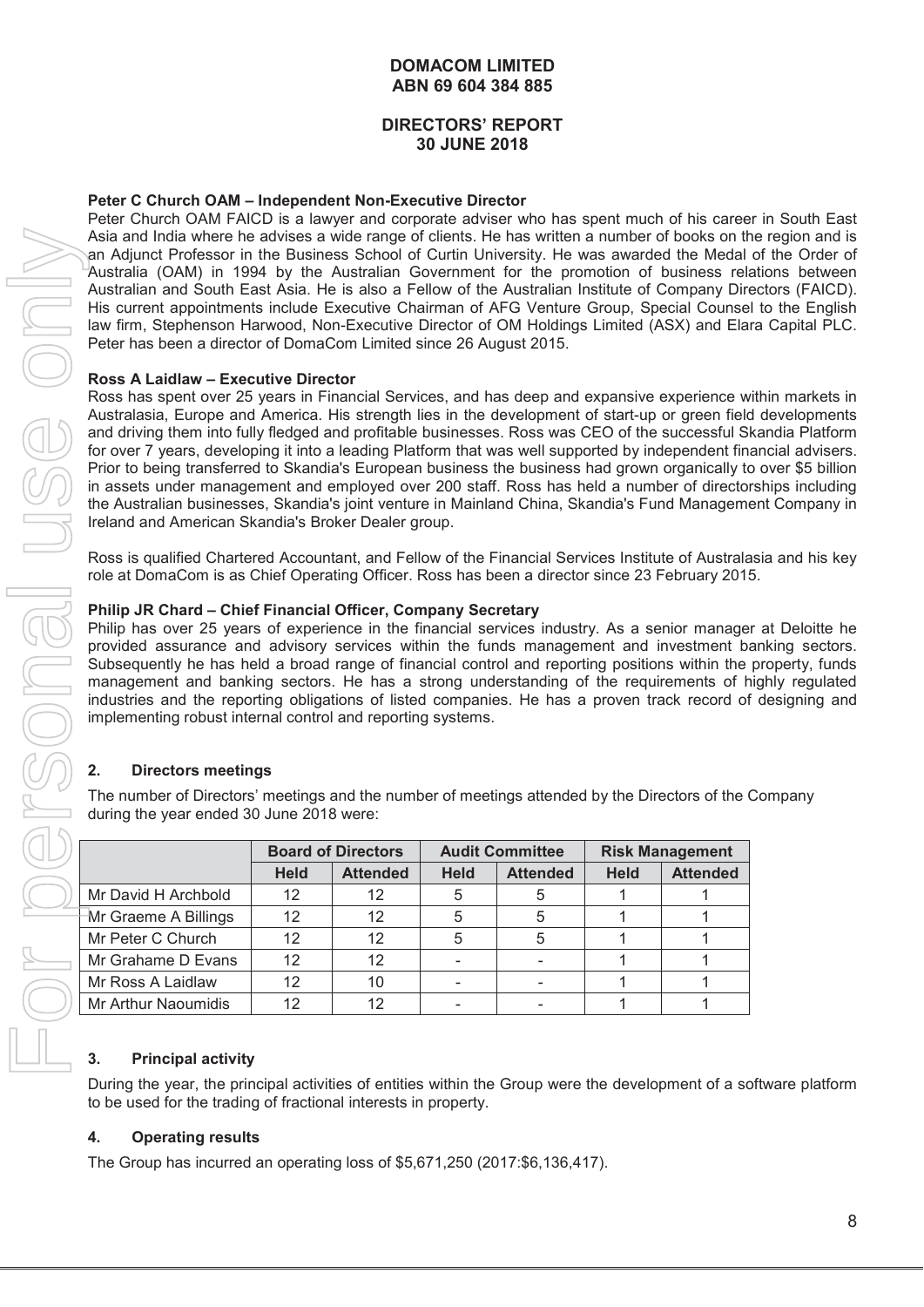#### **DIRECTORS' REPORT 30 JUNE 2018**

#### **5. Distributions paid or declared**

No distributions were declared or paid in the current year.

#### **6. Review of operations and financial results**

The Group is a participant in the financial services market in Australia. DomaCom Limited is the holding company and DomaCom Australia Limited, DomaCom Platform Services Pty Ltd and DomaCom Singapore Private Limited are 100% owned subsidiaries of the DomaCom Group.

DomaCom Australia Limited is the investment manager of the DomaCom Fund ("the Fund") (Managed Investment Scheme). The Fund allows investors to hold fractional interests in underlying assets, that they themselves have selected or their advisers on their behalf.

New Developments since last year

- Change of Trustee
- New Product Disclosure Statement launched with new Product initiatives
- Credit Facility
- Crowd Funding Loans
- **Equity Release Approval**
- Exposure Draft MIT legislation
- **Federal Court Hearing**

#### **Change of Trustee**

In December of 2017 DomaCom was successful in holding a unitholder meeting to change the Trustee and Responsible Entity from Perpetual Trustees to Melbourne Securities Corporation Limited. This was supported by the retiring Trustee and the incoming Trustee that operates in the Fintech space which is more aligned to DomaCom's vision and future product initiatives.

#### **New Product Disclosure Statement launched with new Product initiatives**

On the 27<sup>th</sup> February 2018 a new product disclosure statement was launched which increased the range of asset classes that DomaCom is able to fractionalise. Our Vision has always been to fractionalise other asset classes. We are now able to fractionalise Loans and other special projects where the underlying asset maybe a debt instrument or a share in an unlisted company. This significantly enhances the opportunities available for DomaCom, increases its potential investor base and in turn ability to grow funds under management.

#### **Credit Facility**

Obtaining a Third-Party lender to provide finance to the DomaCom Fund has been a challenge due to the nonrecourse style of borrowing and also because the former Trustee had some unusual conditions which a lender would not agree to. It is very pleasing to announce in early June 2018, that we had secured a \$100 million lending facility through a panel of non-bank lenders. This has also resulted in increased activity from a number of interested clients. We are also progressing a line of credit with Bank lenders, which we hope to secure shortly.

#### **Crowd Funding Loans**

It has been a significant development that not only can the DomaCom Fund crowd fund the equity side of the transaction, it is now able to establish crowd funding campaigns to raise the debt side of the transaction from its client base. The financial planner has clients interested in investing on the equity side of the transaction looking for capital growth and income yield, while they also have clients interested in securing an income yield above term deposit rates and with the security of a first registered mortgage. We have undertaken one such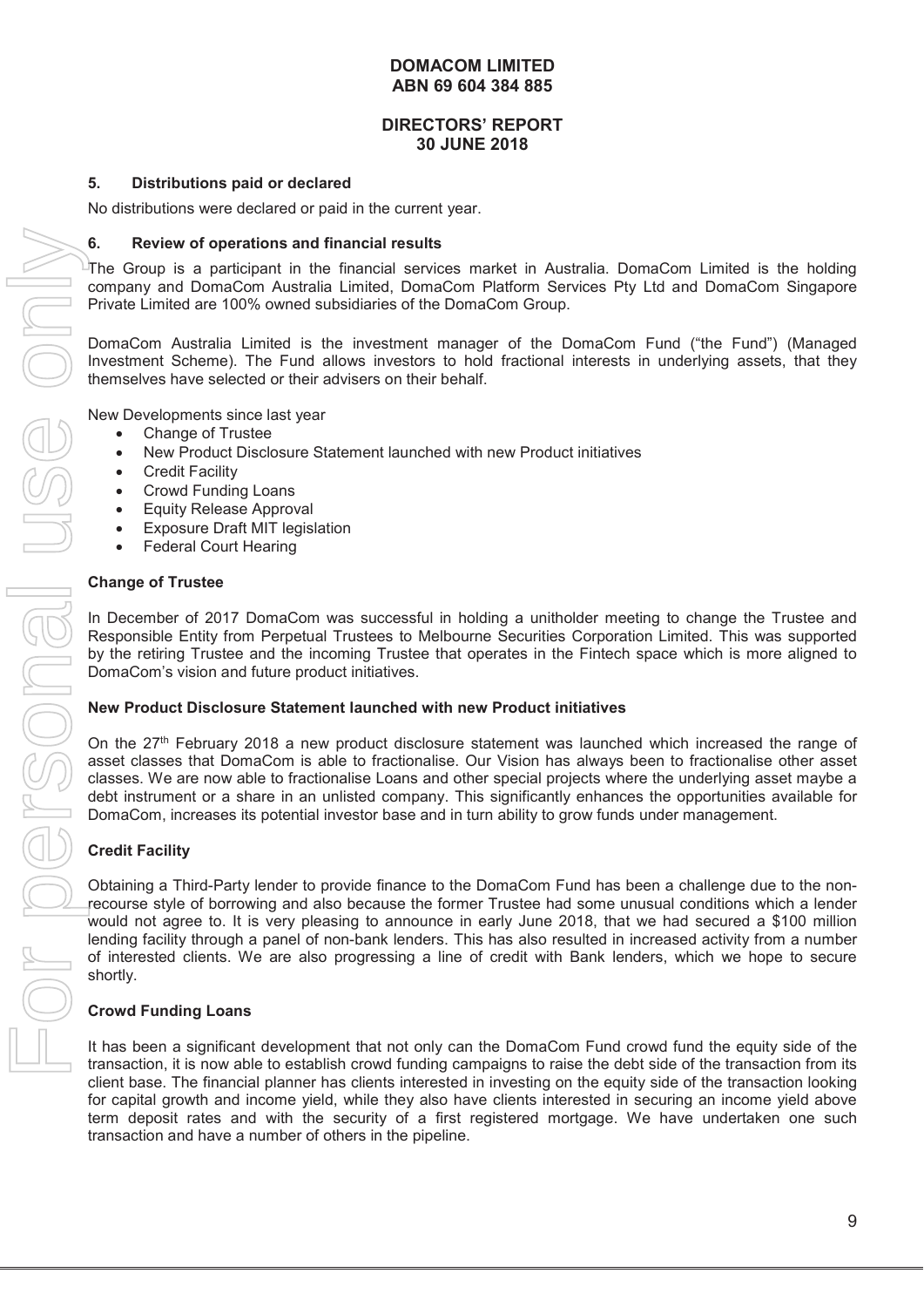# **DIRECTORS' REPORT 30 JUNE 2018**

#### **Equity Release**

This product is very relevant for the current demographic situation faced by Australia and many other countries. Many people are outliving their retirement savings, particularly as the older generation has not had the years of accumulating funds into Superannuation as the Superannuation guarantee only commenced in the early 1990's. DomaCom have been working on a product called Seniors Equity Release for many years. It is pleasing to state that we are just finalising the relief documentation with Australian Securities Investment Commission. This product will allow retirees to release equity in their homes to supplement their retirement savings and enjoy their final years. It is expected we will release this product in the latter part of this year.

#### **Managed Investment Trust Schemes (MITs) Exposure Draft**

In September 2017 the Government introduced an exposure draft in its efforts to improve the affordability of Housing that has become a significant issue across Australia particularly in the larger cities of Sydney and Melbourne. However, this initial exposure draft outlawed the use of MITs for the use of residential Housing unless it was said to be for affordable housing and was managed by a Community Housing Provider. DomaCom amongst others major companies lobbied hard to the Treasury Department of Australia, the Treasurer and also the Assistant Treasurer of the Australian Government that this decision should be reversed. While we supported their initiatives in the areas of affordable housing.

It is very pleasing to see that an amended exposure draft was released in early August 2018 and the Government has titled this exposure draft "Making sure Foreign Investors pay their fair share of Tax and other Measures" and has reversed the early decision and has lifted the rate of withholding tax that applies to Foreign investors from 15% to the current corporate Taxation rate of 30% when they are making passive investments into Residential Housing or Agricultural land. We commend the Government on this change and their willingness to listen to the business community. It is expected this exposure draft will be passed into Law in September of this year.

This allows DomaCom to continue to use its MIT for Residential Housing and also Agricultural land.

#### **Federal Court Hearing**

DomaCom has been actively progressing a challenge against the Australian Taxation Office in the Federal Court seeking a ruling in relation to Self-Managed Superannuation Funds ("SMSF"). DomaCom has been seeking confirmation that the legislation allows SMSFs to invest in a DomaCom sub-fund that owns a residential property that is rented by a related party (i.e. family member). DomaCom has been seeking court confirmation that DomaCom is one widely held trust and does not breach the sole purpose test. If successful, the ruling would open the entire SMSF industry to property investment in a way that has not been possible before and support generation X and Y in tackling the affordability of housing issue.

DomaCom was unsuccessful in the first hearing in the Federal Court with the decision handed down in December last year. DomaCom has appealed against this decision and the case was reheard in front of 3 Federal Court judges in May 2018.

On the 10<sup>th</sup> August the Federal Court handed down their decision. The Court held that the primary judge was incorrect in concluding that the leasing of the residential property held by the sub-fund to a child of a member of a Self Managed Superannuation Fund (SMSF) was a breach of the 'sole purpose test'. The Court held that the primary judge was correct to conclude that the units held by the SMSF in a sub-fund of the DomaCom Fund constituted an investment in a 'related trust' of the SMSF. In relation to the related trust determination, we are reviewing the comprehensive judgment with our lawyers and will look at this further to investigate about the effect, if any, of the decision on the DomaCom Fund.

#### **Cost Savings**

The company took steps earlier this year to reduce its costs, which did result in the reduction of staff across all areas of the business and resulting in budgeted annual savings of \$1.8m and 25% reduction in staff numbers.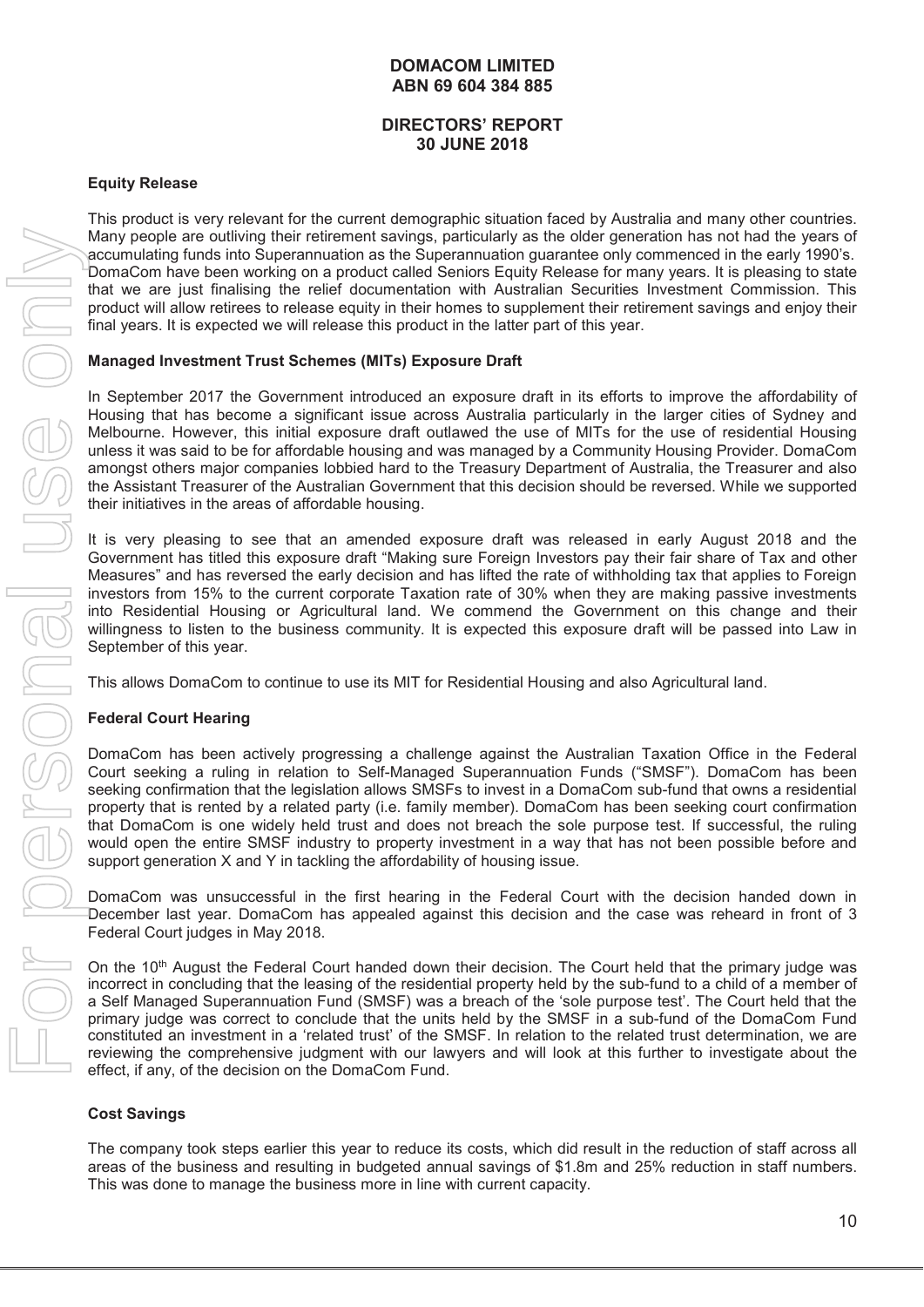# **DIRECTORS' REPORT 30 JUNE 2018**

The Fund has successfully completed approximately 50 crowdfunding transactions and has just under 1,000 investors at 30 June 2018. With the increased range of products and the goal to release the Equity Release product later in the year, DomaCom has removed a number of hurdles that were reducing its ability to grow its investor base and in turn Funds under management. It is very pleasing to state that DomaCom has a very healthy sales pipeline across a range of opportunities that include further Land Banking opportunities, Commercial developments, residential developments, rural opportunities and exciting developments in the alternative energy space.

# **7. Significant Changes in State of Affairs**

There were no significant changes in the state of affairs of the Group during the year.

#### **8. Post Balance Date Events**

Subsequent to balance date and prior to the issuing of this report, the following events have occurred:

The Group's Research and Development tax incentive claim has been registered with AusIndustry and an amount of \$558,324 will be claimed.

No other matters or circumstances have arisen since the end of the year which significantly affected or may significantly affect the operations of the Group, the results of those operations, or the state of affairs of the Group in future financial years.

#### **9. Future Developments**

The Group is expected to continue to develop its software platform and increase the level of assets under management in the DomaCom Fund (Managed Investment Scheme) for which the Group will earn management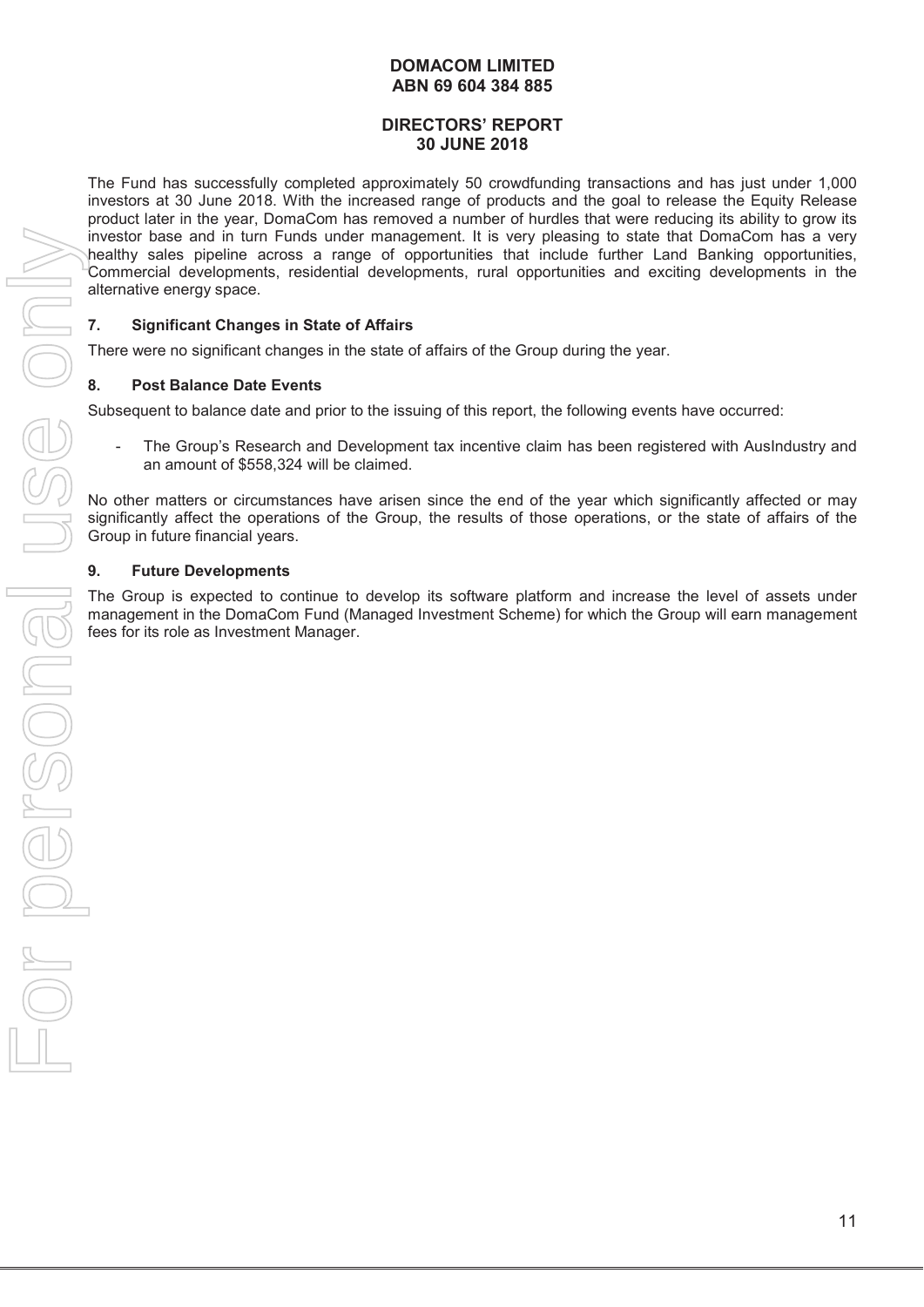#### **DIRECTORS' REPORT 30 JUNE 2018**

#### **10. Unissued shares under Performance Rights and Options**

Performance Rights were issued under the programs described in Note 13 to the financial statements. No other options were granted or are outstanding at the date of this report.

| <b>Date Granted</b> | <b>Expiry Date</b> | of shares (\$) | Exercise price   Number of shares under<br><b>Performance Rights</b> |
|---------------------|--------------------|----------------|----------------------------------------------------------------------|
| 14 December 2015    | 30 November 2018   | \$nil          | 136.929                                                              |
| 5 April 2018        | 5 April 2021       | \$nil          | 5.107.129                                                            |

Options were granted to the Australian Special Opportunity Fund, LP, a New York-based institutional investor managed by The Lind Partners, LLC (together, "Lind") as set out in Note 13

| <b>Date Granted</b> | <b>Expiry Date</b> | of shares (\$) | Exercise price   Number of shares under<br><b>Options</b> |
|---------------------|--------------------|----------------|-----------------------------------------------------------|
| 24 January 2018     | 24 January 2021    | \$0.114        | 3.700.000                                                 |
| 5 April 2018        | 15 June 2021       | \$0.065        | 1,850,000                                                 |

#### **11. Shares issued during or since the end of the year as a result of exercise of Performance Rights**

| Shares (\$)<br>issued                |  |
|--------------------------------------|--|
| 14 December 2015<br>969,699<br>\$nil |  |
| 5 April 2018<br>\$nil<br>496,260     |  |
|                                      |  |
|                                      |  |
|                                      |  |
|                                      |  |
|                                      |  |
|                                      |  |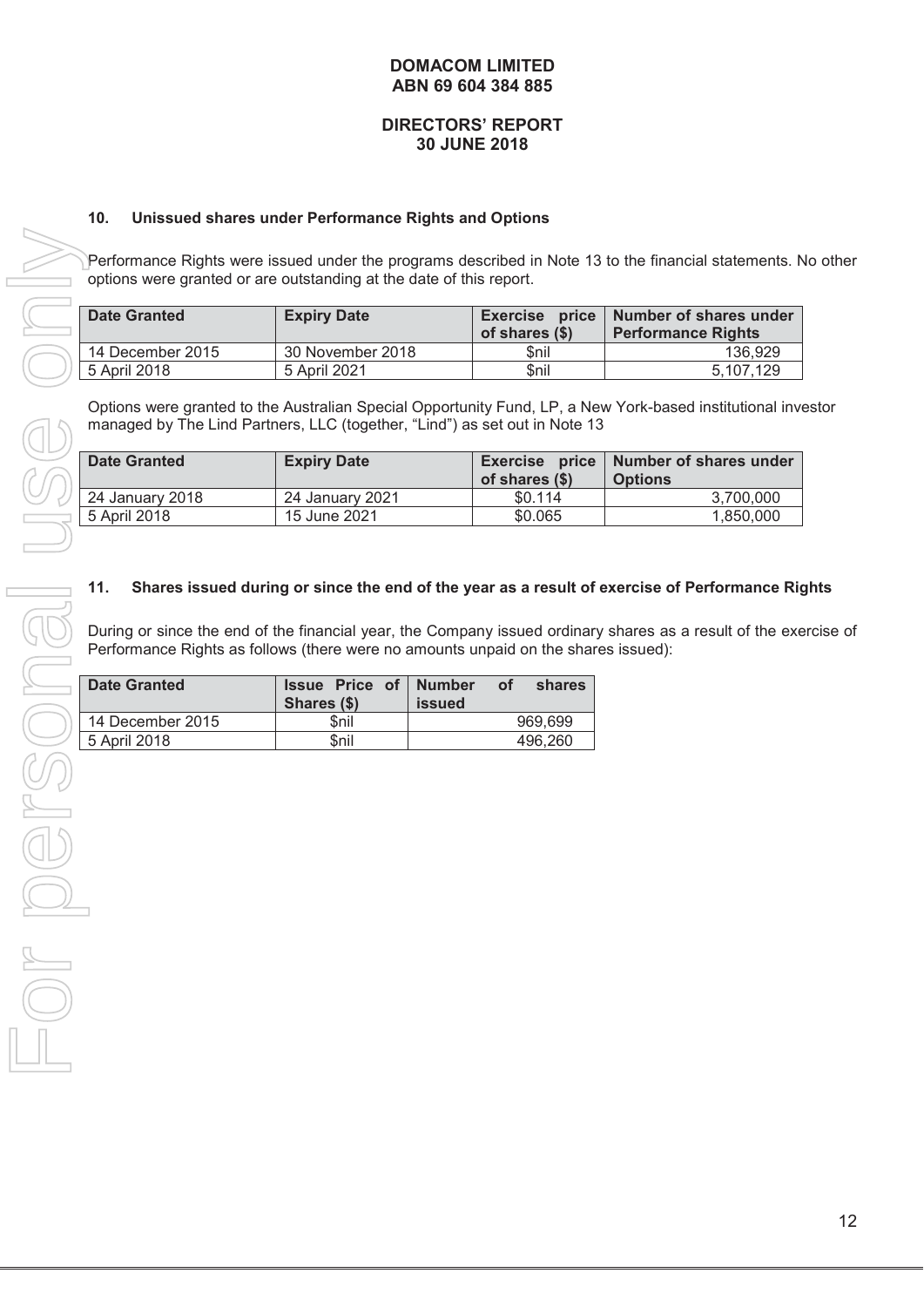# **DIRECTORS' REPORT 30 JUNE 2018**

#### **12. Remuneration Report (audited)**

The Directors present the Remuneration Report for Non-Executive Directors, Executive Directors and other Key Management Personnel, prepared in accordance with the Corporations Act 2001 and the Corporations Regulations 2001.

The Remuneration Report is set out under the following main headings:

a Principles used to determine the nature and amount of remuneration;

- b Details of remuneration;
- c Service agreements;

d Share-based remuneration; and

e Other information

#### **a) Principles used to determine the nature and amount of remuneration**

The principles of the Group's executive strategy and supporting incentive programs and frameworks are:

- to align rewards to business outcomes that deliver value to shareholders
- to drive a high performance culture by setting challenging objectives and rewarding high performing individuals; and
- to ensure remuneration is competitive in the relevant employment market place to support the attraction, motivation and retention of executive talent.

A remuneration framework has been structured that is market competitive and complementary to the reward strategy of the Group.

The remuneration structure that has been adopted by the Group consists of the following components:

- fixed remuneration being annual salary;
- short term incentives (STI), being cash-based sales bonuses; and
- long term incentives (LTI), being equity-based incentive plans.

#### **Short Term Incentives (STI)**

Short term incentives have been established to reward members of the sales department. The non-discretionary incentives are structured to reward performance against financial targets, including Funds Under Management.

#### **Long Term Incentives (LTI)**

The Group has established a long term equity-based incentive plan for Directors and staff in order to:

- assist in the retention and motivation of directors and employees; and
- provide an incentive to grow shareholder value by providing an opportunity to receive an ownership interest in the Company.

The plan provides for the award of both Employee Share Options and Employee Performance Rights to Directors, executives, employees and consultants.

As the Group listed on the ASX on 7<sup>th</sup> November 2016 historical performance indicators have only been included from 2016 onwards.

|                                | 2018    | 2017    | 2016    |
|--------------------------------|---------|---------|---------|
| Earnings/(Loss) Per Share (\$) | (0.05)  | (0.06)  | (0.06)  |
| Net Profit/(loss) (\$'000)     | (5.671) | (6.136) | (6.061) |
| Share price $(\$)$ *           | 0.066   | 0.11    |         |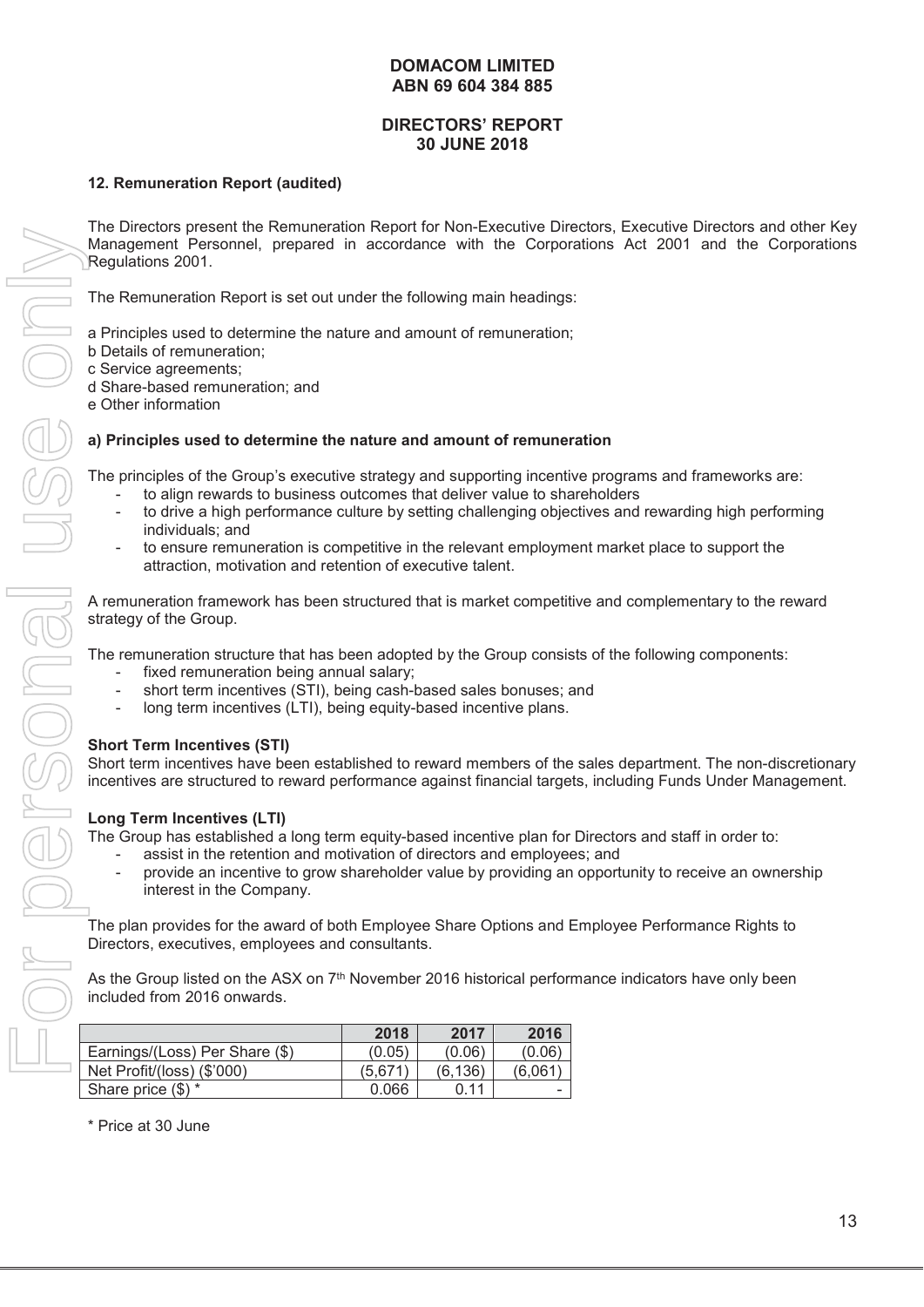#### **DIRECTORS' REPORT 30 JUNE 2018**

#### **b) Details of remuneration**

|                                    |                                       | Short-term<br>employee<br>benefits | Post-<br>employment<br>benefits | Long-term<br>benefits    | Share-<br>based<br>payments       |         |                                                     |  |
|------------------------------------|---------------------------------------|------------------------------------|---------------------------------|--------------------------|-----------------------------------|---------|-----------------------------------------------------|--|
|                                    | Year                                  | Cash salary<br>and fees            | Superannu-<br>ation             | Long<br>service<br>leave | Perform-<br>ance<br><b>Rights</b> | Total   | Perform-<br>ance<br>based % of<br>remune-<br>ration |  |
| <b>Executive Directors</b>         |                                       |                                    |                                 |                          |                                   |         |                                                     |  |
| <b>Arthur Naoumidis</b>            | 2018                                  | 191,018                            | 18,147                          | 2,173                    | 55,119                            | 266,457 | 21%                                                 |  |
| Director and CEO                   | 2017                                  | 240,482                            | 22,846                          | 2,085                    |                                   | 265,413 | $0\%$                                               |  |
| Ross Laidlaw                       | 2018                                  | 163,621                            | 15,544                          | 4,708                    | 50,249                            | 234,122 | 21%                                                 |  |
| Director and COO                   | 2017                                  | 213,090                            | 20,244                          | 1,057                    |                                   | 234,391 | $0\%$                                               |  |
| <b>Non-executive directors</b>     |                                       |                                    |                                 |                          |                                   |         |                                                     |  |
| <b>Grahame Evans</b><br>Chairman & | 2018                                  | 52,045                             |                                 |                          | 14,612                            | 66,657  | 22%                                                 |  |
| Independent<br>Director            | 2017                                  | 60,000                             |                                 |                          |                                   | 60,000  | 0%                                                  |  |
| David Archbold                     | 2018                                  | 32,774                             | 3,114                           |                          | 9,741                             | 45,629  | 21%                                                 |  |
| Independent<br><b>Director</b>     | 2017                                  | 36,614                             | 3,478                           |                          |                                   | 40,092  | $0\%$                                               |  |
| <b>Graeme Billings</b>             | 2018                                  | 32,774                             | 3,114                           |                          | 9,741                             | 45,629  | 21%                                                 |  |
| Independent<br><b>Director</b>     | 2017                                  | 36,614                             | 3,478                           |                          |                                   | 40,092  | $0\%$                                               |  |
| Peter Church                       | 2018                                  | 32,774                             | 3,114                           |                          | 9,741                             | 45,629  | 21%                                                 |  |
| Independent<br>Director            | 2017                                  | 40,000                             |                                 |                          |                                   | 40,000  | $0\%$                                               |  |
|                                    | <b>Other Key Management Personnel</b> |                                    |                                 |                          |                                   |         |                                                     |  |
| Philip Chard                       | 2018                                  | 162,000                            | 15,390                          | 2,744                    | 41,707                            | 221,841 | 19%                                                 |  |
| CFO / Company<br>Secretary (1)     | 2017                                  | 141,167                            | 13,411                          | 1,895                    | 10,639                            | 167,112 | $6\%$                                               |  |
| 2018 Total                         |                                       | 667,006                            | 58,423                          | 9,625                    | 190,910                           | 925,964 |                                                     |  |
| 2017 Total                         |                                       | 767,967                            | 63,457                          | 5,037                    | 10,639                            | 847,100 |                                                     |  |

(1) Appointed as CFO on 9 May 2017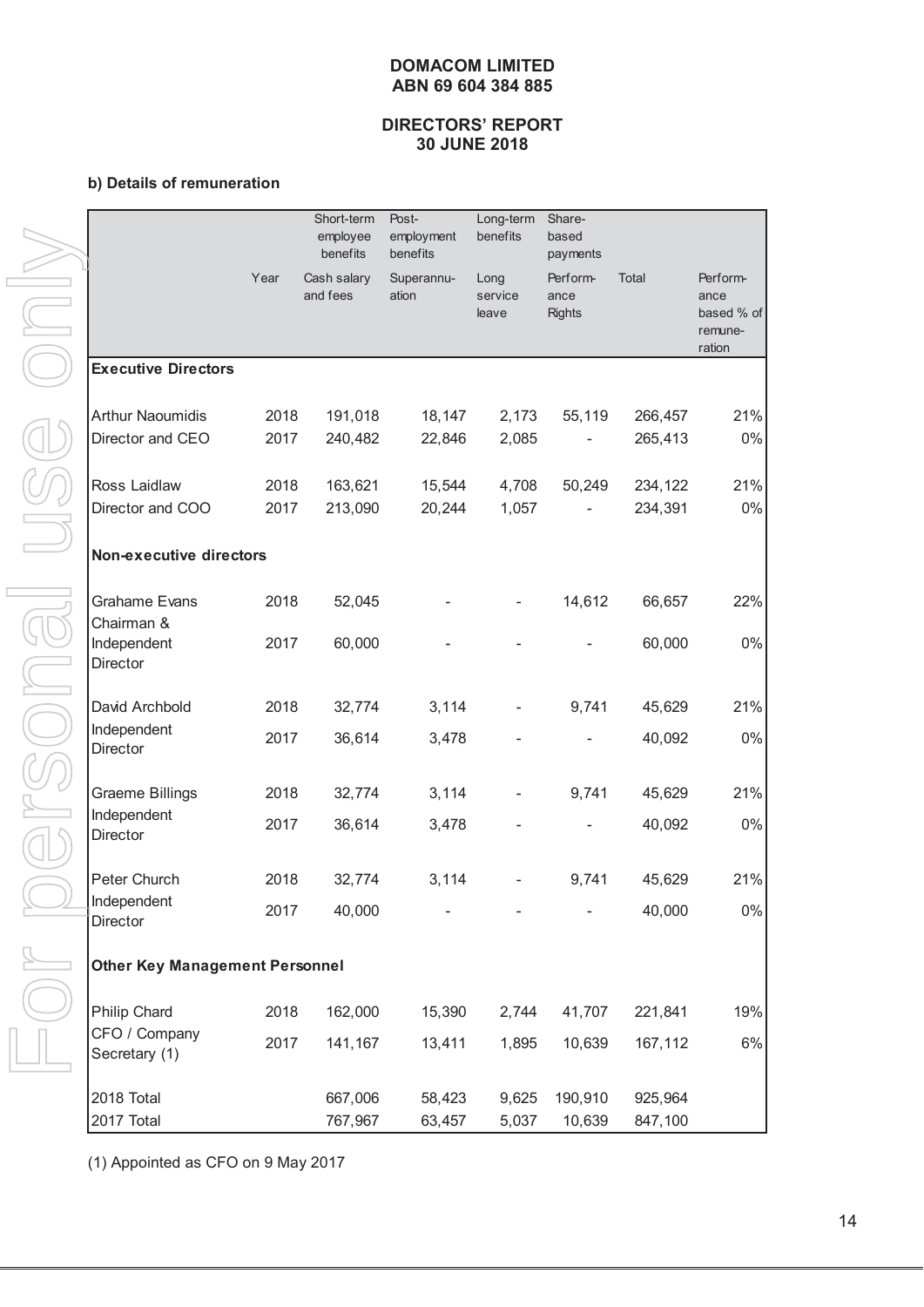#### **DIRECTORS' REPORT 30 JUNE 2018**

The relative proportions of remuneration that are linked to performance and those that are fixed are as follows:

| <b>Employee</b>                                 | <b>Fixed</b><br><b>Remuneration</b> | At risk: Short Term<br><b>Incentives</b> | At risk: Performance<br><b>Rights (i)</b> |
|-------------------------------------------------|-------------------------------------|------------------------------------------|-------------------------------------------|
| <b>Executive Directors</b>                      |                                     |                                          |                                           |
| <b>Arthur Naoumidis</b>                         | 79%                                 | -                                        | 21%                                       |
| Ross Laidlaw                                    | 79%                                 |                                          | 21%                                       |
| <b>Non-Executive</b><br><b>Directors</b>        | 79%                                 |                                          | 21%                                       |
| <b>Other Key Management</b><br><b>Personnel</b> |                                     |                                          |                                           |
| <b>Philip Chard</b>                             | 81%                                 |                                          | 19%                                       |

(i) based on the value of \$0.093 at grant date.

Remuneration and other terms of employment for executive directors and senior executives are formalised in letters of employment that provide for various conditions in line with market practice including:

- an annual remuneration package and benefits including superannuation;
- the basis of termination or retirement and the benefits and conditions as a consequence; and
- agreed provisions in relation to annual leave and long service leave, confidential information and intellectual property.

The compensation for termination benefits was \$nil (2017: \$nil).

#### **c) Service agreements**

No key management personnel are employed under a service agreement.

#### **d) Share-based remuneration**

Performance Rights granted to directors and employees during the year ended 30 June 2018 under the Long Term Incentive Plan have an exercise price of \$nil, were granted at no cost to the recipient and carry no dividends or voting rights. Vesting gives the holder of a Performance Right the right to convert into ordinary shares on a one-for-one basis. The performance rights were issued with no vesting conditions. A cost reduction program implemented during the year ended 30 June 2018 included a reduction in fees paid to non-executive directors and salary paid to executive directors. The issue of the Performance Rights was made to partially compensate for these reductions.

The Performance Rights issued during the year ended 30 June 2018 will expire on 5 April 2021 and may be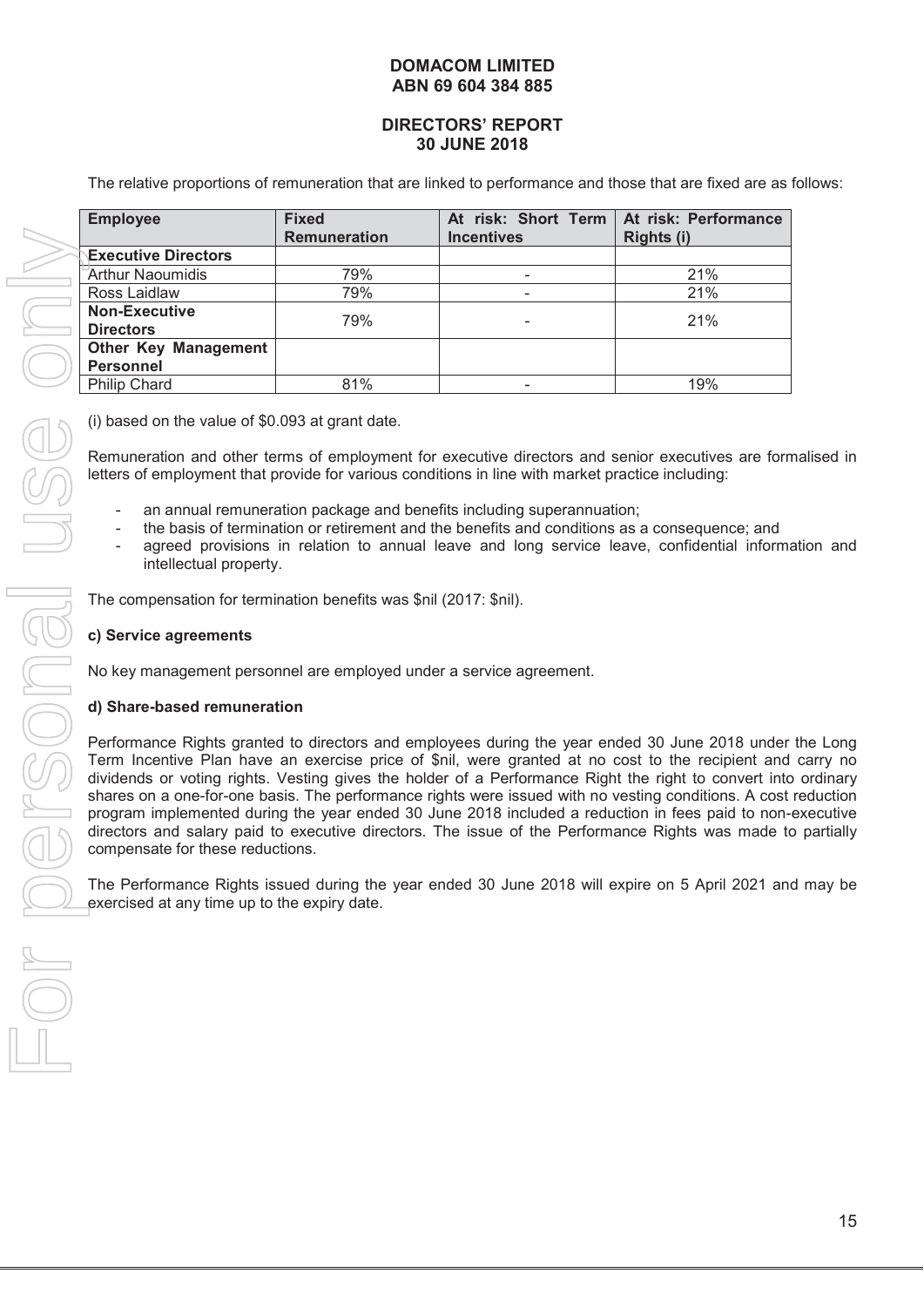#### **DIRECTORS' REPORT 30 JUNE 2018**

Details of Performance Rights that were granted as remuneration during the year ended 30 June 2018 to key management personnel are set out below.

| Employee/<br><b>Director</b> | <b>Number</b><br>granted | <b>Grant date</b> | Value per<br><b>Performance</b><br><b>Right at grant</b><br>date | <b>Number</b><br>vested | <b>Exercise</b><br>Price (\$) | <b>Vesting and</b><br>first<br>exercise<br>date | Last<br>exercise<br>date |
|------------------------------|--------------------------|-------------------|------------------------------------------------------------------|-------------------------|-------------------------------|-------------------------------------------------|--------------------------|
| Arthur<br>Naoumidis          | 592,681                  | 5 April 2018      | \$0.093                                                          | 592,681                 | $\overline{\phantom{a}}$      | 5 April 2018                                    | 5 April 2021             |
| Ross<br>Laidlaw              | 540,309                  | 5 April 2018      | \$0.093                                                          | 540,309                 |                               | 5 April 2018                                    | 5 April 2021             |
| Grahame<br>Evans             | 157,117                  | 5 April 2018      | \$0.093                                                          | 157,117                 |                               | 5 April 2018                                    | 5 April 2021             |
| David<br>Archbold            | 104,745                  | 5 April 2018      | \$0.093                                                          | 104,745                 |                               | 5 April 2018                                    | 5 April 2021             |
| Graeme<br><b>Billings</b>    | 104,745                  | 5 April 2018      | \$0.093                                                          | 104,745                 |                               | 5 April 2018                                    | 5 April 2021             |
| Peter<br>Church              | 104,745                  | 5 April 2018      | \$0.093                                                          | 104,745                 | $\overline{\phantom{a}}$      | 5 April 2018                                    | 5 April 2021             |
| Philip<br>Chard              | 448,460                  | 5 April 2018      | \$0.093                                                          | 104,745                 | $\overline{\phantom{a}}$      | 5 April 2018                                    | 5 April 2021             |
|                              |                          |                   |                                                                  |                         |                               |                                                 |                          |
|                              |                          |                   |                                                                  |                         |                               |                                                 |                          |
|                              |                          |                   |                                                                  |                         |                               |                                                 |                          |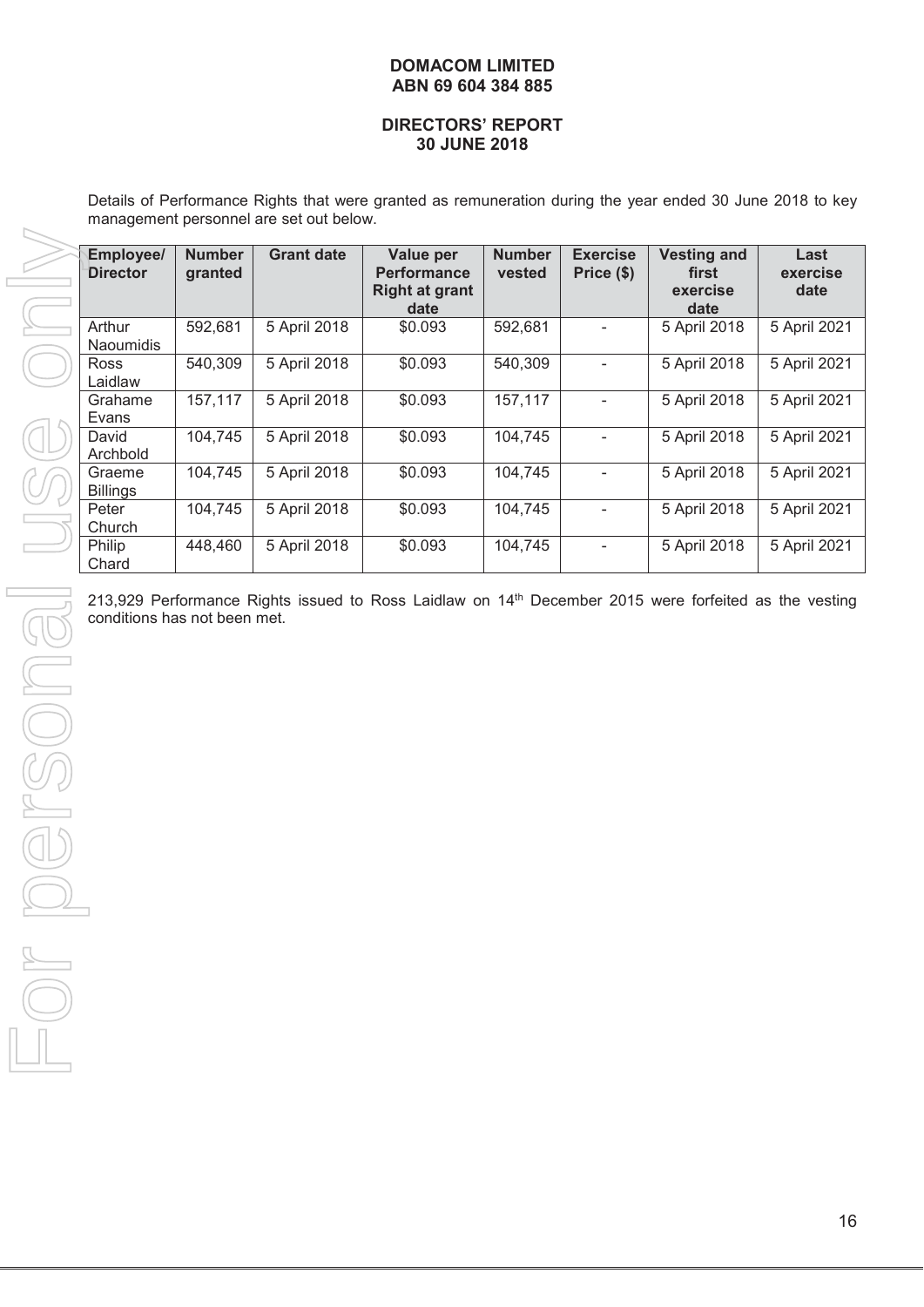#### **DIRECTORS' REPORT 30 JUNE 2018**

#### **e) Other information**

The number of Performance Rights in the Company held during the financial year ended 30 June 2018 held by key management personnel, including their related parties, are set out below:

|                                                                                                                                                                                                                                                                                                                                                                        | <b>Balance at</b><br>start of year | <b>Granted as</b><br>remuneration | <b>Exercised</b>               | <b>Forfeited</b>             | <b>Vested and</b><br>exercisable at<br>the end of the<br>reporting period |
|------------------------------------------------------------------------------------------------------------------------------------------------------------------------------------------------------------------------------------------------------------------------------------------------------------------------------------------------------------------------|------------------------------------|-----------------------------------|--------------------------------|------------------------------|---------------------------------------------------------------------------|
| <b>Non-Executive</b>                                                                                                                                                                                                                                                                                                                                                   |                                    |                                   |                                |                              |                                                                           |
| <b>Directors</b>                                                                                                                                                                                                                                                                                                                                                       |                                    |                                   |                                |                              |                                                                           |
| <b>Grahame Evans</b>                                                                                                                                                                                                                                                                                                                                                   | 42,786                             | 157,117                           | $-42,786$                      | $\overline{\phantom{a}}$     | 157,117                                                                   |
| David Archbold                                                                                                                                                                                                                                                                                                                                                         | 28,590                             | 104,745                           | $-133,335$                     | $\overline{\phantom{a}}$     |                                                                           |
| <b>Graeme Billings</b>                                                                                                                                                                                                                                                                                                                                                 | 28,590                             | 104,745                           | $-133,335$                     | ٠                            |                                                                           |
| Peter Church                                                                                                                                                                                                                                                                                                                                                           | 28,590                             | 104,745                           | $-133,335$                     | $\qquad \qquad \blacksquare$ |                                                                           |
| <b>Executive Directors</b>                                                                                                                                                                                                                                                                                                                                             |                                    |                                   |                                |                              |                                                                           |
| Arthur Naoumidis (i)                                                                                                                                                                                                                                                                                                                                                   | 31,324                             | 669,148                           | $-31,324$                      |                              | 669,148                                                                   |
| Ross Laidlaw                                                                                                                                                                                                                                                                                                                                                           | 213,929                            | 540,309                           |                                | $-213,929$                   | 540,309                                                                   |
|                                                                                                                                                                                                                                                                                                                                                                        |                                    |                                   |                                |                              |                                                                           |
| <b>Executives</b>                                                                                                                                                                                                                                                                                                                                                      |                                    |                                   |                                |                              | 448,460                                                                   |
| <b>Philip Chard</b><br>(i) Includes opening balance of 31,324 and 76,467 granted to Kathryn Naoumidis (related party to Arthur<br>Naoumidis) as an employee of the Company.<br>The number of ordinary shares in the Company held during the financial year ended 30 June 2018 held by key<br>management personnel, including their related parties, are set out below: | 128,253                            | 448,460                           | $-128,253$                     | $\qquad \qquad \blacksquare$ |                                                                           |
|                                                                                                                                                                                                                                                                                                                                                                        | <b>Balance at</b><br>start of year | <b>Granted as</b><br>remuneration | <b>Received on</b><br>exercise | <b>Other</b><br>changes      | Held at end of<br>reporting period                                        |
| <b>Executive Directors</b>                                                                                                                                                                                                                                                                                                                                             |                                    |                                   |                                |                              |                                                                           |
| <b>Grahame Evans</b>                                                                                                                                                                                                                                                                                                                                                   | 817,500                            | $\overline{\phantom{a}}$          | 42,786                         |                              |                                                                           |
| David Archbold                                                                                                                                                                                                                                                                                                                                                         | 250,000                            | $\overline{\phantom{a}}$          | 133,335                        |                              |                                                                           |
| <b>Graeme Billings</b>                                                                                                                                                                                                                                                                                                                                                 | 375,000                            | $\overline{\phantom{a}}$          | 133,335                        |                              |                                                                           |
| Peter Church                                                                                                                                                                                                                                                                                                                                                           | 50,000                             | $\overline{\phantom{a}}$          | 133,335                        |                              |                                                                           |
| <b>Non-Executive</b><br><b>Directors</b>                                                                                                                                                                                                                                                                                                                               |                                    |                                   |                                |                              |                                                                           |
| Arthur Naoumidis (i)                                                                                                                                                                                                                                                                                                                                                   | 18,913,323                         | $\overline{\phantom{a}}$          | 31,234                         | $\sim$                       | 860,286<br>383,335<br>508,335<br>183,335<br>18,944,557                    |
| Ross Laidlaw                                                                                                                                                                                                                                                                                                                                                           | 1,625,000                          |                                   |                                |                              | 1,625,000                                                                 |

|                            | <b>Balance at</b><br>start of year | <b>Granted as</b><br>remuneration | <b>Received on</b><br>exercise | <b>Other</b><br>changes | Held at end of<br>reporting period |
|----------------------------|------------------------------------|-----------------------------------|--------------------------------|-------------------------|------------------------------------|
| <b>Executive Directors</b> |                                    |                                   |                                |                         |                                    |
| Grahame Evans              | 817,500                            | ٠                                 | 42,786                         | -                       | 860,286                            |
| David Archbold             | 250,000                            | -                                 | 133,335                        |                         | 383,335                            |
| <b>Graeme Billings</b>     | 375,000                            | ۰                                 | 133,335                        |                         | 508,335                            |
| Peter Church               | 50,000                             | ۰                                 | 133,335                        |                         | 183,335                            |
| <b>Non-Executive</b>       |                                    |                                   |                                |                         |                                    |
| <b>Directors</b>           |                                    |                                   |                                |                         |                                    |
| Arthur Naoumidis (i)       | 18,913,323                         | ۰                                 | 31,234                         |                         | 18,944,557                         |
| Ross Laidlaw               | 1,625,000                          | ٠                                 | ۰                              |                         | 1,625,000                          |
| <b>Philip Chard</b>        | ۰                                  | ۰                                 | 128,253                        | $-50.000$               | 78,253                             |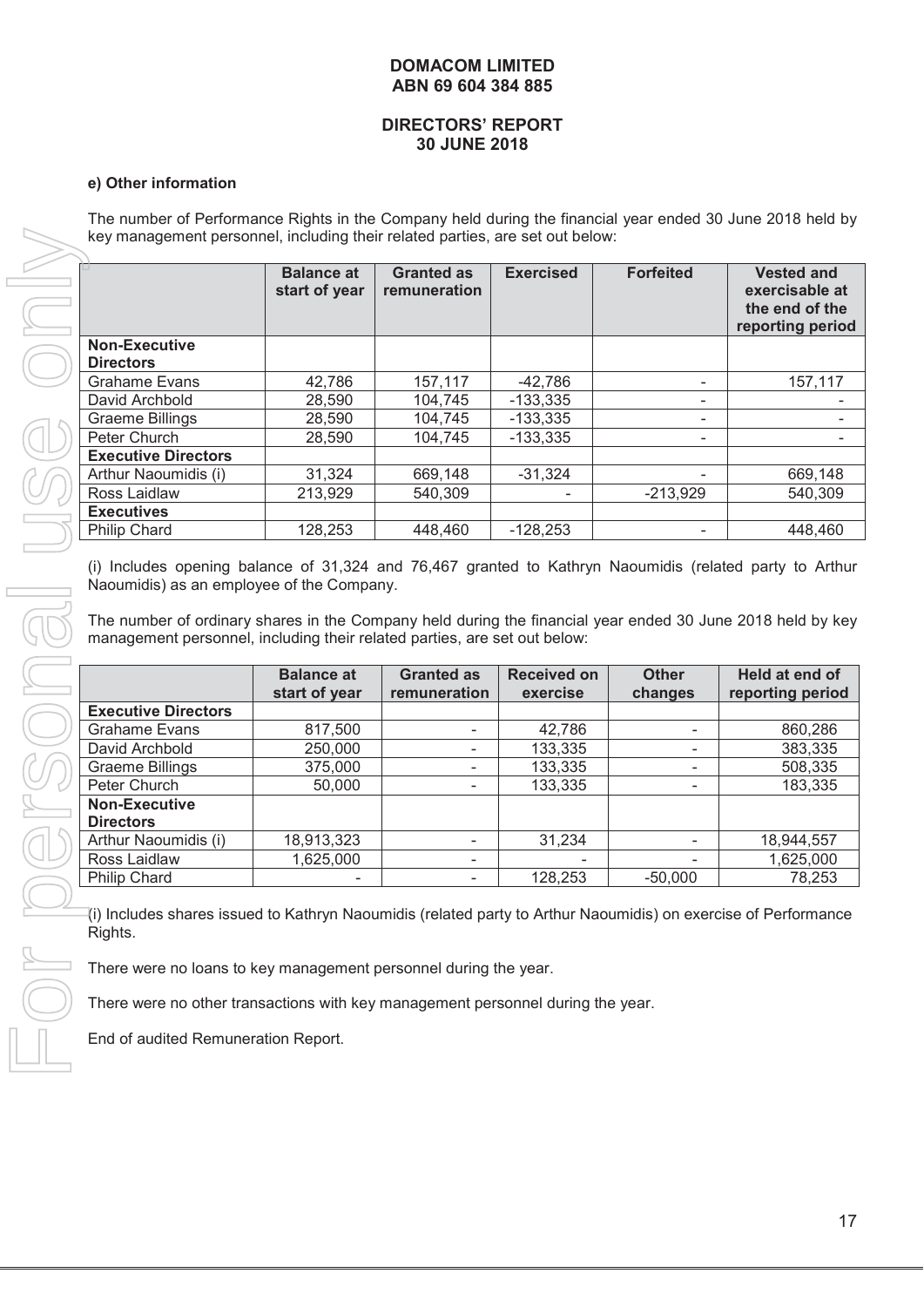#### **DIRECTORS' REPORT 30 JUNE 2018**

#### **13. Environmental Issues**

The Group's operations are not regulated by any significant environmental regulation under a law of the Commonwealth and State.

#### **14. Indemnification and insurance of Officers or Auditor**

During or since the end of the financial year, the Group has given indemnity or entered into an agreement to indemnify, or paid or agreed to pay insurance premiums as follows:

During the year, the Group has paid premiums in respect of an insurance contract to indemnify officers against liabilities that may arise from their position as officers of the Group. Officers indemnified include all directors and all executive officers participating in the management of the Group.

Further disclosure required under section 300(9) of the Corporations Act 2001 is prohibited under the terms of the contract.

#### **15. Proceedings on Behalf of the Group**

No person has applied for leave of court to bring proceedings on behalf of the Group or intervene in any proceedings to which the Group is a party for the purpose of taking responsibility on behalf of the Group for all or any part of their proceedings. The Group was not a party to any such proceedings during the year.

As set out above, DomaCom Australia, a subsidiary of DomaCom Limited, has been supporting an action in the Federal Court for a determination that DomaCom sub-funds are not inhouse assets or related trusts for the purposes of the SIS (Superannuation Industry Supervision) Act.

#### **16. Auditor's Independence Declaration**

A copy of the auditor's independence declaration as required by section 307C of the Corporations Act 2001 is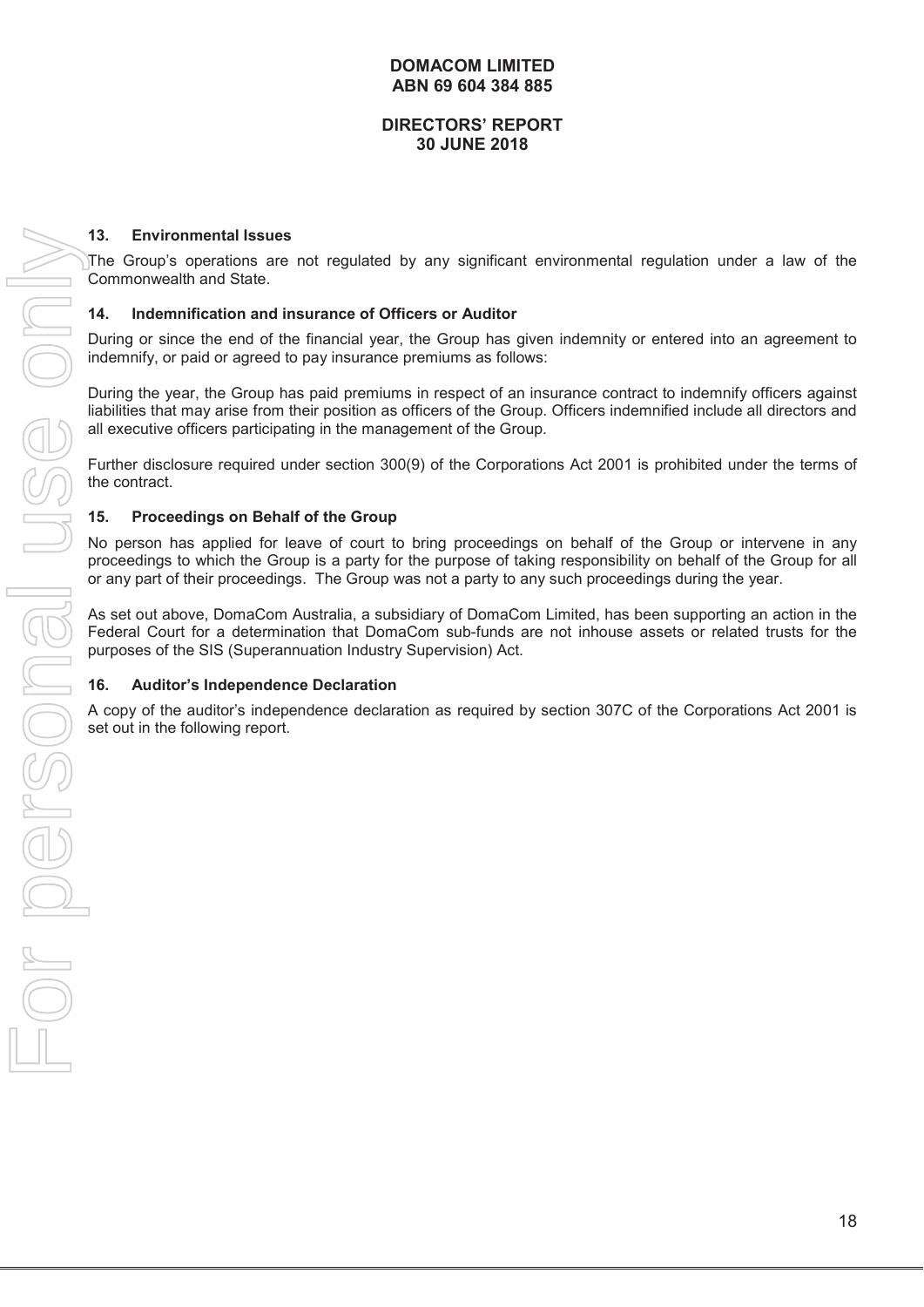# **DIRECTORS' REPORT 30 JUNE 2018**

#### **17. Corporate Governance Statement**

The Board of DomaCom has adopted the following Corporate Governance policies and practices which are in accordance with the ASX Corporate Governance Council's "Corporate Governance Principles and Recommendations (3rd Edition)" (ASX Guidelines) unless otherwise stated. The ASX Corporate Governance Council (the "Council") is currently consulting on proposals to update and issue a 4th Edition of its Corporate Governance Principles and Recommendations (the "Principles and Recommendations"). The Council will consider all submissions it receives in response to this consultation before finalising the fourth edition of the Principles and Recommendations. The Council envisages that the final version of the fourth edition will be released in early 2019 and will take effect for an entity's first full financial year commencing on or after 1 July 2019.

#### **Role and responsibility of the Board (Principle 1.1)**

The Board is responsible for the overall corporate governance of the Company, including establishing and monitoring key performance goals. The Board monitors the operational and financial position and performance of the Company and oversees its business strategy, including approving the strategic goals of the Company and considering and approving an annual business plan (including a budget). The Board is committed to maximising performance, generating appropriate levels of Shareholder value and financial return and sustaining the growth and success of the Company. In conducting the Company's business with these objectives, the Board seeks to ensure that the Company is properly managed to protect and enhance Shareholder interests, and that the Company and its Directors, officers and personnel operate in an appropriate environment of corporate governance. Accordingly, the Board has created a framework for managing the Company, including adopting relevant internal controls, risk management processes and corporate governance policies and practices which it believes are appropriate for the Company's business and which are designed to promote the responsible management and conduct of the Company.

- The Board is responsible for the strategic direction of the company.
- The Board reviews and approves the Company's proposed strategy. The objectives of the Company are clearly documented in a long term corporate strategy and an annual business plan together with achievable and measurable targets and milestones.
- The Board approves budgets and other performance indicators and reviews performance against them and initiates corrective action when required.
- The Board ensures that risks facing the company have been identified, assessed and that the risks are being properly managed.
- The Board ensures that policies on key issues are in place and are appropriate. The Board also reviews compliance with policies.
- The Board adopts the most effective structure that best assists the governance process. The selection of Directors is based on obtaining the most relevant and required skills, while also recognising the need to have a diversity of skills and experience on the Board.
- The Board approves and fosters an appropriate corporate culture matched to the Company's values and strategies.
- The Board appoints the Managing Director and evaluates his or her ongoing performance against predetermined criteria. **(Principle 1.6)**
- The Board approves remuneration for the Managing Director and remuneration policy and succession plans for the Managing Director and senior management. **(Principle 1.6)**

#### **Board Charter (Principle 1.1)**

A Board charter prepared having regard to the ASX Corporate Governance Principles and Recommendations, has been adopted by the Board and covers the independence of directors, the Board's responsibility for overall governance of the Company, the Board members' roles, powers and responsibilities.

A copy of the Company's Board Charter is available on the Company's Website at: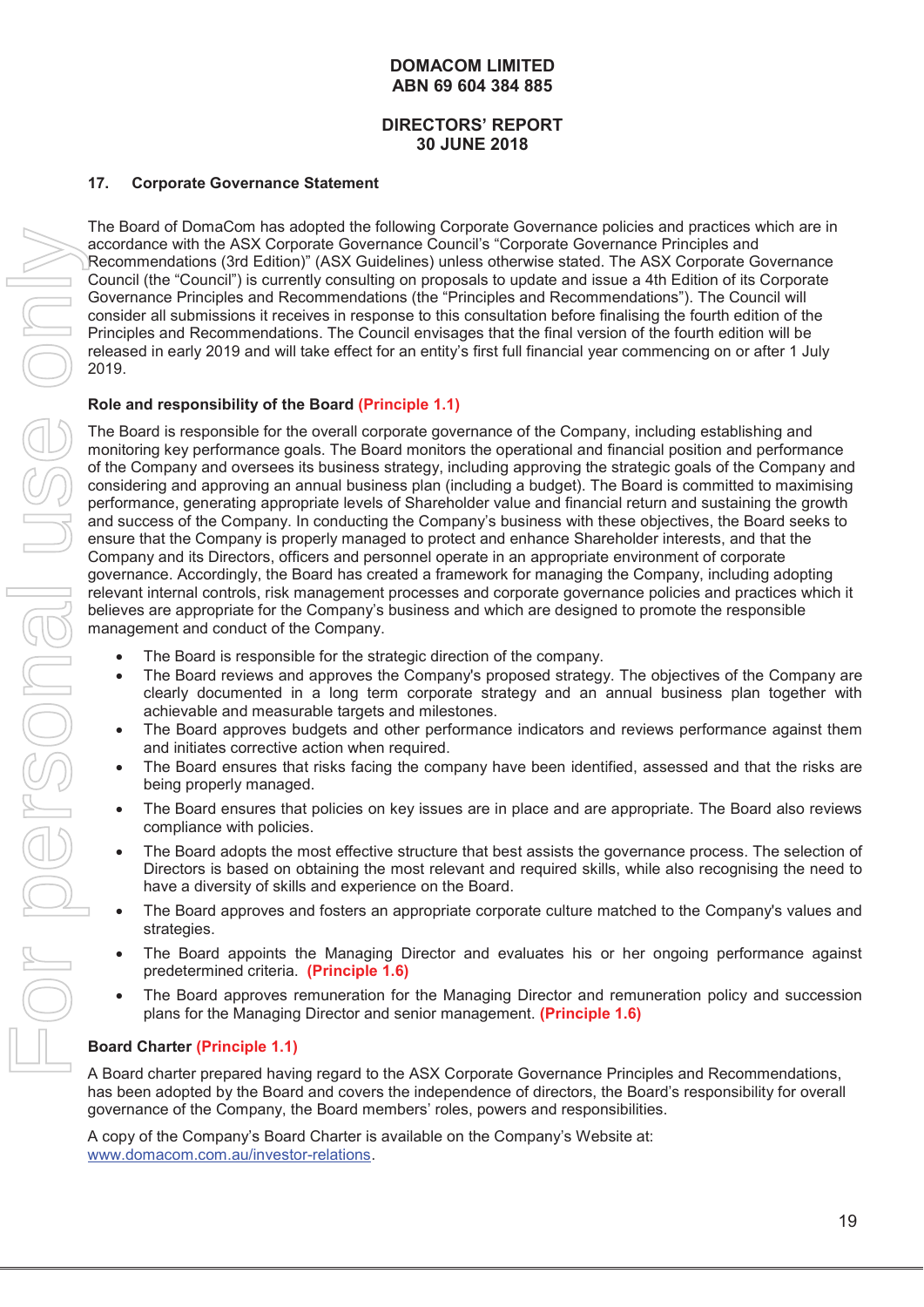# **DIRECTORS' REPORT 30 JUNE 2018**

#### **Board Committees (Principle 1.2)**

The Board has established 1 standing committee to facilitate and assist the Board in fulfilling its responsibilities. It may also establish other committees from time to time to assist in the discharge of its responsibilities.

#### **Audit Committee (Principle 4)**

The Board has established a Board Audit Committee.

The purpose of the Committee is to assist the Board in the effective discharge of its responsibilities in relation to the external audit function, accounting policies, financial reporting, funding, financial risk management and certain compliance matters.

The Committee has authority from the Board to review and investigate any matter within the scope of its Charter and make recommendations to the Board in relation to the outcomes. The Committee has no delegated authority from the Board to determine the outcomes of its reviews and investigations and the Board retains its authority over such matters.

The Committee must have at least three members, a majority of whom must be independent non-executive directors.

At least one member of the Committee should have significant expertise in financial reporting, accounting or auditing. The Chairman of the Committee should act independently and must not be the Chairman of the Board.

The current Audit Committee members are:

- Graeme Billings Chairperson and Independent Non-Executive Director
- David Archbold Independent Non-Executive Director
- Peter Church Independent Non-Executive Director

The Board has received declarations from the CEO and CFO that the financial records of the entity have been properly maintained and that the financial statements comply with the appropriate accounting standards and give a true and fair view of the financial position and performance of the entity and that the opinion has been formed on the basis of a sound system of risk management and internal control which is operating effectively. **(Principle 4.2)** 

A copy of the Company's Audit Committee Charter is available on the Company's Website at: www.domacom.com.au/investor-relations.

#### **Remuneration and Nomination Committee (Principle 1.2/ 2.1/ 8.1-8.3)**

The Remuneration and Nomination Committee at present comprises the full Board.

The Board considers that at this stage assuming the duties of a Remuneration and Nomination Committee is appropriate in light of the Company's operations and size, and the size of the Board. All of the Directors believe that they will able to, individually and collectively, analyse the issues before them objectively in the best interests of all shareholders and in accordance with their duties as Directors.

The Board also addresses board succession issues and ensures that it has the appropriate balance of skills, knowledge, experience, independence and diversity to enable it to discharge its duties and responsibilities effectively.

The Board Charter outlines duties relating to Remuneration and Nomination, and is made available on the Company website.

The Company has established a long term incentive plan (LTIP) to assist in the motivation, reward and retention of executive directors and all other employees. The LTIP is designed to align participants' interests with the interests of Shareholders by providing participants an opportunity to receive shares through the granting of performance rights.

#### **Composition of the Board (Principle 2.3, 2.4 & 2.5)**

The Board currently comprises six directors (two of whom are also executives of the Company). The names, biographical details and length of service of the directors are set out above.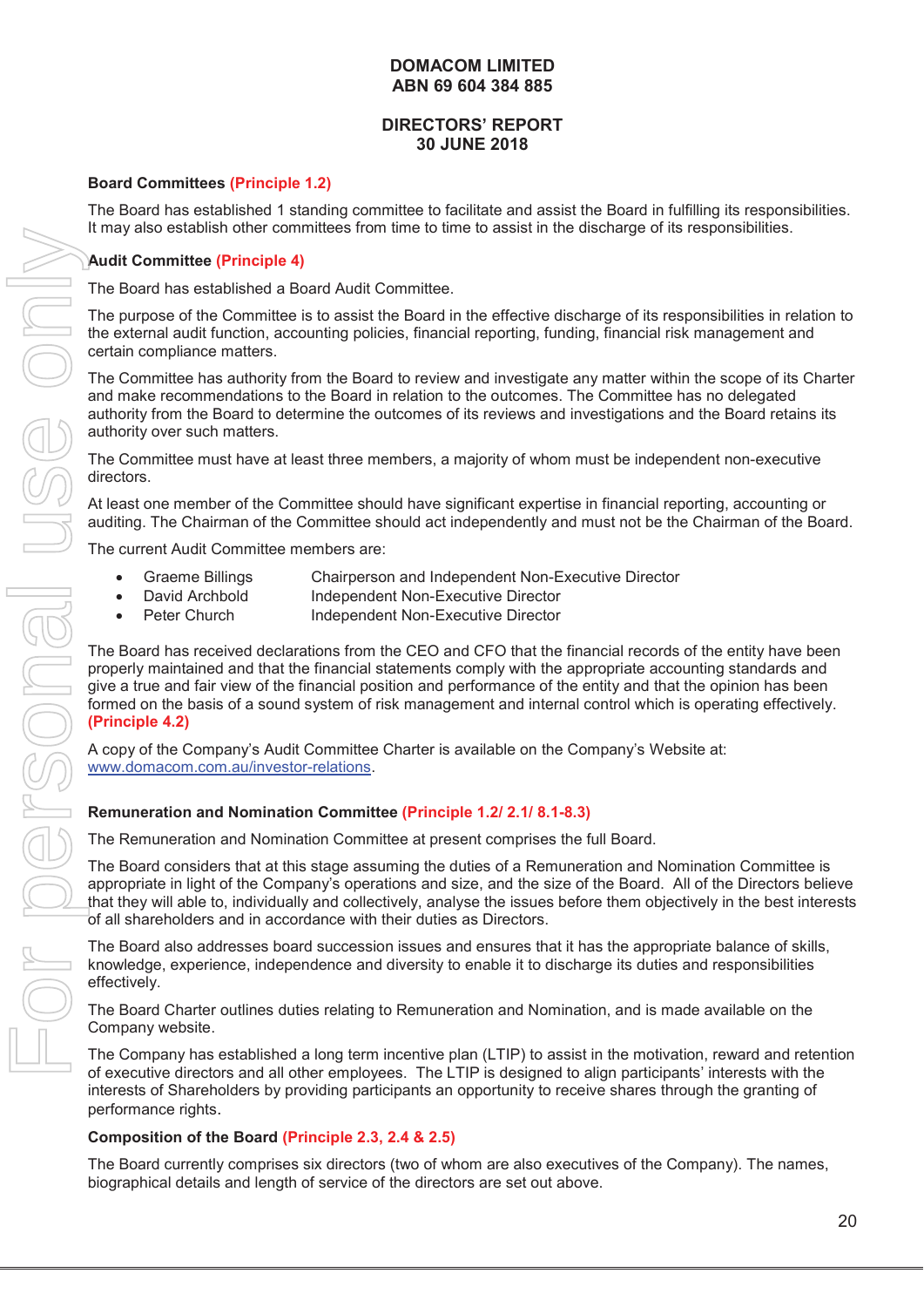#### **DIRECTORS' REPORT 30 JUNE 2018**

#### **Terms of appointment (Principle 1.3 & 2.6)**

The Board has adopted a letter of appointment that contains the terms on which non-executive directors are to be appointed, including the basis upon which they will be indemnified by the Company. Non-Executive directors are entitled to take independent advice at the cost of the Company in relation to their role as members of the Board. In addition, an induction process for incoming directors is coordinated by the Company Secretary. The Board receives regular updates at Board meetings, industry workshops, meetings with customers and site visits. These assist directors to keep up-to-date with relevant market and industry developments.

#### **Areas of Competence and skills of the Board of Directors (Principle 2.2)**

|                                                                                                                                                                                                                                                                                                                                                                                                                                                                                                                                                                                                            | The Doard has adopted a letter or appointment that contains the terms on which non-executive directors are to<br>be appointed, including the basis upon which they will be indemnified by the Company. Non-Executive directors<br>are entitled to take independent advice at the cost of the Company in relation to their role as members of the<br>Board. In addition, an induction process for incoming directors is coordinated by the Company Secretary. The |                              |  |  |
|------------------------------------------------------------------------------------------------------------------------------------------------------------------------------------------------------------------------------------------------------------------------------------------------------------------------------------------------------------------------------------------------------------------------------------------------------------------------------------------------------------------------------------------------------------------------------------------------------------|------------------------------------------------------------------------------------------------------------------------------------------------------------------------------------------------------------------------------------------------------------------------------------------------------------------------------------------------------------------------------------------------------------------------------------------------------------------|------------------------------|--|--|
|                                                                                                                                                                                                                                                                                                                                                                                                                                                                                                                                                                                                            | Board receives regular updates at Board meetings, industry workshops, meetings with customers and site visits.<br>These assist directors to keep up-to-date with relevant market and industry developments.                                                                                                                                                                                                                                                      |                              |  |  |
|                                                                                                                                                                                                                                                                                                                                                                                                                                                                                                                                                                                                            | Areas of Competence and skills of the Board of Directors (Principle 2.2)                                                                                                                                                                                                                                                                                                                                                                                         |                              |  |  |
| <b>Area</b>                                                                                                                                                                                                                                                                                                                                                                                                                                                                                                                                                                                                | Competence                                                                                                                                                                                                                                                                                                                                                                                                                                                       | Total out of 6<br>directors* |  |  |
| Leadership                                                                                                                                                                                                                                                                                                                                                                                                                                                                                                                                                                                                 | Business Leadership, public listed company experience                                                                                                                                                                                                                                                                                                                                                                                                            | 6                            |  |  |
| Business, Finance and<br>Governance                                                                                                                                                                                                                                                                                                                                                                                                                                                                                                                                                                        | Business strategy, competitive business analysis, corporate<br>advisory, finance and accounting, governance, audit assurance<br>and risk management                                                                                                                                                                                                                                                                                                              | 6                            |  |  |
| International                                                                                                                                                                                                                                                                                                                                                                                                                                                                                                                                                                                              | International business management                                                                                                                                                                                                                                                                                                                                                                                                                                | 6                            |  |  |
| Market & Sales,<br><b>Distribution</b>                                                                                                                                                                                                                                                                                                                                                                                                                                                                                                                                                                     | Financial service expertise                                                                                                                                                                                                                                                                                                                                                                                                                                      | 3                            |  |  |
| Technology                                                                                                                                                                                                                                                                                                                                                                                                                                                                                                                                                                                                 | Product Development, product life cycle management                                                                                                                                                                                                                                                                                                                                                                                                               | 1                            |  |  |
| <b>Real Estate</b>                                                                                                                                                                                                                                                                                                                                                                                                                                                                                                                                                                                         | Domestic and International Property market analysis                                                                                                                                                                                                                                                                                                                                                                                                              | 1                            |  |  |
| skill.                                                                                                                                                                                                                                                                                                                                                                                                                                                                                                                                                                                                     | *This column represents the number of directors rated as being 'competent' or higher in respect of the relevant                                                                                                                                                                                                                                                                                                                                                  |                              |  |  |
| <b>Company Secretary (Principle 1.4)</b>                                                                                                                                                                                                                                                                                                                                                                                                                                                                                                                                                                   |                                                                                                                                                                                                                                                                                                                                                                                                                                                                  |                              |  |  |
| The Company Secretary is accountable directly to the Board, through the Chairman, on all matters to do with<br>the proper functioning of the Board. The Company Secretary is responsible for ensuring that Board procedures<br>are complied with and that governance matters are addressed. The Company Secretary is also responsible for<br>communications with the ASX about listing rule matters, including making disclosures to the ASX. All directors<br>have direct access to the Company Secretary. The appointment and removal of the Company Secretary is a<br>matter for decision by the Board. |                                                                                                                                                                                                                                                                                                                                                                                                                                                                  |                              |  |  |
|                                                                                                                                                                                                                                                                                                                                                                                                                                                                                                                                                                                                            | Review of Board performance (Principle 1.6 & 1.7)                                                                                                                                                                                                                                                                                                                                                                                                                |                              |  |  |
|                                                                                                                                                                                                                                                                                                                                                                                                                                                                                                                                                                                                            | The Board at least annually reviews the performance of the Board. The evaluation includes a review of:                                                                                                                                                                                                                                                                                                                                                           |                              |  |  |
| the Board's membership and the charters of the Board and its committees (if any);<br>Board processes and its committees' (if any) effectiveness in supporting the Board; and<br>the performance of the Board and its committees (if any).                                                                                                                                                                                                                                                                                                                                                                  |                                                                                                                                                                                                                                                                                                                                                                                                                                                                  |                              |  |  |
|                                                                                                                                                                                                                                                                                                                                                                                                                                                                                                                                                                                                            | The performance of the Board was reviewed during the year ended 30 June 2018.                                                                                                                                                                                                                                                                                                                                                                                    |                              |  |  |
| directors, prior to a director standing for re-election.                                                                                                                                                                                                                                                                                                                                                                                                                                                                                                                                                   | A review of each Director's performance is undertaken by the Chairman, after consultation with the other                                                                                                                                                                                                                                                                                                                                                         |                              |  |  |
| <b>Policies</b>                                                                                                                                                                                                                                                                                                                                                                                                                                                                                                                                                                                            |                                                                                                                                                                                                                                                                                                                                                                                                                                                                  |                              |  |  |
| www.domacom.com.au/investor-relations.                                                                                                                                                                                                                                                                                                                                                                                                                                                                                                                                                                     | The Company has adopted the following policies, each of which has been prepared or revised having regard to<br>the ASX Corporate Governance Principles and Recommendations and is available on the Company's website at                                                                                                                                                                                                                                          |                              |  |  |

#### **Company Secretary (Principle 1.4)**

#### **Review of Board performance (Principle 1.6 & 1.7)**

- the Board's membership and the charters of the Board and its committees (if any);
- Board processes and its committees' (if any) effectiveness in supporting the Board; and
- the performance of the Board and its committees (if any).

#### **Policies**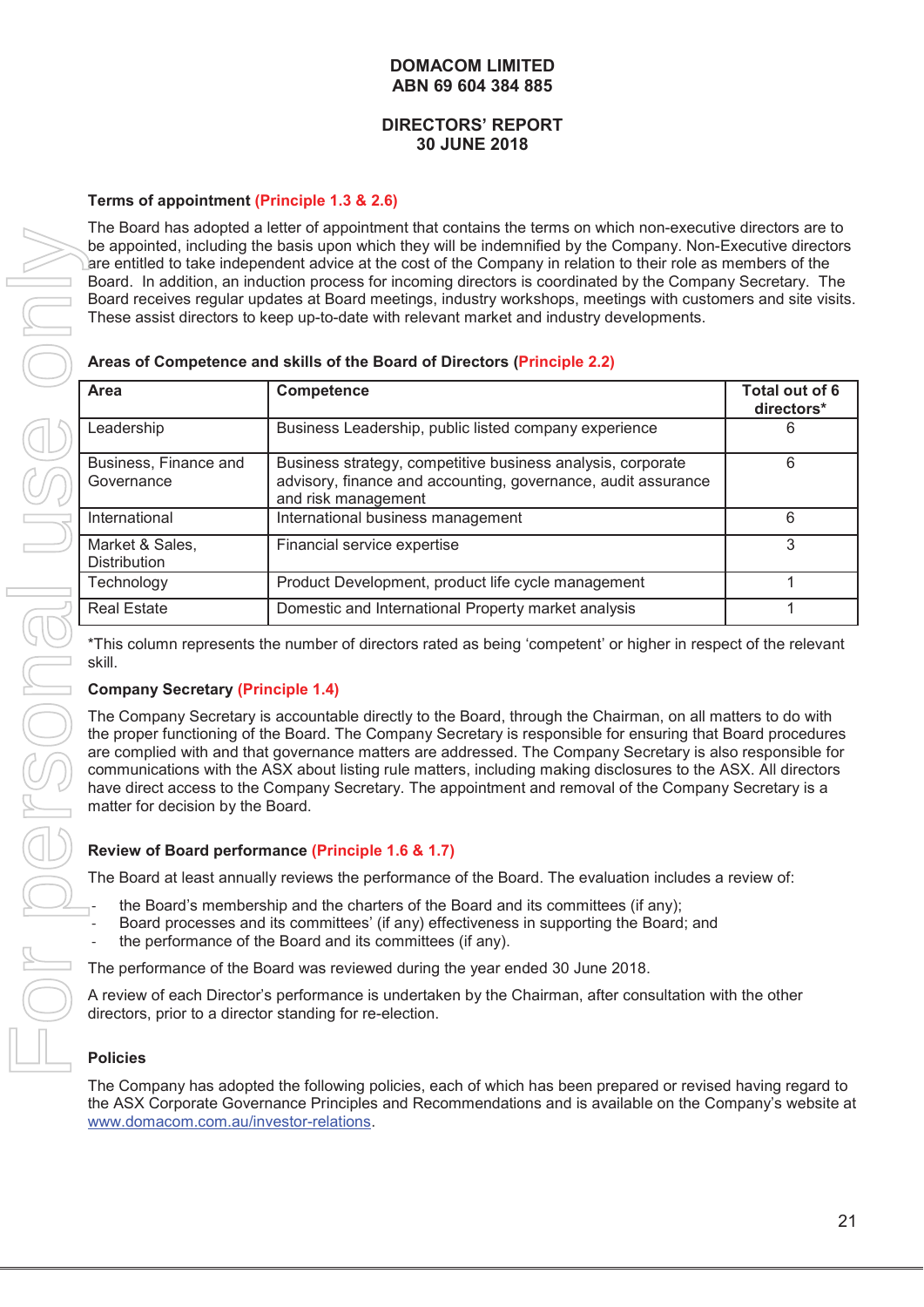# **DIRECTORS' REPORT 30 JUNE 2018**

#### **Continuous Disclosure Policy (Principle 5.1)**

The Board has adopted a Continuous Disclosure Policy to ensure that it complies with its disclosure obligations under the Corporations Act and the ASX Listing Rules, which applies to all Directors, officers, employees and consultants of the Company. The Board has also delegated the authority to certain authorised spokespersons to manage the Company's compliance with its disclosure obligations and the Continuous Disclosure Policy.

#### **Code of Conduct Policy (Principle 3.1)**

This policy sets out the standards of ethical behaviour that the Company expects from its Directors, Officers, and Employees. The Board has adopted a Code of Conduct of which sets out the way in which the Group seeks to conduct business, namely in an honest and fair manner, acting only in ways that reflect well on the Group and to act in compliance with all laws and regulations.

#### **Communication Policy (Principle 6.1-6.4)**

This policy sets out practices which the Company will implement to ensure effective communication with its Shareholders.

The Company has informed shareholders of all major developments affecting the Group's state of affairs as follows:

- placing all relevant announcements made to the market on the Website after they have been released to ASX;
- **publishing all corporate governance policies and charters adopted by the Board on the Company Website;**
- releasing information provided to analysts or media during briefings to ASX and placing such information on the Website;
- encouraging attendance and participation of shareholders at general meetings to receive updates from the CEO and Chairman on the Group's performance, ask questions of the Board and the Company's auditors regarding the conduct of the audit and preparation and content of the auditor's report.
- providing investor feedback and encouraging they seek further information about the Company via the Company website;
- Management or Directors being available to meet with shareholders from time to time upon request and respond to any enquiries they may make; and
- Investors being able to communicate with the Company's registry electronically by emailing the registry or via the registry's website.

#### **Diversity Policy (Principle 1.5)**

The Diversity Policy sets out the Company's objectives for achieving diversity amongst its Board, management and employees and aims:

- to articulate commitment to diversity within the Company at all levels (including employee level, senior executive level and Board level);
- to establish objectives and procedures which are designed to foster and promote diversity within the Company; and
- ensure a work environment is in place where people are treated fairly and with respect notwithstanding their gender, ethnicity, disability, age or educational experience.

The Board has set the following measurable objectives for achieving gender diversity:

- Increase gender diversity on the Board and senior executive positions and throughout the Group. The Company currently has 11% female representation across the entire group as at 30 June 2018. The objective will be to lift this percentage across the company with the intention that a 1/3 (33%) of the employees are female on a full or part time basis by 30 June 2020.
- Promote flexible work practices to provide managers and staff with the tools to tailor flexible work options that suit both the business and the individual's personal requirements;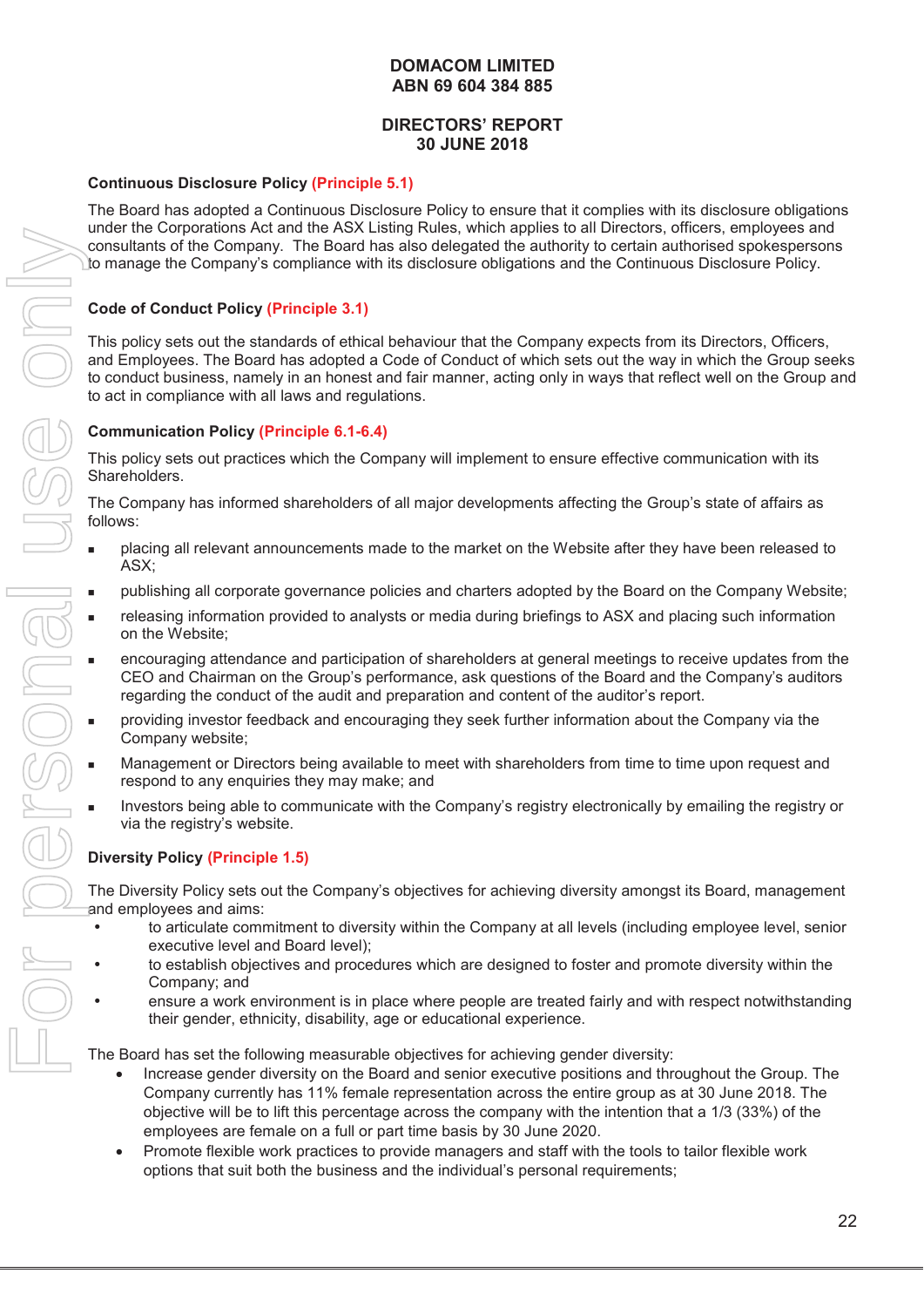# **DIRECTORS' REPORT 30 JUNE 2018**

- Selection of new staff, the development, promotion and remuneration of staff based solely on their performance and capability; and
- x Annually assess gender diversity performance against objectives set by Board.

The Company's current performance against its diversity policy objectives is as follows:

| Gender<br><b>Representation</b> | 30-Jun-18 |        | 30-Jun-17 |        |  |
|---------------------------------|-----------|--------|-----------|--------|--|
|                                 | % Female  | % Male | % Female  | % Male |  |
| Non-Executive                   |           |        |           |        |  |
| <b>Directors</b>                | $0\%$     | 100%   | $0\%$     | 100%   |  |
| <b>Employees</b>                |           |        |           |        |  |
| <b>Executive Directors</b>      | $0\%$     | 100%   | $0\%$     | 100%   |  |
| Managers                        | $0\%$     | 100%   | 14%       | 86%    |  |
| <b>Staff</b>                    | 20%       | 80%    | 24%       | 76%    |  |
| <b>Total Employees</b>          | 11%       | 89%    | 20%       | 80%    |  |

# **Risk Management Policy (Principle 7.1-7.4)**

This policy sets out how the Company evaluates the effectiveness of its risk management framework to ensure that its internal control systems and processes are monitored and updated on an ongoing basis.

The Board is responsible for reviewing the Company's risk management framework, including adopting relevant internal controls, risk management processes and corporate governance policies and practices which it believes are appropriate for the Company's business and which are designed to promote the responsible management and conduct of the Company.

The Board at least annually reports on the effectiveness of the Company's risk management and internal control policies and practices. The Company does not currently have an internal audit function. The current structure for reviewing risks, controls and procedures within the Board is considered appropriate at the Company's current stage of growth and size.

The Board has reviewed the risk management framework during the financial year ended 30 June 2018.

The Company monitors its exposure to all risks, including economic, environmental and social sustainability risks. Material business risks are described in the annual report, which also outlines the Company's activities, performance during the year, financial position and main business strategies.

#### **Compliance with ASX Corporate Governance Principles and Recommendations**

The Board has evaluated the Company's current corporate governance policies and practices in light of the ASX Corporate Governance Principles and Recommendations. A brief summary of the approach currently adopted by the Company is set out below:

The Company complies with all of the ASX Corporate Governance Principles and Recommendations including, as not specifically addressed above:

- That at each AGM, the external auditor attends and is available to answer questions from security holders relevant to the audit. **(Principle 4.3)**
- That shareholders have the option to receive communications from, and send communications to, the entity and its security registry electronically. **(Principle 6.4)**

except in relation to the following:

- Recommendation  $2.1(a)$  the Board should establish a nomination committee comprising at least 3 members, a majority of independent directors and chaired by an independent director, and should not be the same person as the CEO of the entity.
- Recommendation 7.1.(a) –the Board should have a committee or committees to oversee risks comprising at least 3 members, a majority of independent directors and chaired by an independent director, and should not be the same person as the CEO of the entity.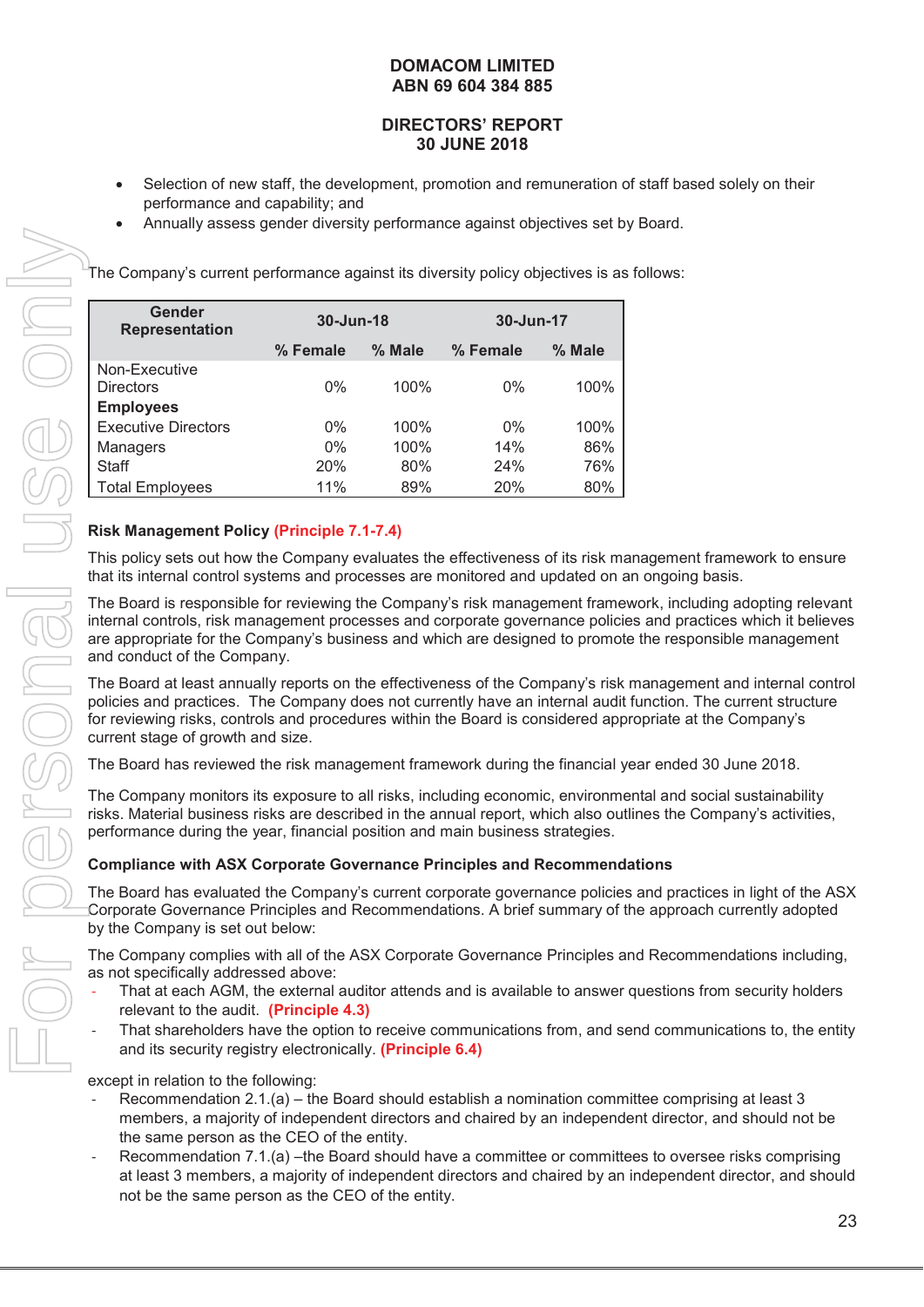# **DIRECTORS' REPORT 30 JUNE 2018**

Recommendation 8.1.(a) – the Board should establish a remuneration committee comprising at least 3 members, a majority of independent directors and chaired by an independent director, and should not be the same person as the CEO of the entity.

The Board has carefully considered its size and composition, together with the specialist knowledge of its directors, and formed the view that based on its current composition, it has the necessary skills and motivation to ensure that the Company performs strongly, and there is sufficient accountability in the structure of the Board, to ensure the outcomes and objectives sought by the ASX Guidelines are achieved. Having regard for the size of the DomaCom Group, the Board considered that incorporating the risk management and nomination and remuneration procedures into the function of the Board has been an appropriate way of addressing the accountability and efficiencies sought to be achieved by the ASX Guidelines.

Signed in accordance with a resolution of the Board of Directors:

Chairman Director<br>
30 August 2018

**Grahame D Evans Arthur Naoumidis Arthur Naoumidis**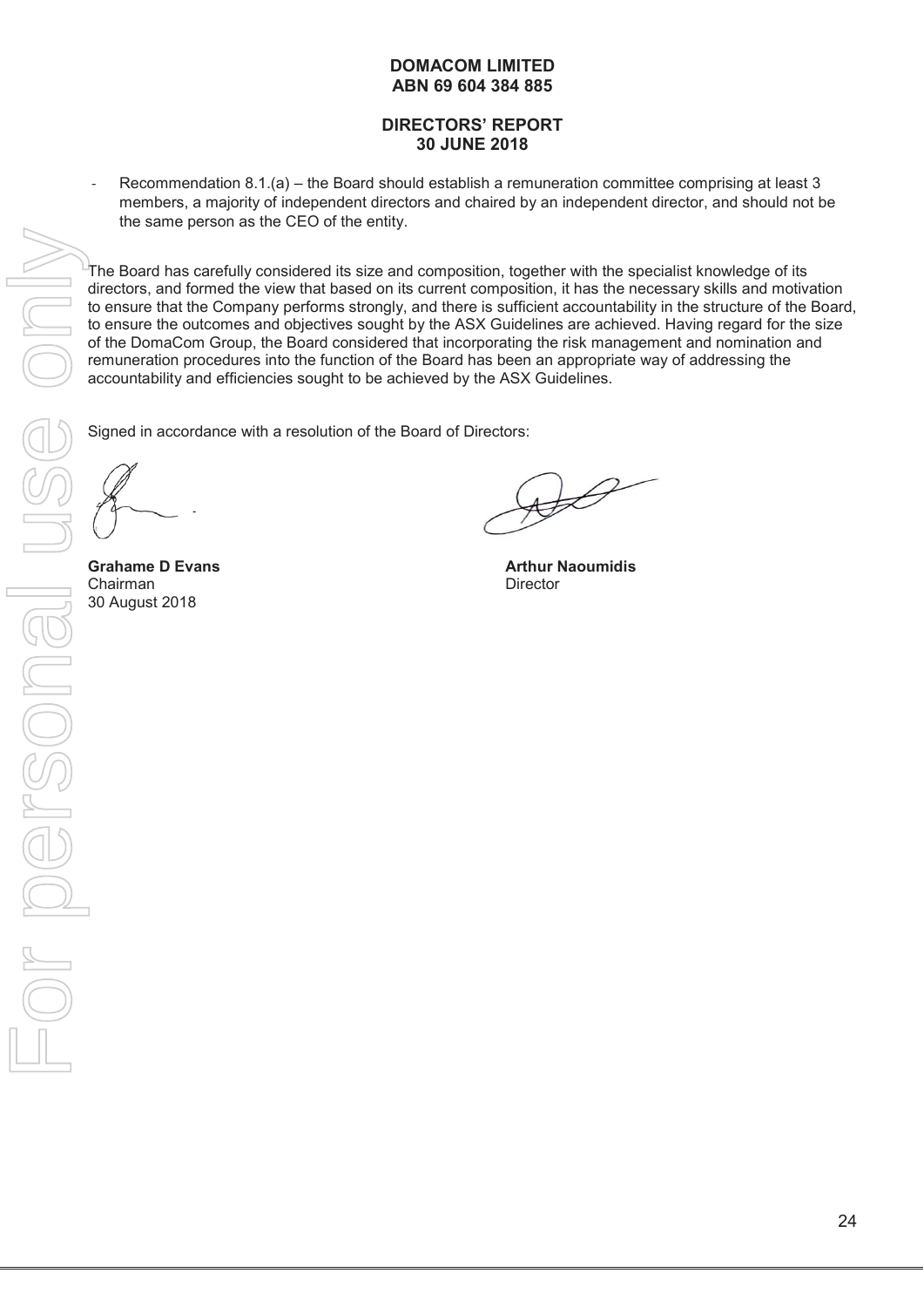

Collins Square, Tower 1 727 Collins Street Melbourne VIC 3008

Correspondence to: GPO Box 4736 Melbourne VIC 3001

**T** +61 3 8320 2222 **F** +61 3 8320 2200 **E** [info.vic@au.gt.com](mailto:info.vic@au.gt.com) **W** www.grantthornton.com.au

# **Auditor's Independence Declaration**

# To the Directors of DomaCom Limited

In accordance with the requirements of section 307C of the Corporations Act 2001, as lead auditor for the audit of DomaCom Limited for the year ended 30 June 2018, I declare that, to the best of my knowledge and belief, there have been:

a no contraventions of the auditor independence requirements of the Corporations Act 2001 in relation to the audit; and

b no contraventions of any applicable code of professional conduct in relation to the audit.

 $\begin{array}{|c|c|c|c|}\hline \textbf{F} & \textbf{F} & \textbf{F} & \textbf{F} \\ \hline \textbf{F} & \textbf{F} & \textbf{F} & \textbf{F} \\ \hline \textbf{F} & \textbf{F} & \textbf{F} & \textbf{F} \\ \hline \textbf{F} & \textbf{F} & \textbf{F} & \textbf{F} \\ \hline \textbf{F} & \textbf{F} & \textbf{F} & \textbf{F} \\ \hline \textbf{F} & \textbf{F} & \textbf{F} & \textbf{F} \\ \hline \textbf{F} & \textbf{F} & \textbf$ 

Grant Thornton Audit Pty Ltd Chartered Accountants

M A Cunningham Partner - Audit & Assurance

Melbourne, 30 August 2018

Grant Thornton Audit Pty Ltd ACN 130 913 594 a subsidiary or related entity of Grant Thornton Australia Ltd ABN 41 127 556 389

'Grant Thornton' refers to the brand under which the Grant Thornton member firms provide assurance, tax and advisory services to their clients and/or refers to one or more member firms, as the context requires. Grant Thornton Australia Ltd is a member firm of Grant Thornton International Ltd (GTIL). GTIL and the member firms are not a worldwide partnership. GTIL and each member firm is a separate legal entity. Services are delivered by the member firms. GTIL does not provide services to clients. GTIL and its member firms are not agents of, and do not obligate one another and are not liable for one another's acts or omissions. In the Australian context only, the use of the term 'Grant Thornton' may refer to<br>Grant Thornton Australia Limited ABN 41 127 556 389 and its Australian subsi Grant Thornton Australia Limited.

**www.grantthornton.com.au**

Liability limited by a scheme approved under Professional Standards Legislation.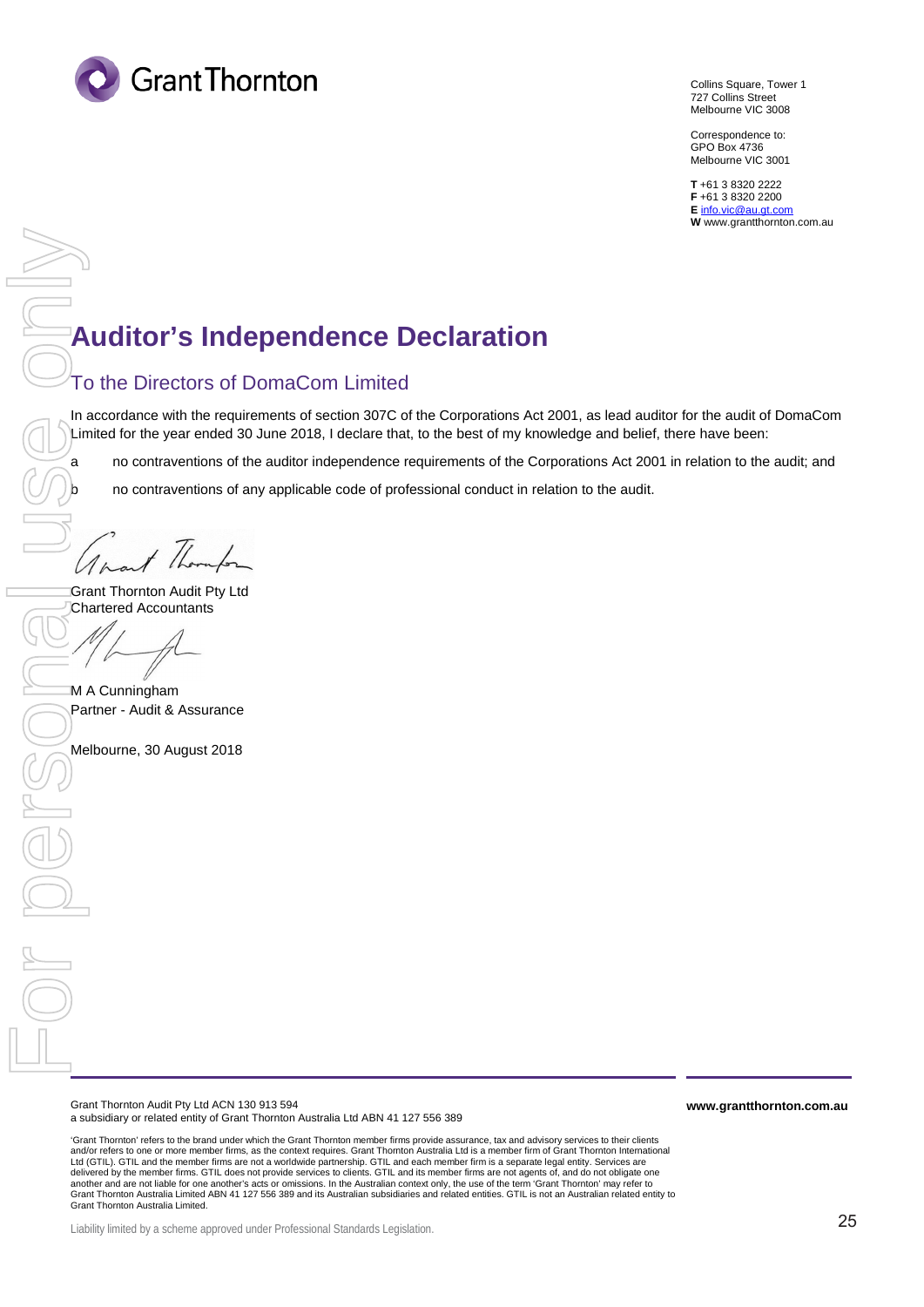# **CONSOLIDATED STATEMENT OF PROFIT OR LOSS AND OTHER COMPREHENSIVE INCOME FOR THE YEAR ENDED 30 JUNE 2018**

|                                                                | <b>Note</b> | 2018        | 2017          |
|----------------------------------------------------------------|-------------|-------------|---------------|
|                                                                |             |             | \$            |
| Revenue                                                        |             | 142,981     | 93,045        |
| Income recognised from research and development<br>incentive   |             | 290,309     | 581,377       |
| Interest Income                                                |             | 15,362      | 56,356        |
| Fair value gains and losses on derivatives                     |             | 324,501     |               |
|                                                                | 4           | 773,153     | 730,778       |
| <b>Expenses</b>                                                |             |             |               |
| Employee benefits expenses                                     | 13          | (2,681,382) | (2,980,981)   |
| Fund administration                                            |             | (216, 615)  | (291, 156)    |
| Rent                                                           |             | (175, 501)  | (210, 806)    |
| Depreciation                                                   |             | (665, 649)  | (663, 589)    |
| Insurance                                                      |             | (214, 878)  | (342,890)     |
| Advertising                                                    |             | (561, 872)  | (740, 447)    |
| Travel expenses                                                |             | (102, 426)  | (160,098)     |
| IT expenditure                                                 |             | (48, 576)   | (47, 714)     |
| Telephone expenditure                                          |             | (50, 644)   | (56, 763)     |
| Professional fees                                              |             | (913, 514)  | (666, 871)    |
| Finance costs                                                  |             | (328, 351)  | (81, 236)     |
| <b>Director Fees</b>                                           |             | (150, 367)  | (174, 204)    |
| Other expenses                                                 |             | (334, 628)  | (450, 440)    |
| <b>Total Expenses</b>                                          |             | (6,444,403) | (6,867,195)   |
| Loss before income tax                                         |             | (5,671,250) | (6, 136, 417) |
|                                                                |             |             |               |
| Income tax expense                                             | 5           |             |               |
| Loss for the period                                            |             | (5,671,250) | (6, 136, 417) |
|                                                                |             |             |               |
| Other comprehensive income                                     |             |             |               |
| Items that may be reclassified subsequently to profit and loss |             |             |               |
| Exchange differences on translating foreign operations         |             | (856)       | 10,895        |
| Other comprehensive income for the period                      |             | (856)       | 10,895        |
|                                                                |             |             |               |
| Total comprehensive loss for the period                        |             | (5,672,106) | (6, 125, 522) |
|                                                                |             |             |               |
| <b>Earnings per share</b>                                      |             |             |               |
| Basic Loss per share                                           | 17          | (0.05)      | (0.06)        |
|                                                                |             |             |               |
| Diluted Loss per share                                         | 17          | (0.05)      | (0.06)        |

This statement should be read in conjunction with the notes to the financial statements.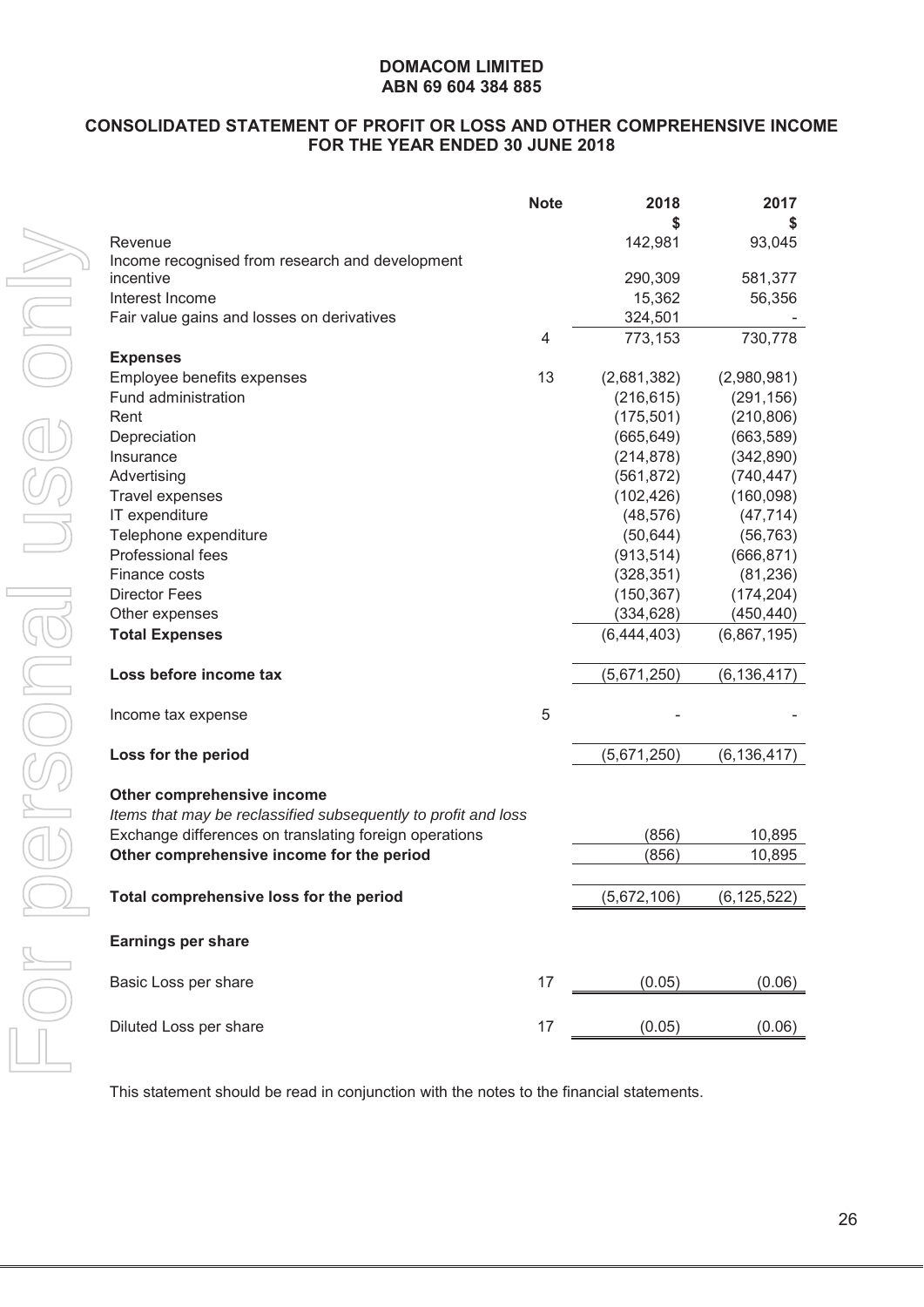#### **CONSOLIDATED STATEMENT OF FINANCIAL POSITION AS AT 30 JUNE 2018**

|                                                      | <b>Note</b>    | 2018<br>S              | 2017<br>S              |
|------------------------------------------------------|----------------|------------------------|------------------------|
| <b>ASSETS</b>                                        |                |                        |                        |
| <b>CURRENT ASSETS</b>                                |                |                        |                        |
| Cash and cash equivalents                            | 6              | 803,421                | 2,705,481              |
| <b>Receivables</b>                                   | $\overline{7}$ | 654,509                | 1,075,114              |
| Prepayments and other assets                         |                | 103,374                | 158,560                |
| <b>TOTAL CURRENT ASSETS</b>                          |                | 1,561,304              | 3,939,155              |
|                                                      |                |                        |                        |
| <b>NON-CURRENT ASSETS</b>                            |                |                        |                        |
| Property, plant and equipment                        | 8<br>9         | 11,506                 | 32,378                 |
| Intangible assets<br><b>TOTAL NON-CURRENT ASSETS</b> |                | 2,370,513<br>2,382,019 | 2,666,089<br>2,698,467 |
|                                                      |                |                        |                        |
| <b>TOTAL ASSETS</b>                                  |                | 3,943,323              | 6,637,622              |
|                                                      |                |                        |                        |
| <b>LIABILITIES</b>                                   |                |                        |                        |
| <b>CURRENT LIABILITIES</b>                           |                |                        |                        |
| Payables                                             | 10             | 414,569                | 560,418                |
| Provisions                                           | 11             | 232,339                | 142,033                |
| Other financial liabilities                          | 12             | 255,476                |                        |
| <b>Borrowings</b>                                    | 14             | 822,412                |                        |
| <b>TOTAL CURRENT LIABILITIES</b>                     |                | 1,724,796              | 702,451                |
|                                                      |                |                        |                        |
| <b>NON-CURRENT LIABILITIES</b><br>Provisions         | 11             | 62,247                 | 54,800                 |
| <b>Borrowings</b>                                    | 14             | 732,371                |                        |
| <b>TOTAL NON-CURRENT LIABILITIES</b>                 |                | 794,618                | 54,800                 |
|                                                      |                |                        |                        |
| <b>TOTAL LIABILITIES</b>                             |                | 2,519,414              | 757,251                |
|                                                      |                |                        |                        |
| <b>NET ASSETS</b>                                    |                | 1,423,909              | 5,880,371              |
|                                                      |                |                        |                        |
| <b>EQUITY</b><br><b>Issued Capital</b>               | 15             | 24,382,924             | 23,754,418             |
| <b>Reserves</b>                                      | 16             | 1,363,076              | 776,794                |
| <b>Accumulated Losses</b>                            |                | (24, 322, 091)         | (18,650,841)           |
| <b>TOTAL EQUITY</b>                                  |                | 1,423,909              | 5,880,371              |
|                                                      |                |                        |                        |

This statement should be read in conjunction with the notes to the financial statements.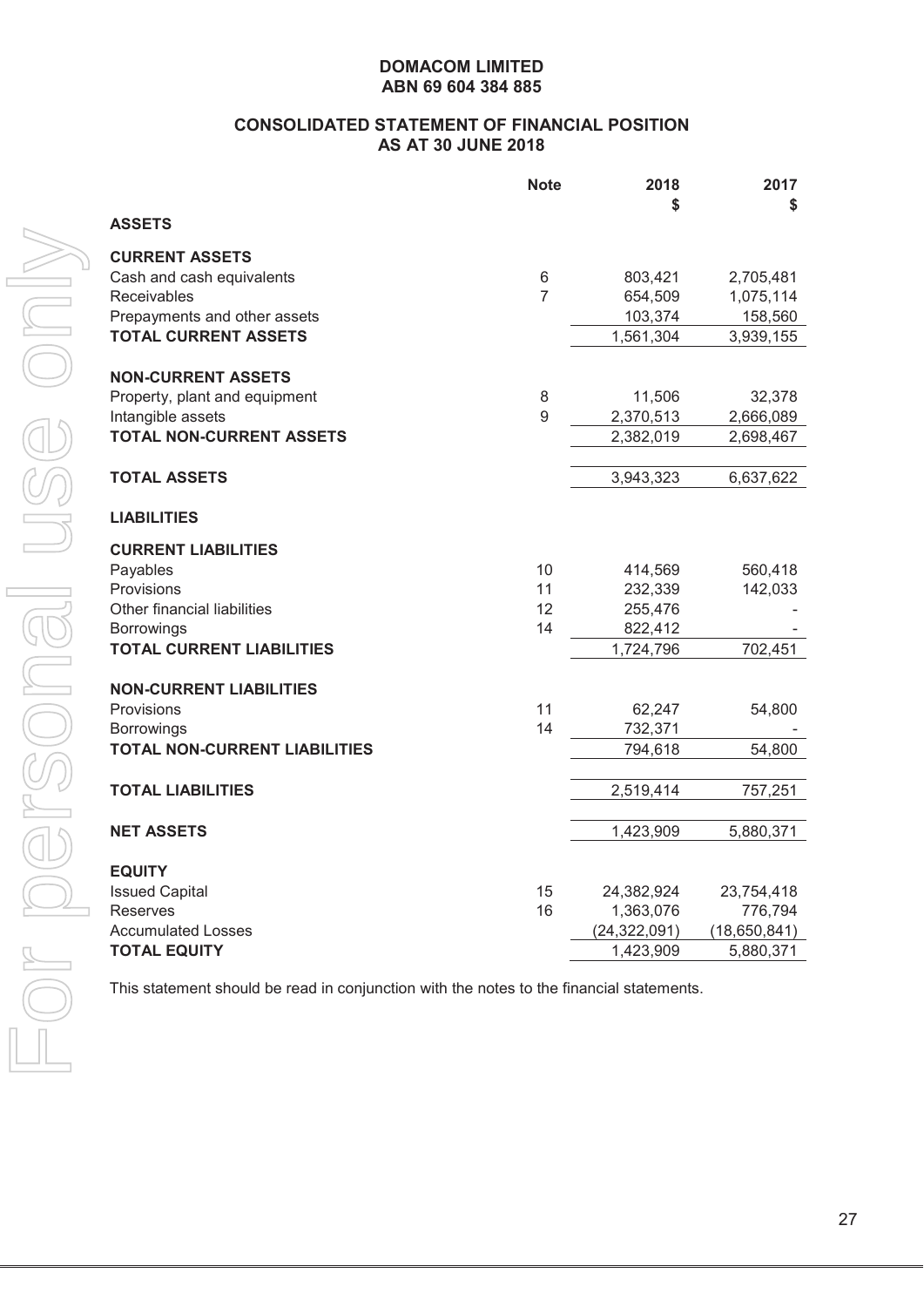# **STATEMENT OF CHANGES IN EQUITY FOR THE YEAR ENDED 30 JUNE 2018**

|                                                                                          | <b>Issued</b><br><b>Capital</b> | <b>Reserves</b> | <b>Accumulated</b><br><b>Losses</b> | <b>Total</b>         |
|------------------------------------------------------------------------------------------|---------------------------------|-----------------|-------------------------------------|----------------------|
| 2018                                                                                     | \$                              | \$              | \$                                  | \$                   |
| Opening balance at 1 July 2017                                                           | 23,754,418                      | 776,794         | (18,650,841)                        | 5,880,371            |
| Issue of share capital                                                                   | 628,506                         |                 |                                     | 628,506              |
| Issue of convertible notes                                                               |                                 | 76,971          |                                     | 76,971               |
| Issue of options                                                                         |                                 | 482,295         |                                     | 482,295              |
| Share based payments                                                                     |                                 | 27,872          |                                     | 27,872               |
| <b>Transactions with owners recorded</b><br>directly in equity                           | 24,382,924                      | 1,363,932       | (18,650,841)                        | 7,096,015            |
| Loss for the period to 30 June 2018<br>Other comprehensive income                        |                                 | (856)           | (5,671,250)                         | (5,671,250)<br>(856) |
| Balance at 30 June 2018                                                                  | 24,382,924                      | 1,363,076       | (24, 322, 091)                      | 1,423,909            |
|                                                                                          |                                 |                 |                                     |                      |
|                                                                                          | <b>Issued</b><br><b>Capital</b> | <b>Reserves</b> | <b>Accumulated</b><br><b>Losses</b> | <b>Total</b>         |
| 2017                                                                                     | \$                              | \$              | \$                                  | \$                   |
| Opening balance at 1 July 2016                                                           | 16,791,037                      | 945,120         | (12, 514, 424)                      | 5,221,733            |
| Issue of share capital                                                                   | 6,963,381                       |                 |                                     | 6,963,381            |
| Share based payments                                                                     |                                 | (179, 221)      |                                     | (179, 221)           |
| <b>Transactions with owners recorded</b><br>directly in equity                           | 23,754,418                      | 765,899         | (12, 514, 424)                      | 12,005,893           |
|                                                                                          |                                 |                 |                                     |                      |
| Loss for the period to 30 June 2017                                                      |                                 |                 | (6, 136, 417)                       | (6, 136, 417)        |
| Other comprehensive income                                                               |                                 | 10,895          |                                     | 10,895               |
| Balance at 30 June 2017                                                                  | 23,754,418                      | 776,794         | (18,650,841)                        | 5,880,371            |
| This statement should be read in conjunction with the notes to the financial statements. |                                 |                 |                                     |                      |
|                                                                                          |                                 |                 |                                     |                      |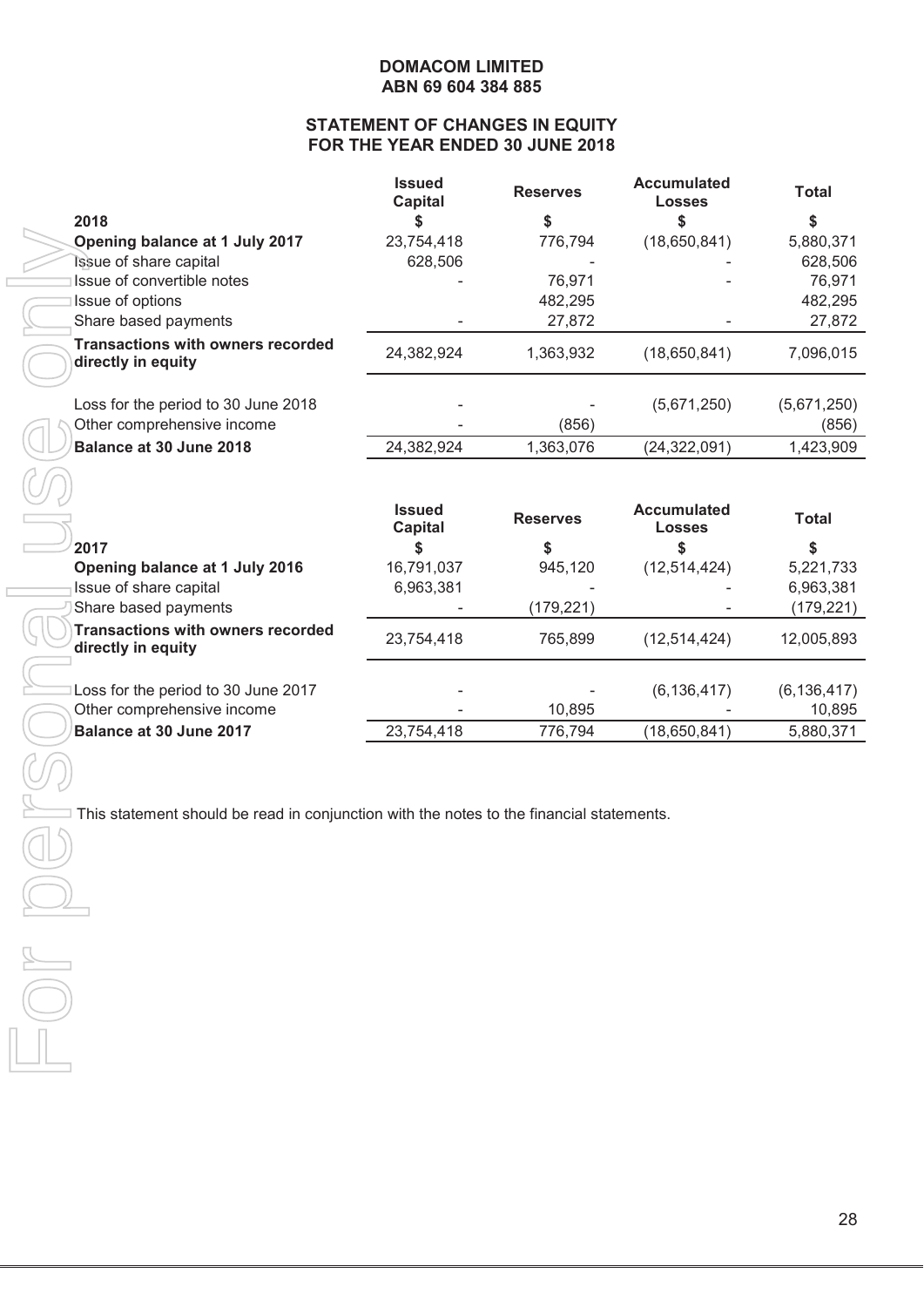#### **CONSOLIDATED STATEMENT OF CASH FLOWS FOR THE YEAR ENDED 30 JUNE 2018**

|                                                      | <b>Note</b> | 2018        | 2017          |
|------------------------------------------------------|-------------|-------------|---------------|
|                                                      |             |             | \$            |
| <b>CASH FLOWS FROM OPERATING ACTIVITIES</b>          |             |             |               |
| Receipts from customers                              |             | 161,476     | 74,550        |
| Payments to suppliers and employees                  |             | (4,976,674) | (5,687,616)   |
| Research and development tax offset received         |             | 952,925     | 1,276,823     |
| Finance costs                                        |             | (28,078)    | (81, 236)     |
| Net cash used in operating activities                | 18          | (3,890,351) | (4, 417, 479) |
| <b>CASH FLOWS FROM INVESTING ACTIVITIES</b>          |             |             |               |
| Payments to acquire other assets                     |             |             | (12,040)      |
| Proceeds from sale of financial assets               |             | 12,040      |               |
| Payments for plant and equipment                     |             | (1,090)     | (7, 305)      |
| Payments for intangible assets                       |             | (616, 126)  | (881, 778)    |
| Interest Received                                    |             | 15,362      | 56,357        |
| Net cash used in investing activities                |             | (589, 814)  | (844, 766)    |
| <b>CASH FLOWS FROM FINANCING ACTIVITIES</b>          |             |             |               |
| Proceeds from share issue                            |             | 150,000     | 6,227,809     |
| Proceeds from issue of convertible notes             |             | 2,003,961   |               |
| Repayment of convertible notes                       |             | (105,000)   |               |
| Proceeds from short term loans                       |             | 530,000     | 700,000       |
| Repayment of short term loans                        |             |             | (700,000)     |
| Net cash provided by financing activities            |             | 2,578,961   | 6,227,809     |
| Net increase in cash and cash equivalents            |             | (1,901,204) | 965,564       |
| Cash and cash equivalents at the beginning of period |             | 2,705,481   | 1,746,197     |
| Net foreign exchange difference                      |             | (856)       | (6, 280)      |
| Cash and cash equivalents at the end of period       | 6           | 803,421     | 2,705,481     |

This statement should be read in conjunction with the notes to the financial statements.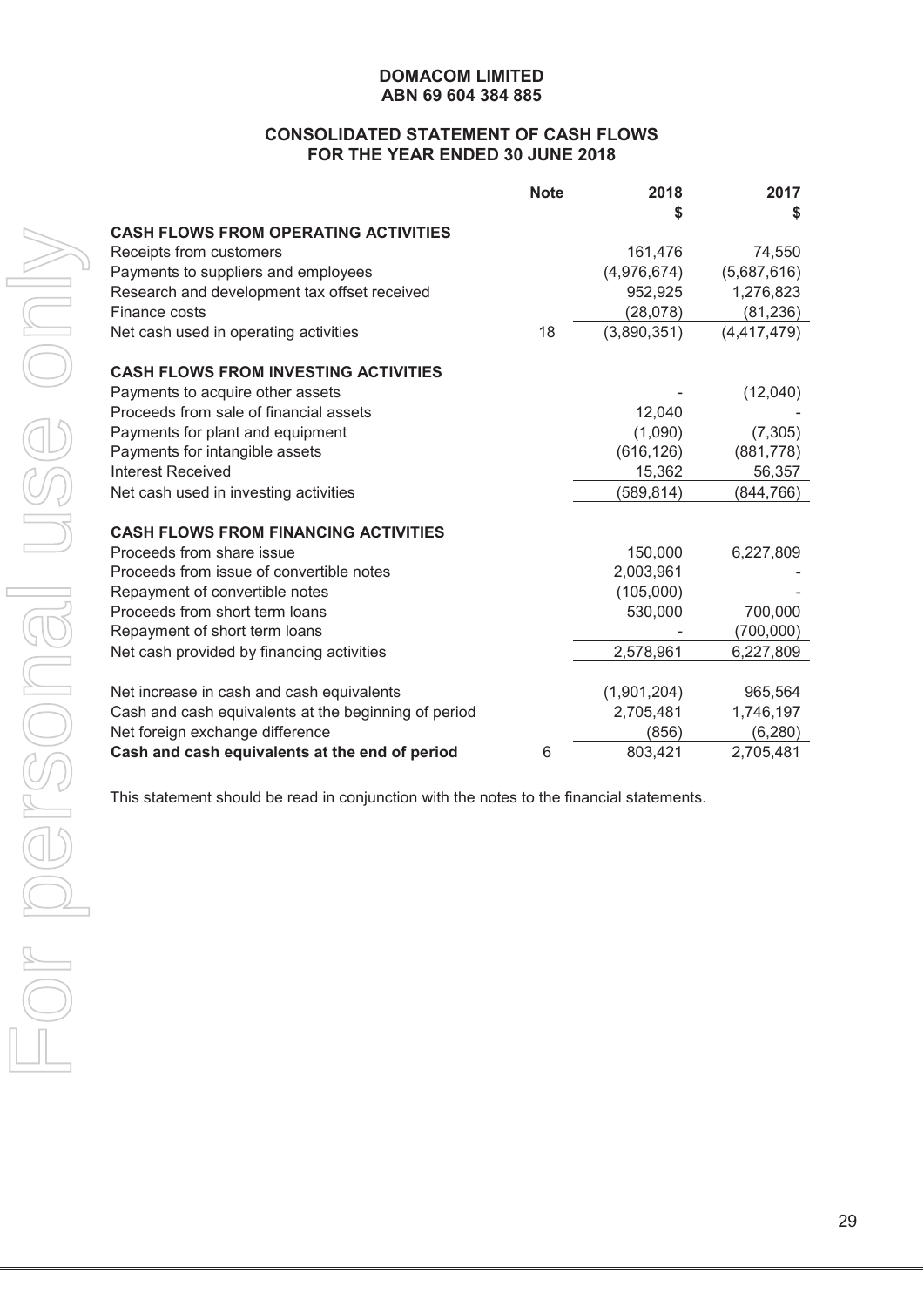# **NOTES TO THE FINANCIAL STATEMENTS FOR THE YEAR ENDED 30 JUNE 2018**

# **NOTE 1: GENERAL INFORMATION AND STATEMENT OF COMPLIANCE**

The financial report includes the financial statements and notes of DomaCom Limited (the "Company") and its Controlled Entities (the "Group").

The consolidated general purpose financial statements of the Group have been prepared in accordance with the requirements of the Corporations Act 2001, Australian Accounting Standards and other authoritative pronouncements of the Australian Accounting Standards Board. Compliance with Australian Accounting Standards results in full compliance with the International Financial Reporting Standards (IFRS) as issued by the International Accounting Standards Board (IASB). DomaCom Limited is a for-profit entity for the purpose of preparing the financial statements.

The financial statements for the year ended 30 June 2018 were approved and authorised for issue by the Board of Directors on 30 August 2018.

# **NOTE 2: ACCOUNTING STANDARDS ISSUED BUT NOT YET EFFECTIVE AND NOT BEEN ADOPTED EARLY BY THE GROUP**

The following standards and interpretations have been recently issued or amended but are not yet effective, and have not been early adopted by the Group for the year ended 30 June 2018.

AASB 9 Financial Instruments (December 2014)

AASB 9 introduces new requirements for the classification and measurement of financial assets and liabilities and includes a forward-looking 'expected loss' impairment model and a substantially-changed approach to hedge accounting. These requirements improve and simplify the approach for classification and measurement of financial assets compared with the requirements of AASB 139. The main changes are:

a) Financial assets that are debt instruments will be classified based on: (i) the objective of the entity's business model for managing the financial assets; and (ii) the characteristics of the contractual cash flows.

b) Allows an irrevocable election on initial recognition to present gains and losses on investments in equity instruments that are not held for trading in other comprehensive income (instead of in profit or loss). Dividends in respect of these investments that are a return on investment can be recognised in profit or loss and there is no impairment or recycling on disposal of the instrument.

c) Introduces a 'fair value through other comprehensive income' measurement category for particular simple debt instruments.

d) Financial assets can be designated and measured at fair value through profit or loss at initial recognition if doing so eliminates or significantly reduces a measurement or recognition inconsistency that would arise from measuring assets or liabilities, or recognising the gains and losses on them, on different bases.

e) Where the fair value option is used for financial liabilities the change in fair value is to be accounted for as follows:

- the change attributable to changes in credit risk are presented in Other Comprehensive Income (OCI)
- the remaining change is presented in profit or loss If this approach creates or enlarges an accounting mismatch in the profit or loss, the effect of the changes in credit risk are also presented in profit or loss.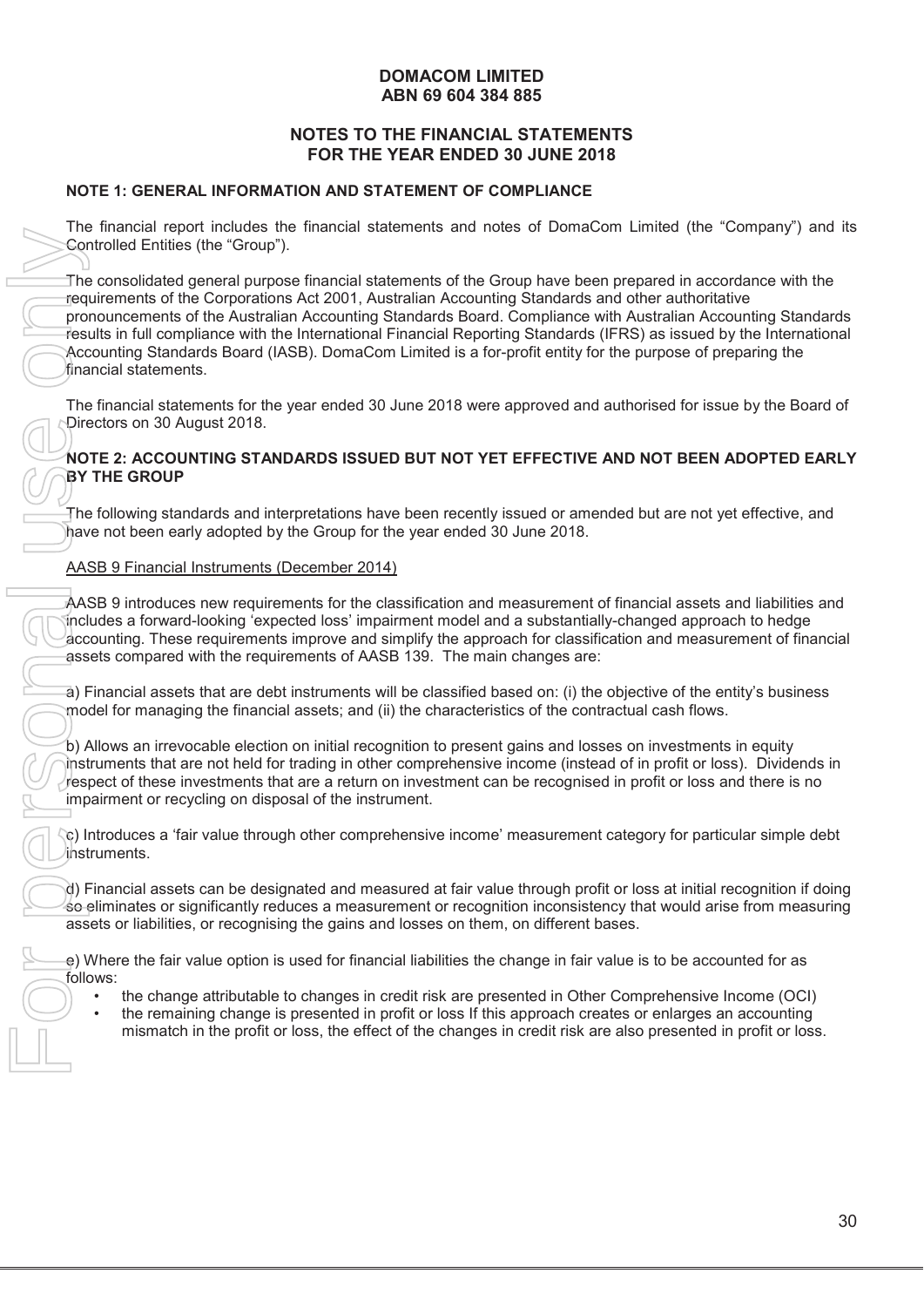# **NOTES TO THE FINANCIAL STATEMENTS FOR THE YEAR ENDED 30 JUNE 2018**

#### **NOTE 2: ACCOUNTING STANDARDS ISSUED BUT NOT YET EFFECTIVE AND NOT BEEN ADOPTED EARLY BY THE GROUP (CONTINUED)**

Otherwise, the following requirements have generally been carried forward unchanged from AASB 139 into AASB 9:

• classification and measurement of financial liabilities; and

**•** derecognition requirements for financial assets and liabilities.

AASB 9 requirements regarding hedge accounting represent a substantial overhaul of hedge accounting that enable entities to better reflect their risk management activities in the financial statements. Furthermore, AASB 9 introduces a new impairment model based on expected credit losses. This model makes use of more forwardlooking information and applies to all financial instruments that are subject to impairment accounting.

There will be no material impact on the transactions and balances recognised in the financial statements.

AASB 15 Revenue from Contracts with Customers

AASB 15 replaces AASB 118 Revenue, AASB 111 Construction Contracts and some revenue-related Interpretations: AASB 15

- establishes a new revenue recognition model
- changes the basis for deciding whether revenue is to be recognised over time or at a point in time
- provides new and more detailed guidance on specific topics (e.g. multiple element arrangements, variable pricing, rights of return, warranties and licensing)
- expands and improves disclosures about revenue

When this standard is first adopted for the year ending 30 June 2019, based on detailed analysis there will be no material impact on the transactions and balances recognised in the financial statements.

#### AASB 16 Leases

AASB 16 replaces AASB 117 Leases and some lease-related Interpretations. AASB 16

- requires all leases to be accounted for 'on-balance sheet' by lessees, other than short-term and low value asset leases
- provides new guidance on the application of the definition of lease and on sale and lease back accounting
- largely retains the existing lessor accounting requirements in AASB 117
- requires new and different disclosures about leases

Based on a detailed assessment, it is expected that the first-time adoption of AASB 16 for the year ending 30 June 2020 will have a material impact on the transactions and balances recognised in the financial statements for leases greater than 12 months, in particular:

- lease assets and financial liabilities on the balance sheet will increase respectively (based on the facts at the date of the assessment)
- there will be a reduction in the reported equity as the carrying amount of lease assets will reduce more quickly than the carrying amount of lease liabilities
- the implicit interest in lease payments for former off balance sheet leases will be presented as part of finance costs rather than being included in operating expenses
- operating cash outflows will be lower and financing cash flows will be higher in the statement of cash flows as principal repayments on all lease liabilities will now be included in financing activities rather than operating activities. Interest can also be included within financing activities.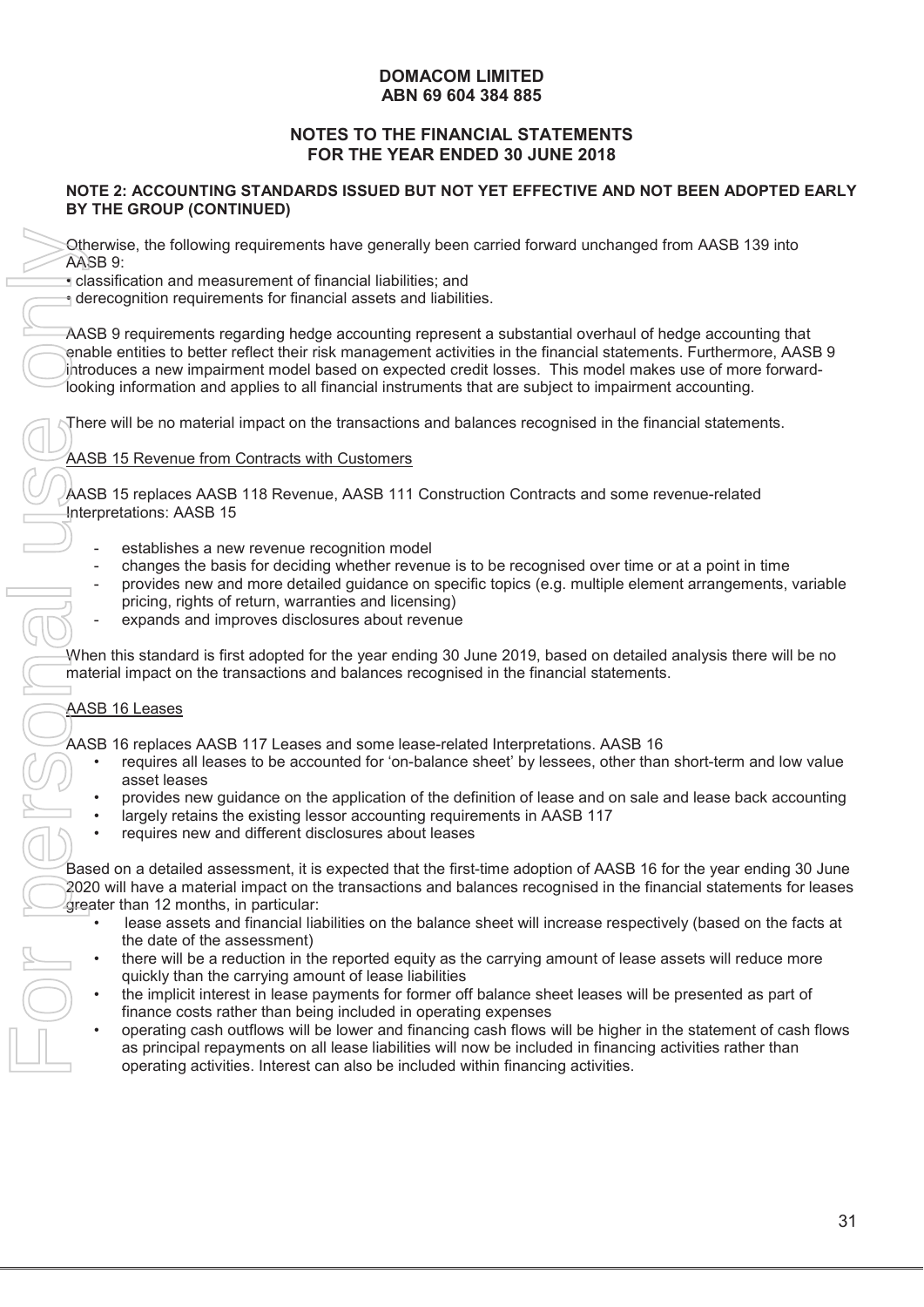# **NOTES TO THE FINANCIAL STATEMENTS FOR THE YEAR ENDED 30 JUNE 2018**

# **NOTE 3: SUMMARY OF ACCOUNTING POLICIES**

# **(a) Overall considerations**

The significant accounting policies that have been used in the preparation of these financial statements are summarised below.

The financial statements have been prepared using the measurement bases specified by Australian Accounting Standards for each type of asset, liability, income and expense. The measurement bases are more fully described in the accounting policies below.

# **Segmental Reporting**

Financial information reported internally used for the allocation of resources and assessing performance is currently presented without reference to segments. Therefore profit and loss, revenues and expenses and assets and liabilities have been presented without segmentation.

# **(b) Basis of consolidation**

 $\bar{A}$ he Group financial statements consolidate those of the Parent Company and all of its subsidiaries as of 30 June  $2018$ . The Parent controls a subsidiary if it is exposed, or has rights, to variable returns from its involvement with the subsidiary and has the ability to affect those returns through its power over the subsidiary. All subsidiaries have a reporting date of 30 June.

All transactions and balances between Group companies are eliminated on consolidation, including unrealised gains and losses on transactions between Group Companies. Where unrealised losses on intra-group asset sales are reversed on consolidation, the underlying asset is also tested for impairment from a Group perspective. Amounts reported in the financial statements of Subsidiaries have been adjusted where necessary to ensure consistency with the accounting policies adopted by the Group.

Profit or loss and other comprehensive income of subsidiaries acquired or disposed of during the period are recognised from the effective date of acquisition, or up to the effective date of disposal, as applicable. Non-controlling interests, presented as part of equity, represent the portion of a subsidiary's profit or loss and net assets that is not held by the Group. The Group attributes total comprehensive income or loss of subsidiaries between the owners of the Parent and the non-controlling interests based on their respective ownership interests.

# **(c) Business Combination**

 $\tau$ he Group applies the acquisition method in accounting for business combinations. The consideration transferred by the Group to obtain control of a subsidiary is calculated as the sum of the acquisition-date fair values of assets transferred, liabilities incurred and the equity interests issued by the Group, which includes the fair value of any asset or liability arising from a contingent consideration arrangement. Acquisition costs are expensed as incurred.

The Group recognises identifiable assets acquired and liabilities assumed in a business combination regardless of whether they have been previously recognised in the acquiree's financial statements prior to the acquisition. Assets acquired and liabilities assumed are generally measured at their acquisition-date fair values.

Goodwill is stated after separate recognition of identifiable intangible assets. It is calculated as the excess of the sum of: (a) fair value of consideration transferred; (b) the recognised amount of any non-controlling interest in the acquiree; and (c) acquisition-date fair value of any existing equity interest in the acquiree, over the acquisition-date fair values of identifiable net assets. If the fair values of identifiable net assets exceed the sum calculated above, the excess amount (ie gain on a bargain purchase) is recognised in profit or loss immediately.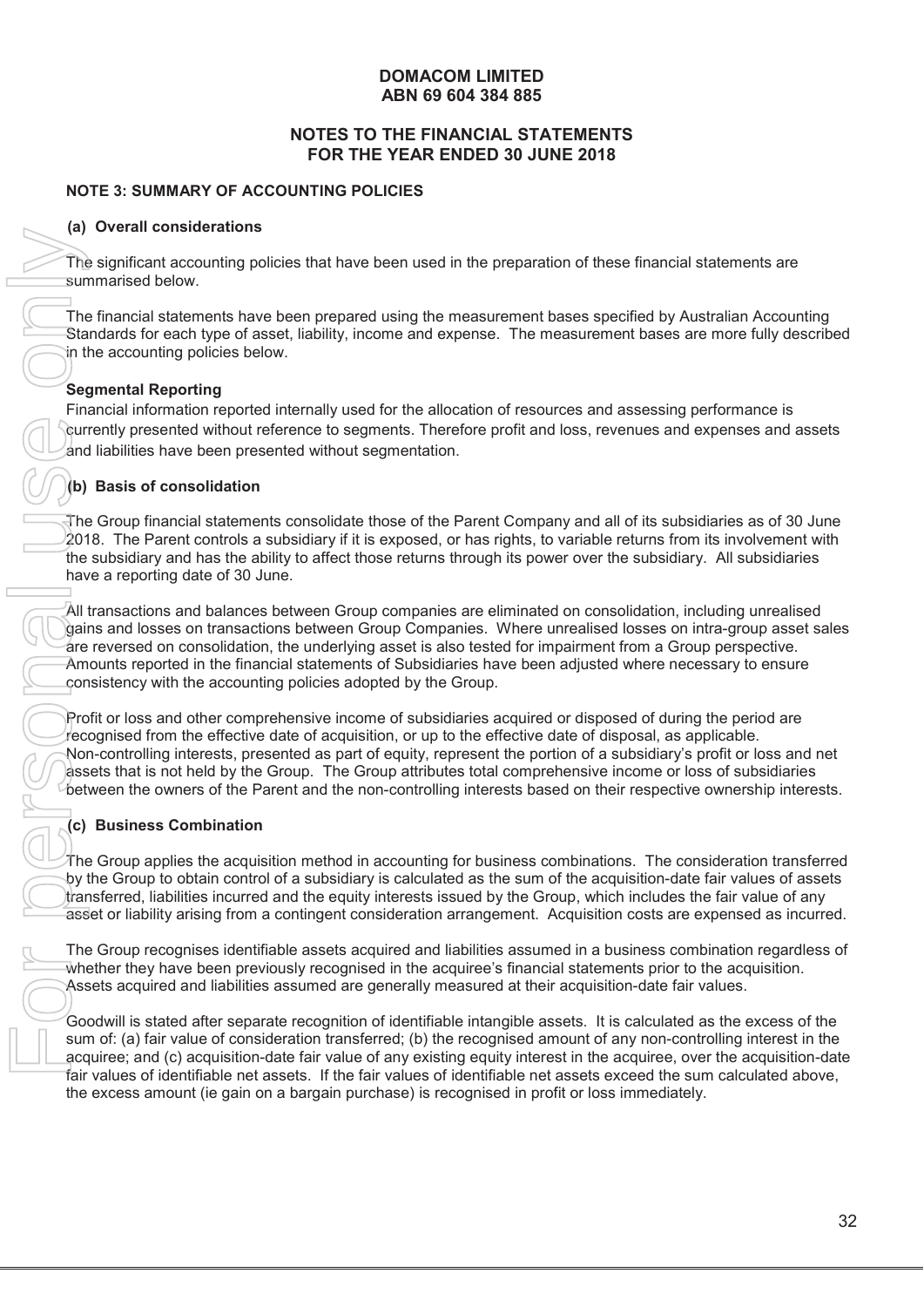# **NOTES TO THE FINANCIAL STATEMENTS FOR THE YEAR ENDED 30 JUNE 2018**

# **NOTE 3: SUMMARY OF ACCOUNTING POLICIES (CONTINUED)**

**(d) Foreign currency translation**

#### **Functional and presentation currency**

The consolidated financial statements are presented in Australian Dollars (\$AUD), which is also the functional currency of the Parent Company.

#### **Foreign currency transactions and balances**

Foreign currency transactions are translated into the functional currency of the respective Group entity, using the exchange rates prevailing at the dates of the transactions (spot exchange rate). Foreign exchange gains and losses resulting from the settlement of such transactions and from the re-measurement of monetary items at year end exchange rates are recognised in profit or loss.

Non-monetary items are not retranslated at year-end and are measured at historical cost (translated using the exchange rates at the date of the transaction), except for non-monetary items measured at fair value which are translated using the exchange rates at the date when fair value was determined.

#### **Foreign operations**

In the Group's financial statements, all assets, liabilities and transactions of Group entities with a functional currency other than the \$AUD are translated into \$AUD upon consolidation. The functional currency of the Entities in the Group has remained unchanged during the reporting period.

On consolidation, assets and liabilities have been translated into \$AUD at the closing rate at the reporting date. Goodwill and fair value adjustments arising on the acquisition of a foreign entity have been treated as assets and liabilities of the foreign entity and translated into \$AUD at the closing rate. Income and expenses have been translated into \$AUD at the average rate over the reporting period. Exchange differences are charged / credited to other comprehensive income and recognised in the currency translation reserve in equity. On disposal of a foreign operation the cumulative translation differences recognised in equity are reclassified to profit or loss and recognised as part of the gain or loss on disposal. Operation and the methods are reported in Australian Dollars (\$AUD), which is also the function<br>The considered financies are researched in Australian Dollars (\$AUD), which is also the function<br>pure recognise carriery of th

# **(e) Revenue**

Revenue arises from the investment management services provided to the DomaCom Fund and recognised on an accruals basis. Interest income and expense are reported on an accruals basis.

The DomaCom Group may be entitled to claim a refundable tax credit for eligible research and development expenditure (eg the Research and Development Tax Incentive regime in Australia or other investment allowances). The DomaCom Group accounts for a claim as an offset against eligible capitalised R&D expenditure. To the extent the claim relates to costs that were expensed as they did not meet the capitalisation criteria under AASB 138 Intangible Assets, this amount is recognised as Other Income.

#### **(f) Operating expenses**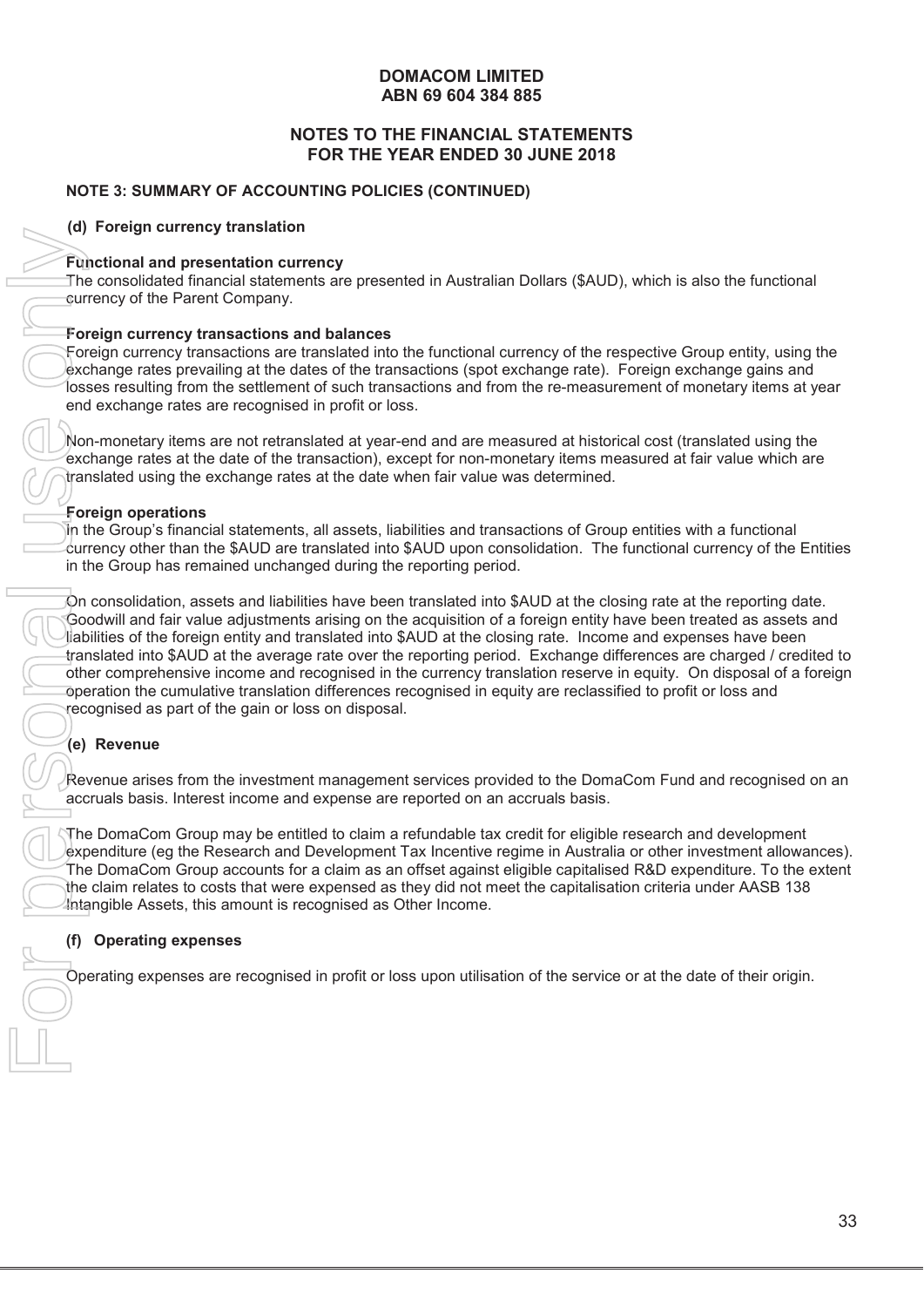# **NOTES TO THE FINANCIAL STATEMENTS FOR THE YEAR ENDED 30 JUNE 2018**

# **NOTE 3: SUMMARY OF ACCOUNTING POLICIES (CONTINUED)**

**(g) Intangible assets**

#### *Recognition of other intangible assets*

#### **Acquired intangible assets**

Acquired computer software is capitalised on the basis of the costs incurred to acquire and install the specific software.

#### **Internally developed intangibles**

Expenditure on the research phase of projects to develop the software platform is recognised as an expense as incurred.

Costs that are directly attributable to a project's development phase are recognised as intangible assets, provided they meet the following recognition requirements:

- the development costs can be measured reliably
- the project is technically and commercially feasible
- the Group intends to and has sufficient resources to complete the project
- the Group has the ability to use or sell the asset
- the software will generate probable future economic benefits

Development costs not meeting these criteria for capitalisation are expensed as incurred.

#### *Subsequent measurement*

All intangible assets, including the internally developed software platform, are accounted for using the cost model whereby capitalised costs are amortised on a systematic basis over their estimated useful lives, as these assets are considered finite. Residual values and useful lives are reviewed at each reporting date. In addition, they are subject to impairment testing. Any capitalised internally developed asset that is not yet complete is not amortised but is subject to impairment testing. The following useful lives are applied:

- Software: 5 years
- Software platform costs: 5 years (see note 3s)

The DomaCom Group may be entitled to claim a refundable tax credit for eligible research and development expenditure (eg the Research and Development Tax Incentive regime in Australia or other investment allowances). The DomaCom Group accounts for a claim as an offset against eligible capitalised R&D expenditure to the extent  $\theta$  the claim relates to capitalised expenditure.

Subsequent expenditures on the maintenance of computer software and the software platform will be expensed as incurred.

When an intangible asset is disposed of, the gain or loss on disposal is determined as the difference between the proceeds and the carrying amount of the asset, and is recognised in profit or loss within other income or other expenses.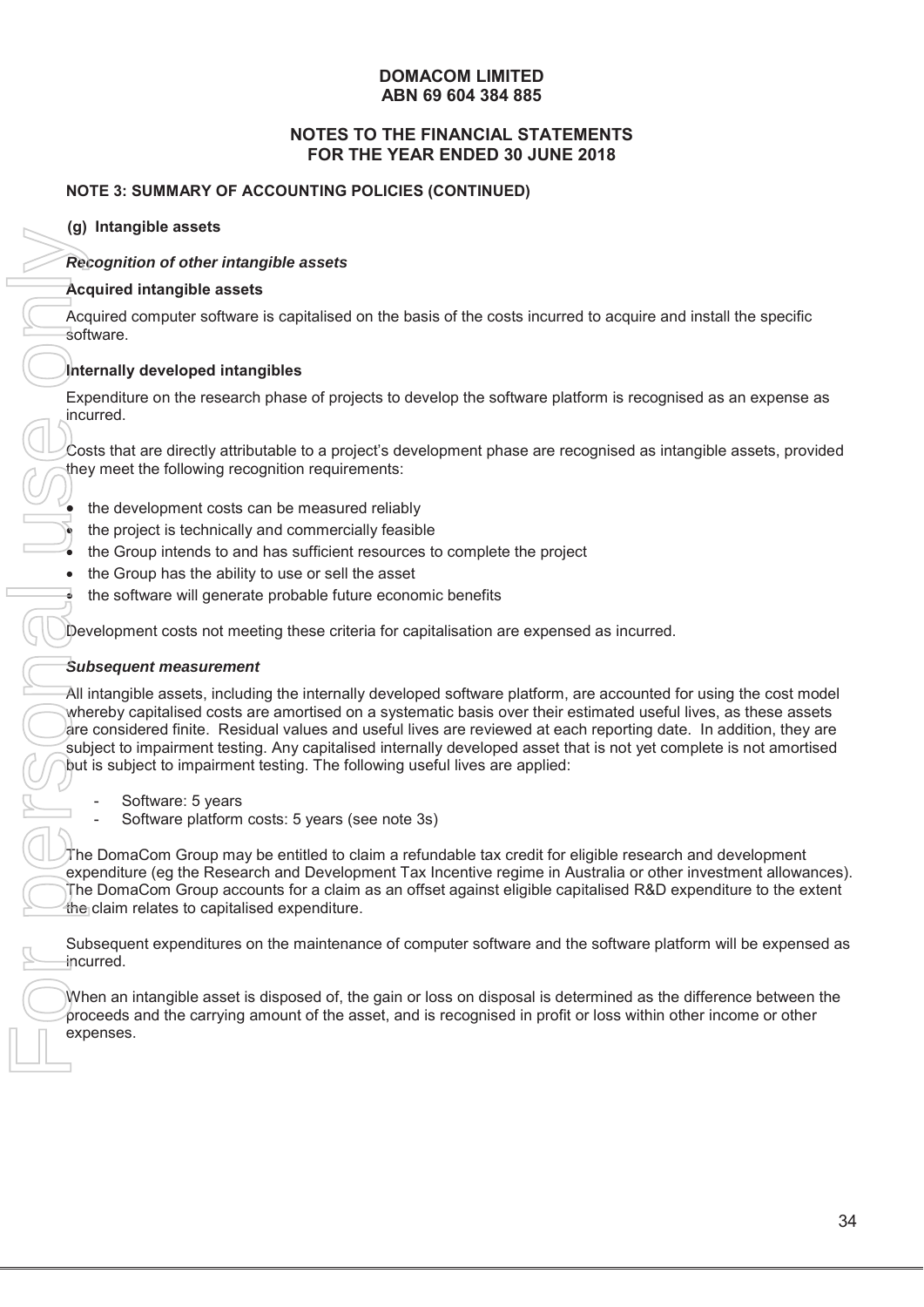# **NOTES TO THE FINANCIAL STATEMENTS FOR THE YEAR ENDED 30 JUNE 2018**

# **NOTE 3: SUMMARY OF ACCOUNTING POLICIES (CONTINUED)**

#### **(h) Property, plant and equipment**

Plant and equipment is initially recognised at acquisition cost, including any costs directly attributable to bringing the assets to the location and condition necessary for it to be capable of operating in the manner intended by the Group's management.

Plant and equipment is subsequently measured using the cost model, cost less subsequent depreciation and impairment losses.

Depreciation is recognised on a straight-line basis to write down the cost less estimated residual value of plant and equipment. The following useful lives are applied:

- Furniture & fittings: 5 years
- Plant & office equipment: 5 years
- Computer equipment: 3 years

Material residual value estimates and estimates of useful life are updated as required, but at least annually. Gains or losses arising on the disposal of property, plant and equipment are determined as the difference between the disposal proceeds and the carrying amount of the assets and are recognised in profit or loss within other income or other expenses.

#### **(i) Leased assets**

# *Operating leases*

Where the Group is a lessee, payments on operating lease agreements are recognised as an expense on a straight-line basis over the lease term. Associated costs, such as maintenance and insurance, are expensed as incurred.

# **(j) Impairment testing of intangible assets and property, plant and equipment**

 $)\mathbb{F}$ or impairment assessment purposes, assets are grouped at the lowest levels for which there are largely independent cash inflows (cash-generating units). As a result, some assets are tested individually for impairment and some are tested at cash-generating unit level.

Individual assets or cash-generating units are tested for impairment whenever events or changes in circumstances indicate that the carrying amount may not be recoverable.

An impairment loss is recognised for the amount by which the asset's or cash-generating unit's carrying amount exceeds its recoverable amount, which is the higher of fair value less costs to sell and value-in-use. To determine the value-in-use, management estimates expected future cash flows from each cash-generating unit and determines a suitable interest rate in order to calculate the present value of those cash flows. The data used for impairment testing procedures are directly linked to the Group's latest approved budget, adjusted as necessary to exclude the effects of future reorganisations and asset enhancements. Discount factors are determined individually for each cash-generating unit and reflect management's assessment of respective risk profiles, such as market and asset-specific risks factors. An internation and the case of the cash-generating unit of the cash-generating units research to the case of the case of the case of the case of the case of the case of the case of the case of the case of the case of the c

Impairment losses for cash-generating units reduce first the carrying amount of any goodwill allocated to that cashgenerating unit. Any remaining impairment loss is charged pro rata to the other assets in the cash-generating unit. With the exception of goodwill, all assets are subsequently reassessed for indications that an impairment loss previously recognised may no longer exist.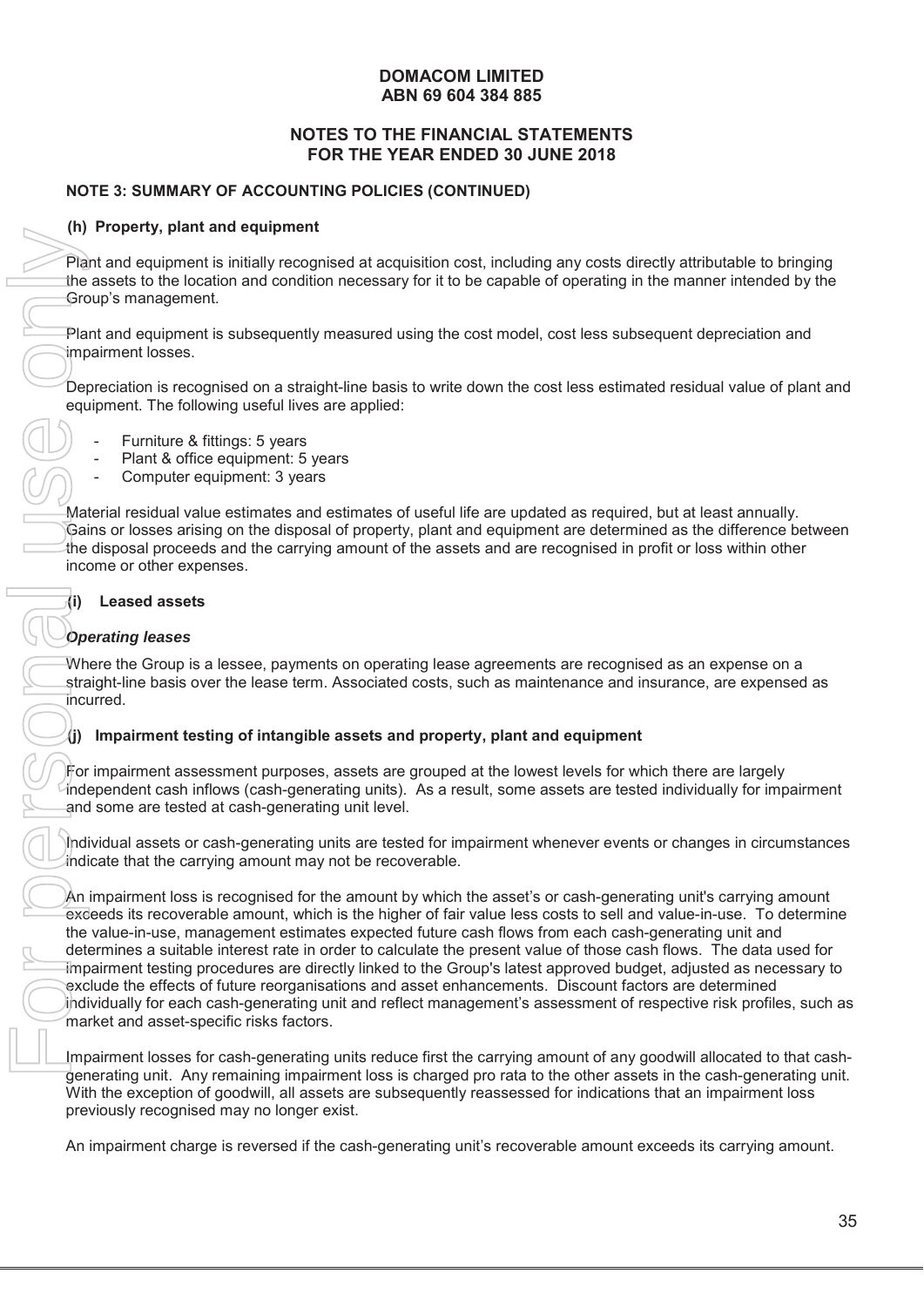# **NOTES TO THE FINANCIAL STATEMENTS FOR THE YEAR ENDED 30 JUNE 2018**

# **NOTE 3: SUMMARY OF ACCOUNTING POLICIES (CONTINUED)**

#### **(k) Financial instruments**

Financial assets and financial liabilities are recognised when the Group becomes a party to the contractual provisions of the financial instrument, and are measured initially at fair value adjusted by transactions costs, except for those carried at fair value through profit or loss, which are measured initially at fair value. Subsequent measurement of financial assets and financial liabilities are described below.

Financial assets are derecognised when the contractual rights to the cash flows from the financial asset expire, or when the financial asset and all substantial risks and rewards are transferred.

A financial liability is derecognised when it is extinguished, discharged, cancelled or expires.

# *Loans and receivables*

Loans and receivables are non-derivative financial assets with fixed or determinable payments that are not quoted in an active market. After initial recognition, these are measured at amortised cost using the effective interest method, less provision for impairment. Discounting is omitted where the effect of discounting is immaterial. The Group's cash and cash equivalents, trade and most other receivables fall into this category of financial instruments.

Individually significant receivables are considered for impairment when they are past due or when other objective evidence is received that a specific counterparty will default. Receivables that are not considered to be individually impaired are reviewed for impairment in Companies, which are determined by reference to the industry and region of a counterparty and other shared credit risk characteristics. The impairment loss estimate is then based on recent historical counterparty default rates for each identified company.

#### *Classification and subsequent measurement of financial liabilities*

The Group's financial liabilities include trade and other payables, and related party loans

# *Financial Liabilities*

Financial liabilities are measured subsequently at amortised cost using the effective interest method. All interest-related charges and, if applicable, changes in an instrument's fair value that are reported in profit or loss are included within finance costs or finance income.

# *Compound Instruments*

The component parts of compound instruments (convertible notes) issued by the Company are classified separately as financial liabilities and equity in accordance with the substance of the contractual arrangements and the definitions of a financial liability and an equity instrument. Conversion options that will be settled by the exchange of a fixed amount of cash or another financial asset for a fixed number of the Company's own equity instruments is an equity instrument.

At the date of issue, the fair value of the liability component is estimated using the prevailing market interest rate for similar non-convertible instruments. This amount is recognised as a liability on an amortised cost basis using the effective interest method until extinguished upon conversion or at the instrument's maturity date.

The conversion option classified as equity is determined by deducting the amount of the liability component from the fair value of the compound instrument as a whole. This is recognised and included in equity, net of income tax effects, and is not subsequently remeasured. In addition, the conversion option classified as equity will remain in equity until the conversion option is exercised, in which case, the balance recognised in equity will be transferred to issued capital. Where the conversion option remains unexercised at the maturity date of the convertible note, the balance recognised in equity will be transferred to retained profits/ accumulated losses. No gain or loss is From collistic are recognised when the Group becomes<br>provision of the financial liabilities are recognised when the Group becomes<br>for these carried at fair value through profit or loss, which are measured initially at<br>meas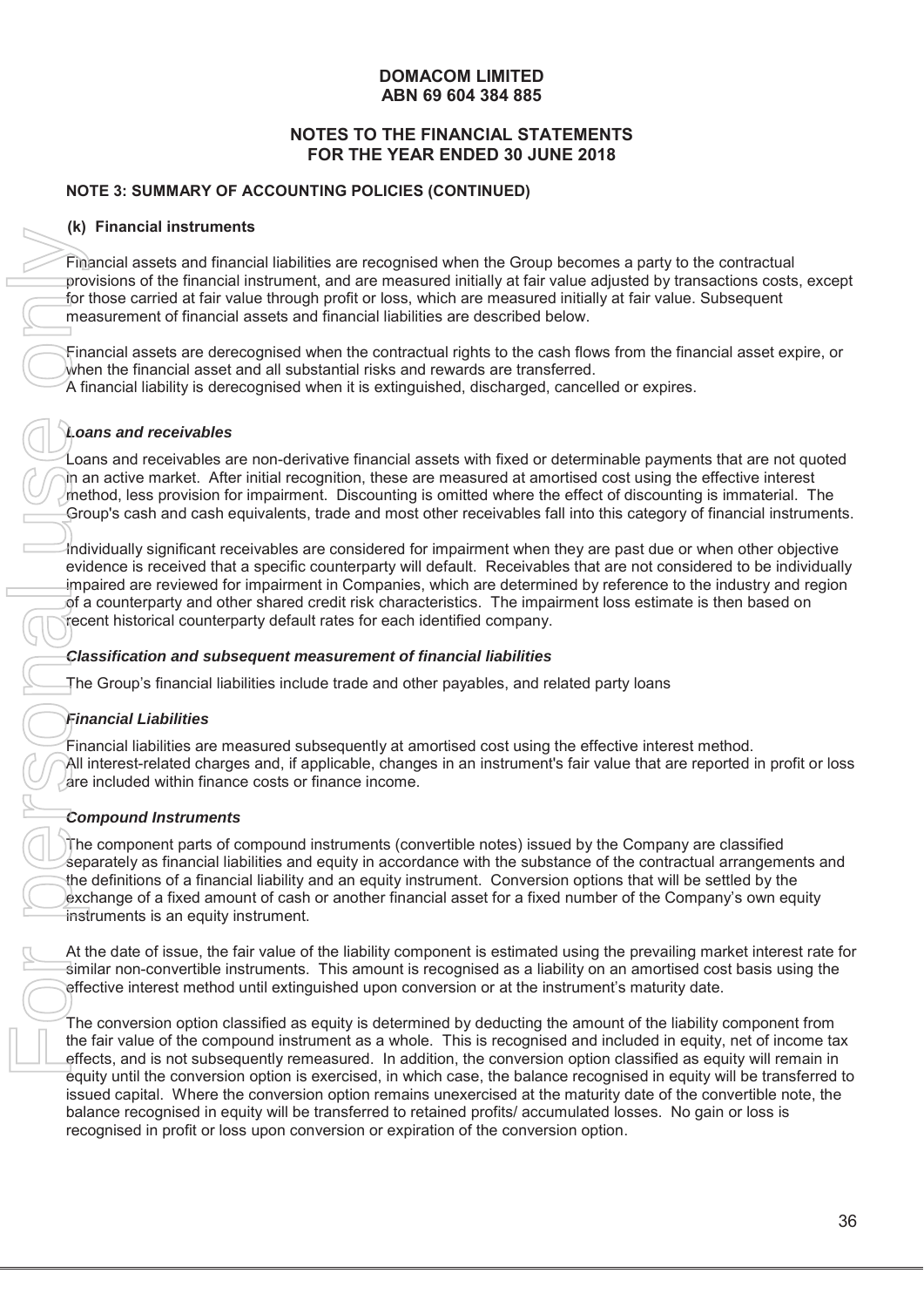# **NOTES TO THE FINANCIAL STATEMENTS FOR THE YEAR ENDED 30 JUNE 2018**

# **NOTE 3: SUMMARY OF ACCOUNTING POLICIES (CONTINUED)**

#### **(k) Financial Instruments (continued)**

Transaction costs that relate to the issue of the convertible notes are allocated to the liability and equity components in proportion to the allocation of the gross proceeds. Transaction costs relating to the equity component are recognised directly in equity. Transaction costs relating to the liability component are included in the carrying amount of the liability component and are amortised over the lives of the convertible notes using the effective interest method.

# **(l) Income taxes**

Tax expense recognised in profit or loss comprises the sum of deferred tax and current tax not recognised in other  $\alpha$  domprehensive income or directly in equity.

Current income tax assets and/or liabilities comprise those obligations to, or claims from, the Australian Taxation Office (ATO) and other fiscal authorities relating to the current or prior reporting periods, that are unpaid at the reporting date. Current tax is payable on taxable profit, which differs from profit or loss in the financial statements. Calculation of current tax is based on tax rates and tax laws that have been enacted or substantively enacted by the end of the reporting period.

Deferred income taxes are calculated using the liability method on temporary differences between the carrying amounts of assets and liabilities and their tax bases. However, deferred tax is not provided on the initial recognition of goodwill, or on the initial recognition of an asset or liability unless the related transaction is a business combination or affects tax or accounting profit. Deferred tax on temporary differences associated with investments in subsidiaries and joint ventures is not provided if reversal of these temporary differences can be controlled by the Group and it is probable that reversal will not occur in the foreseeable future.

Deferred tax assets and liabilities are calculated, without discounting, at tax rates that are expected to apply to their respective period of realisation, provided they are enacted or substantively enacted by the end of the reporting period.

Deferred tax assets are recognised to the extent that it is probable that they will be able to be utilised against future taxable income, based on the Group's forecast of future operating results which is adjusted for significant nontaxable income and expenses and specific limits to the use of any unused tax loss or credit. Deferred tax liabilities are always provided for in full.

Deferred tax assets and liabilities are offset only when the Group has a right and intention to set off current tax assets and liabilities from the same taxation authority.

Changes in deferred tax assets or liabilities are recognised as a component of tax income or expense in profit or loss, except where they relate to items that are recognised in other comprehensive income (such as the revaluation of land) or directly in equity, in which case the related deferred tax is also recognised in other comprehensive income or equity, respectively.

# **(m) Cash and cash equivalents**

Cash and cash equivalents comprise cash on hand and demand deposits, together with other short-term, highly liquid investments that are readily convertible into known amounts of cash and which are subject to an insignificant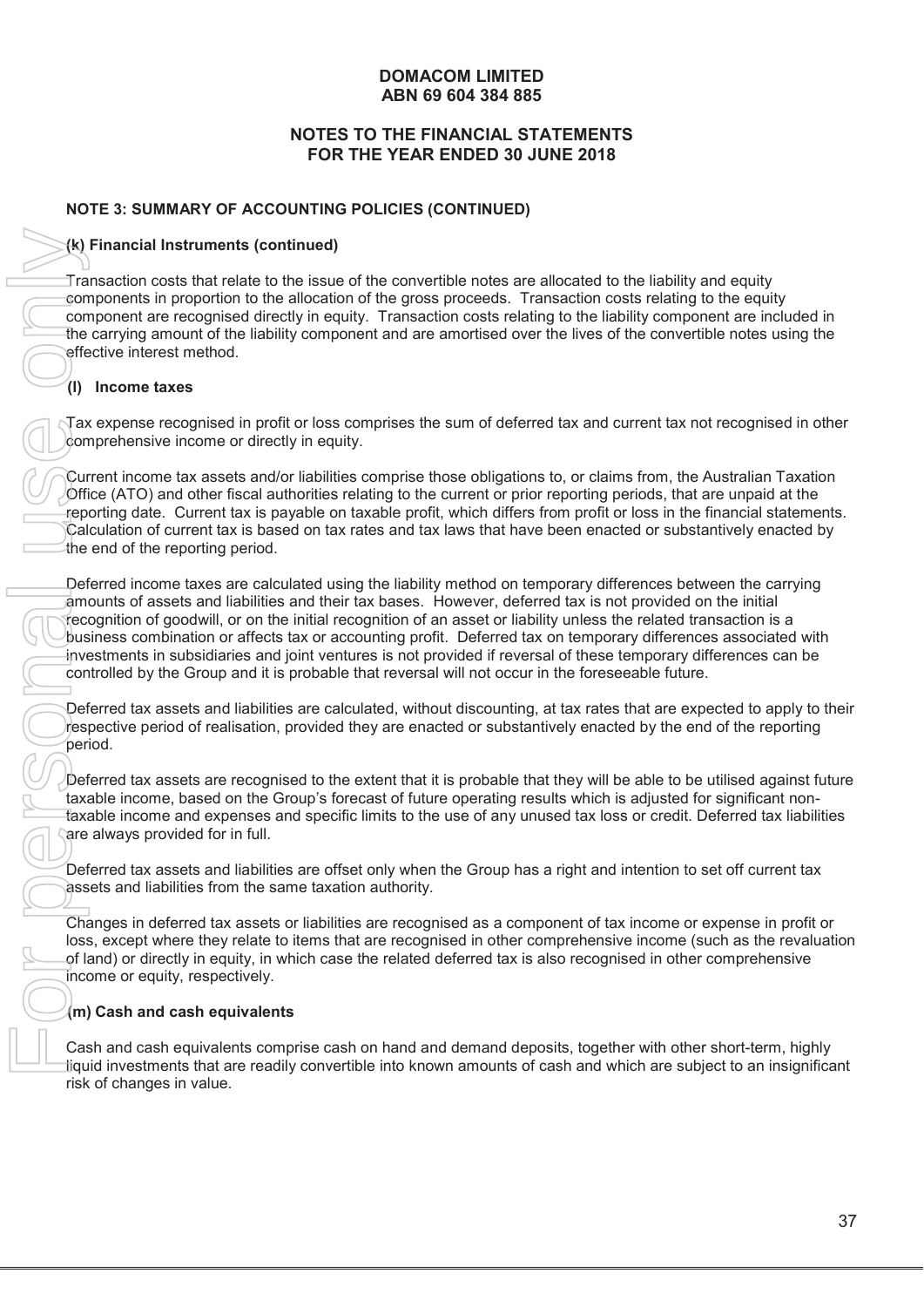# **NOTES TO THE FINANCIAL STATEMENTS FOR THE YEAR ENDED 30 JUNE 2018**

# **NOTE 3: SUMMARY OF ACCOUNTING POLICIES (CONTINUED)**

#### **(n) Equity, reserves and dividend payments**

Share capital represents the fair value of shares that have been issued. Any transaction costs associated with the issuing of shares are deducted from share capital, net of any related income tax benefits.

Retained earnings includes all current and prior period retained profits.

Dividend distributions payable to equity shareholders are included in other liabilities when the dividends have been  $a$  approved in a general meeting prior to the reporting date.

All transactions with owners of the parent are recorded separately within equity.

# **(o) Employee benefits**

#### *Short-term employee benefits*

Short-term employee benefits, including annual leave entitlement, are current liabilities included in employee benefits, measured at the undiscounted amount that the Group expects to pay as a result of the unused entitlement.

#### *Share-based payments*

Share-based compensation benefits are provided to employees via the Group or Shareholders for no cash consideration.

The fair value of shares granted is recognised as an employee benefit expense with a corresponding increase in equity. The fair value is measured at grant date and recognised over the period during which the employees become unconditionally entitled to the shares.

# **(p) Provisions, contingent liabilities and contingent assets**

Provisions for legal disputes, onerous contracts or other claims are recognised when the Group has a present legal or constructive obligation as a result of a past event, it is probable that an outflow of economic resources will be required from the Group and amounts can be estimated reliably. Timing or amount of the outflow may still be uncertain.

Provisions are measured at the estimated expenditure required to settle the present obligation, based on the most reliable evidence available at the reporting date, including the risks and uncertainties associated with the present obligation. Where there are a number of similar obligations, the likelihood that an outflow will be required in settlement is determined by considering the class of obligations as a whole. Provisions are discounted to their present values, where the time value of money is material.

Any reimbursement that the Group can be virtually certain to collect from a third party with respect to the obligation is recognised as a separate asset. However, this asset may not exceed the amount of the related provision.

In those cases where the possible outflow of economic resources as a result of present obligations is considered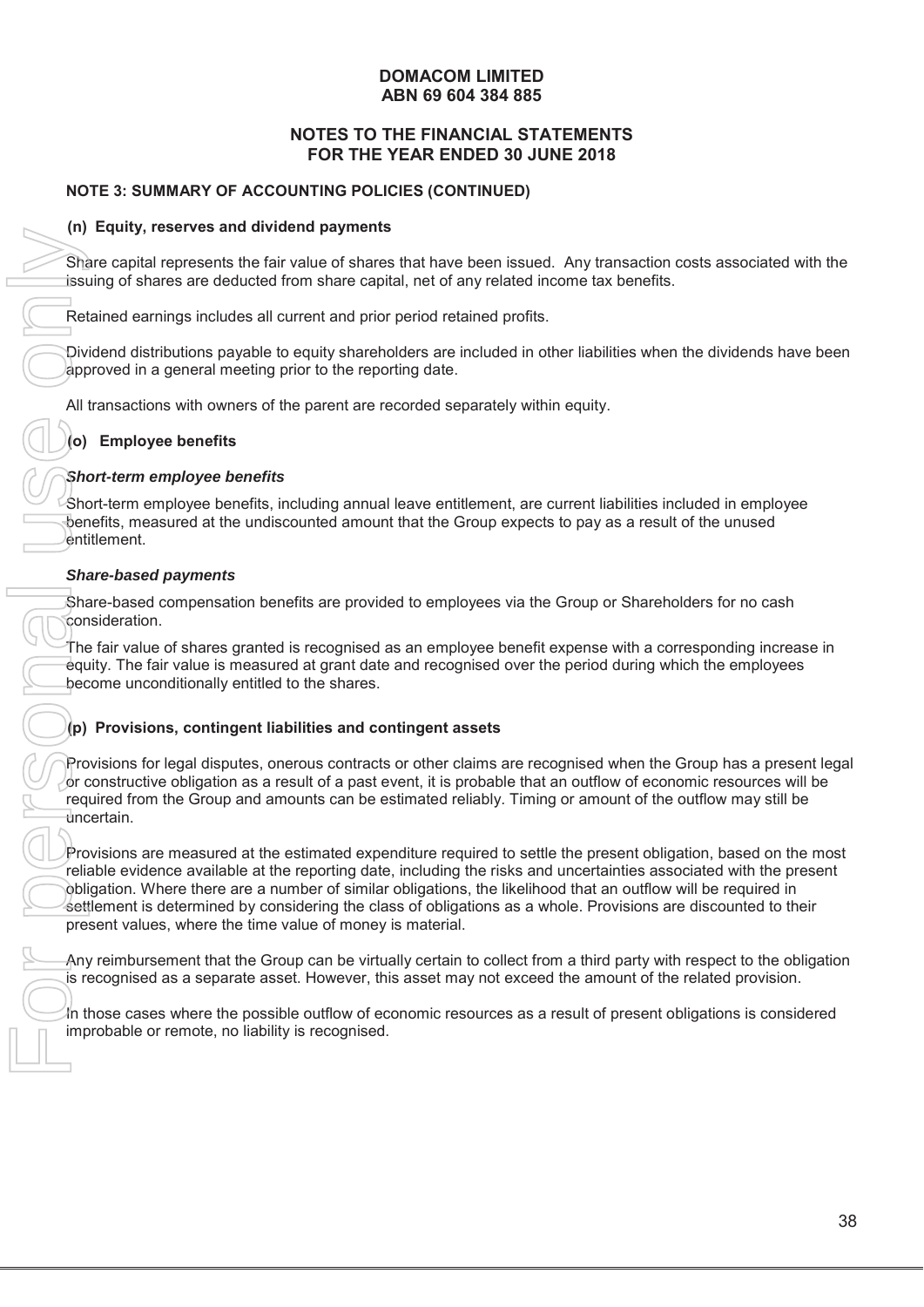# **NOTES TO THE FINANCIAL STATEMENTS FOR THE YEAR ENDED 30 JUNE 2018**

# **NOTE 3: SUMMARY OF ACCOUNTING POLICIES (CONTINUED)**

# **(q) Goods and Services Tax (GST)**

Revenues, expenses and assets are recognised net of the amount of GST, except where the amount of GST incurred is not recoverable from the Tax Office. In these circumstances the GST is recognised as part of the cost of acquisition of the asset or as part of an item of the expense. Receivables and payables in the statement of financial position are shown inclusive of GST.

Cash flows are presented in the statement of cash flows on a gross basis, except for the GST components of  $i$ nvesting and financing activities, which are disclosed as operating cash flows.

# **(r) Going Concern**

As a developing business the Group has experienced a loss of \$5,671,250. The Group has effective net working capital of \$384,396 after adjusting for the current liabilities relating to the Convertible Securities and their embedded derivatives set out in Notes 12 and 14 that are repayable in shares at the option of DomaCom.

The continuing viability of the Group and its ability to continue as a going concern is dependent upon the Group being successful in continuing to grow Funds under Management ("FUM") within the DomaCom Fund and the ability to raise capital. A detailed sales pipeline and forecast is continuously updated and reported to the Board on a regular basis. The strategy for continued growth includes further expanding the direct to consumer distribution channel that will work alongside DomaCom's established financial adviser network. DomaCom has now developed the ability to introduce leverage into investments which will be a significant driver in FUM growth. In addition DomaCom is focused on providing investment opportunities within the themes of regional investment, affordable housing and renewable energy. These opportunities are constantly monitored within the sales pipeline review process. Formulates are presented and assets are recognised net change and assets are recognised in change in the asset or as part of an item of the experimental is not for a sessented in the statement of cash flow assets on a pers

Cash flow forecasts are presented and discussed by the Board on a monthly basis. These include the forecast receipt of R&D tax claims (\$558,324 expected to be received for the year ended 30 June 2018). In addition to the forecast growth in management fees from increased FUM and the R&D tax claim, DomaCom intends to raise additional capital as required.

If these matters are not achieved, there may be significant uncertainty as to whether the Group will continue as a going concern and, therefore, whether it will realise its assets and settle its liabilities in the normal course of business and at the amounts stated in the financial report. The Directors believe that the Group will be able to access sufficient sources of funds and implement cost control measures if required and are satisfied that the Group will continue as a going concern. The Group has shown the ability to raise capital during the current year. Accordingly, the financial report has been prepared on a going concern basis. No adjustments have been made to the financial report relating to the recoverability and classification of the asset carrying amounts or the amount and classification of liabilities that might be necessary should the Group not continue as a going concern.

# **(s) Significant management judgement in applying accounting policies and estimation uncertainty**

When preparing the financial statements, management undertakes a number of judgments, estimates and assumptions about the recognition and measurement of assets, liabilities, income and expenses.

# **Significant management judgments**

The following are significant management judgements in applying the accounting policies of the Group that have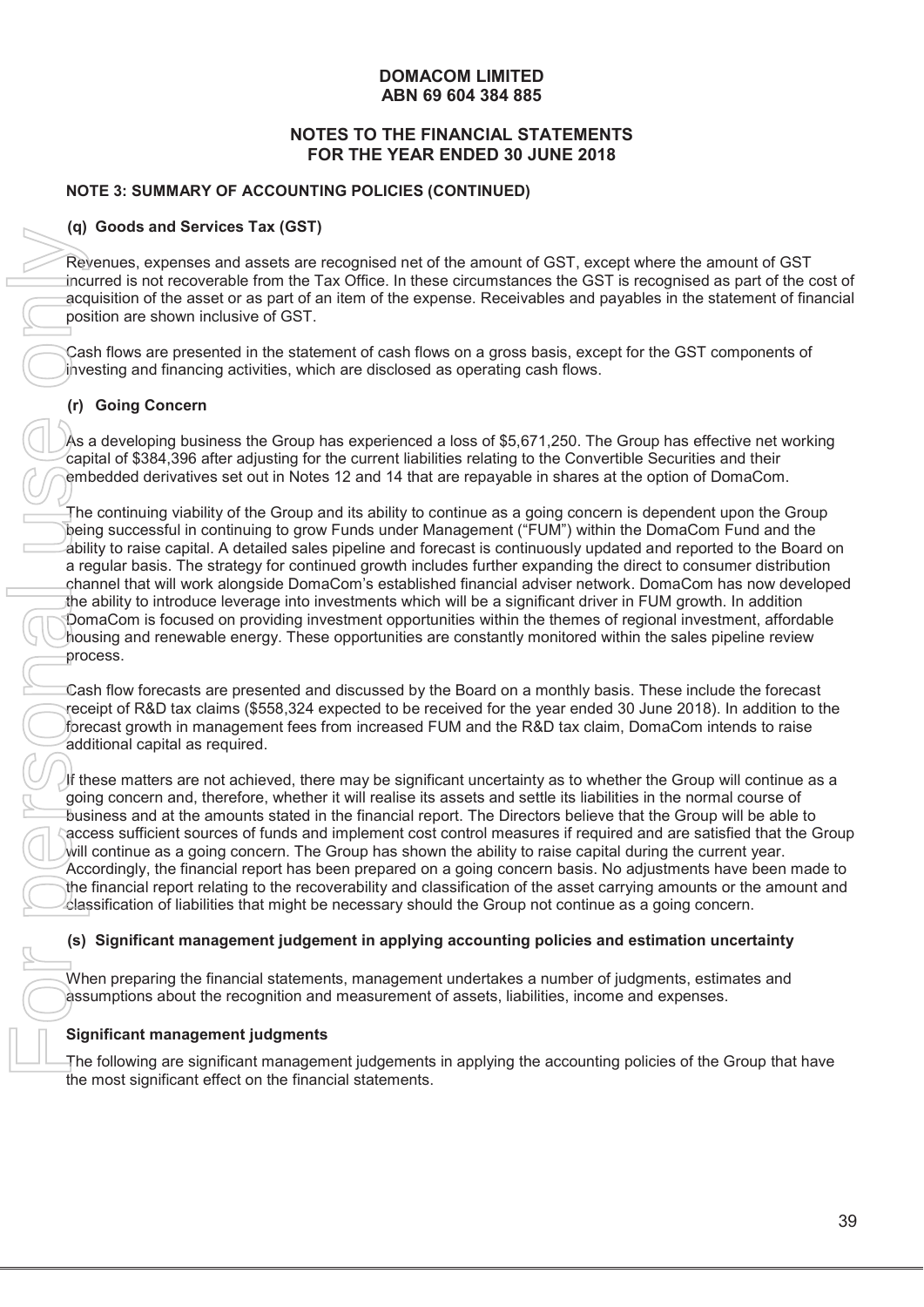# **NOTES TO THE FINANCIAL STATEMENTS FOR THE YEAR ENDED 30 JUNE 2018**

# **NOTE 3: SUMMARY OF ACCOUNTING POLICIES (CONTINUED)**

**(s) Significant management judgement in applying accounting policies and estimation uncertainty (continued)**

#### **Capitalisation of internally developed software platform**

Distinguishing the research and development phases of the internally developed software platform and determining whether the recognition requirements for the capitalisation of development costs are met requires judgment. After capitalisation, management monitors whether the recognition requirements continue to be met and whether there are any indicators that capitalised costs may be impaired.

#### **Useful economic life of internally developed software platform**

Management reviews its estimate of the useful lives of depreciable assets at each reporting date, based on the expected utility of the assets. Uncertainties in these estimates relate to technical obsolescence that may change the utility of software. During the year management determined that the useful life of the internally developed software remains unchanged from the prior year.

# **Fair value of derivatives and other financial instruments**

As described in Note 3(k) and Note 24, management uses its judgement in selecting the appropriate valuation technique for financial instruments that are not quoted in an active market. Valuation techniques commonly used by market participants are applied. For derivative financial instruments, assumptions are based on quoted market rates adjusted for specific features of the instrument.

As disclosed in Note 12 and Note 14, as at 30 June 2018 the carrying value of convertible notes and other securities including related derivatives were:

Convertible Note - \$548,540 (2017: \$nil)

# Convertible Security (January 2018)

Convertible Security – \$283,746 (2017: \$nil)

Embedded derivative liability with the following features: DomaCom option to repay security in shares, Lind option to have securities repaid in shares & DomaCom's option to have securities repaid early \$85,686 (2017: \$nil)

#### Convertible Security (June 2018)

Convertible Security – \$192,497 (2017: \$nil)

Embedded derivative liability with the following features: DomaCom option to repay security in shares, Lind option to have securities repaid in shares & DomaCom's option to have securities repaid early \$169,790 (2017: \$nil)

- The accounting for and valuation of the convertible securities is complex due to significant judgement involved in: Determining the appropriate accounting treatment; and
	- Inputs into the fair value calculators of the embedded derivatives, including the volatility of the underlying share price.

#### **Recognition of deferred tax assets**

The extent to which deferred tax assets can be recognised is based on an assessment of the probability of the Group's future taxable income against which the deferred tax assets can be utilised. In addition, significant judgement is required in assessing the impact of any legal or economic limits or uncertainties in various tax Turisdictions. No deferred tax assets were recognized due to uncertainty of recoverability.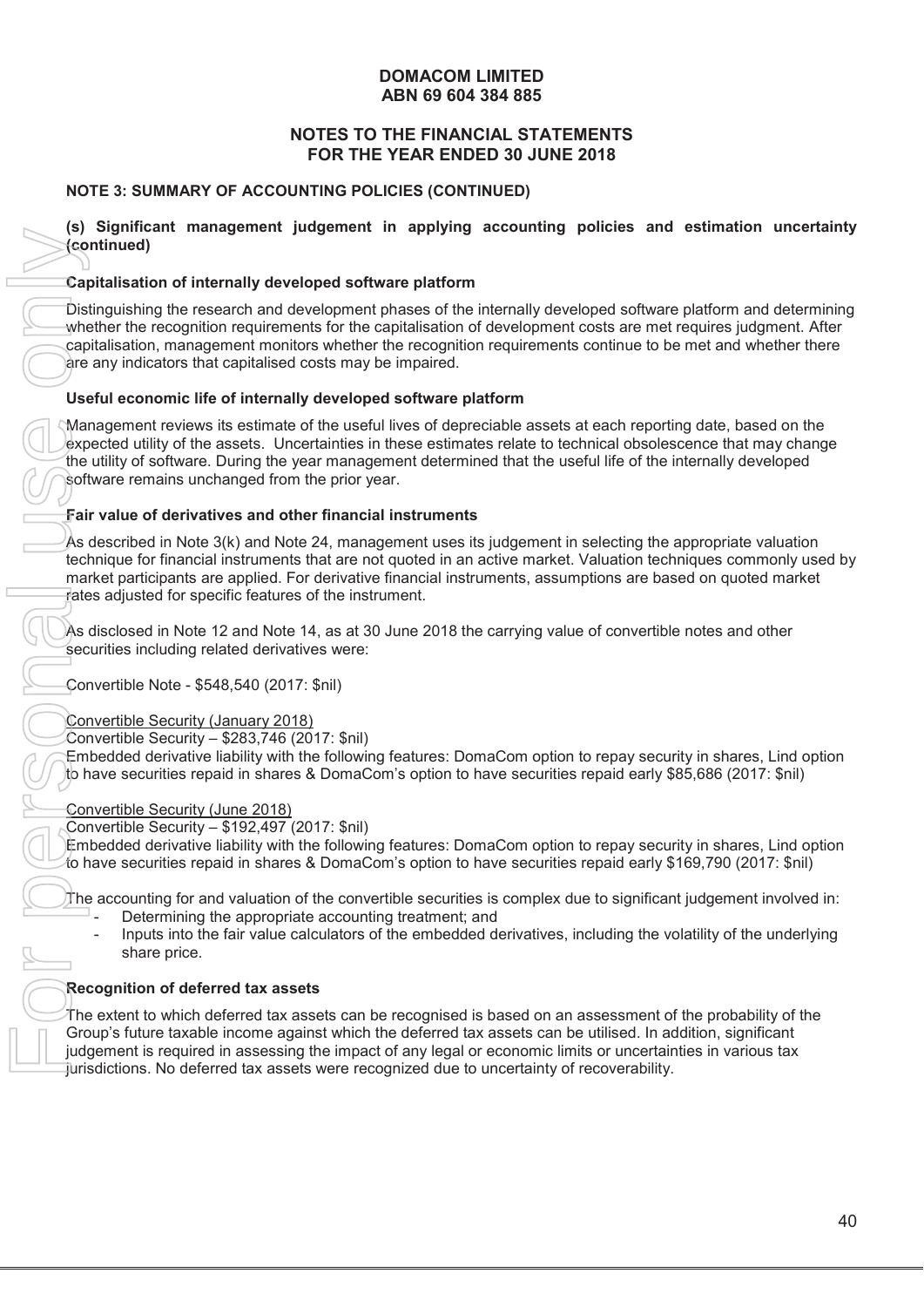#### **NOTES TO THE FINANCIAL STATEMENTS FOR THE YEAR ENDED 30 JUNE 2018**

#### **NOTE 4: REVENUE & OTHER INCOME**

|                                                 | 2018    | 2017    |
|-------------------------------------------------|---------|---------|
|                                                 |         |         |
| Management Fees                                 | 142,981 | 93,045  |
| Income recognised from research and development |         |         |
| incentive                                       | 290,309 | 581,377 |
| Interest Income                                 | 15,362  | 56,356  |
| Fair value gains and losses on derivatives      | 324,501 |         |
|                                                 | 773,153 | 730,778 |
|                                                 |         |         |

Fees earned for investment management services provided to the DomaCom Fund are calculated based on fixed percentages applied to the Funds Under Management.

The DomaCom Group claims refundable tax credits for eligible research and development expenditure. The DomaCom Group accounts for a claim partially as an offset against eligible capitalised R&D expenditure. Income recognised from research and development incentive represents the amount of the claim that does not meet the criteria for offset to the extent that it has been received for expenses that did not meet the capitalisation criteria under AASB 138 Intangible Assets.

# **NOTE 5: INCOME TAX EXPENSE**

|                                                                                                                                                      | S             | S             |
|------------------------------------------------------------------------------------------------------------------------------------------------------|---------------|---------------|
| Management Fees                                                                                                                                      | 142,981       | 93,045        |
| Income recognised from research and development                                                                                                      |               |               |
| incentive                                                                                                                                            | 290,309       | 581,377       |
| Interest Income                                                                                                                                      | 15,362        | 56,356        |
| Fair value gains and losses on derivatives                                                                                                           | 324,501       |               |
|                                                                                                                                                      | 773,153       | 730,778       |
| Fees earned for investment management services provided to the DomaCom Fund are calculated bas<br>percentages applied to the Funds Under Management. |               |               |
|                                                                                                                                                      |               |               |
| The DomaCom Group claims refundable tax credits for eligible research and development expenditure                                                    |               |               |
| DomaCom Group accounts for a claim partially as an offset against eligible capitalised R&D expenditu                                                 |               |               |
| recognised from research and development incentive represents the amount of the claim that does not                                                  |               |               |
| criteria for offset to the extent that it has been received for expenses that did not meet the capitalisation<br>under AASB 138 Intangible Assets.   |               |               |
|                                                                                                                                                      |               |               |
| <b>NOTE 5: INCOME TAX EXPENSE</b>                                                                                                                    |               |               |
|                                                                                                                                                      | 2018          | 2017          |
| <b>Note</b>                                                                                                                                          | \$            | \$            |
| Prima facie tax on loss before income tax                                                                                                            | (5,671,250)   | (6, 136, 417) |
| Prima facie tax on loss before income tax at                                                                                                         | 1,559,594     | 1,687,515     |
| 27.5% (2017: 27.5%)                                                                                                                                  |               |               |
|                                                                                                                                                      |               |               |
| Tax effect of amounts which are not deductible                                                                                                       |               |               |
| (taxable) in calculating taxable income:                                                                                                             |               |               |
|                                                                                                                                                      |               |               |
| Non-deductible research and development                                                                                                              | 169,433       | 234,887       |
| expenses                                                                                                                                             |               |               |
| Non-assessable research & development                                                                                                                | 79,835        | 159,879       |
| income                                                                                                                                               |               |               |
| Other non-deductible expenses                                                                                                                        | (142, 613)    | (58, 467)     |
| Research and development tax grant received<br>Effect of different tax rate of subsidiaries                                                          | (352, 963)    | (602, 424)    |
| operating in other jurisdiction (17%)                                                                                                                | (4,050)       | (23, 375)     |
| Unused tax losses not recognised as DTAs                                                                                                             | (1, 161, 857) | (1, 397, 034) |
| Tax offsets not recognised for deferred tax                                                                                                          |               | (980)         |
| Income tax expense                                                                                                                                   | (147, 379)    |               |
|                                                                                                                                                      |               |               |
| <b>Components of tax expense</b>                                                                                                                     |               |               |
| Temporary differences                                                                                                                                |               |               |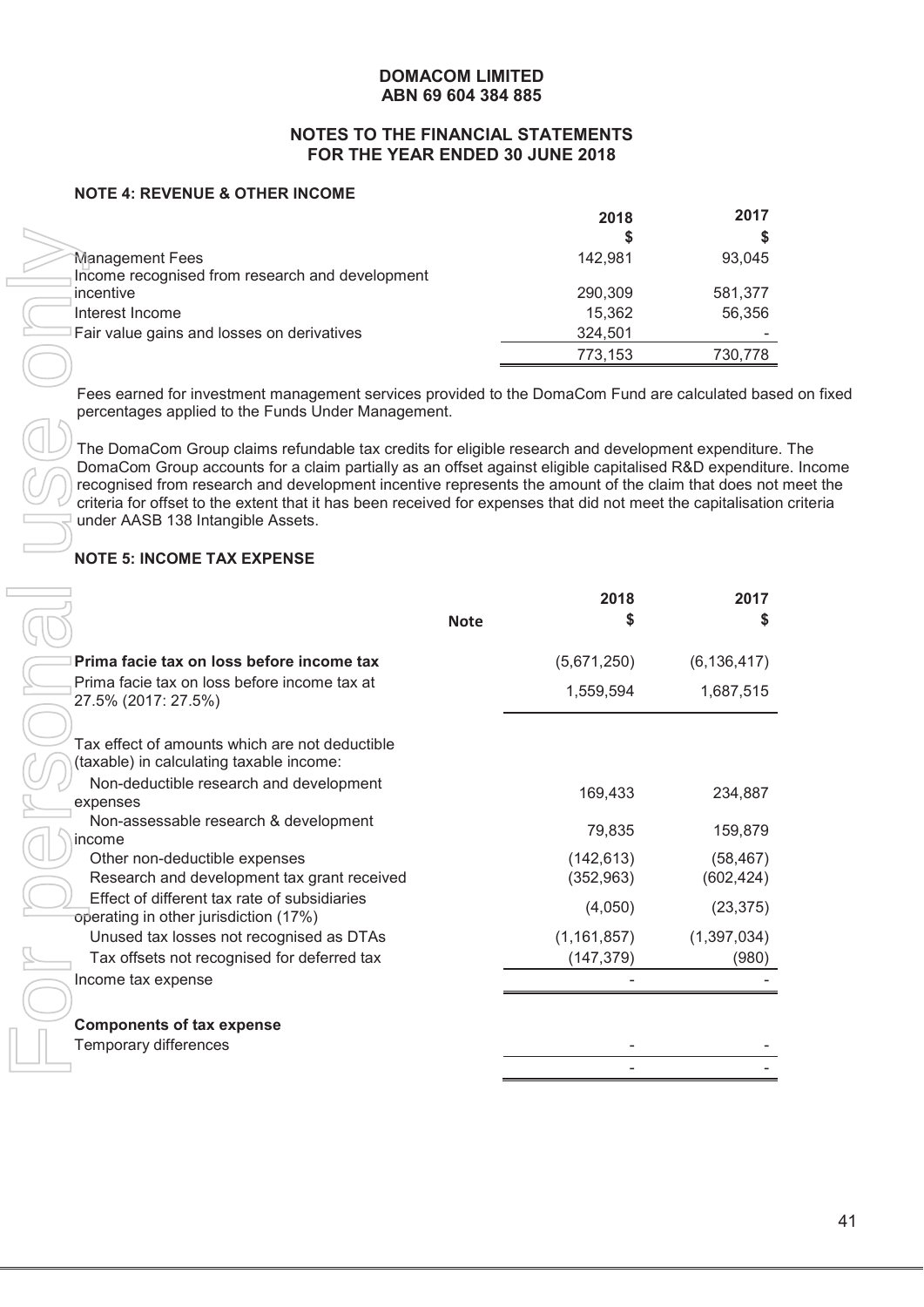#### **NOTES TO THE FINANCIAL STATEMENTS FOR THE YEAR ENDED 30 JUNE 2018**

#### **NOTE 5: INCOME TAX EXPENSE (CONTINUED)**

Deferred taxes arising from temporary differences and unused tax losses calculated at a tax rate of 27.5% (2017: 27.5%) disclosed in the table below have not been recognised due to uncertainty over future taxable profits in the consolidated tax group.

|                                                                                                    | 2018               | 2017                |
|----------------------------------------------------------------------------------------------------|--------------------|---------------------|
|                                                                                                    | <b>Note</b>        |                     |
| Deferred tax assets not recognised at the                                                          |                    |                     |
| reporting date:                                                                                    |                    |                     |
| Unused tax losses at 27.5% (2017: 27.5%)                                                           | 5,009,848          | 3,920,461           |
| Equity raising and company restructure costs                                                       | 248,886            | 128,467             |
| <b>Accruals &amp; Provisions</b>                                                                   | 101,416            | 74,456              |
|                                                                                                    | 5,360,150          | 4,123,384           |
| <b>Tax Losses and deductible temporary</b>                                                         |                    |                     |
| differences for which no deferred tax asset<br>has been recognised                                 |                    |                     |
| Unused tax losses                                                                                  | 19,900,767         | 14,257,484          |
| Equity raising and company restructure costs                                                       | 905,040            | 467,153             |
| <b>Accruals &amp; Provisions</b>                                                                   | 368,784            | 270,748             |
|                                                                                                    | 21,174,591         | 14,995,385          |
|                                                                                                    |                    |                     |
| <b>NOTE 6: CASH AND CASH EQUIVALENTS</b>                                                           |                    |                     |
| Cash at bank                                                                                       |                    |                     |
| Cash on deposit                                                                                    | 199,767<br>603,654 | 35,596<br>2,669,885 |
|                                                                                                    | 803,421            | 2,705,481           |
| Cash and cash equivalents carries a weighted average effective interest rate of 1.5% (2017: 1.5%). |                    |                     |
| <b>NOTE 7: RECEIVABLES</b>                                                                         |                    |                     |
|                                                                                                    |                    |                     |
| <b>CURRENT</b><br>Amount receivable from R&D taxation rebate                                       |                    |                     |
| Amount receivable from related party                                                               | 558,324<br>14,798  | 952,925<br>2,805    |
| Other debtors                                                                                      | 81,387             | 119,384             |

# **NOTE 7: RECEIVABLES**

| <b>CURRENT</b>                             |         |           |
|--------------------------------------------|---------|-----------|
| Amount receivable from R&D taxation rebate | 558.324 | 952.925   |
| Amount receivable from related party       | 14.798  | 2.805     |
| Other debtors                              | 81.387  | 119.384   |
|                                            | 654.509 | 1,075,114 |

The Group reviews all receivables for impairment. Any receivables which are doubtful have been provided for.<br>There are no receivables past due at the reporting date. No receivables have been provided for at the reporting date.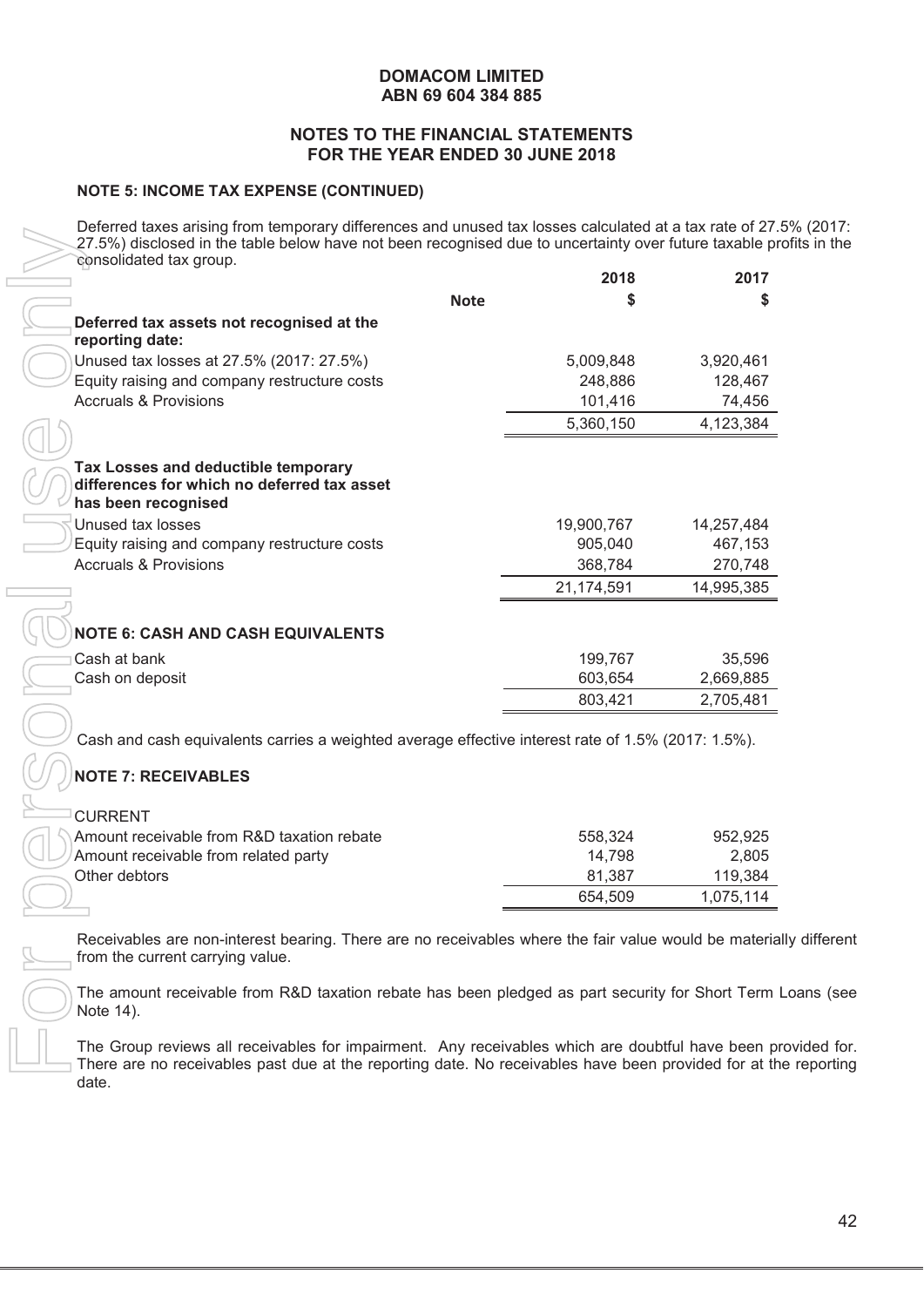#### **NOTES TO THE FINANCIAL STATEMENTS FOR THE YEAR ENDED 30 JUNE 2018**

#### **NOTE 8: PLANT AND EQUIPMENT**

|                          | <b>Furniture &amp;</b><br>fittings | <b>Plant and</b><br>office<br>equipment | Computer<br><b>Equipment</b> | <b>Total</b> |
|--------------------------|------------------------------------|-----------------------------------------|------------------------------|--------------|
|                          | \$                                 |                                         | \$                           | \$           |
|                          |                                    |                                         |                              |              |
| Year ended 30 June 2018  |                                    |                                         |                              |              |
| Opening net book amount  | 387                                | 440                                     | 31,551                       | 32,378       |
| <b>Additions</b>         |                                    |                                         | 1,090                        | 1,090        |
| Depreciation charge      | (387)                              | (289)                                   | (21, 286)                    | (21, 962)    |
| Closing net book value   |                                    | 151                                     | 11,355                       | 11,506       |
| At 30 June 2018          |                                    |                                         |                              |              |
| Cost                     | 9,677                              | 3,633                                   | 68,064                       | 81,374       |
| Accumulated depreciation | (9,677)                            | (3, 482)                                | (56, 709)                    | (69, 868)    |
| Net book value           |                                    | 151                                     | 11,355                       | 11,506       |
|                          |                                    |                                         |                              |              |
| Year ended 30 June 2017  |                                    |                                         |                              |              |
| Opening net book amount  | 2,322                              | 1,600                                   | 47,534                       | 51,456       |
| <b>Additions</b>         |                                    |                                         | 7,305                        | 7,305        |
| Disposal                 |                                    | (318)                                   | (1,936)                      | (2, 254)     |
| Depreciation charge      | (1,935)                            | (821)                                   | (21, 352)                    | (24, 108)    |
| Net exchange differences |                                    | (21)                                    |                              | (21)         |
| Closing net book value   | 387                                | 440                                     | 31,551                       | 32,378       |
| At 30 June 2017          |                                    |                                         |                              |              |
| Cost                     | 9,677                              | 3,633                                   | 66,974                       | 80,284       |
| Accumulated depreciation | (9,290)                            | (3, 193)                                | (35, 423)                    | (47, 906)    |
| Net book value           | 387                                | 440                                     | 31,551                       | 32,378       |
|                          |                                    |                                         |                              |              |
|                          |                                    |                                         |                              |              |
|                          |                                    |                                         |                              |              |
|                          |                                    |                                         |                              |              |
|                          |                                    |                                         |                              |              |
|                          |                                    |                                         |                              |              |
|                          |                                    |                                         |                              |              |
|                          |                                    |                                         |                              |              |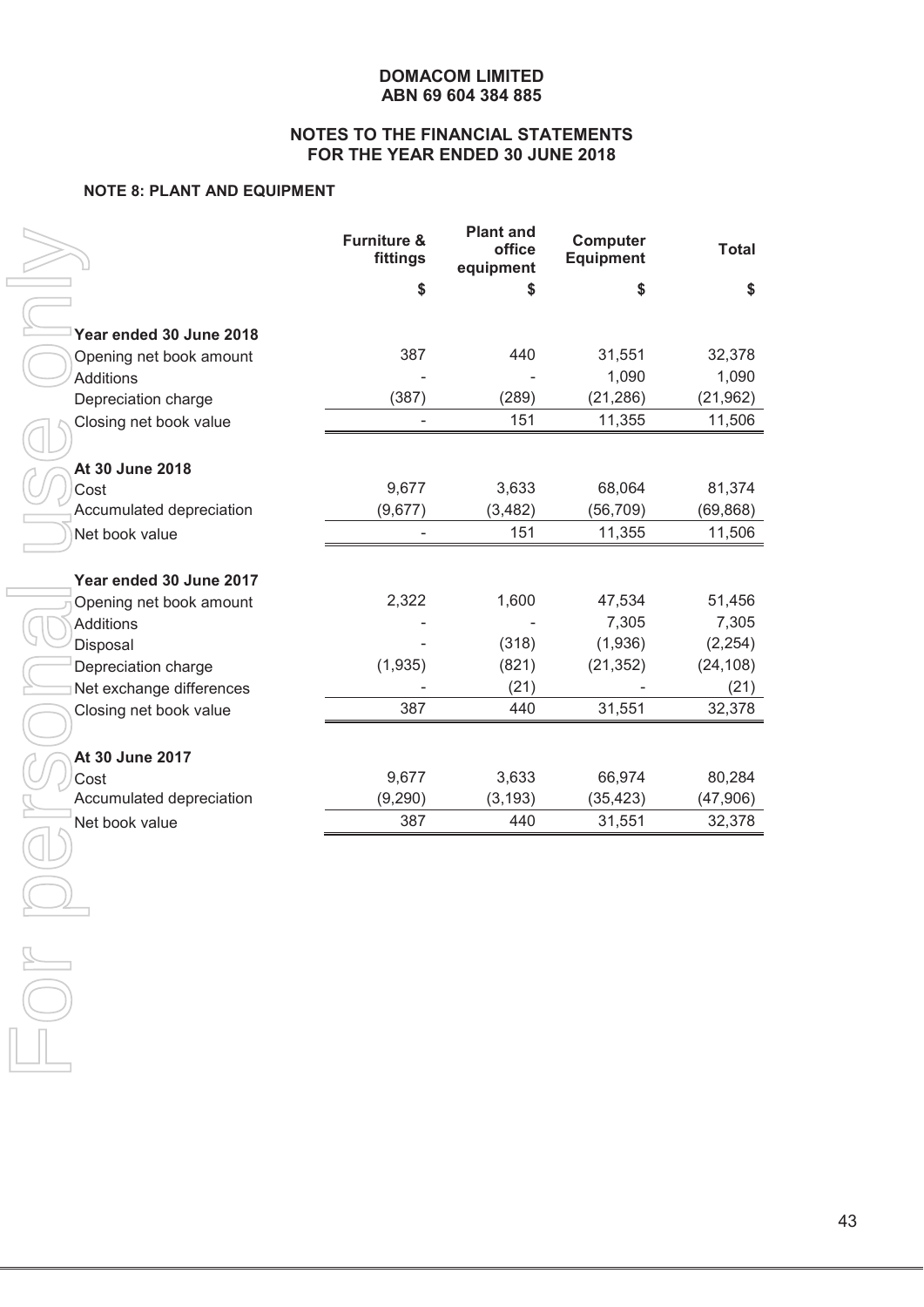#### **NOTES TO THE FINANCIAL STATEMENTS FOR THE YEAR ENDED 30 JUNE 2018**

| <b>NOTE 9: INTANGIBLE ASSETS</b>                                                                                                                | <b>Software</b><br>platform | Computer<br>software | <b>Total</b> |
|-------------------------------------------------------------------------------------------------------------------------------------------------|-----------------------------|----------------------|--------------|
|                                                                                                                                                 | \$                          | S                    | \$           |
| Year ended 30 June 2018                                                                                                                         |                             |                      |              |
| Opening net book amount at 1 July 2017                                                                                                          | 2,604,015                   | 62,074               | 2,666,089    |
| Amounts capitalised and additions                                                                                                               | 348,111                     |                      | 348,111      |
| Amortisation                                                                                                                                    | (617, 422)                  | (26, 265)            | (643, 687)   |
| Closing net book value at 30 June 2018                                                                                                          | 2,334,704                   | 35,809               | 2,370,513    |
|                                                                                                                                                 |                             |                      |              |
| At 30 June 2018                                                                                                                                 |                             |                      |              |
| Cost                                                                                                                                            | 3,831,940                   | 130,057              | 3,961,997    |
| Accumulated depreciation                                                                                                                        | (1,497,236)                 | (94, 248)            | (1,591,484)  |
| Net book value                                                                                                                                  | 2,334,704                   | 35,809               | 2,370,513    |
|                                                                                                                                                 |                             |                      |              |
| Year ended 30 June 2017                                                                                                                         |                             |                      |              |
| Opening net book amount at 1 July 2016                                                                                                          | 2,730,532                   | 64,809               | 2,795,341    |
| Amounts capitalised and additions                                                                                                               | 482,585                     | 27,645               | 510,230      |
| Amortisation                                                                                                                                    | (609, 102)                  | (30, 380)            | (639, 482)   |
| Closing net book value at 30 June 2017                                                                                                          | 2,604,015                   | 62,074               | 2,666,089    |
|                                                                                                                                                 |                             |                      |              |
| At 30 June 2017                                                                                                                                 |                             |                      |              |
| Cost                                                                                                                                            | 3,483,829                   | 130,057              | 3,613,886    |
| Accumulated depreciation                                                                                                                        | (879, 814)                  | (67, 983)            | (947, 797)   |
| Net book value                                                                                                                                  | 2,604,015                   | 62,074               | 2,666,089    |
|                                                                                                                                                 |                             |                      |              |
| <b>Amortisation methods and useful lives</b>                                                                                                    |                             |                      |              |
| The Group amortises intangible assets with a limited useful life using the straight-line method over the fo<br>periods:                         |                             |                      |              |
| • Software platform costs (all internally generated): 5 years<br>• Computer software 5 years                                                    |                             |                      |              |
| See Note 3 (s) for management's judgement applied in determining the useful life of intangible assets.                                          |                             |                      |              |
|                                                                                                                                                 |                             | 2018                 | 2017         |
|                                                                                                                                                 |                             | 5                    | S            |
| <b>NOTE 10: PAYABLES</b>                                                                                                                        |                             |                      |              |
| <b>CURRENT</b>                                                                                                                                  |                             |                      |              |
| Trade creditors                                                                                                                                 |                             | 340,371              | 486,503      |
| Sundry creditors and other accruals                                                                                                             |                             | 74,198               | 73,915       |
|                                                                                                                                                 |                             | 414,569              | 560,418      |
| Payables are non-interest bearing.<br>There are no payables where the fair value would be materially different from the current carrying value. |                             |                      |              |

#### *Amortisation methods and useful lives*

The Group amortises intangible assets with a limited useful life using the straight-line method over the following periods:

|                                     | 2018    | 2017    |
|-------------------------------------|---------|---------|
| <b>NOTE 10: PAYABLES</b>            |         |         |
| CURRENT                             |         |         |
| Trade creditors                     | 340,371 | 486,503 |
| Sundry creditors and other accruals | 74.198  | 73,915  |
|                                     | 414,569 | 560,418 |
|                                     |         |         |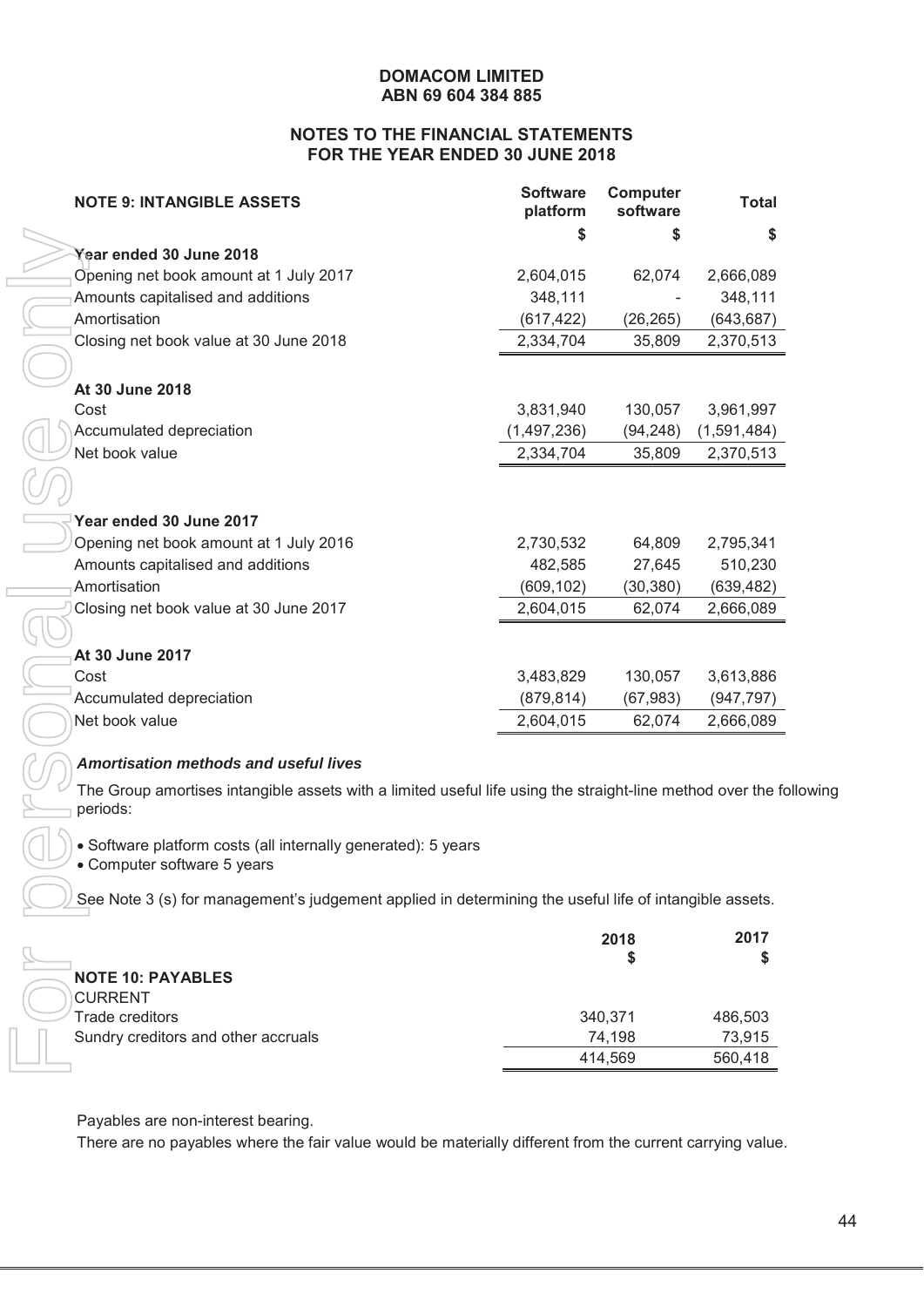#### **NOTES TO THE FINANCIAL STATEMENTS FOR THE YEAR ENDED 30 JUNE 2018**

|                                                                                                                                                                                                                                                                                                                                                                                                                                      | 2018<br>\$ | 2017<br>S |
|--------------------------------------------------------------------------------------------------------------------------------------------------------------------------------------------------------------------------------------------------------------------------------------------------------------------------------------------------------------------------------------------------------------------------------------|------------|-----------|
| <b>NOTE 11: PROVISIONS</b>                                                                                                                                                                                                                                                                                                                                                                                                           |            |           |
| <b>SURRENT:</b>                                                                                                                                                                                                                                                                                                                                                                                                                      |            |           |
| Employee entitlements                                                                                                                                                                                                                                                                                                                                                                                                                | 132,339    | 142,033   |
| Other                                                                                                                                                                                                                                                                                                                                                                                                                                | 100,000    |           |
|                                                                                                                                                                                                                                                                                                                                                                                                                                      | 232,339    | 142,033   |
| NON-CURRENT                                                                                                                                                                                                                                                                                                                                                                                                                          |            |           |
| Employee entitlements                                                                                                                                                                                                                                                                                                                                                                                                                | 62,247     | 54,800    |
| <b>NOTE 12: OTHER FINANCIAL LIABILITIES</b>                                                                                                                                                                                                                                                                                                                                                                                          |            |           |
| Derivative liability - First Convertible Security                                                                                                                                                                                                                                                                                                                                                                                    | 85,686     |           |
| Derivative liability - Second Convertible Security                                                                                                                                                                                                                                                                                                                                                                                   | 169,790    |           |
|                                                                                                                                                                                                                                                                                                                                                                                                                                      | 255,476    |           |
|                                                                                                                                                                                                                                                                                                                                                                                                                                      |            |           |
| <b>NOTE 13: EMPLOYEE REMUNERATION</b>                                                                                                                                                                                                                                                                                                                                                                                                |            |           |
| Wages, salaries                                                                                                                                                                                                                                                                                                                                                                                                                      | 1,887,535  | 2,481,672 |
| Pensions - defined contribution plans                                                                                                                                                                                                                                                                                                                                                                                                | 180,758    | 203,670   |
| Share based payments                                                                                                                                                                                                                                                                                                                                                                                                                 | 512,083    | 203,262   |
| Other employment benefits                                                                                                                                                                                                                                                                                                                                                                                                            | 101,006    | 92,377    |
|                                                                                                                                                                                                                                                                                                                                                                                                                                      | 2,681,382  | 2,980,981 |
| The Director Long Term Incentive Plan and Employee Long Term Incentive Plan (LTIP) was establish<br>retention strategy and an incentive for staff and directors to continue to work hard for the DomaCom G<br>Through obtaining equity, staff are motivated to strive to make the DomaCom Group successful as the<br>ultimately share in the success.                                                                                |            |           |
| All Directors and eligible employees have been granted performance rights at 5 <sup>th</sup> April 2018. Vesting of<br>holder of a Performance Right the right to convert some or all of their Performance Rights into ordinar<br>Each Performance Right entitles its owner to one ordinary share in the Company on conversion. The<br>rights expire on 5 <sup>th</sup> April 2021 and may be exercised at any time up to that date. |            |           |
| The performance rights under the employee and non-executive director and executive director progra<br>exercise price of \$nil.                                                                                                                                                                                                                                                                                                       |            |           |

The Director Long Term Incentive Plan and Employee Long Term Incentive Plan (LTIP) was established as a retention strategy and an incentive for staff and directors to continue to work hard for the DomaCom Group. Through obtaining equity, staff are motivated to strive to make the DomaCom Group successful as they will ultimately share in the success.

All Directors and eligible employees have been granted performance rights at 5<sup>th</sup> April 2018. Vesting gives the holder of a Performance Right the right to convert some or all of their Performance Rights into ordinary shares. Each Performance Right entitles its owner to one ordinary share in the Company on conversion. The performance rights expire on 5<sup>th</sup> April 2021 and may be exercised at any time up to that date.

The performance rights under the employee and non-executive director and executive director programs have an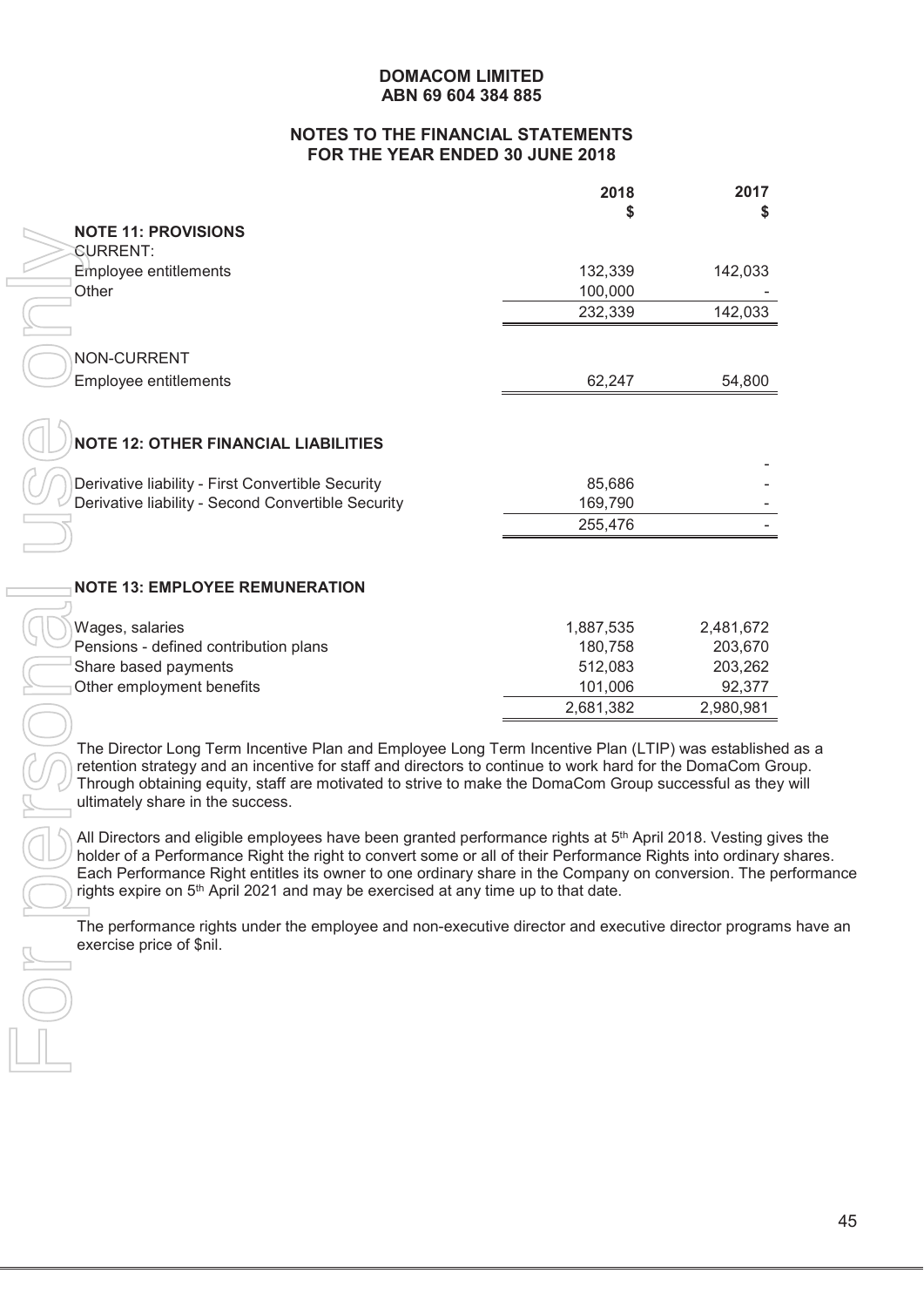#### **NOTES TO THE FINANCIAL STATEMENTS FOR THE YEAR ENDED 30 JUNE 2018**

#### **NOTE 13: EMPLOYEE REMUNERATION (CONTINUED)**

Performance rights were granted as follows for the reporting periods presented:

|                             | <b>Employee &amp;</b><br>director program<br>(issued 2018) | Employee & non-<br>executive director<br>program<br>(issued 2015) | <b>Executive</b><br>director program<br>$(i$ ssued 2015) |
|-----------------------------|------------------------------------------------------------|-------------------------------------------------------------------|----------------------------------------------------------|
|                             | Number of rights                                           | Number of rights                                                  | Number of rights                                         |
| Outstanding at 30 June 2016 |                                                            | 1,871,596                                                         | 213,929                                                  |
| Forfeited                   |                                                            | (42, 556)                                                         |                                                          |
| Granted                     |                                                            | 42,556                                                            |                                                          |
| Exercised                   |                                                            | (764,968)                                                         |                                                          |
| Outstanding at 30 June 2017 |                                                            | 1,106,628                                                         | 213,929                                                  |
| <b>Expired</b>              |                                                            |                                                                   | (213, 929)                                               |
| Granted                     | 5,603,389                                                  |                                                                   |                                                          |
| Exercised                   | (496,260)                                                  | (969,699)                                                         |                                                          |
| Outstanding at 30 June 2018 | 5,107,129                                                  | 136,929                                                           |                                                          |

The fair value of performance rights granted under the employee and non-executive director program on 14<sup>th</sup> December 2015 and granted under the employee and director program on 5<sup>th</sup> April 2018 was based on the estimated share price at grant date. The following principal assumptions were used in the valuations:

|                              | <b>Employee &amp;</b><br>director program<br>(issued 2018) | Employee & non-<br>executive<br>director program<br>$(i$ ssued 2015) |
|------------------------------|------------------------------------------------------------|----------------------------------------------------------------------|
| Grant date                   | 5 April 2018                                               | 14 Dec 2015                                                          |
| Vesting period ends          | 5 April 2018                                               | 30 Nov 2018                                                          |
| Share price at grant date    | \$0.093                                                    | \$0.50                                                               |
| Volatility                   |                                                            |                                                                      |
| Performance right life       | Up to 3 years                                              | Up to 3 years                                                        |
| Dividend yield               |                                                            |                                                                      |
| Risk free investment rate    |                                                            |                                                                      |
| Fair value at grant date     | \$0.093                                                    | \$0.50                                                               |
| Exercise price at grant date | \$0.00                                                     | \$0.00                                                               |
| Exercisable from             | 5 April 2018                                               | Variable                                                             |
| Exercisable to               | 5 April 2021                                               | 30 Nov 2018                                                          |

In total, \$512,083 (2017: \$\$203,262) of employee remuneration expense (all of which related to equity-settled share-based payment transactions) has been included in profit or loss and credited to equity compensation reserve.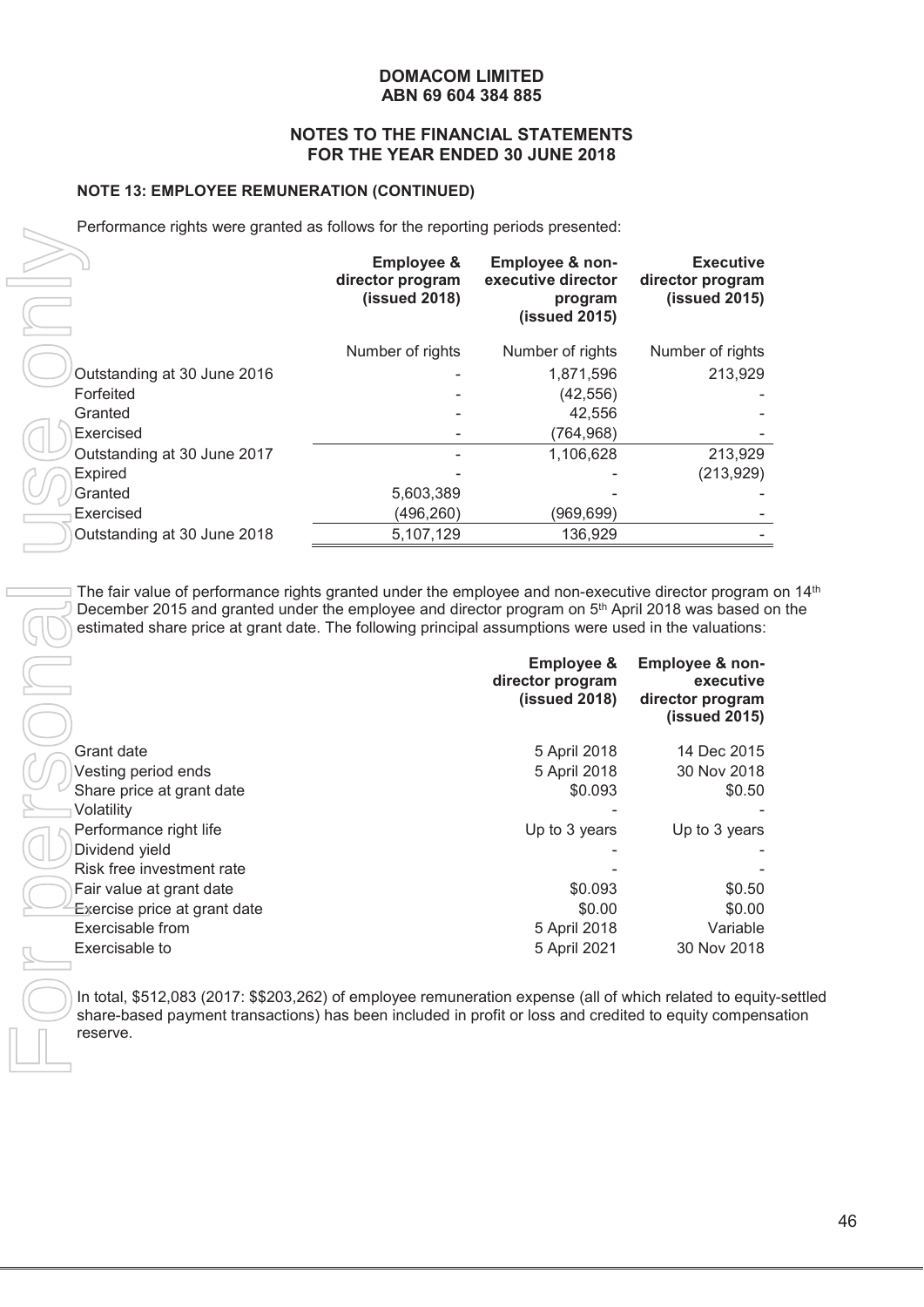#### **NOTES TO THE FINANCIAL STATEMENTS FOR THE YEAR ENDED 30 JUNE 2018**

|                                                                                                                                                                                                                  | 2018    | 2017 |
|------------------------------------------------------------------------------------------------------------------------------------------------------------------------------------------------------------------|---------|------|
| <b>NOTE 14: BORROWINGS</b>                                                                                                                                                                                       |         | S.   |
| <b><i>SURRENT</i></b>                                                                                                                                                                                            |         |      |
| Short term loans                                                                                                                                                                                                 | 530,000 |      |
| Convertible Security (January 2018)                                                                                                                                                                              | 196,164 |      |
| Convertible Security (June 2018)                                                                                                                                                                                 | 96,248  |      |
|                                                                                                                                                                                                                  | 822,412 |      |
|                                                                                                                                                                                                                  |         |      |
| NON-CURRENT                                                                                                                                                                                                      |         |      |
| <b>Convertible Notes</b>                                                                                                                                                                                         | 548,540 |      |
| Convertible Security (January 2018)                                                                                                                                                                              | 87,582  |      |
| Convertible Security (June 2018)                                                                                                                                                                                 | 96,249  |      |
|                                                                                                                                                                                                                  | 732,371 |      |
|                                                                                                                                                                                                                  |         |      |
| <b>Short Term Loans</b>                                                                                                                                                                                          |         |      |
| Short Term Loans includes an unsecured loan of \$300,000 and a loan of \$230,000 secured on the Re                                                                                                               |         |      |
| Development tax incentive claim for the year ended 30 June 2018. Both loans are repayable on receip                                                                                                              |         |      |
| Research & Development tax incentive claim. Interest rates charged over the period of the loans range                                                                                                            |         |      |
| 1.25% per month and 10% per quarter.                                                                                                                                                                             |         |      |
|                                                                                                                                                                                                                  |         |      |
| <b>Convertible Notes</b>                                                                                                                                                                                         |         |      |
| \$650,000 was raised through the issue of 650,000 unsecured 3 Year Convertible Notes on 25 January                                                                                                               |         |      |
| an annual coupon of 10% payable quarterly in arrears. The holder of each note has the right to conver                                                                                                            |         |      |
| share at a conversion price of \$0.20 up to 25 January 2021.                                                                                                                                                     |         |      |
| Convertible Securities issued to The Australian Special Opportunity Fund                                                                                                                                         |         |      |
|                                                                                                                                                                                                                  |         |      |
| DomaCom Limited entered into a Convertible Security Funding Agreement ("Agreement") to raise initiant                                                                                                            |         |      |
| \$1,000,000 in funds through the issue of a First Convertible Security to the Australian Special Opportu<br>LP, a New York-based institutional investor managed by The Lind Partners, LLC (together, "Lind"). Th |         |      |
| Date was 15 January 2018 and the First Closing Date was 24 January 2018.                                                                                                                                         |         |      |
|                                                                                                                                                                                                                  |         |      |
| The Agreement provided for DomaCom to request up to an additional A\$500,000 during the Term of tl<br>Agreement through the issue of a Second Convertible Security. This was taken up with a Second Clos         |         |      |
| 45 June 2018.                                                                                                                                                                                                    |         |      |
|                                                                                                                                                                                                                  |         |      |
| DomaCom issued Lind a A\$1,200,000 First Convertible Security that will be repayable over 24 months                                                                                                              |         |      |
| initial repayment holiday of 120 days. DomaCom will make 20 monthly repayments of a notional amou                                                                                                                |         |      |
| \$60,000 in either shares or cash (at DomaCom's option).                                                                                                                                                         |         |      |
| DomaCom issued Lind a A\$600,000 Second Convertible Security that will be repayable over 24 month                                                                                                                |         |      |
| repayment holiday. DomaCom will make 24 monthly repayments of a notional amount of \$25,000 in ei                                                                                                                |         |      |
| or cash (at DomaCom's option).                                                                                                                                                                                   |         |      |
| The monthly repayment amount in shares will be determined using 90% of the average of 3 daily VWA                                                                                                                |         |      |
| selected by Lind during the 20 business days preceding the monthly repayment. The cash repayment                                                                                                                 |         |      |
| be at a premium of 5% on the notional amount.                                                                                                                                                                    |         |      |

#### Short Term Loans

Short Term Loans includes an unsecured loan of \$300,000 and a loan of \$230,000 secured on the Research & Development tax incentive claim for the year ended 30 June 2018. Both loans are repayable on receipt of the Research & Development tax incentive claim. Interest rates charged over the period of the loans range between 1.25% per month and 10% per quarter.

#### Convertible Notes

\$650,000 was raised through the issue of 650,000 unsecured 3 Year Convertible Notes on 25 January 2018 with an annual coupon of 10% payable quarterly in arrears. The holder of each note has the right to convert into one share at a conversion price of \$0.20 up to 25 January 2021.

#### Convertible Securities issued to The Australian Special Opportunity Fund

DomaCom Limited entered into a Convertible Security Funding Agreement ("Agreement") to raise initially \$1,000,000 in funds through the issue of a First Convertible Security to the Australian Special Opportunity Fund, LP, a New York-based institutional investor managed by The Lind Partners, LLC (together, "Lind"). The Execution Date was 15 January 2018 and the First Closing Date was 24 January 2018.

The Agreement provided for DomaCom to request up to an additional A\$500,000 during the Term of the Agreement through the issue of a Second Convertible Security. This was taken up with a Second Closing Date of 15 June 2018.

DomaCom issued Lind a A\$1,200,000 First Convertible Security that will be repayable over 24 months with an initial repayment holiday of 120 days. DomaCom will make 20 monthly repayments of a notional amount of \$60,000 in either shares or cash (at DomaCom's option).

DomaCom issued Lind a A\$600,000 Second Convertible Security that will be repayable over 24 months with no repayment holiday. DomaCom will make 24 monthly repayments of a notional amount of \$25,000 in either shares or cash (at DomaCom's option).

The monthly repayment amount in shares will be determined using 90% of the average of 3 daily VWAPs as selected by Lind during the 20 business days preceding the monthly repayment. The cash repayment amount will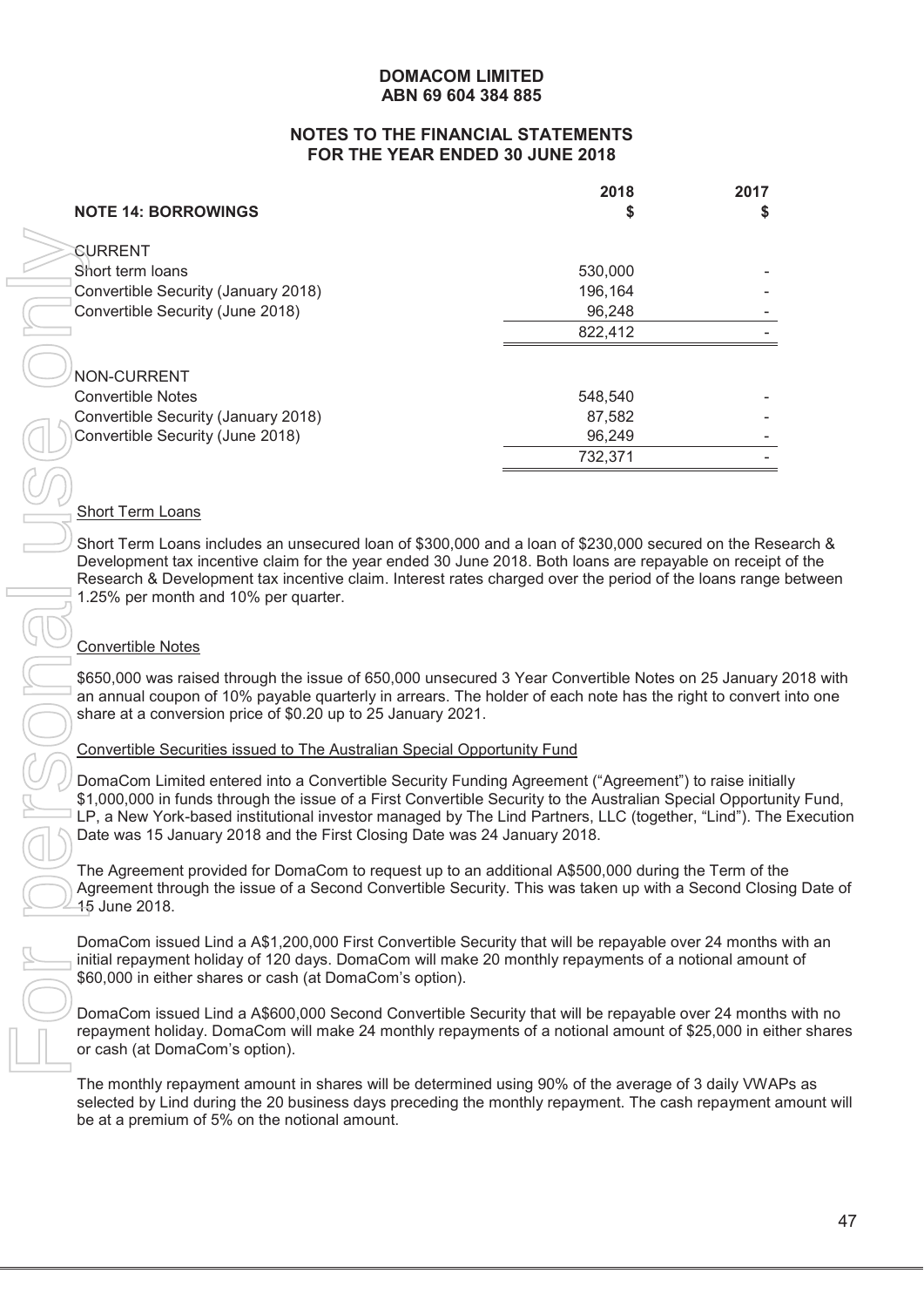# **NOTES TO THE FINANCIAL STATEMENTS FOR THE YEAR ENDED 30 JUNE 2018**

# **NOTE 14: BORROWINGS (CONTINUED)**

Lind has the right to have the First Security and Second Security repaid early at any time during the Term by converting the Outstanding Amounts into DomaCom shares based on a Conversion Price per share equal to 130% of the average of the 5 daily VWAP selected by Lind during the 20 trading days prior to the execution of the agreement for the First Convertible (equal to A\$0.127) and 130% of the average of the 5 daily VWAP selected by Lind during the 20 trading days prior to the Second Closing for the Second Convertible Security).

DomaCom has the right to prepay the remaining balance of the First Convertible Security and Second Convertible Security at any time. If this occurs Lind can request that up to 30% of the Face Value be repaid in shares at a price determined by Lind equal to either the 130% of the average of the 5 daily VWAP selected by Lind during the 20 trading days prior to the agreement being executed or 90% of the average of 3 daily VWAPs as selected by Lind during the 20 trading days prior to notice of repayment. Subject to the option of Lind to request part repayment in Shares, the Amount Outstanding will be repaid in Cash with a premium of 5%. net current line to be matter in the first Comparable Amount in to Dominicson instrument in the first Comparable (resp. and the first Comparable (resp. and the first Comparable (resp. and the first Comparable (resp. and th

DomaCom paid Lind a First Commitment Fee of A\$50,000 and issued Lind 3.7 million options to purchase ordinary shares in DomaCom with an exercise price equal to the average daily VWAP during the 20 trading days prior to the execution of the agreement (A\$0.114) with an expiry date of 36 months after the date of issue (24 January 2021).

DomaCom paid Lind a Second Commitment Fee of A\$25,000 and issued Lind 1.85 million options to purchase ordinary shares in DomaCom with an exercise price equal to the average daily VWAP during the 20 trading days prior to the Second Closing Date (A\$0.065) with an expiry date of 36 months after the date of issue (15 June 2021).

The Agreement included the issue of 2 million DomaCom shares as Collateral Shares initially issued at \$0.00 that will be paid for at a price equal to 90% of the average of 3 daily VWAPs per Share during the Collateral Pricing Period as set out in the Agreement.

A limit on the number of Shares was included as a separate additional agreement. The maximum number of Shares that may be issued to service the repayments or be converted under the terms of the Agreement without obtaining shareholder approval is 6 million shares (in addition to the Collateral Shares and any Shares issued in respect of the Options).

To account for the Agreement in accordance with Australian Accounting Standards, the Company has recognised liabilities of \$283,746 and \$192,497 for the debt instruments (split between current and non-current), derivative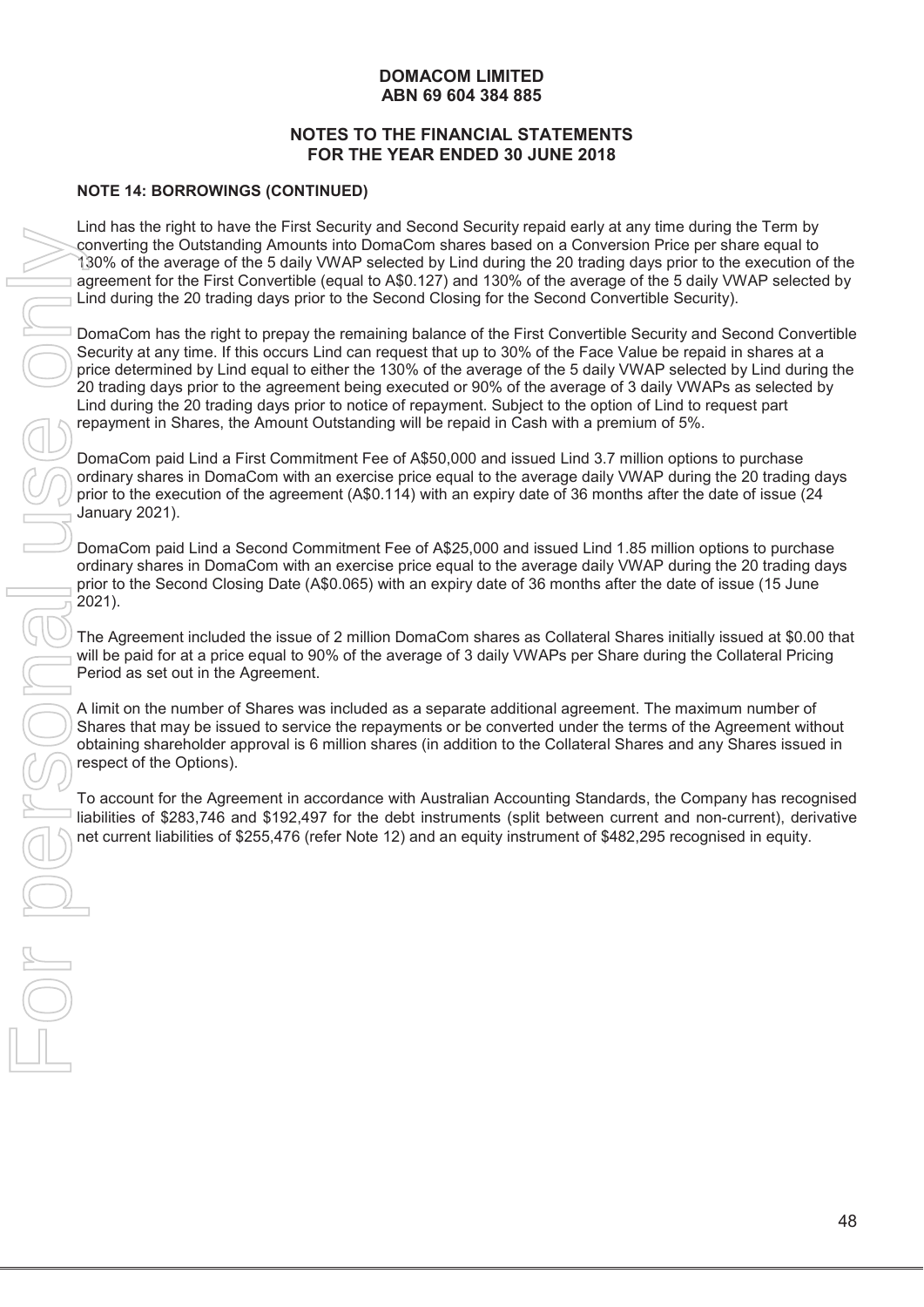# **NOTES TO THE FINANCIAL STATEMENTS FOR THE YEAR ENDED 30 JUNE 2018**

| <b>NOTE 15: ISSUED CAPITAL</b>                                                                                                                                                                                                                                                                                                                                                              | 2018                              | 2017                              |
|---------------------------------------------------------------------------------------------------------------------------------------------------------------------------------------------------------------------------------------------------------------------------------------------------------------------------------------------------------------------------------------------|-----------------------------------|-----------------------------------|
| Ordinary shares fully paid                                                                                                                                                                                                                                                                                                                                                                  | 24,382,924                        | 23,754,418                        |
| <b>Ordinary shares</b>                                                                                                                                                                                                                                                                                                                                                                      | No.                               | \$                                |
| 2018                                                                                                                                                                                                                                                                                                                                                                                        |                                   |                                   |
| Opening balance                                                                                                                                                                                                                                                                                                                                                                             | 111,471,240                       | 23,754,418                        |
| Ordinary shares fully paid issued during the period                                                                                                                                                                                                                                                                                                                                         | 5,132,625                         | 634,211                           |
| Share issue cost                                                                                                                                                                                                                                                                                                                                                                            |                                   | (5,705)                           |
| Closing balance as at 30 June 2018                                                                                                                                                                                                                                                                                                                                                          | 116,603,865                       | 24,382,924                        |
| 2017                                                                                                                                                                                                                                                                                                                                                                                        |                                   |                                   |
| Opening balance                                                                                                                                                                                                                                                                                                                                                                             | 100,795,641                       | 16,791,037                        |
| Ordinary shares fully paid issued during the period                                                                                                                                                                                                                                                                                                                                         | 10,675,599                        | 7,710,024                         |
| Share issue cost                                                                                                                                                                                                                                                                                                                                                                            |                                   | (746, 643)                        |
| Closing balance as at 30 June 2017                                                                                                                                                                                                                                                                                                                                                          | 111,471,240                       | 23,754,418                        |
| Deferred debit balance of franking account at the<br>beginning of the reporting period<br>Deferred debit that will arise from the receipt of<br>the R&D tax offset for the current year<br>Balance of franking account adjusted for deferred<br>debits arising from past R&D offsets received and<br>expected R&D tax offset to be received for the<br>current year                         | 4,697,712<br>558,324<br>5,256,036 | 3,744,787<br>952,925<br>4,697,712 |
|                                                                                                                                                                                                                                                                                                                                                                                             |                                   |                                   |
| The Group has the capital management objective of ensuring the Group's ability to continue as a going                                                                                                                                                                                                                                                                                       |                                   |                                   |
| Management assesses the Group's capital requirements in order to maintain an efficient overa<br>structure while avoiding excessive leverage. The Group manages the capital structure and makes adj<br>it in the light of changes in economic conditions and the risk characteristics of the underlying assets.<br>maintain or adjust the capital structure, the Group may issue new shares. |                                   |                                   |
|                                                                                                                                                                                                                                                                                                                                                                                             |                                   |                                   |
|                                                                                                                                                                                                                                                                                                                                                                                             |                                   |                                   |
|                                                                                                                                                                                                                                                                                                                                                                                             |                                   |                                   |

| Deferred debit balance of franking account at the<br>beginning of the reporting period                                                                                   | 4,697,712 | 3,744,787 |
|--------------------------------------------------------------------------------------------------------------------------------------------------------------------------|-----------|-----------|
| Deferred debit that will arise from the receipt of<br>the R&D tax offset for the current year                                                                            | 558.324   | 952.925   |
| Balance of franking account adjusted for deferred<br>debits arising from past R&D offsets received and<br>expected R&D tax offset to be received for the<br>current year | 5,256,036 | 4,697,712 |

The Group has the capital management objective of ensuring the Group's ability to continue as a going concern.

 $)$  Management assesses the Group's capital requirements in order to maintain an efficient overall financing structure while avoiding excessive leverage. The Group manages the capital structure and makes adjustments to it in the light of changes in economic conditions and the risk characteristics of the underlying assets. In order to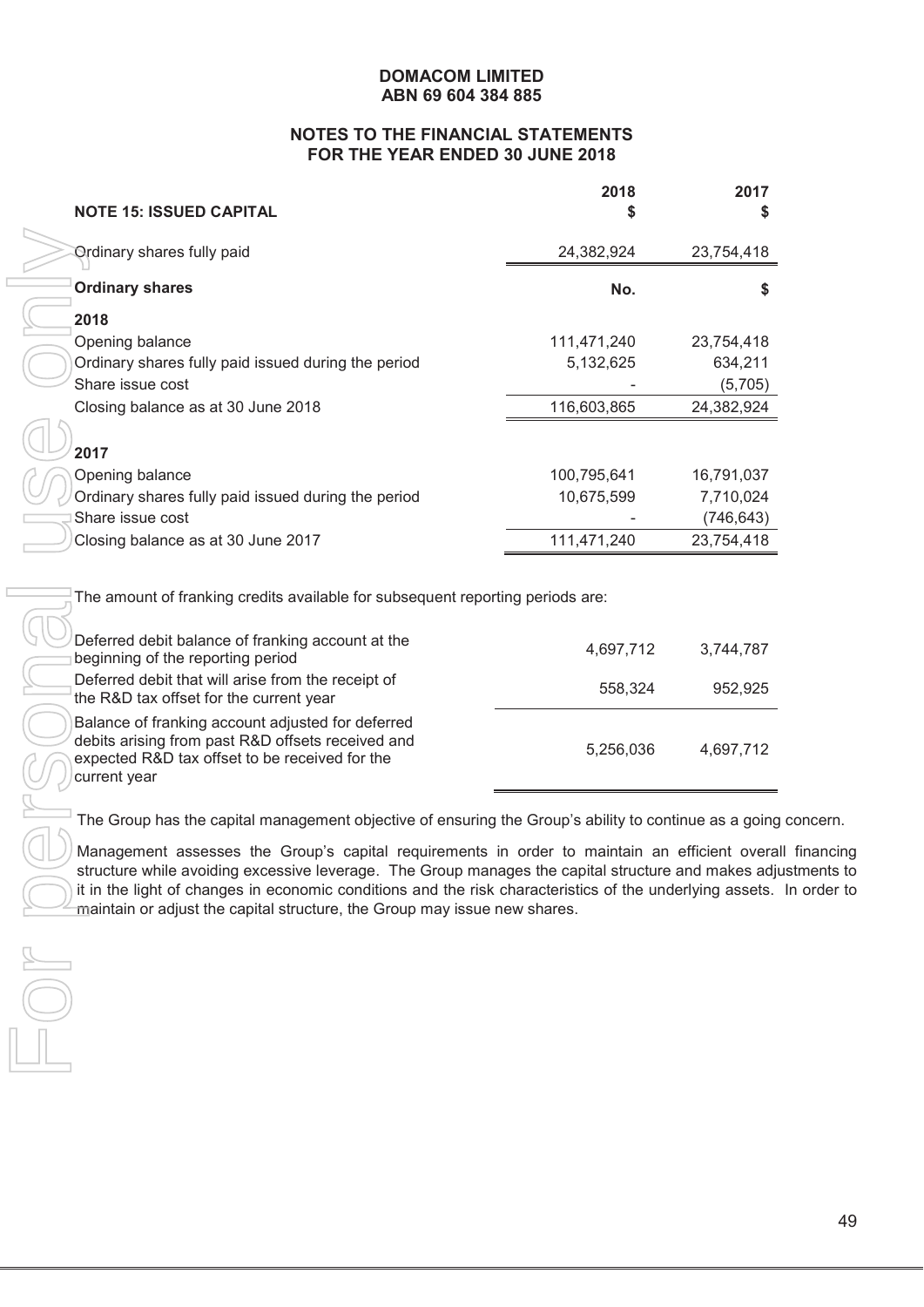#### **NOTES TO THE FINANCIAL STATEMENTS FOR THE YEAR ENDED 30 JUNE 2018**

| <b>NOTE 16: RESERVES</b>                    | 2018      | 2017    |
|---------------------------------------------|-----------|---------|
|                                             |           |         |
| Share based payment reserve                 | 249,600   | 249,600 |
| Equity Compensation Reserve                 | 543,428   | 515,556 |
| Equity 3 year Convertible Note              | 76.971    |         |
| <b>Equity Option Reserve</b>                | 482,295   |         |
| <b>Foreign Currency Translation Reserve</b> | 10.782    | 11,638  |
|                                             | 1,363,076 | 776,794 |

| Share based payment reserve<br><b>Equity Compensation Reserve</b><br>Equity 3 year Convertible Note                                                                                                                                                                                                                                                                                                                                                        |                                       |                                        | 249,000<br>543,428<br>76,971         |                              | 249,000<br>515,556                            |
|------------------------------------------------------------------------------------------------------------------------------------------------------------------------------------------------------------------------------------------------------------------------------------------------------------------------------------------------------------------------------------------------------------------------------------------------------------|---------------------------------------|----------------------------------------|--------------------------------------|------------------------------|-----------------------------------------------|
| <b>Equity Option Reserve</b>                                                                                                                                                                                                                                                                                                                                                                                                                               |                                       |                                        | 482,295                              |                              |                                               |
| <b>Foreign Currency Translation Reserve</b>                                                                                                                                                                                                                                                                                                                                                                                                                |                                       |                                        | 10,782<br>1,363,076                  |                              | 11,638<br>776,794                             |
| 2018                                                                                                                                                                                                                                                                                                                                                                                                                                                       | Share<br>based<br>payment             | Equity<br>Compensation<br>Reserve (\$) | Convertible<br>Note<br>Equity        | Equity<br>Option<br>Reserve  | Foreign<br>Currency<br>Translation            |
|                                                                                                                                                                                                                                                                                                                                                                                                                                                            | reserve<br>$(\$)$                     |                                        | Reserve<br>$(\$)$                    | (3)                          | Reserve<br>(3)                                |
| Opening balance                                                                                                                                                                                                                                                                                                                                                                                                                                            | 249,600                               | 515,556                                |                                      |                              | 11,638                                        |
| Recognition of performance rights<br>issued during the period                                                                                                                                                                                                                                                                                                                                                                                              |                                       | 521,115                                |                                      |                              |                                               |
| Expired performance rights issued in<br>prior periods                                                                                                                                                                                                                                                                                                                                                                                                      |                                       | (9,033)                                |                                      |                              |                                               |
| Exercise of performance rights                                                                                                                                                                                                                                                                                                                                                                                                                             |                                       | (484, 210)                             |                                      |                              |                                               |
| Issue of convertible note                                                                                                                                                                                                                                                                                                                                                                                                                                  |                                       |                                        | 76,971                               |                              |                                               |
| Issue of options with Lind Notes                                                                                                                                                                                                                                                                                                                                                                                                                           |                                       |                                        |                                      | 482,295                      |                                               |
| Translation of foreign operation net<br>assets and results                                                                                                                                                                                                                                                                                                                                                                                                 |                                       |                                        |                                      |                              | (856)                                         |
| Closing balance                                                                                                                                                                                                                                                                                                                                                                                                                                            | 249,600                               | 543,428                                | 76,971                               | 482,295                      | 10,782                                        |
|                                                                                                                                                                                                                                                                                                                                                                                                                                                            | Share                                 | Equity                                 | Convertible                          | Equity                       | Foreign                                       |
| 2017                                                                                                                                                                                                                                                                                                                                                                                                                                                       | based<br>payment<br>reserve<br>$(\$)$ | Compensation<br>Reserve (\$)           | Note<br>Equity<br>Reserve<br>$($ \$) | Option<br>Reserve<br>$($ \$) | Currency<br>Translation<br>Reserve<br>$($ \$) |
| Opening balance                                                                                                                                                                                                                                                                                                                                                                                                                                            | 249,600                               | 694,777                                |                                      |                              | 743                                           |
| Recognition of performance rights<br>issued in prior periods                                                                                                                                                                                                                                                                                                                                                                                               |                                       | 203,262                                |                                      |                              |                                               |
| Exercise of performance rights                                                                                                                                                                                                                                                                                                                                                                                                                             |                                       | (382, 483)                             |                                      |                              |                                               |
| Translation of foreign operation net<br>assets and results                                                                                                                                                                                                                                                                                                                                                                                                 |                                       |                                        |                                      |                              | 10,895                                        |
| Closing balance                                                                                                                                                                                                                                                                                                                                                                                                                                            | 249,600                               | 515,556                                |                                      |                              | 11,638                                        |
| Share based payment reserve is used to recognise the grant date fair value of shares issued to employees b<br>Group or Shareholders. The equity compensation reserve represents amounts expensed over the vesting pe<br>for performance rights issues to staff and directors. The convertible note equity reserve is used to recognise t<br>equity portion of compound instruments as set out in Note 3(k). The equity option reserve is used to record th |                                       |                                        |                                      |                              |                                               |

|                                                              | Share<br>based | Equity<br>Compensation | Convertible<br><b>Note</b> | Equity<br>Option | Foreign<br>Currency |
|--------------------------------------------------------------|----------------|------------------------|----------------------------|------------------|---------------------|
| 2017                                                         | payment        | Reserve (\$)           | Equity                     | Reserve          | Translation         |
|                                                              | reserve        |                        | Reserve                    | $(\$)$           | Reserve             |
|                                                              | (3)            |                        | (\$)                       |                  | $(\$)$              |
| Opening balance                                              | 249,600        | 694.777                |                            |                  | 743                 |
| Recognition of performance rights<br>issued in prior periods |                | 203,262                |                            |                  |                     |
| Exercise of performance rights                               |                | (382, 483)             |                            |                  |                     |
| Translation of foreign operation net<br>assets and results   |                |                        |                            |                  | 10,895              |
| Closing balance                                              | 249,600        | 515,556                |                            |                  | 11,638              |

Share based payment reserve is used to recognise the grant date fair value of shares issued to employees by the Group or Shareholders. The equity compensation reserve represents amounts expensed over the vesting period for performance rights issues to staff and directors. The convertible note equity reserve is used to recognise the equity portion of compound instruments as set out in Note 3(k). The equity option reserve is used to record the equity element of options issued. Exchange differences relating to the translation of results and net assets of the Group's foreign operations from their functional currencies to the Group's presentation currency are recognised in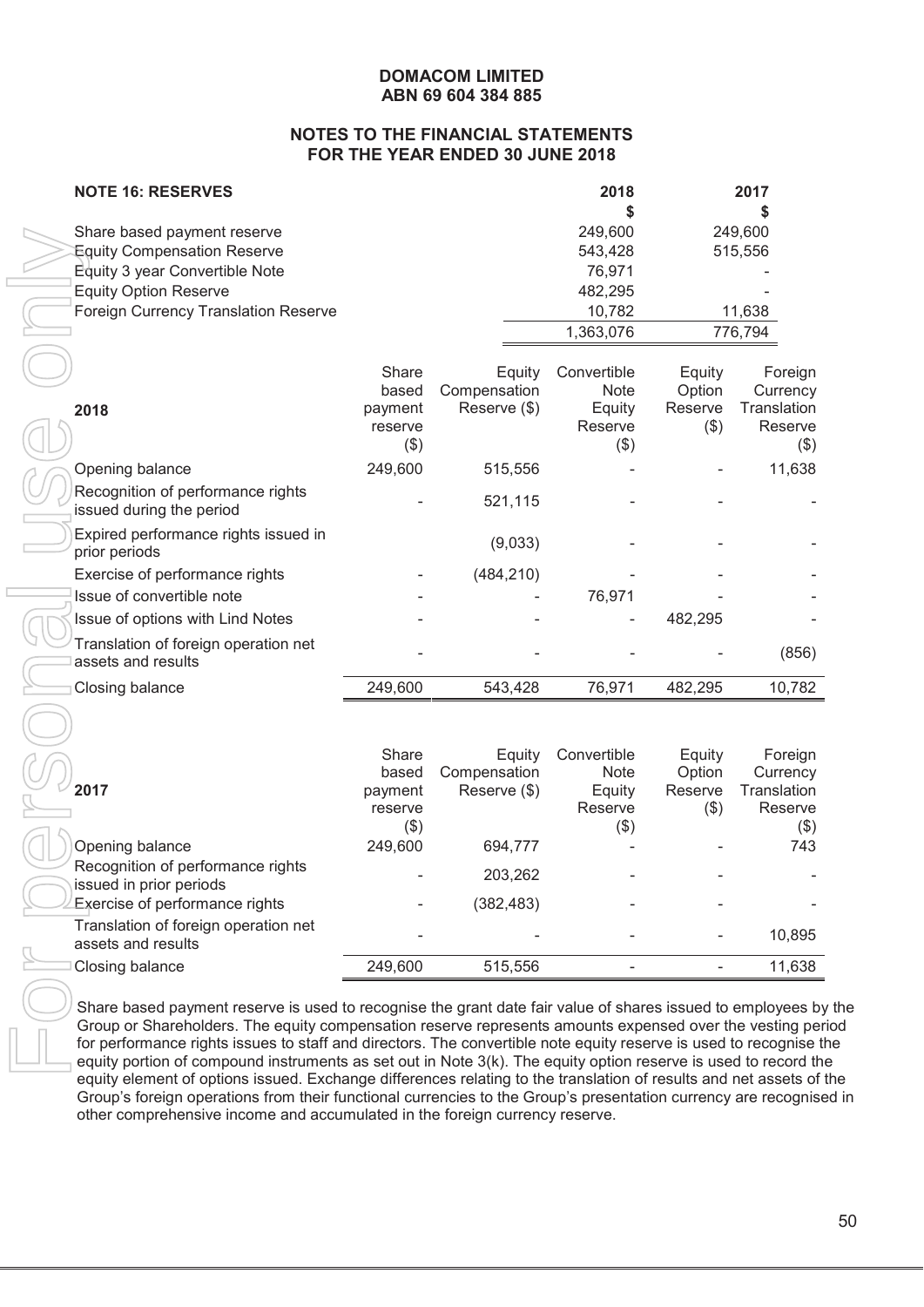# **NOTES TO THE FINANCIAL STATEMENTS FOR THE YEAR ENDED 30 JUNE 2018**

# **NOTE 17: EARNINGS PER SHARE**

Both the basic and diluted earnings per share have been calculated using the profit attributable to shareholders of the Parent Company (DomaCom Limited) as the numerator (i.e. no adjustments to profit were necessary in 2018 or 2017). The weighted average number of shares used in the calculation of the earnings per share is as follows:

| the Parent Company (DomaCom Limited) as the numerator (i.e. no adjustments to profit were necessa<br>or 2017). The weighted average number of shares used in the calculation of the earnings per share is |                      |                        |
|-----------------------------------------------------------------------------------------------------------------------------------------------------------------------------------------------------------|----------------------|------------------------|
|                                                                                                                                                                                                           | 2018                 | 2017                   |
| Amounts in thousands of shares:                                                                                                                                                                           |                      |                        |
| - weighted average number of shares used in the<br>basic earnings per share                                                                                                                               | 113,450              | 107,959                |
| <b>NOTE 18: RECONCILIATION OF CASH FLOWS</b><br><b>FROM OPERATING ACTIVITIES</b>                                                                                                                          | \$                   | \$                     |
| Loss for the period                                                                                                                                                                                       | (5,671,250)          | (6, 136, 417)          |
| Adjustments for:                                                                                                                                                                                          |                      |                        |
| Depreciation and amortisation                                                                                                                                                                             | 665,650              | 663,589                |
| Share based payments                                                                                                                                                                                      | 512,083              | 203,262                |
| Net interest received included in investing and financing                                                                                                                                                 | (80, 503)            | (56, 356)              |
| Expense recognised in respect of shares issued                                                                                                                                                            |                      | 353,087                |
| Research & development grant offset against<br>intangible assets                                                                                                                                          | 268,015              | 371,548                |
| Net foreign exchange (gain)/loss                                                                                                                                                                          |                      | 17,197                 |
| Changes in assets and liabilities:                                                                                                                                                                        |                      |                        |
| (Increase)/decrease in trade and other                                                                                                                                                                    |                      |                        |
| receivables<br>Increase/(decrease) in trade payable and accruals                                                                                                                                          | 463,752              | 288,572                |
| Increase/(decrease) in employee provisions                                                                                                                                                                | (145, 852)<br>97,754 | (82, 790)<br>(39, 171) |
|                                                                                                                                                                                                           |                      |                        |
| Net cash used by operating activities                                                                                                                                                                     | (3,890,351)          | (4, 417, 479)          |
| <b>NOTE 19: AUDITOR REMUNERATION</b>                                                                                                                                                                      |                      |                        |
| Audit and review of financial statements                                                                                                                                                                  |                      |                        |
| Auditors of DomaCom Limited - Grant Thornton                                                                                                                                                              | 67,000               | 58,750                 |
| Australia                                                                                                                                                                                                 |                      |                        |
| Overseas Grant Thornton network firms                                                                                                                                                                     | 11,856               | 8,142                  |
| Remuneration from audit and review of financial<br>statements                                                                                                                                             | 78,856               | 66,892                 |
|                                                                                                                                                                                                           |                      |                        |
| <b>Other Services</b>                                                                                                                                                                                     |                      |                        |
| Auditors of DomaCom Limited - Grant Thornton<br>Australia                                                                                                                                                 |                      |                        |
| - taxation compliance                                                                                                                                                                                     | 10,000               | 9,460                  |
| - other                                                                                                                                                                                                   | 4,962                | 1,380                  |
| - investigating accountants report                                                                                                                                                                        |                      | 21,670                 |
| Total other service remuneration                                                                                                                                                                          | 14,962               | 32,510                 |
| Total auditor's remuneration                                                                                                                                                                              | 93,818               | 99,402                 |
|                                                                                                                                                                                                           |                      |                        |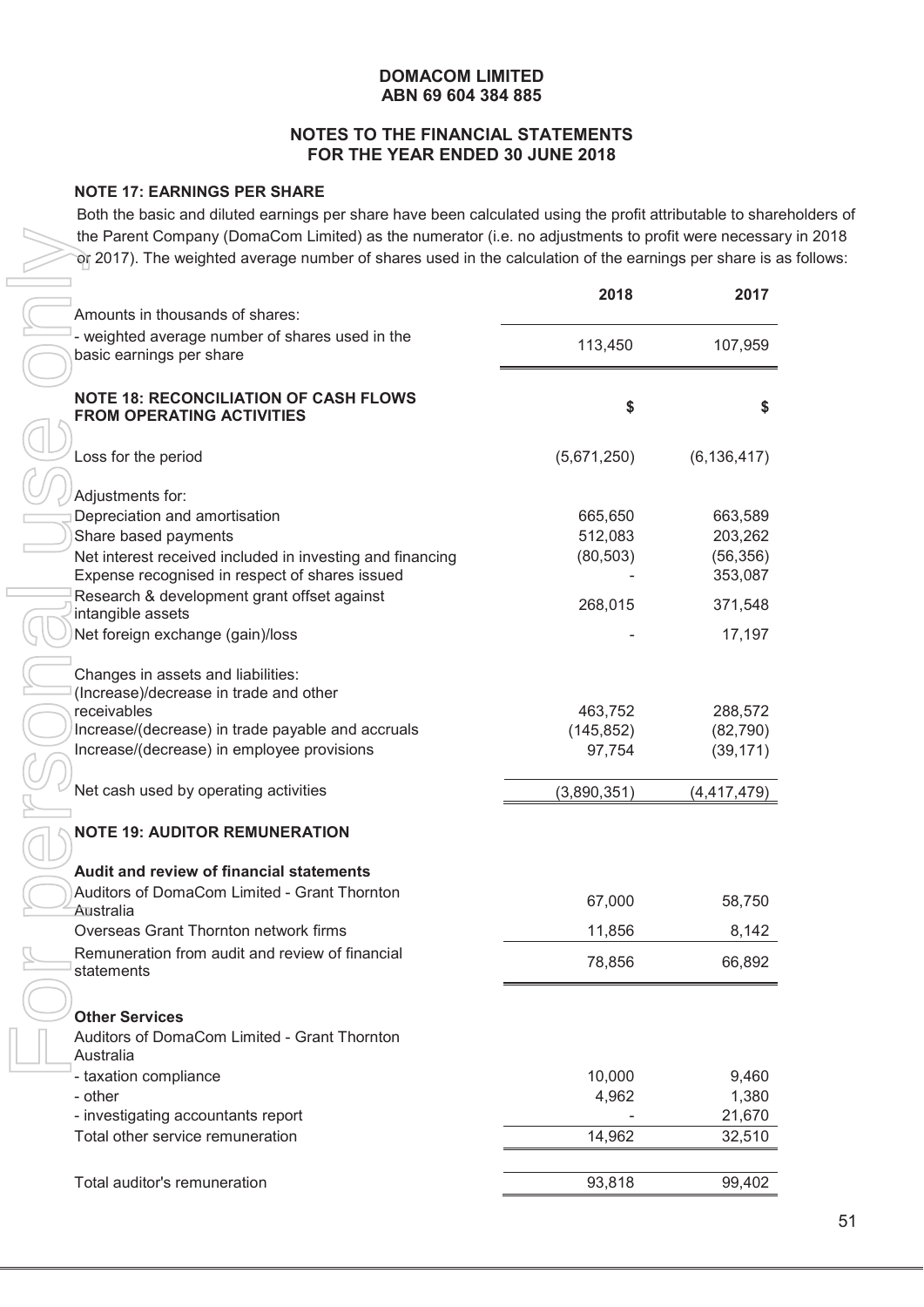# **NOTES TO THE FINANCIAL STATEMENTS FOR THE YEAR ENDED 30 JUNE 2018**

|                                                                                                                                                                                                                                                                    | 2018    | 2017              |
|--------------------------------------------------------------------------------------------------------------------------------------------------------------------------------------------------------------------------------------------------------------------|---------|-------------------|
| <b>NOTE 20 RELATED PARTY TRANSACTIONS</b>                                                                                                                                                                                                                          |         |                   |
|                                                                                                                                                                                                                                                                    |         |                   |
| Key management personnel compensation                                                                                                                                                                                                                              |         |                   |
| Salaries                                                                                                                                                                                                                                                           | 516,639 | 594,739           |
| Total short term employee benefits                                                                                                                                                                                                                                 | 516,639 | 594,739           |
| Long service leave                                                                                                                                                                                                                                                 | 9,625   | 5,037             |
| Total other long-term benefits                                                                                                                                                                                                                                     | 9,625   | 5,037             |
|                                                                                                                                                                                                                                                                    |         |                   |
| Pensions - defined contribution plans                                                                                                                                                                                                                              | 49,081  | 56,501            |
| Total post-employment benefits                                                                                                                                                                                                                                     | 49,081  | 56,501            |
|                                                                                                                                                                                                                                                                    |         |                   |
| Share based payments                                                                                                                                                                                                                                               | 147,075 | 10,639            |
| <b>Total remuneration</b>                                                                                                                                                                                                                                          | 722,420 | 666,916           |
|                                                                                                                                                                                                                                                                    |         |                   |
| personnel are employees of DomaCom Australia Limited, a controlled entity of the Company.<br>Transactions between the Group and its related parties<br>During the financial year ended 30 June 2018, the following transactions occurred between the Group and its |         |                   |
| other related parties:                                                                                                                                                                                                                                             |         |                   |
| DomaCom Australia Limited, a controlled entity of the Company, received management fees for managing the<br>DomaCom Fund. Management fees recognised during the financial year were \$142,981 (2017: \$93,045).                                                    |         |                   |
| DomaCom Australia Limited held cash in the DomaCom Fund. Interest earned during the financial year was<br>\$13,165 (2017: \$35,530). At 30 June 2018, cash held in the DomaCom Fund amounted to \$563,654 (2017:<br>\$2,629,885).                                  |         |                   |
| DomaCom Australia had an unsecured receivable balance with the DomaCom Fund of \$14,798 (2017: \$2,805)<br>representing upfront sub-fund set-up costs to be subsequently reimbursed by the DomaCom Fund.                                                           |         |                   |
| <b>NOTE 21: CONTINGENT LIABILITIES</b>                                                                                                                                                                                                                             |         |                   |
| There are no contingent liabilities at the end of the period.                                                                                                                                                                                                      |         |                   |
| <b>NOTE 22: COMMITMENTS</b>                                                                                                                                                                                                                                        | \$      | \$                |
| Operating lease commitments:                                                                                                                                                                                                                                       |         |                   |
| No later than 12 months                                                                                                                                                                                                                                            | 133,173 | 211,357           |
| Between 12 months and 5 years                                                                                                                                                                                                                                      | 11,142  |                   |
| Greater than 5 years<br>Minimum lease payments                                                                                                                                                                                                                     | 144,315 | 17,678<br>229,035 |

# **Transactions between the Group and its related parties**

# **NOTE 21: CONTINGENT LIABILITIES**

| <b>NOTE 22: COMMITMENTS</b>   |         |         |
|-------------------------------|---------|---------|
| Operating lease commitments:  |         |         |
| No later than 12 months       | 133,173 | 211,357 |
| Between 12 months and 5 years | 11.142  | 17.678  |
| Greater than 5 years          | -       |         |
| Minimum lease payments        | 144.315 | 229,035 |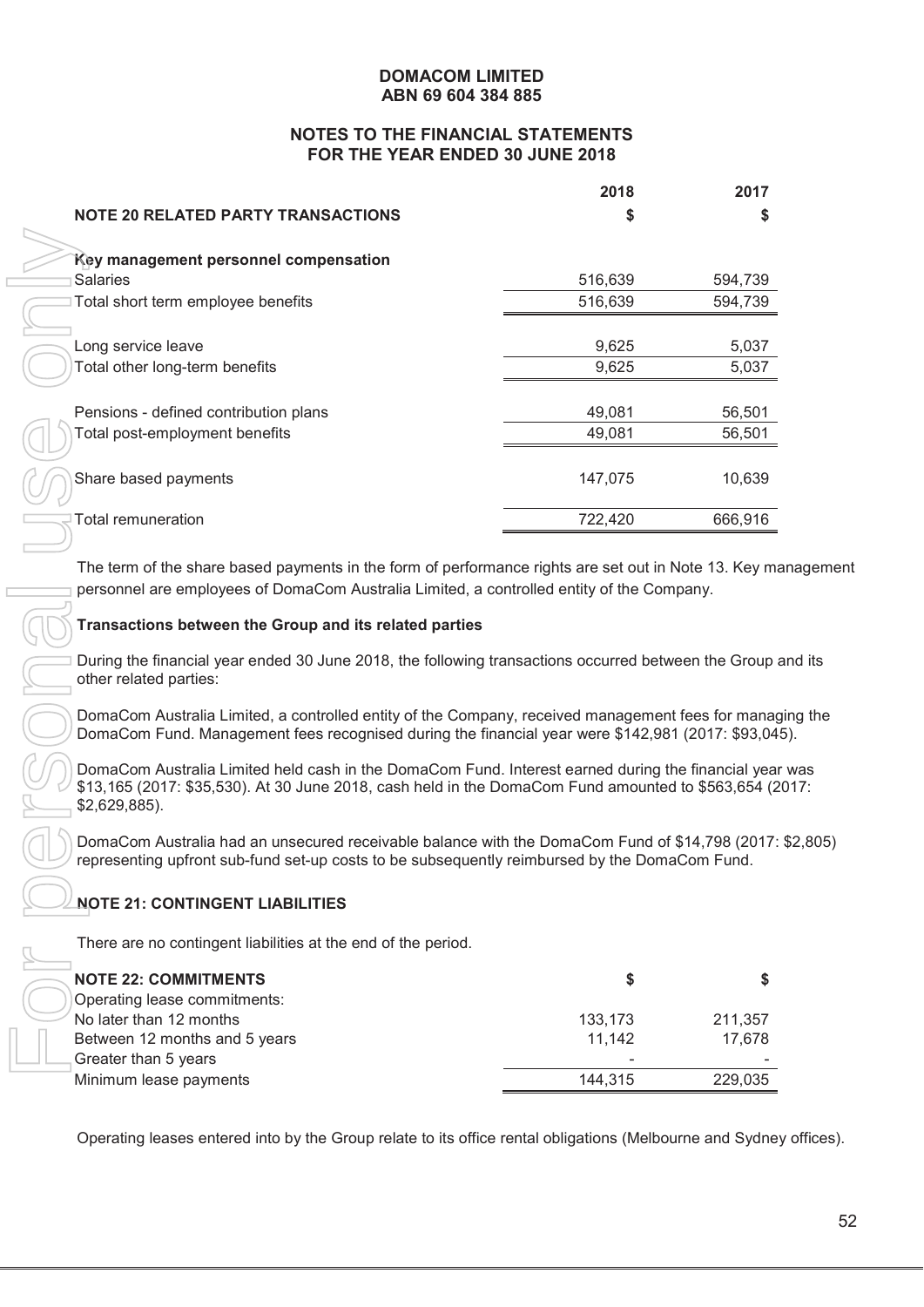#### **NOTES TO THE FINANCIAL STATEMENTS FOR THE YEAR ENDED 30 JUNE 2018**

#### **NOTE 23: INTERESTS IN SUBSIDIARIES**

| <b>Name of Subsidiary</b>                                                                                                                                                                                                                                                                                                                                                                  | Country of incorporation Principal activity<br>and principal place of<br>business |                                                        |                                                                                                          | interests held by the<br>Group | <b>Proportion of ownership</b> |  |
|--------------------------------------------------------------------------------------------------------------------------------------------------------------------------------------------------------------------------------------------------------------------------------------------------------------------------------------------------------------------------------------------|-----------------------------------------------------------------------------------|--------------------------------------------------------|----------------------------------------------------------------------------------------------------------|--------------------------------|--------------------------------|--|
| DomaCom Australia<br>Limited                                                                                                                                                                                                                                                                                                                                                               | Australia                                                                         |                                                        | Provision of Investment<br>Management Services and<br>development of platform to<br>fractionalise assets |                                | 100%                           |  |
| DomaCom Singapore<br><b>Private Limited</b>                                                                                                                                                                                                                                                                                                                                                | Singapore                                                                         | Sales and marketing of<br>fractionalised asset product |                                                                                                          |                                | 100%                           |  |
| DomaCom Platform<br>Services Pty Ltd                                                                                                                                                                                                                                                                                                                                                       | Australia                                                                         | Development of platform to<br>fractionalise assets     |                                                                                                          |                                | 100%                           |  |
| DomaCom Loan Pty Ltd                                                                                                                                                                                                                                                                                                                                                                       | Australia                                                                         | Fund                                                   | Trustee for DomaCom Loan                                                                                 |                                | 100%                           |  |
| <b>NOTE 24: FINANCIAL INSTRUMENTS</b>                                                                                                                                                                                                                                                                                                                                                      |                                                                                   |                                                        | 2018                                                                                                     | 2017                           |                                |  |
|                                                                                                                                                                                                                                                                                                                                                                                            |                                                                                   |                                                        | \$                                                                                                       | \$                             |                                |  |
| <b>Categories of financial instruments</b>                                                                                                                                                                                                                                                                                                                                                 |                                                                                   |                                                        |                                                                                                          |                                |                                |  |
|                                                                                                                                                                                                                                                                                                                                                                                            |                                                                                   |                                                        |                                                                                                          |                                |                                |  |
| <b>Financial Assets</b>                                                                                                                                                                                                                                                                                                                                                                    |                                                                                   |                                                        |                                                                                                          |                                |                                |  |
| Cash and cash equivalents                                                                                                                                                                                                                                                                                                                                                                  |                                                                                   |                                                        | 803,421                                                                                                  | 2,705,481                      |                                |  |
| Trade and other receivables #                                                                                                                                                                                                                                                                                                                                                              |                                                                                   |                                                        | 654,509                                                                                                  | 1,075,114                      |                                |  |
|                                                                                                                                                                                                                                                                                                                                                                                            |                                                                                   |                                                        | 1,457,930                                                                                                | 3,780,595                      |                                |  |
| <b>Financial Liabilities</b>                                                                                                                                                                                                                                                                                                                                                               |                                                                                   |                                                        |                                                                                                          |                                |                                |  |
| Trade and other payables #                                                                                                                                                                                                                                                                                                                                                                 |                                                                                   |                                                        | 340,371                                                                                                  | 486,503                        |                                |  |
| Derivative financial instruments                                                                                                                                                                                                                                                                                                                                                           |                                                                                   |                                                        | 255,476                                                                                                  |                                |                                |  |
| <b>Current Borrowings</b>                                                                                                                                                                                                                                                                                                                                                                  |                                                                                   |                                                        | 822,412                                                                                                  |                                |                                |  |
| Non-Current borrowings                                                                                                                                                                                                                                                                                                                                                                     |                                                                                   |                                                        | 732,371                                                                                                  |                                |                                |  |
|                                                                                                                                                                                                                                                                                                                                                                                            |                                                                                   |                                                        | 2,150,630                                                                                                | 486,503                        |                                |  |
|                                                                                                                                                                                                                                                                                                                                                                                            |                                                                                   |                                                        |                                                                                                          |                                |                                |  |
|                                                                                                                                                                                                                                                                                                                                                                                            | $\overline{H}$ Carried at amortised cost and repayable within 6 months            |                                                        |                                                                                                          |                                |                                |  |
| Risk management objectives and policies                                                                                                                                                                                                                                                                                                                                                    |                                                                                   |                                                        |                                                                                                          |                                |                                |  |
| The Group is exposed to various risks in relation to financial instruments. The Group's financial assets and<br>liabilities by category are summarised above. The main types of risks are liquidity risk, credit risk and market risk.                                                                                                                                                     |                                                                                   |                                                        |                                                                                                          |                                |                                |  |
| The Company's risk management is coordinated through the Chief Compliance and Risk Officer, in close<br>cooperation with the Board of Directors (the "Board") and the Chief Financial Officer.                                                                                                                                                                                             |                                                                                   |                                                        |                                                                                                          |                                |                                |  |
| <b>Liquidity risk analysis</b>                                                                                                                                                                                                                                                                                                                                                             |                                                                                   |                                                        |                                                                                                          |                                |                                |  |
| Liquidity risk is the risk that the Group might be unable to meet its obligations. The Group manages its liquidity<br>needs by monitoring forecast cash inflows and outflows due in day-to-day business. Net cash requirements are<br>compared to available cash in order to maintain a cash surplus. Funding for long-term liquidity needs sourced<br>through additional capital raising. |                                                                                   |                                                        |                                                                                                          |                                |                                |  |

# **Risk management objectives and policies**

#### **Liquidity risk analysis**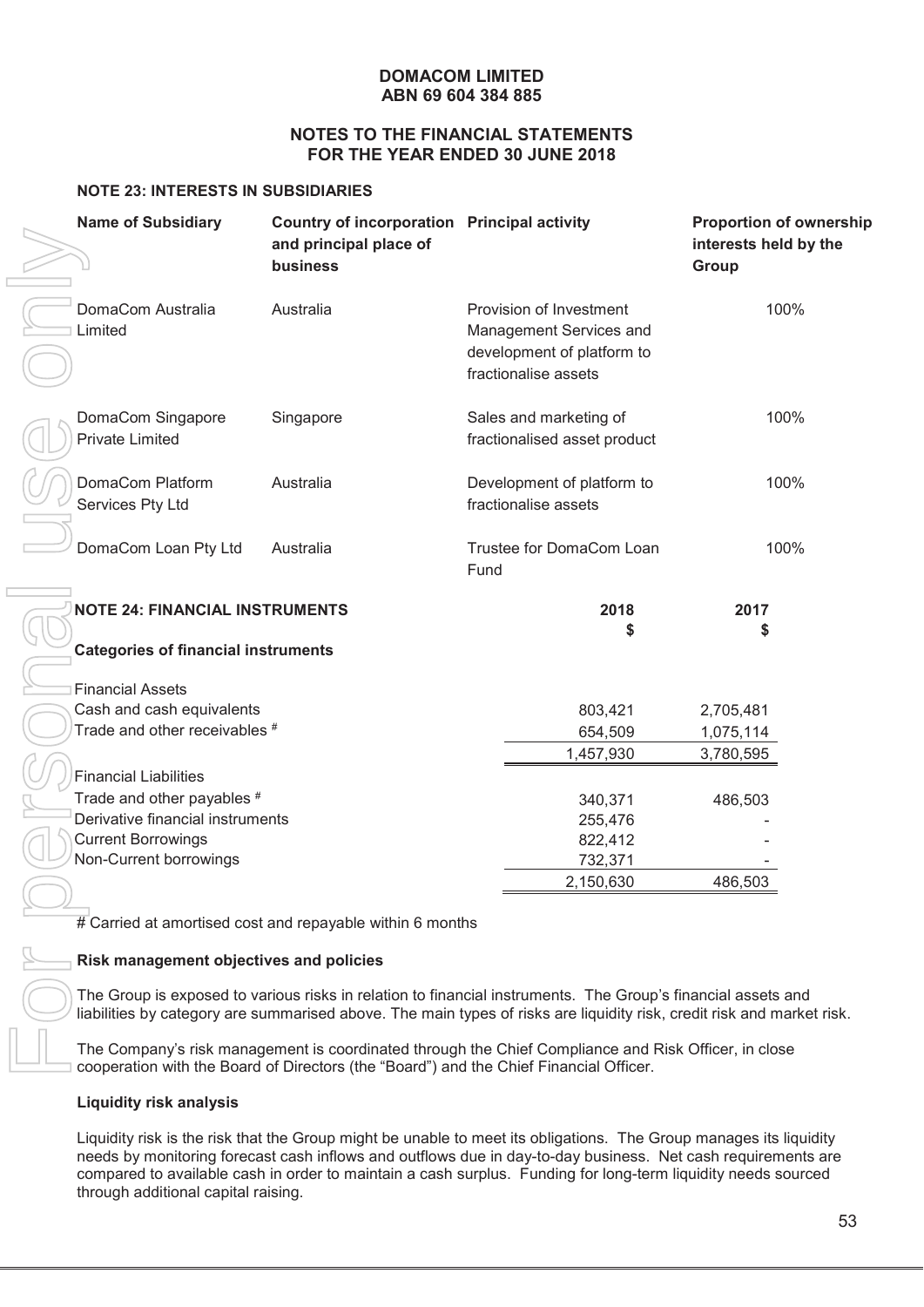#### **NOTES TO THE FINANCIAL STATEMENTS FOR THE YEAR ENDED 30 JUNE 2018**

#### **NOTE 24: FINANCIAL INSTRUMENTS (CONTINUED)**

#### **Liquidity risk analysis (continued)**

The Group's non-derivative financial liabilities have contractual maturities (including interest payments where applicable) as summarised below:

| $\mathbf{u}$ and $\mathbf{v}$ and $\mathbf{v}$ and $\mathbf{v}$ and $\mathbf{v}$                                                                                                                                                                    |                          |                      |                    |
|-----------------------------------------------------------------------------------------------------------------------------------------------------------------------------------------------------------------------------------------------------|--------------------------|----------------------|--------------------|
| The Group's non-derivative financial liabilities have contractual maturities (including interest payment<br>applicable) as summarised below:                                                                                                        |                          |                      |                    |
|                                                                                                                                                                                                                                                     | Within 6<br>months $($)$ | $6-12$ months $(\$)$ | 1-5 years $(\$)$   |
| 30 June 2018                                                                                                                                                                                                                                        |                          |                      |                    |
| Trade payable and other payables                                                                                                                                                                                                                    | 340,371                  |                      |                    |
| Short term loans                                                                                                                                                                                                                                    | 530,000                  |                      |                    |
| <b>Convertible Notes</b>                                                                                                                                                                                                                            |                          |                      | 650,000            |
| Convertible Security (January 2018)<br>Convertible Security (June 2018)                                                                                                                                                                             | 378,000<br>157,500       | 378,000<br>157,500   | 399,000<br>315,000 |
|                                                                                                                                                                                                                                                     |                          |                      |                    |
| 30 June 2017                                                                                                                                                                                                                                        |                          |                      |                    |
| Trade payable and other payables                                                                                                                                                                                                                    | 486,503                  |                      |                    |
| <b>Credit Risk Analysis</b>                                                                                                                                                                                                                         |                          |                      |                    |
| Credit risk is the risk that a counterparty fails to discharge an obligation to the Group. The Group's m<br>exposure to credit risk is limited to the carrying amount of financial assets recognised at the reporting<br>summarised in Note 7.      |                          |                      |                    |
| The Group continuously monitors defaults of customers and other counterparties, identified either by<br>group and incorporates this information into its credit risk controls. The Group's policy is to deal only v<br>creditworthy counterparties. |                          |                      |                    |
| The Group's management considers that all the above financial assets that are not impaired or past o<br>of the reporting dates under review are of good credit quality.                                                                             |                          |                      |                    |
| In respect of trade and other receivables, the Group is not exposed to any significant credit risk expose<br>single counterparty or any group of counterparties having similar characteristics.                                                     |                          |                      |                    |
| The credit risk for cash and cash equivalents is considered negligible, since the counterparties are re<br>banks with high quality external credit ratings.                                                                                         |                          |                      |                    |
| <b>Market risk analysis</b>                                                                                                                                                                                                                         |                          |                      |                    |
| The Group is exposed to market risk through currency and interest rate risk.                                                                                                                                                                        |                          |                      |                    |
| Foreign currency denominated financial assets and liabilities which expose the Group to currency risk<br>disclosed below. The amounts shown are those translated into \$AUD at the closing rate:                                                    |                          |                      |                    |
|                                                                                                                                                                                                                                                     |                          | 2018                 | 2017               |
| <b>Foreign Currency Sensitivity</b>                                                                                                                                                                                                                 |                          |                      | Ş<br>\$            |
| <b>SGD</b>                                                                                                                                                                                                                                          |                          |                      |                    |
| <b>Financial assets</b>                                                                                                                                                                                                                             |                          | 1,678                | 3,110              |
| <b>Financial liabilities</b>                                                                                                                                                                                                                        |                          |                      |                    |
| <b>Total Exposure</b>                                                                                                                                                                                                                               |                          | 1,678                | 3,110              |

#### **Credit Risk Analysis**

Credit risk is the risk that a counterparty fails to discharge an obligation to the Group. The Group's maximum exposure to credit risk is limited to the carrying amount of financial assets recognised at the reporting date, as summarised in Note 7.

The Group continuously monitors defaults of customers and other counterparties, identified either by individual or group and incorporates this information into its credit risk controls. The Group's policy is to deal only with creditworthy counterparties.

The Group's management considers that all the above financial assets that are not impaired or past due for each of the reporting dates under review are of good credit quality.

In respect of trade and other receivables, the Group is not exposed to any significant credit risk exposure to any single counterparty or any group of counterparties having similar characteristics.

The credit risk for cash and cash equivalents is considered negligible, since the counterparties are reputable banks with high quality external credit ratings.

# **Market risk analysis**

| <b>Foreign Currency Sensitivity</b> | 2018<br>S                | 2017  |
|-------------------------------------|--------------------------|-------|
| <b>SGD</b>                          |                          |       |
| <b>Financial assets</b>             | 1.678                    | 3,110 |
| <b>Financial liabilities</b>        | $\overline{\phantom{0}}$ |       |
| <b>Total Exposure</b>               | 1.678                    | 3,110 |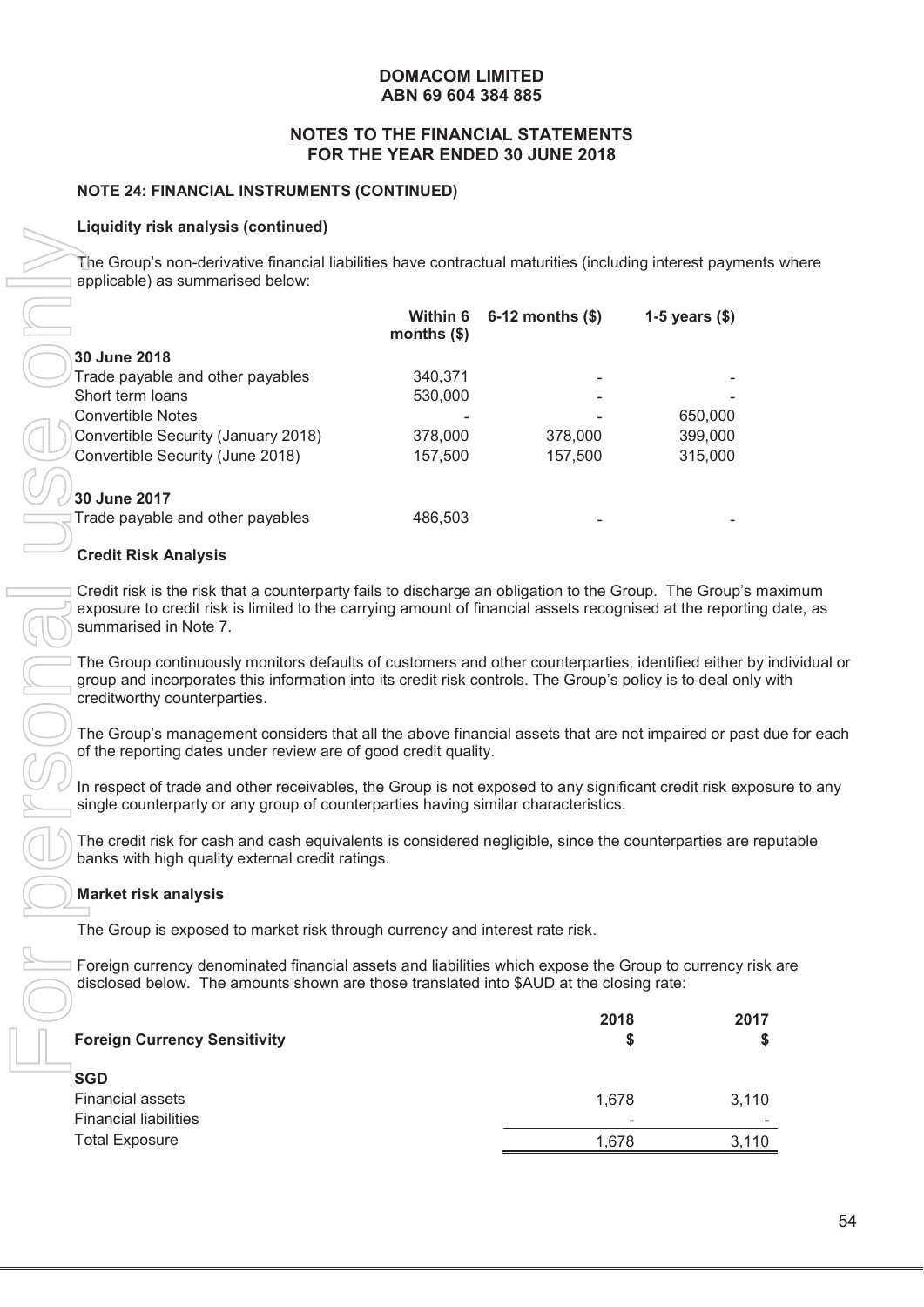#### **NOTES TO THE FINANCIAL STATEMENTS FOR THE YEAR ENDED 30 JUNE 2018**

#### **NOTE 24: FINANCIAL INSTRUMENTS (CONTINUED)**

#### **Market risk analysis (continued)**

The following table illustrates the sensitivity of profit and equity in regards to the Group's financial assets and financial liabilities and the \$SGD/\$AUD exchange rate 'all other things being equal'. It includes only outstanding foreign currency denominated monetary items and adjusts their translation at the year end for a change in foreign currency rates. It assumes a +/- 10% change of the \$SGD/\$AUD exchange rate for the year ended at 30 June 2018 (2017: 10%).

If the \$SGD had strengthened against the \$AUD by 10% (2017: 10%) this would have had the following impact through a decrease in the Foreign Currency Translation Reserve:

|        | 2018<br>- 11 | 2017<br>-11 |
|--------|--------------|-------------|
| Equity | 153          | 283         |

For a 10% weakening of \$SGD against \$AUD there would be a comparable increase in the Foreign Currency Translation Reserve.

#### **Interest Rate Sensitivity**

The Company's policy is to minimise interest rate risk exposures. Interest income is earned on deposits held. The rate is reviewed on a regular basis to ensure it remains in line with the expected rate of return. Interest expense incurred on any short term borrowings is assessed to ensure it is in line with market expectations. The Company's policy is not to enter into any long term borrowing.

The following table illustrates the sensitivity of profit and equity to a reasonably possible change in interest rates of +/- 1% (2017: +/- 1%). These changes are considered to be reasonably possible based on observation of current market conditions. The calculations are based on a change in the average market interest rate for each period, and the financial instruments held at each reporting date that are sensitive to changes in interest rates. All other variables are held constant.

#### **Interest Rate Sensitivity**

| $m$ anot Hon anaryoio (oontiniaca)                                                                                                                                                                                                                                                                                                                                                                                                                                            |                        |                        |
|-------------------------------------------------------------------------------------------------------------------------------------------------------------------------------------------------------------------------------------------------------------------------------------------------------------------------------------------------------------------------------------------------------------------------------------------------------------------------------|------------------------|------------------------|
| The following table illustrates the sensitivity of profit and equity in regards to the Group's financial asse<br>financial liabilities and the \$SGD/\$AUD exchange rate 'all other things being equal'. It includes only ou<br>foreign currency denominated monetary items and adjusts their translation at the year end for a chang<br>currency rates. It assumes a +/- 10% change of the \$SGD/\$AUD exchange rate for the year ended at<br>2018 (2017: 10%).              |                        |                        |
| If the \$SGD had strengthened against the \$AUD by 10% (2017: 10%) this would have had the followin<br>through a decrease in the Foreign Currency Translation Reserve:                                                                                                                                                                                                                                                                                                        |                        |                        |
|                                                                                                                                                                                                                                                                                                                                                                                                                                                                               | 2018                   | 2017                   |
| Equity                                                                                                                                                                                                                                                                                                                                                                                                                                                                        | \$<br>153              | 283                    |
|                                                                                                                                                                                                                                                                                                                                                                                                                                                                               |                        |                        |
| For a 10% weakening of \$SGD against \$AUD there would be a comparable increase in the Foreign Cu<br><b>Translation Reserve.</b>                                                                                                                                                                                                                                                                                                                                              |                        |                        |
| <b>Interest Rate Sensitivity</b>                                                                                                                                                                                                                                                                                                                                                                                                                                              |                        |                        |
| The Company's policy is to minimise interest rate risk exposures. Interest income is earned on deposit<br>rate is reviewed on a regular basis to ensure it remains in line with the expected rate of return. Interest<br>incurred on any short term borrowings is assessed to ensure it is in line with market expectations. The<br>policy is not to enter into any long term borrowing.                                                                                      |                        |                        |
| The following table illustrates the sensitivity of profit and equity to a reasonably possible change in inte<br>of +/- 1% (2017: +/- 1%). These changes are considered to be reasonably possible based on observa<br>current market conditions. The calculations are based on a change in the average market interest rate<br>period, and the financial instruments held at each reporting date that are sensitive to changes in intere<br>other variables are held constant. |                        |                        |
| <b>Interest Rate Sensitivity</b>                                                                                                                                                                                                                                                                                                                                                                                                                                              |                        |                        |
|                                                                                                                                                                                                                                                                                                                                                                                                                                                                               | Loss for<br>the period | Loss for<br>the period |
|                                                                                                                                                                                                                                                                                                                                                                                                                                                                               | $+1%$                  | $-1\%$                 |
| 30 June 2018                                                                                                                                                                                                                                                                                                                                                                                                                                                                  | (12,606)               | 12,606                 |
| 30 June 2017                                                                                                                                                                                                                                                                                                                                                                                                                                                                  | (34, 373)              | 34,373                 |
| <b>Fair value Measurements</b>                                                                                                                                                                                                                                                                                                                                                                                                                                                |                        |                        |
| This note provides information about how the Group determines fair values of financial assets a<br>liabilities.                                                                                                                                                                                                                                                                                                                                                               |                        |                        |
| Fair value of the Groups financial assets and financial liabilities that are measured at fair value on<br>basis                                                                                                                                                                                                                                                                                                                                                               |                        |                        |
| Some of the Consolidated Entity's financial assets and financial liabilities are measured at fair value a<br>each reporting period. The following table gives information about how the fair values of these fina<br>and financial liabilities are determined (in particular, the valuation technique(s) and inputs used).                                                                                                                                                    |                        |                        |

#### **Fair value Measurements**

This note provides information about how the Group determines fair values of financial assets and financial liabilities.

#### Fair value of the Groups financial assets and financial liabilities that are measured at fair value on a recurring basis

Some of the Consolidated Entity's financial assets and financial liabilities are measured at fair value at the end of each reporting period. The following table gives information about how the fair values of these financial assets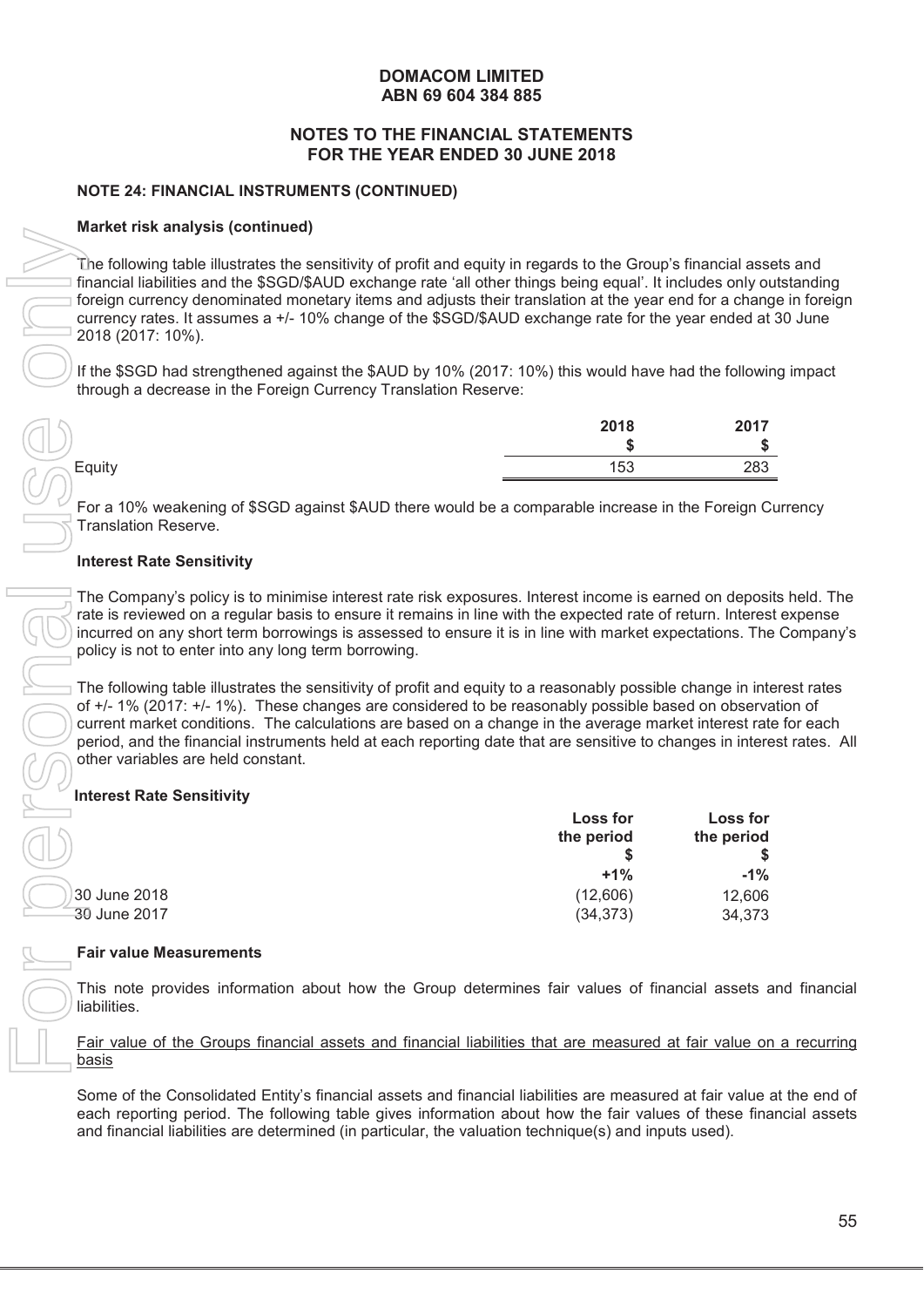#### **NOTES TO THE FINANCIAL STATEMENTS FOR THE YEAR ENDED 30 JUNE 2018**

#### **NOTE 24: FINANCIAL INSTRUMENTS (CONTINUED)**

#### **Fair value Measurements (continued)**

| Financial assets/(liabilities)                                                                                                                                                                                                                               | <b>Fair value</b><br>30 June<br>2018 | <b>Fair value</b><br>30 June<br>2017 | <b>Fair value</b><br>hierarchy |                               | <b>Valuation technique(s)</b><br>and key input(s)                                                                                                                    |
|--------------------------------------------------------------------------------------------------------------------------------------------------------------------------------------------------------------------------------------------------------------|--------------------------------------|--------------------------------------|--------------------------------|-------------------------------|----------------------------------------------------------------------------------------------------------------------------------------------------------------------|
| Embedded derivative liability<br>with the following features:<br>DomaCom option to repay<br>security in shares, Lind option<br>to have securities repaid in<br>shares & DomaCom's option<br>to have securities repaid early<br>- First Convertible Security  | (85,686)                             |                                      | Level 2                        |                               | <b>Black Scholes and</b><br>Monte Carlo pricing<br>models, using<br>observable share price,<br>observable risk free rate<br>and observable share<br>price volatility |
| Embedded derivative liability<br>with the following features:<br>DomaCom option to repay<br>security in shares, Lind option<br>to have securities repaid in<br>shares & DomaCom's option<br>to have securities repaid early<br>- Second Convertible Security | (169, 790)                           | ä,                                   | Level 2                        |                               | <b>Black Scholes and</b><br>Monte Carlo pricing<br>models, using<br>observable share price,<br>observable risk free rate<br>and observable share<br>price volatility |
| <b>NOTE 25: PARENT ENTITY INFORMATION</b>                                                                                                                                                                                                                    |                                      |                                      |                                | 2018                          | 2017                                                                                                                                                                 |
|                                                                                                                                                                                                                                                              |                                      |                                      |                                | S                             |                                                                                                                                                                      |
| <b>Current Assets</b>                                                                                                                                                                                                                                        |                                      |                                      |                                | 558,324                       | 952,925                                                                                                                                                              |
| <b>Total Assets</b>                                                                                                                                                                                                                                          |                                      |                                      |                                | 3,250,373                     | 5,880,371                                                                                                                                                            |
| <b>Current Liabilities</b>                                                                                                                                                                                                                                   |                                      |                                      |                                | 838,617                       |                                                                                                                                                                      |
| <b>Total Liabilities</b>                                                                                                                                                                                                                                     |                                      |                                      |                                | 1,826,464                     |                                                                                                                                                                      |
| <b>Net Assets</b>                                                                                                                                                                                                                                            |                                      |                                      |                                | 1,423,909                     | 5,880,371                                                                                                                                                            |
|                                                                                                                                                                                                                                                              |                                      |                                      |                                |                               |                                                                                                                                                                      |
| <b>Issued Capital</b>                                                                                                                                                                                                                                        |                                      |                                      |                                | 24,382,924                    | 23,754,418                                                                                                                                                           |
| Share based payment reserve                                                                                                                                                                                                                                  |                                      |                                      |                                | 249,600                       | 249,600                                                                                                                                                              |
| Equity compensation reserve                                                                                                                                                                                                                                  |                                      |                                      |                                | 543,428                       | 515,556                                                                                                                                                              |
| Convertible note equity reserve                                                                                                                                                                                                                              |                                      |                                      |                                | 76,971                        |                                                                                                                                                                      |
| Equity option reserve                                                                                                                                                                                                                                        |                                      |                                      |                                | 482,295                       |                                                                                                                                                                      |
| Retained earnings                                                                                                                                                                                                                                            |                                      |                                      |                                | (18, 639, 203)<br>(5,672,106) | (12, 513, 681)                                                                                                                                                       |
| <b>Current earnings</b>                                                                                                                                                                                                                                      |                                      |                                      |                                |                               | (6, 125, 522)                                                                                                                                                        |
| <b>Total Equity</b>                                                                                                                                                                                                                                          |                                      |                                      |                                | 1,423,909                     | 5,880,371                                                                                                                                                            |
| <b>NOTE 26: SUBSEQUENT EVENTS</b>                                                                                                                                                                                                                            |                                      |                                      |                                |                               |                                                                                                                                                                      |
| Subsequent to balance date and prior to the issuing of this report, the following events have occurred:                                                                                                                                                      |                                      |                                      |                                |                               |                                                                                                                                                                      |
| The Group's Research and Development tax incentive claim has been registered with AusIndustr                                                                                                                                                                 |                                      |                                      |                                |                               |                                                                                                                                                                      |
| amount of \$558,324 will be claimed.                                                                                                                                                                                                                         |                                      |                                      |                                |                               |                                                                                                                                                                      |
| There have been no other events subsequent to period end that require disclosure.                                                                                                                                                                            |                                      |                                      |                                |                               |                                                                                                                                                                      |

#### **NOTE 26: SUBSEQUENT EVENTS**

- The Group's Research and Development tax incentive claim has been registered with AusIndustry and an amount of \$558,324 will be claimed.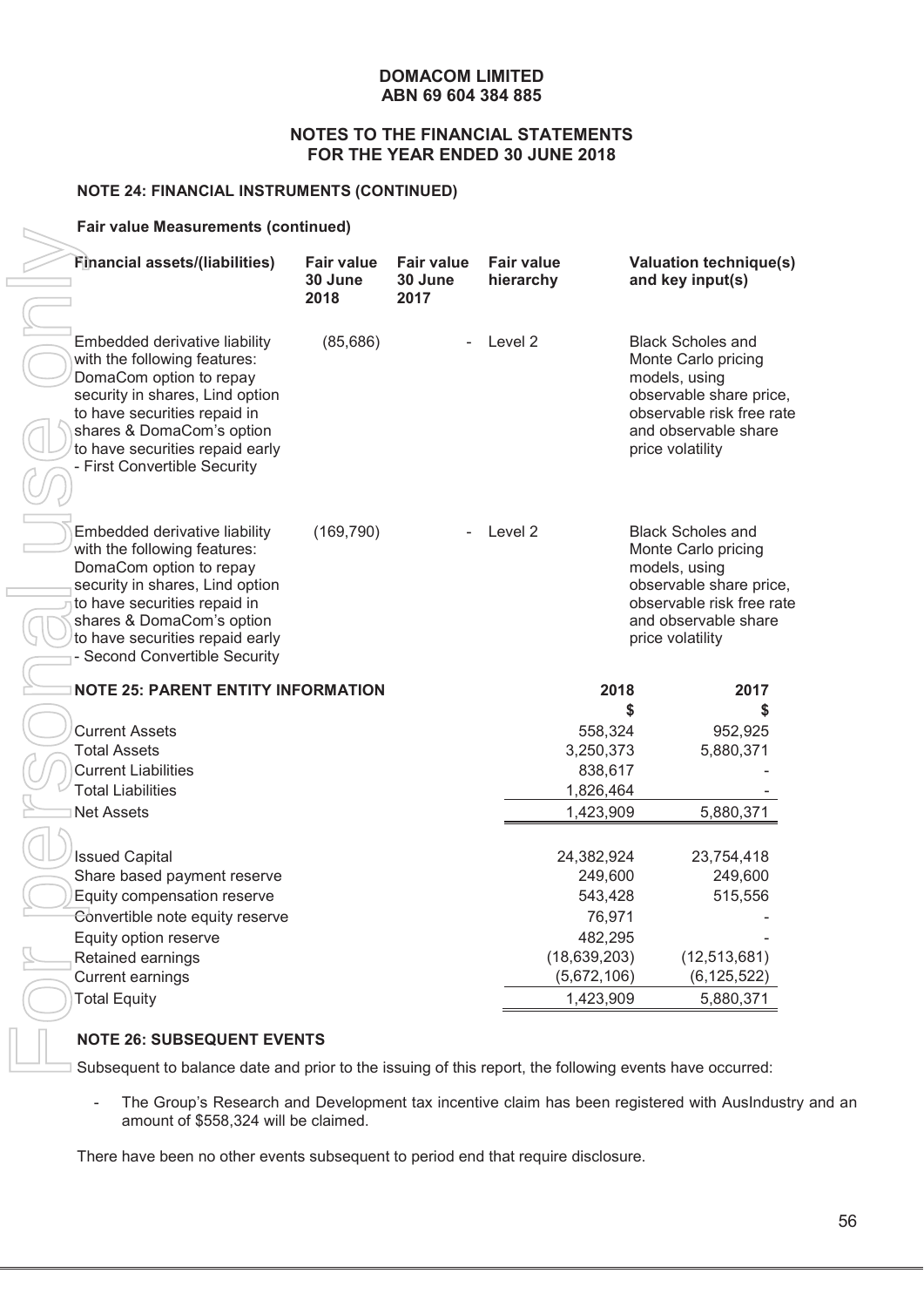# **DIRECTORS' DECLARATION**

In the opinion of the directors of DomaCom Limited

- a the consolidated financial statements and notes of DomaCom Limited are in accordance with the *Corporations Act 2001*, including:
	- i giving a true and fair view of its financial position as at 30 June 2018 and of its performance for the financial period ended on that date; and

ii complying with Australian Accounting Standards (including the Australian Accounting Interpretations) and the Corporations Regulations 2001 and other mandatory professional reporting requirements, and

- b there are reasonable grounds to believe that DomaCom Limited will be able to pay its debts as and when they become due and payable, and
- c DomaCom Limited has included in the notes to the financial statements an explicit and unreserved statement of compliance with International Financial Reporting Standards.

Signed in accordance with a resolution of the directors:

Chairman **Director** 

30 August 2018

 $\cancel{\varphi}$ 

**Grahame D Evans Arthur Naoumidis Arthur Naoumidis**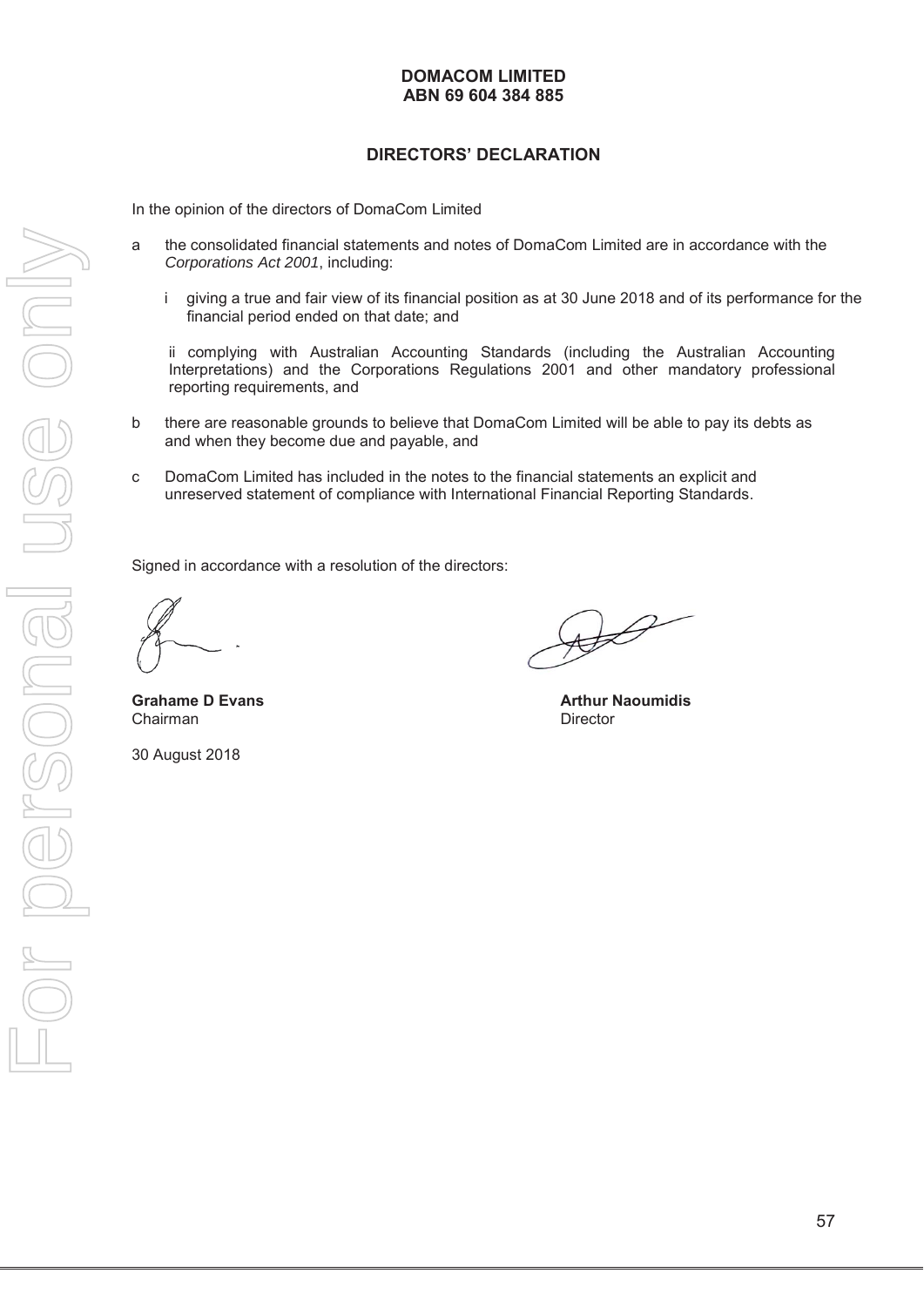

Collins Square, Tower 1 727 Collins Street Melbourne VIC 3008

Correspondence to: GPO Box 4736 Melbourne VIC 3001

**T** +61 3 8320 2222 **F** +61 3 8320 2200 **E** [info.vic@au.gt.com](mailto:info.vic@au.gt.com) **W** www.grantthornton.com.au

# **Independent Auditor's Report**

To the Members of DomaCom Limited

**Report on the audit of the financial report**

#### **Opinion**

We have audited the financial report of DomaCom Limited (the Company) and its Controlled Entities (the Group), which comprises the consolidated statement of financial position as at 30 June 2018, the consolidated statement of profit or loss and other comprehensive income, statement of changes in equity and consolidated statement of cash flows for the year then ended, and notes to the consolidated financial statements, including a summary of significant accounting policies, and the directors' report.

In our opinion, the accompanying consolidated financial report of the Group is in accordance with the *Corporations Act 2001*, including:

- a giving a true and fair view of the Group's financial position as at 30 June 2018 and of its performance for the year ended on that date; and
- b complying with Australian Accounting Standards and the *Corporations Regulations 2001*.

#### **Basis for opinion**

We conducted our audit in accordance with Australian Auditing Standards. Our responsibilities under those standards are further described in the Auditor's Responsibilities for the Audit of the Financial Report section of our report. We are independent of the Group in accordance with the *Corporations Act 2001* and the ethical requirements of the Accounting Professional and Ethical Standards Board's APES 110 *Code of Ethics for Professional Accountants* (the Code) that are relevant to our audit of the financial report in Australia. We have also fulfilled our other ethical responsibilities in accordance with the Code.

We believe that the audit evidence we have obtained is sufficient and appropriate to provide a basis for our opinion.

#### **Material Uncertainty Related to Going Concern**

We draw attention to Note 3(r) in the financial statements, which indicates that the Group incurred a net loss of \$5,671,250 during the year ended 30 June 2018, and as of that date, the Group's net working capital deficiency was \$163,492. As stated in Note 3(r), these events or conditions indicate that a material uncertainty exists that may cast doubt on the Group's ability to continue as a going concern. Our opinion is not modified in respect of this matter.

Grant Thornton Audit Pty Ltd ACN 130 913 594 a subsidiary or related entity of Grant Thornton Australia Ltd ABN 41 127 556 389 **www.grantthornton.com.au**

'Grant Thornton' refers to the brand under which the Grant Thornton member firms provide assurance, tax and advisory services to their clients and/or refers to one or more member firms, as the context requires. Grant Thornton Australia Ltd is a member firm of Grant Thornton International Ltd (GTIL). GTIL and the member firms are not a worldwide partnership. GTIL and each member firm is a separate legal entity. Services are delivered by the member firms. GTIL does not provide services to clients. GTIL and its member firms are not agents of, and do not obligate one<br>another and are not liable for one another's acts or omissions. In the Australi another and are not liable for one another's acts or omissions. In the Australian context only, the use of the ter Grant Thornton Australia Limited ABN 41 127 556 389 and its Australian subsidiaries and related entities. GTIL is not an Australian related entity to Grant Thornton Australia Limited.

Liability limited by a scheme approved under Professional Standards Legislation.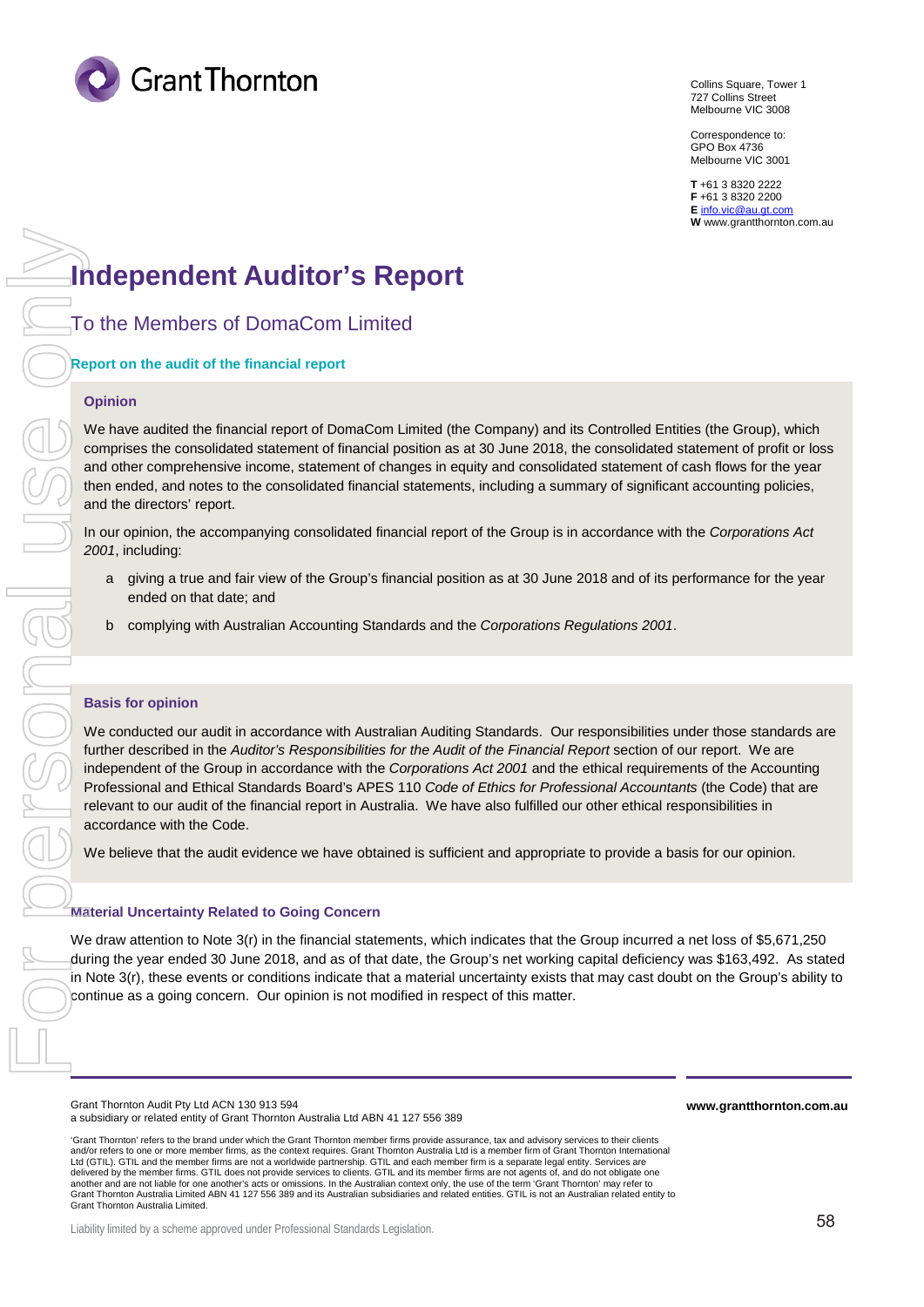

#### **Key Audit Matters**

Key audit matters are those matters that, in our professional judgement, were of most significance in our audit of the consolidated financial report of the current period. These matters were addressed in the context of our audit of the consolidated financial report as a whole, and in forming our opinion thereon, and we do not provide a separate opinion on these matters. In addition to the matter described in the Material Uncertainty Related to Going Concern section we have determined the matters described below to be the key audit matters to be communicated in our report.

#### **Key audit matter How our audit addressed the key audit matter**

**Recognition of research and development (R&D) tax incentive (Note 4)**

The Group receives a 43.5% refundable tax offset (2017: 43.5%) of eligible expenditure under the research and development (R&D) tax incentive scheme.

An R&D plan is filed with AusIndustry in the following financial year and, based on this filing, the Group receives the incentive in cash.

Management perform a detailed review of the Group's total research and development expenditure to determine the potential claim under the R&D tax incentive legislation.

The Group recognises R&D tax incentive rebate income on an accruals basis, meaning that a receivable is recorded at the balance date based on the estimated claim that is yet to be received from the Australian Taxation Office. The receivable at year end for the incentive was \$558,324. This represents an estimated claim for the period 1 July 2017 to 30 June 2018.

The R&D tax incentive scheme represent the highest level of income and asset in the 2018 financial report. This area is a key audit matter due to the size of the accrual and because there is a degree of judgement and interpretation of the R&D tax legislation required by management to assess the eligibility of the R&D expenditure under the scheme.

Our procedures included, amongst others:

- obtaining the R&D incentive calculations prepared by management and engaging an internal R&D Tax Expert to assist the engagement team in assessing the reasonableness of the estimate;
- comparing the nature of the R&D expenditure included in the current year estimate to the prior year approved claim;
- comparing the estimates made in previous years to the amount of cash actually received after lodgement of the R&D tax claim;
- considering the nature of the expenses against the eligibility criteria of the R&D tax incentive scheme to form a view about whether the expenses included in the estimate were likely to meet the eligibility criteria;
- assessing the eligible expenditure used to calculate the estimate to ensure it is in accordance with expenditure recorded in the general ledger;
- agreeing a sample of individual expenditure items included in the estimate to underlying supporting documentation to ensure that they have been appropriately recognised in the accounting records and that they are eligible expenditures;
- inspecting copies of relevant correspondence with AusIndustry and the ATO related to the claims; and
- assessing the adequacy of the relevant disclosures in the financial statements.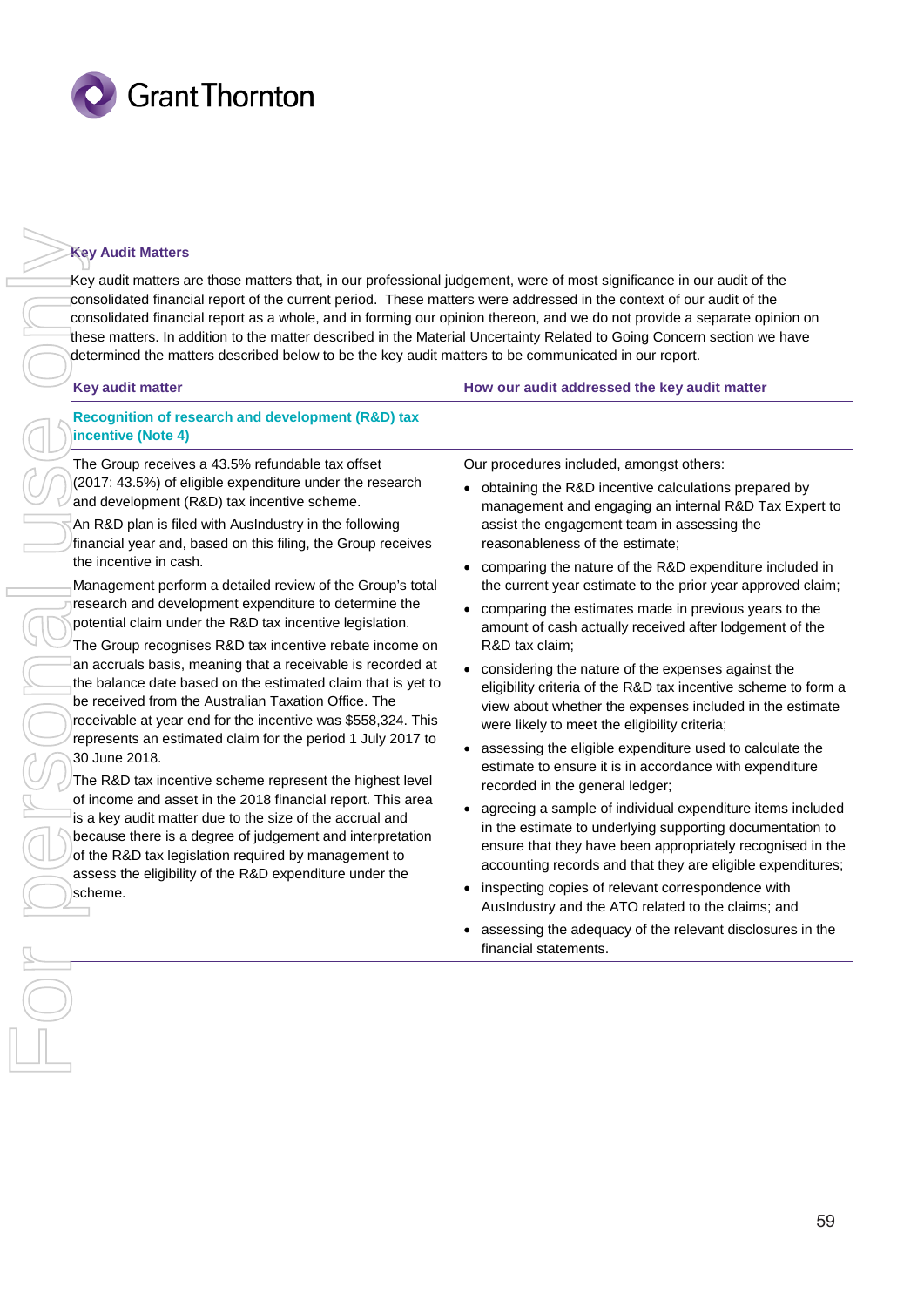

#### **Capitalisation of Software development costs**

The Group capitalises costs that are directly attributable to the development of intangibles assets in accordance with AASB 138 *Intangible Assets*.

AASB 138 provides that an entity may only capitalise costs that meet specific capitalisation criteria.

This area is a key audit matter due to the inherent subjectivity required in determining whether the costs capitalised meet the requirements of AASB 138 *Intangible Assets.*

Our procedures included, amongst others:

- enquiring with management to obtain and document an understanding of their process and the design of controls relating to the capitalisation of software development costs and their compliance with AASB 138;
- evaluating the entity's position that the underlying assets is in the development phase, as well as the entity's ability to demonstrate technical feasibility, that the asset will generate probable future economic benefits, the ability to bring the asset to completion for use or sale, amongst other requirements of AASB 138;
- obtaining supporting workings and on a sample basis, agreeing internal salary costs and other costs capitalised to supporting documentation;
- assessing the eligibility of expenditure capitalised for compliance with development recognition requirements under the Accounting Standards;
- assessing the allocation of costs between separately identifiable intangible assets; and
- comparing to the R&D incentive claim to assess appropriateness of the breakout between capitalised R&D costs and expensed costs, as the period in which the R&D incentive is recognised will be matched to the period of expense.

#### **Intangible asset – Impairment**

Given the nature of the industry in which the Group operates, there is a risk that there could be a material impairment to goodwill and intangible asset balances. *AASB 136 Impairment of Assets* requires that an entity shall

assess at the end of each reporting period possible internal or external indicators of impairment. If any indication exists, the entity shall estimate the recoverable amount of the asset.

This area is a key audit matter due to the inherent subjectivity required in measuring the recoverable amount. Our procedures included, amongst others:

- obtaining from management their impairment model and supporting information used for key assumptions and assessing management's determination of the Group's Cash Generating Units ("CGU");
- evaluating management's assessed carrying value of the intangible asset calculated based on its expected fair value less cost to sell; and
- assessing the adequacy of the relevant disclosures in the financial statements.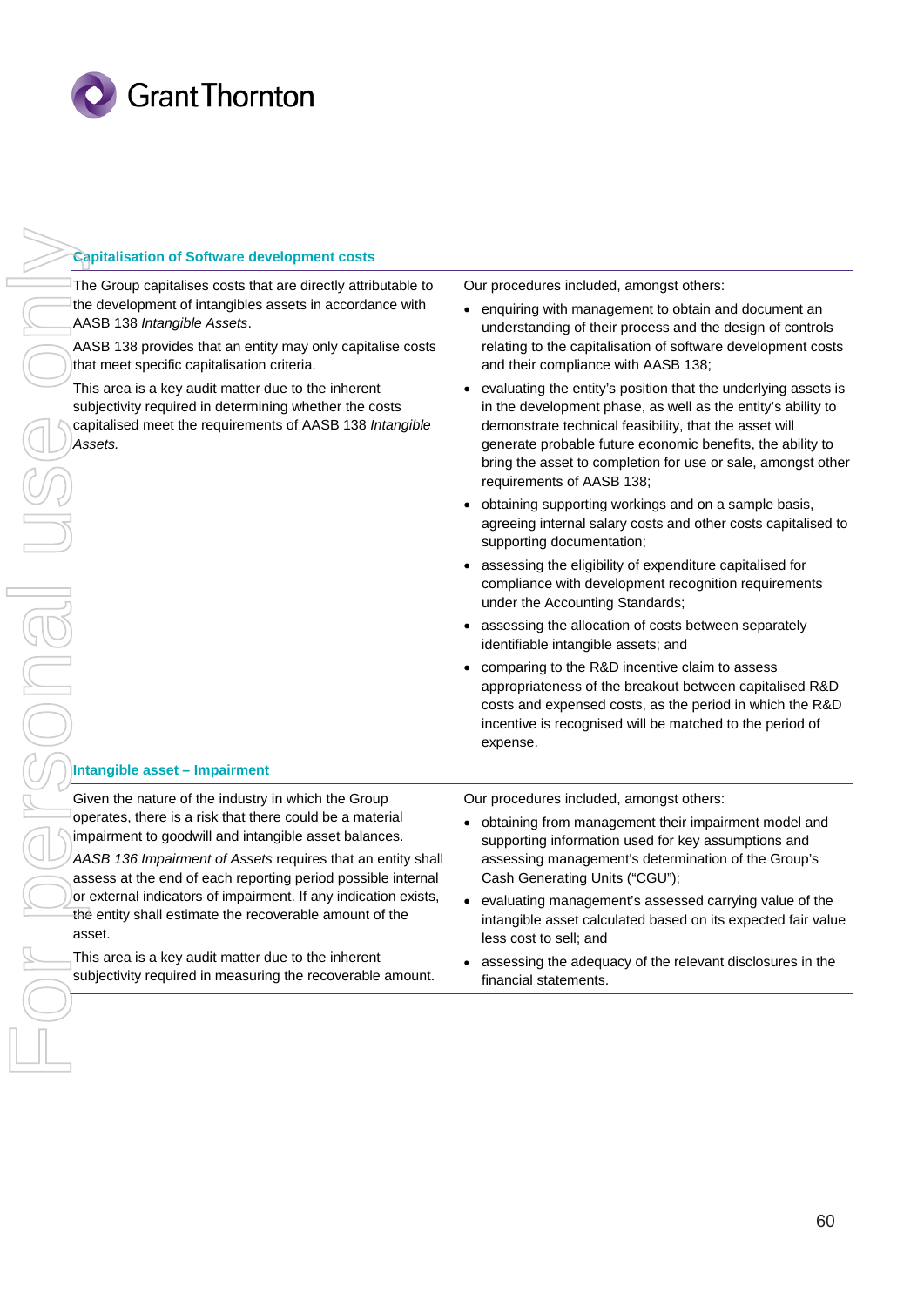

#### **Convertible notes & security**

As disclosed in Notes 12 and 14, as at 30 June 2018 the carrying value of convertible notes and securities including related derivatives were:

- Convertible notes and security: \$1,024,783 (2017: nil); and
- Derivative liability: \$255,476 (2017: nil).

The accounting for and the valuation of the convertible securities is complex due to significant judgement involved in:

• Determining the appropriate accounting treatment; and

• Determining the fair value of each element of the convertible securities including embedded derivatives.

This area is a key audit matter due complexities and conditions which may have an impact on the carrying value of the note and how it is presented within the financial statements.

- Our procedures included, amongst others:
- evaluating management's accounting treatment of the convertible securities;
- inspecting management's valuations for the convertible securities, assessing the methodology used for the valuations and testing the mathematical accuracy of the valuations;
- involving our valuation specialists and challenging the reasonableness of the assumptions used in the valuation by agreeing key inputs such as maturity, repayment and conversion terms and pricing to the agreement, as well as assessing volatility used in the valuation by reference to historical share price information; and
- assessing the adequacy of the relevant disclosures in the financial statements.

#### **Information Other than the Financial Report and Auditor's Report Thereon**

The Directors are responsible for the other information. The other information comprises the information in the Group's financial report for the year ended 30 June 2018, but does not include the financial report and the auditor's report thereon.

Our opinion on the financial report does not cover the other information and we do not express any form of assurance conclusion thereon.

In connection with our audit of the financial report, our responsibility is to read the other information and, in doing so, consider whether the other information is materially inconsistent with the financial report or our knowledge obtained in the audit or otherwise appears to be materially misstated. If, based on the work we have performed, we conclude that there is a material misstatement of this other information, we are required to report that fact.

#### **Directors' Responsibilities for the Financial Report**

The Directors of the Group are responsible for the preparation of the financial report that gives a true and fair view in accordance with Australian Accounting Standards and the *Corporations Act 2001* and for such internal control as the Directors determine is necessary to enable the preparation of the financial report that gives a true and fair view and is free from material misstatement, whether due to fraud or error.

In preparing the financial report, the Directors are responsible for assessing the Group's ability to continue as a going concern, disclosing as applicable, matters related to going concern and using the going concern basis of accounting unless the directors either intend to liquidate the Group or to cease operations, or have no realistic alternative but to do so.

#### **Auditor's Responsibilities for the Audit of the Financial Report**

Our objectives are to obtain reasonable assurance about whether the financial report as a whole is free from material misstatement, whether due to fraud or error, and to issue an auditor's report that includes our opinion. Reasonable assurance is a high level of assurance, but is not a guarantee that an audit conducted in accordance with the Australian Auditing Standards will always detect a material misstatement when it exists. Misstatements can arise from fraud or error and are considered material if, individually or in the aggregate, they could reasonably be expected to influence the economic decisions of users taken on the basis of this financial report.

A further description of our responsibilities for the audit of the financial report is located at the Auditing and Assurance Standards Board website at: http://www.auasb.gov.au/auditors\_responsibilities/ar1.pdf. This description forms part of our auditor's report.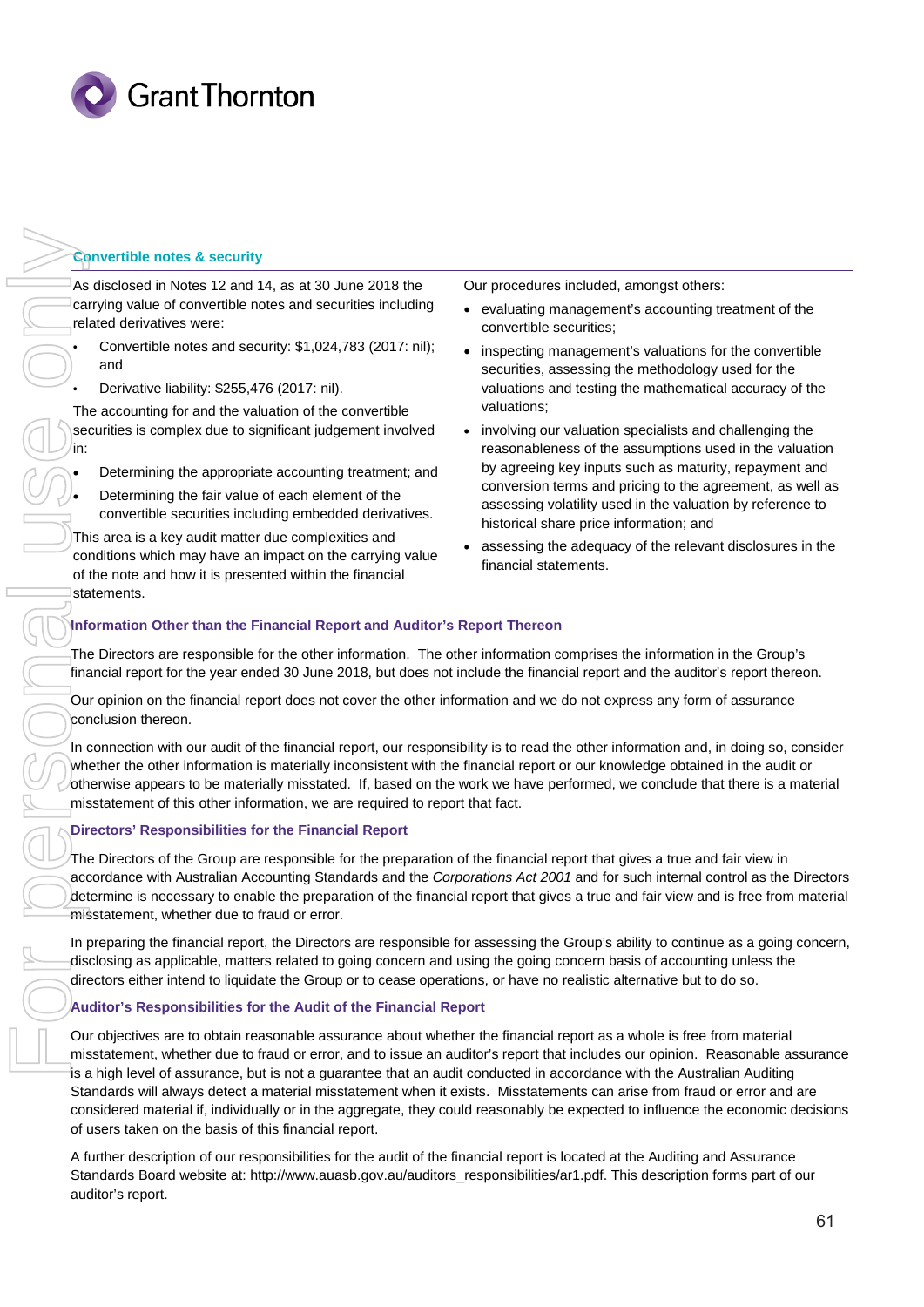

#### **Report on the Remuneration Report**

#### **Opinion on the Remuneration Report**

We have audited the Remuneration Report included in pages 13 to 17 of the Directors' report for the year ended 30 June 2018. In our opinion, the Remuneration Report of DomaCom Limited, for the year ended 30 June 2018, complies with section 300A of the *Corporations Act 2001*.

#### **Responsibilities**

The Directors of the Group are responsible for the preparation and presentation of the Remuneration Report in accordance with section 300A of the *Corporations Act 2001*. Our responsibility is to express an opinion on the Remuneration Report, based on our audit conducted in accordance with Australian Auditing Standards.

+ thorn

Grant Thornton Audit Pty Ltd Chartered Accountants

M A Cunningham Partner - Audit & Assurance

Melbourne, 30 August 2018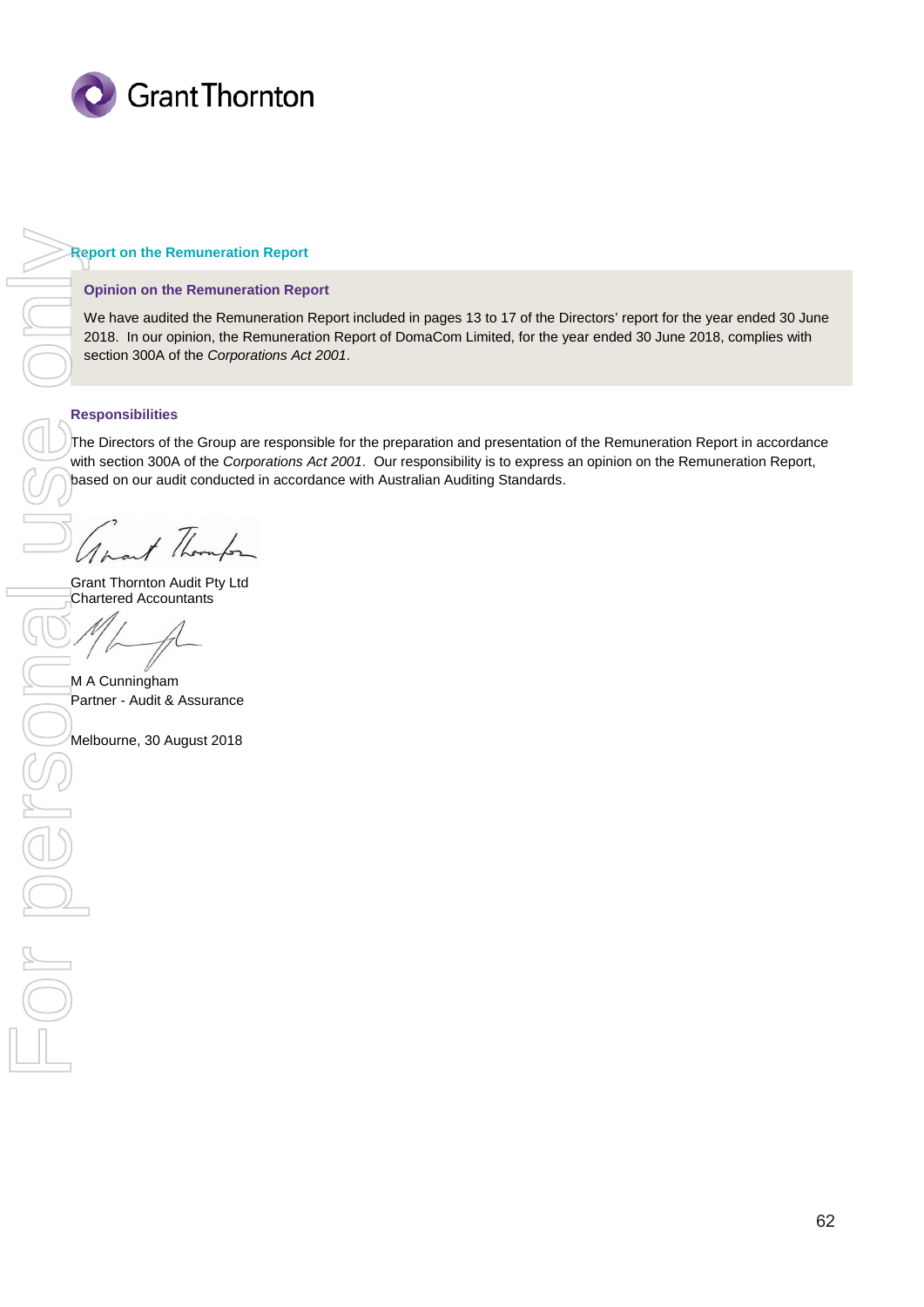# **DOMACOM LIMITED ABN 69 604 384 885 SHAREHOLDER INFORMATION**

Additional information required by the ASX Limited Listing Rules and not disclosed elsewhere in this report is set out below. The information is effective as at 29 August 2018.

# **Substantial shareholders**

|                                                                        | Number of<br>shares<br>held |
|------------------------------------------------------------------------|-----------------------------|
| ARTHUR NAOUMIDIS & KATHRYN NAOUMIDIS <naoumidis a="" c=""></naoumidis> | 18.252.896                  |

Ordinary Shares: On a show of hands, every member present at a meeting in person or by proxy shall have one vote and upon a poll each share shall have one vote.

Performance Rights: No voting rights.

#### **Distribution of equity security holders**

| <b>Holdings Ranges</b> | Ordinary<br><b>Shares</b> | <b>Performance Options</b><br><b>Rights</b> |   |
|------------------------|---------------------------|---------------------------------------------|---|
| $1 - 1,000$            | 9                         |                                             |   |
| 1,001-5,000            | 197                       |                                             |   |
| 5,001-10,000           | 129                       |                                             |   |
| 10,001-100,000         | 245                       | 1                                           |   |
| 100,001-9,999,999,999  | 165                       | 15                                          | 1 |
| <b>Totals</b>          | 745                       | 16                                          | 1 |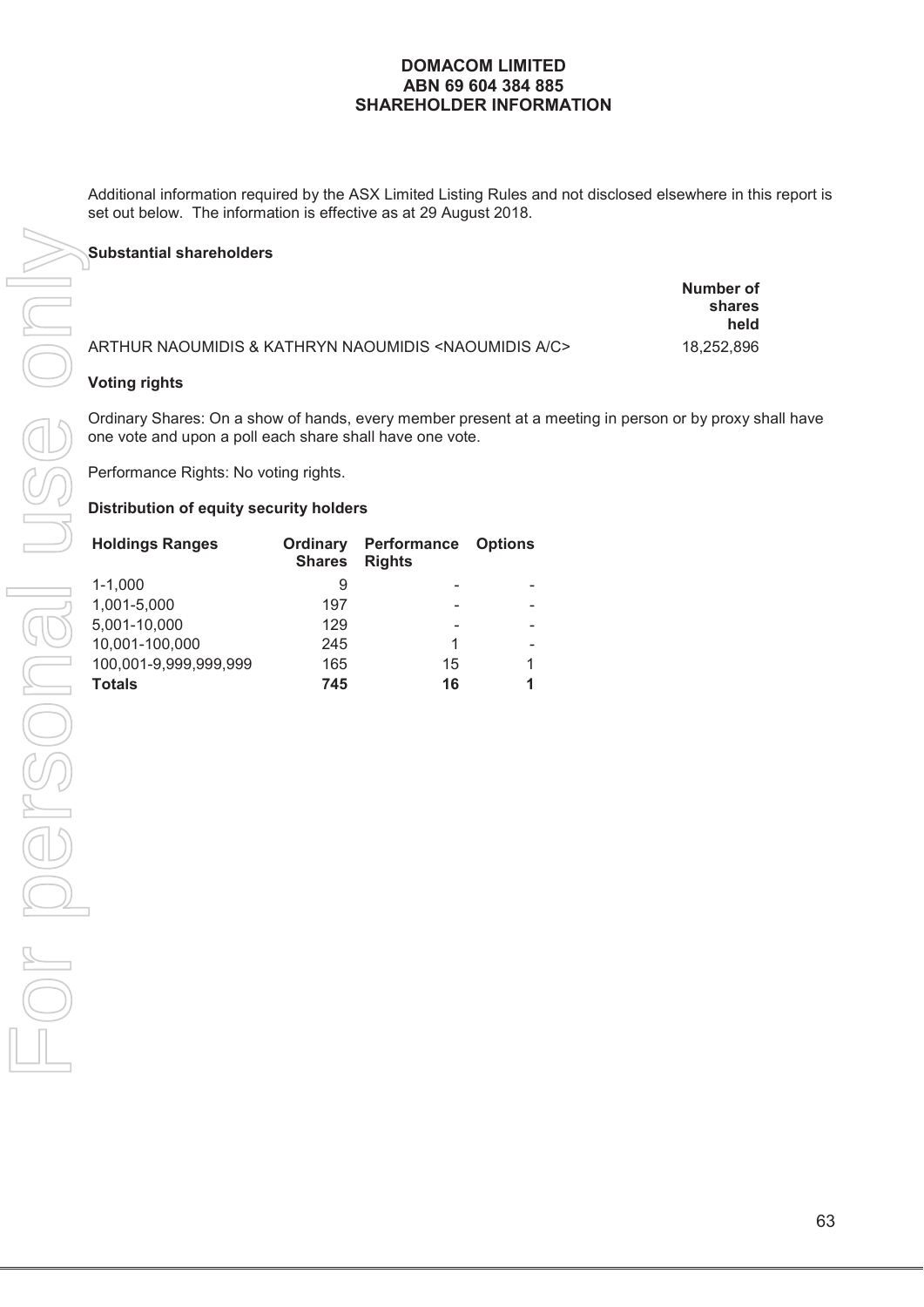# **DOMACOM LIMITED ABN 69 604 384 885 SHAREHOLDER INFORMATION**

| Twenty (20) largest shareholders                                                      | Number of<br>shares<br>held | $%$ of<br>issued<br>shares |
|---------------------------------------------------------------------------------------|-----------------------------|----------------------------|
| ARTHUR NAOUMIDIS & KATHRYN NAOUMIDIS <naoumidis a="" c=""></naoumidis>                | 18,252,896                  | 15.65%                     |
| BNP PARIBAS NOMINEES PTY LTD <ib au="" drp="" noms="" retailclient=""></ib>           | 5,788,466                   | 4.96%                      |
| UCAN NOMINEES PTY LTD <cowen a="" c="" family=""></cowen>                             | 4,797,445                   | 4.11%                      |
| SONENBERG SUPERANNUATION PTY LTD <n a="" c="" fund="" sonenberg="" super=""></n>      | 4,663,333                   | 4.00%                      |
| <b>TAYCO INVESTMENTS PTY LTD</b>                                                      | 3,158,830                   | 2.71%                      |
| MR GRANT RAYMOND SNIBSON & MRS SNIBSON <snibson a="" c="" fund="" super=""></snibson> | 3,083,333                   | 2.64%                      |
| CATHRYN NOLAN & STEPHEN JOYCE <nolan a="" c="" family="" joyce=""></nolan>            | 3,037,982                   | 2.61%                      |
| <b>CITICORP NOMINEES PTY LIMITED</b>                                                  | 2,904,309                   | 2.49%                      |
| GOLFER'S DELIGHT PTY LTD <graham a="" c="" f="" george="" gorman="" s=""></graham>    | 2,725,000                   | 2.34%                      |
| TORONTO COVE PTY LTD <toronto a="" c="" cove="" fund="" super=""></toronto>           | 2,562,500                   | 2.20%                      |
| <b>TRADING PURSUITS PTY LTD</b>                                                       | 1,717,165                   | 1.47%                      |
| ROSS LAIDLAW & SOFIE LAIDLAW                                                          | 1,625,000                   | 1.39%                      |
| <b>MR WARREN GIBSON</b>                                                               | 1,508,634                   | 1.29%                      |
| MCCONNELL SUPERANNUATION PTY LTD                                                      | 1,313,459                   | 1.13%                      |
| NO TAX BILL PTY LTD <acanto a="" c="" fund="" super=""></acanto>                      | 1,280,000                   | 1.10%                      |
| GRAYSON NOMINEES PTY LTD <g a="" c="" family="" r="" snibson=""></g>                  | 1,200,000                   | 1.03%                      |
| MCCONNELL SUPERANNUATION PTY LTD <mcconnell a="" c="" fund="" super=""></mcconnell>   | 1,186,541                   | 1.02%                      |
| <b>PPA PTY LTD <samtod fund="" super=""></samtod></b>                                 | 1,166,667                   | 1.00%                      |
| KRAM NAMDOT PTY LTD <mastod fund="" superannuation=""></mastod>                       | 1,138,128                   | 0.98%                      |
| BOVINGDON RETIREMENT FUND PTY LTD <bovingdon a="" c="" fund="" ret=""></bovingdon>    | 931,826                     | 0.80%                      |
| <b>Total Securities of Top 20 Holdings</b>                                            | 64,041,514                  | 54.92%                     |

# **Unissued equity securities**

Number of performance rights issued under the Employee Director programs: 5,244,058.

Number of options issued to the Australian Special Opportunity Fund, LP: 5,550,000

# **Securities exchange**

The Company is listed on the Australian Securities Exchange.